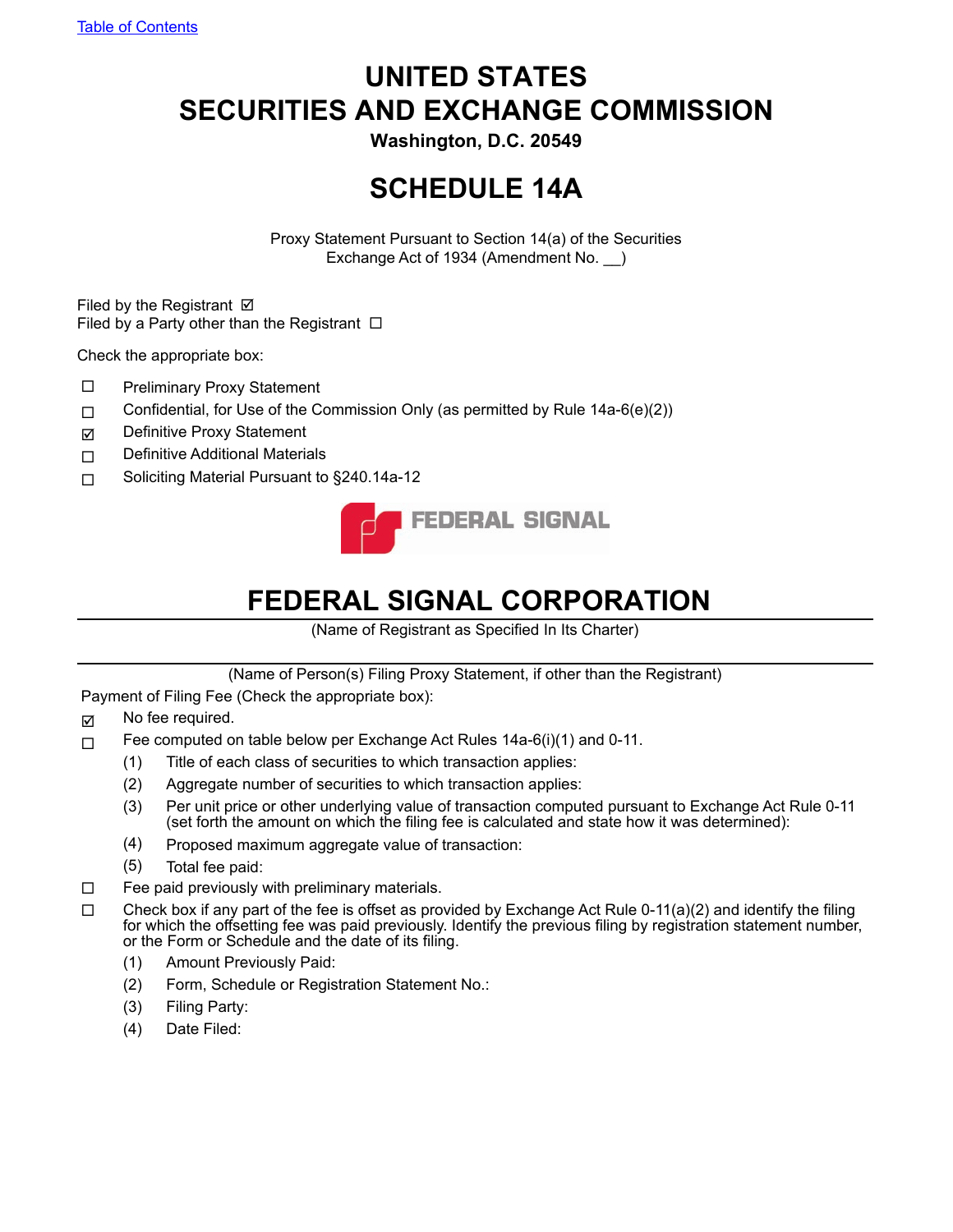

#### **1415 West 22nd Street, Oak Brook, Illinois 60523**

#### **Notice of Annual Meeting of Stockholders To Be Held on Tuesday, April 26, 2022**

To the Stockholders of Federal Signal Corporation:

We look forward to your attendance at the virtual Annual Meeting of Stockholders of Federal Signal Corporation, a Delaware corporation (the "Company"), on Tuesday, April 26, 2022, at 8:30 a.m., Central Daylight Time (the "Annual Meeting"). Due to ongoing concerns relating to the coronavirus pandemic, and to support the health and well-being of our stockholders, directors, and employees, the Annual Meeting will be held virtually via the Internet. It is our intent to conduct an in-person meeting next year, assuming that then-applicable conditions permit.

The Annual Meeting will be held for the following purposes:

- To elect seven directors;
- To approve, on an advisory basis, the compensation of our named executive officers ("NEOs");
- To ratify the appointment of Deloitte & Touche LLP as our independent registered public accounting firm for fiscal year 2022; and
- To transact such other business that may properly come before the meeting or any adjournment(s) or postponement(s) thereof.

The Board of Directors of the Company (the "Board") has fixed the close of business on February 28, 2022, as the record date for the Annual Meeting. Only stockholders of record on the record date are entitled to receive notice of, and to vote at, the Annual Meeting.

#### **The Board recommends that you vote "FOR ALL" the director nominees proposed by the Board; "FOR" the advisory approval of our NEO compensation; and "FOR" the ratification of the appointment of Deloitte & Touche LLP as our independent registered public accounting firm for fiscal year 2022.**

Stockholders of record on the record date will receive a Notice of Internet Availability of Proxy Materials (the "Notice of Internet Availability"). The Notice of Internet Availability, first mailed on March 11, 2022, contains instructions on how to access the proxy statement, this notice, and our 2021 Annual Report on Form 10-K on the Internet at *www.proxyvote.com*. Stockholders wishing to receive a printed copy of our proxy materials should follow the instructions provided in the Notice of Internet Availability. Those stockholders who previously requested printed or electronic copies of our proxy materials will receive a printed or electronic copy, as applicable.

To attend the Annual Meeting, please visit *www.virtualshareholdermeeting.com/FSS2022*. To access the meeting, you will be required to enter the control number on your proxy card or voting instruction form.

To vote, please follow the instructions in the Notice of Internet Availability or the proxy materials if you received printed copies. If you vote by telephone or via the Internet, you do not need to return a proxy card. If you attend the Annual Meeting, you may vote your shares via the Internet during the meeting. If you hold your shares through a broker or other custodian, please check the voting instructions provided to you by that broker or custodian.

**YOUR VOTE IS IMPORTANT! Whether or not you expect to attend the virtual Annual Meeting, please vote your shares at your earliest convenience. This will ensure the presence of a quorum at the Annual Meeting and save the extra expense of additional solicitation. Submitting your proxy now will not prevent you from voting your shares at the Annual Meeting, as your proxy is revocable at your option. If you have any questions or need assistance in voting your shares of our common stock, please call the Corporate Secretary at (630) 954-2012 or email us at** *info@federalsignal.com***.**

By order of the Board of Directors,

 $\mathcal{A}(b)$ 

Daniel A. DuPré, Corporate Secretary

March 11, 2022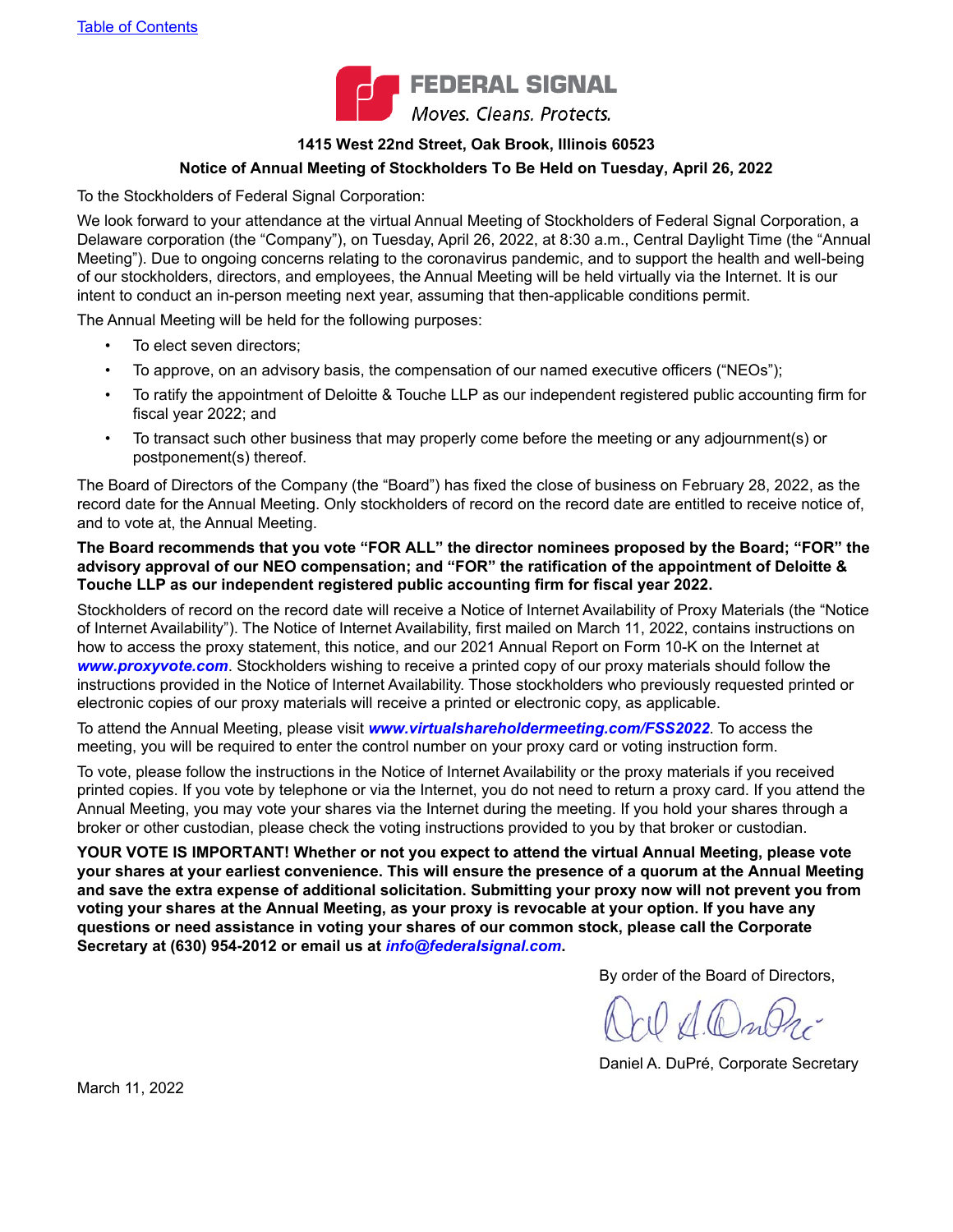## **TABLE OF CONTENTS**

<span id="page-2-0"></span>

|                                                                                                                                                                                                                                     | $\mathbf{1}$    |
|-------------------------------------------------------------------------------------------------------------------------------------------------------------------------------------------------------------------------------------|-----------------|
|                                                                                                                                                                                                                                     | $\underline{8}$ |
|                                                                                                                                                                                                                                     | $\underline{8}$ |
|                                                                                                                                                                                                                                     | 9               |
| Votes Required <b>Executive</b> Constitution of the Constitution of the Constitution of the Constitution of the Constitution of the Constitution of the Constitution of the Constitution of the Constitution of the Constitution of | 9               |
|                                                                                                                                                                                                                                     | 9               |
|                                                                                                                                                                                                                                     | 10              |
|                                                                                                                                                                                                                                     | 10              |
|                                                                                                                                                                                                                                     | 10              |
|                                                                                                                                                                                                                                     | 10              |
|                                                                                                                                                                                                                                     | 10              |
|                                                                                                                                                                                                                                     | 11              |
|                                                                                                                                                                                                                                     | 12              |
| Information Regarding Directors and Nominees <b>Commission Contract and September 2016</b>                                                                                                                                          | 12              |
|                                                                                                                                                                                                                                     | 17              |
|                                                                                                                                                                                                                                     | 17              |
|                                                                                                                                                                                                                                     | 17              |
| Independence of Members of the Board Manual Communication of the Society of the Board Manual Communication of                                                                                                                       | 17              |
|                                                                                                                                                                                                                                     | 17              |
|                                                                                                                                                                                                                                     | <u>19</u>       |
| Additional Information about Director Compensation <b>Company and Contact Company and Company and Company and Company</b>                                                                                                           | 21              |
| <b>CORPORATE GOVERNANCE, BUSINESS CONDUCT AND CODE OF ETHICS; STOCKHOLDER</b><br><b>COMMUNICATIONS WITH DIRECTORS</b>                                                                                                               | 22              |
|                                                                                                                                                                                                                                     | 22              |
|                                                                                                                                                                                                                                     | 23              |
|                                                                                                                                                                                                                                     | 24              |
|                                                                                                                                                                                                                                     | 24              |
|                                                                                                                                                                                                                                     | 28              |
|                                                                                                                                                                                                                                     | 28              |
|                                                                                                                                                                                                                                     | 29              |
|                                                                                                                                                                                                                                     | 34              |
| Independent Compensation Consultant <b>Election Consultant Election Consultant Election Consultant Election Consultant Election Consultant Election Consultant Election Consultant Election Consultant Election </b>                | 35              |
| Benchmarks for Executive Compensation <b>Executive Compensation</b>                                                                                                                                                                 | 36              |
| Compensation Policy Regarding Tax Gross-Up Payments and Limitation of Severance Benefits                                                                                                                                            | 36              |
|                                                                                                                                                                                                                                     | 36              |
| COMPENSATION AND BENEFITS COMMITTEE REPORT <b>COMMITTION</b>                                                                                                                                                                        | 37              |
| <b>EXECUTIVE COMPENSATION</b>                                                                                                                                                                                                       | <u>38</u>       |
|                                                                                                                                                                                                                                     | 38              |
|                                                                                                                                                                                                                                     | 40              |
|                                                                                                                                                                                                                                     | 41              |
|                                                                                                                                                                                                                                     | 42              |
|                                                                                                                                                                                                                                     | 44              |
|                                                                                                                                                                                                                                     | 45              |
| <b>AUDIT COMMITTEE REPORT</b>                                                                                                                                                                                                       | 51              |
|                                                                                                                                                                                                                                     | 53              |
| PROPOSAL 2 - ADVISORY VOTE TO APPROVE THE COMPENSATION OF OUR NAMED EXECUTIVE<br><b>OFFICERS</b>                                                                                                                                    | 54              |
| PROPOSAL 3 - RATIFICATION OF THE APPOINTMENT OF DELOITTE & TOUCHE LLP AS OUR<br><b>INDEPENDENT REGISTERED PUBLIC ACCOUNTING FIRM FOR FISCAL YEAR 2022</b>                                                                           | 56              |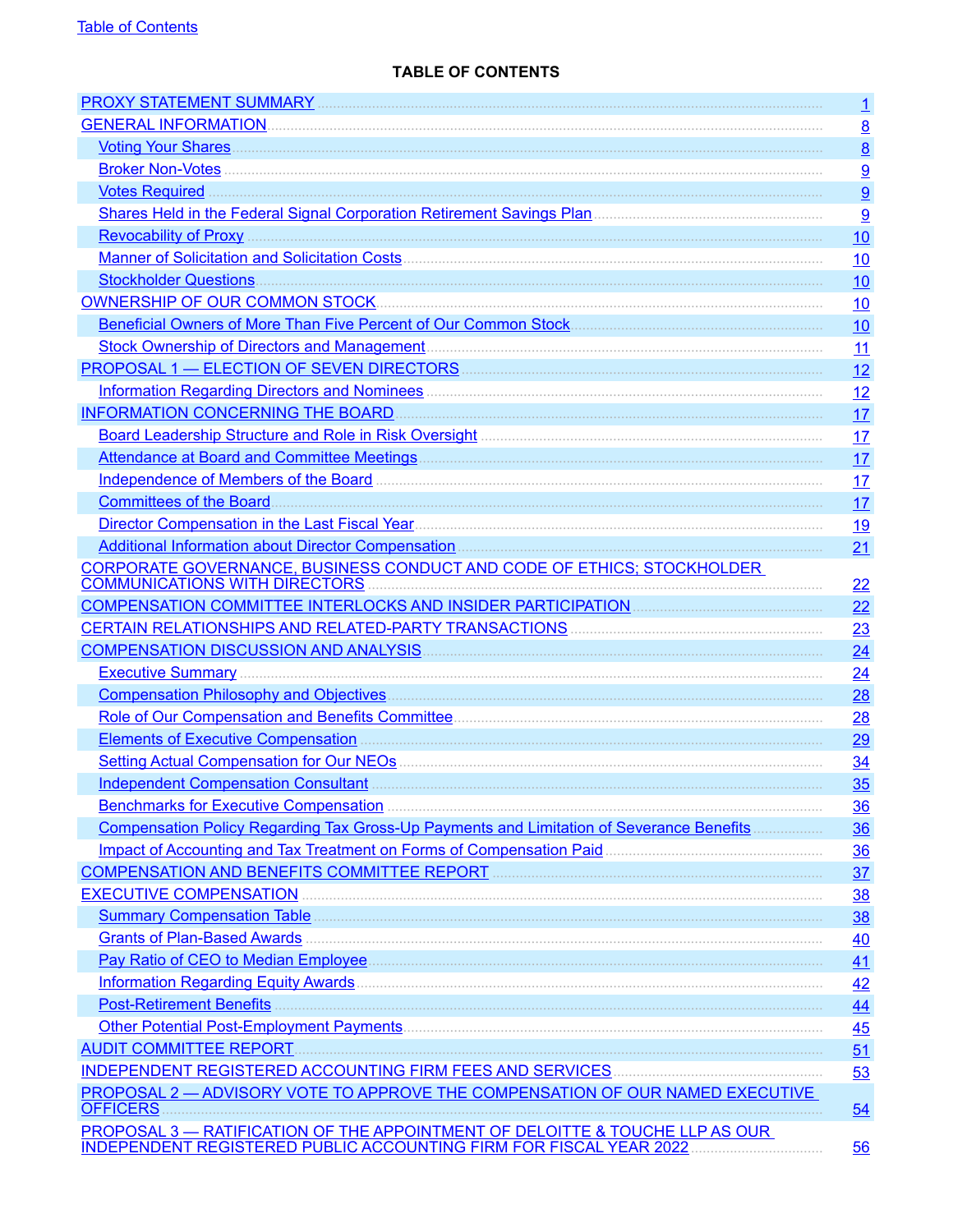| <b>EQUITY COMPENSATION PLAN INFORMATION.</b> |  |
|----------------------------------------------|--|
| <b>FUTURE STOCKHOLDER PROPOSALS</b>          |  |
| <b>OTHER BUSINESS</b>                        |  |
| APPENDIX A                                   |  |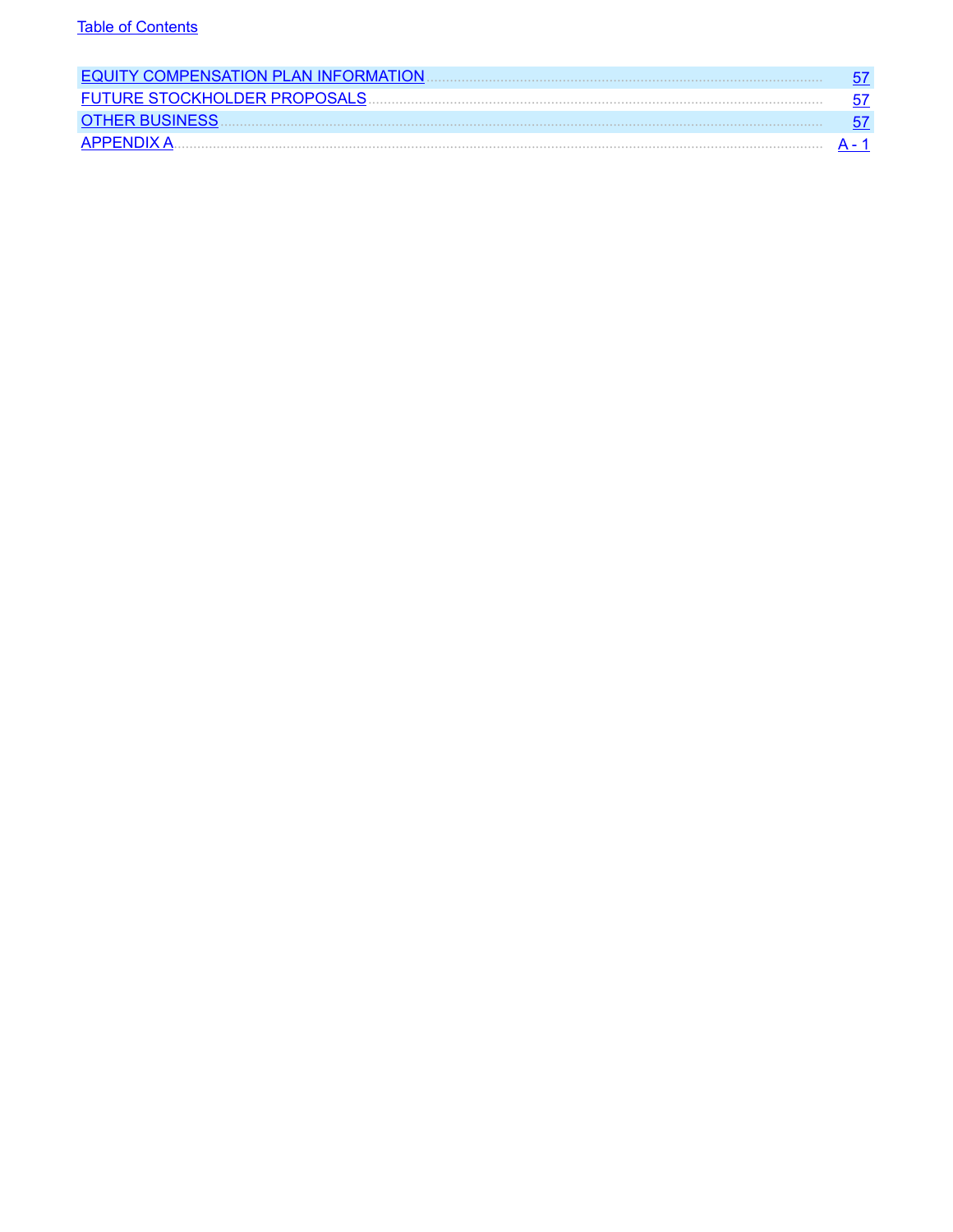#### **PROXY STATEMENT SUMMARY**

<span id="page-4-0"></span>*This summary highlights information contained elsewhere in this proxy statement. Please read the entire proxy statement before voting. This summary does not contain all of the information that you should consider before voting.*

#### **GENERAL INFORMATION**

**Stock Symbol:** FSS **Stock Exchange:** New York Stock Exchange ("NYSE") **Registrar and Transfer Agent:** Computershare Limited **State and Year of Incorporation:** Founded in 1901 and reincorporated in Delaware in 1969 **Corporate Headquarters:** 1415 West 22nd Street, Suite 1100, Oak Brook, Illinois 60523 **Corporate Website:** *www.federalsignal.com*

#### **ANNUAL MEETING**

**Time and Date:** 8:30 a.m., Central Daylight Time, Tuesday, April 26, 2022

**To Attend:** Instructions on how to attend and participate via the Internet, including how to demonstrate proof of stock ownership, are posted to *www.virtualshareholdermeeting.com/FSS2022*. Stockholders may vote and submit questions while attending the Annual Meeting via the Internet.

**Record Date:** February 28, 2022

**Common Shares Outstanding on Record Date:** 60,931,540

**Voting:** Each share of our common stock is entitled to one vote for each director to be elected and on each matter to be voted upon at the Annual Meeting.

#### **ITEMS TO BE VOTED ON AND BOARD RECOMMENDATIONS**

| Item               |                                                                                                                                       | <b>Board</b><br><b>Recommendations</b> | Page       |
|--------------------|---------------------------------------------------------------------------------------------------------------------------------------|----------------------------------------|------------|
| Proposal 1         | <b>Election of Seven Directors</b>                                                                                                    | For all nominees                       | <u> 12</u> |
|                    | Proposal 2 Advisory Vote to Approve the Compensation of our NEOs                                                                      | For                                    | 54         |
| <b>IProposal 3</b> | Ratification of the Appointment of Deloitte & Touche LLP as our<br>Independent Registered Public Accounting Firm for Fiscal Year 2022 | For                                    | 56         |

The Board shall also transact any other business that may properly come before the Annual Meeting or adjournments or postponements thereof.

#### **PROPOSAL 1: ELECTION OF SEVEN DIRECTORS**

#### **DIRECTOR NOMINEES**

| Name (1)(2)          | Age | <b>Director</b><br><b>Since</b> | <b>Occupation and</b><br><b>Experience</b>                                            | Independent | Audit<br>Committee | Compensation<br>and Benefits<br><b>Committee</b> | Nominating<br>and<br>Governance<br>Committee |
|----------------------|-----|---------------------------------|---------------------------------------------------------------------------------------|-------------|--------------------|--------------------------------------------------|----------------------------------------------|
| Eugene J. Lowe, III  | 54  | 2019                            | <b>President and Chief</b><br><b>Executive Officer</b><br>("CEO"), SPX<br>Corporation | Yes         |                    |                                                  |                                              |
| Dennis J. Martin (3) | 71  | 2008                            | Chairman and former<br>CEO, Federal Signal<br>Corporation                             | Yes         |                    |                                                  |                                              |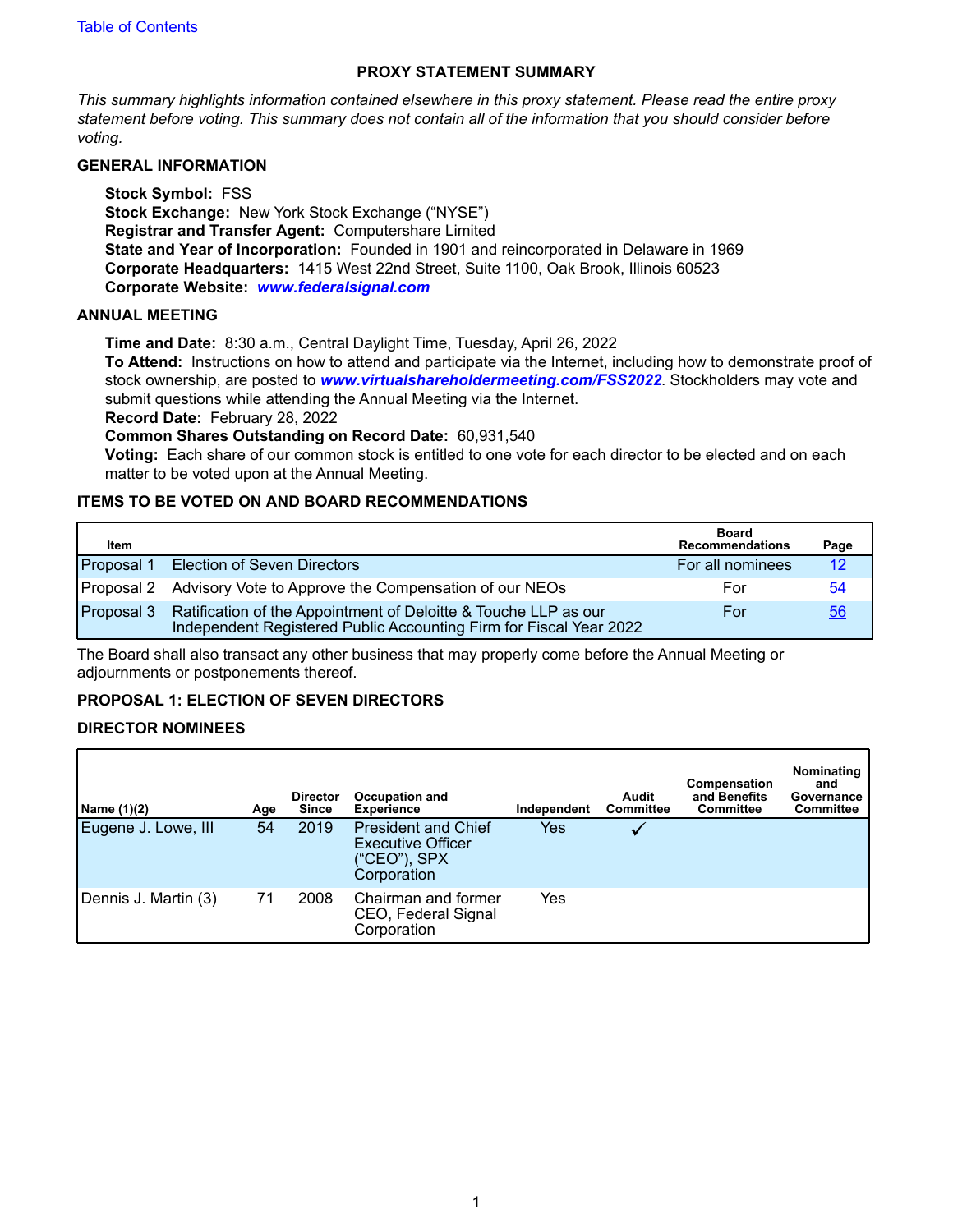| <b>Name</b>                    | Age | <b>Director</b><br><b>Since</b> | <b>Occupation and</b><br><b>Experience</b>                                             | Independent | Audit<br><b>Committee</b> | Compensation<br>and Benefits<br><b>Committee</b> | Nominating<br>and<br>Governance<br><b>Committee</b> |
|--------------------------------|-----|---------------------------------|----------------------------------------------------------------------------------------|-------------|---------------------------|--------------------------------------------------|-----------------------------------------------------|
| Bill Owens (4)                 | 71  | 2011                            | Former Governor of<br>Colorado                                                         | <b>Yes</b>  |                           |                                                  | Chair                                               |
| Shashank Patel (5)             | 61  | 2021                            | <b>Chief Financial</b><br>Officer ("CFO"),<br><b>Watts Water</b><br>Technologies, Inc. | Yes         | $\checkmark$              |                                                  |                                                     |
| Brenda L.<br>Reichelderfer (3) | 63  | 2006                            | Director of Tribus<br>Aerospace and<br>Moog, Inc.                                      | Yes         |                           | Chair                                            |                                                     |
| Jennifer L. Sherman            | 57  | 2016                            | President and CEO.<br><b>Federal Signal</b><br>Corporation                             | No          |                           |                                                  |                                                     |
| John L. Workman                | 70  | 2014                            | Former CEO,<br>Omnicare, Inc.                                                          | Yes         | Chair                     |                                                  |                                                     |

(1) All nominees are current directors.

- (2) Each director attended at least 75% of the aggregate of all fiscal year 2021 meetings of the Board and each Committee on which he or she served during the portion of the year in which such director served.
- (3) The Board has determined that Mr. Martin is independent under the listing requirements of the NYSE because, among other things, he has not served as an employee of the Company for over three years. However, the governance guidelines of certain proxy advisory services and certain of the Company's stockholders may not consider a former CEO to be independent. Therefore, the Board has appointed Brenda L. Reichelderfer to serve as Lead Independent Director, with responsibilities that are similar to those typically performed by an independent chair.
- (4) Richard R. Mudge served as non-employee director and a member of the Audit and Compensation and Benefits Committees until his retirement from the Board on April 27, 2021. Effective April 27, 2021, Mr. Owens was appointed as Dr. Mudge's successor on the Audit Committee, serving in that capacity until Mr. Patel joined the Audit Committee.
- (5) Mr. Patel joined the Audit Committee on October 25, 2021, simultaneous with his appointment to the Board as a non-employee director.

## **CORPORATE GOVERNANCE**

**Standing Board Committees (Meetings Held in Fiscal Year 2021):** Audit (7); Compensation and Benefits (6); and Nominating and Governance (8) **Independent Directors Meet without Management:** Yes **Separate Chair and CEO:** Yes **Staggered Board:** No (all directors elected annually) **Director Retirement Age Limit:** Yes (may not stand for election after attaining age 75 without a waiver from the Board) **Stockholder Rights Plan:** No **Director and Officer Stock Ownership Guidelines:** Yes, as published on our Corporate website, *www.federalsignal.com* **Policy Prohibiting Hedging, Short Sale and Pledging:** Yes, pursuant to our Insider Trading Policy as published on our Corporate website, *www.federalsignal.com* **Recoupment Policy (Clawback):** Yes

## **COMMITMENT TO SUSTAINABILITY**

We operate under the highest principles that are designed to deliver results through customer focus, innovation, continuous improvement, teamwork and investing in our people. We operate in this manner because it is good business and because it is the right thing for our customers, employees, stockholders, and business partners and communities. Within our Environmental Solutions Group, our products are central to our customers' infrastructure maintenance and environmental cleanup activities, and we continually innovate to improve our impact on the environment. Within our Safety and Security Systems Group, our products are designed to protect people and property.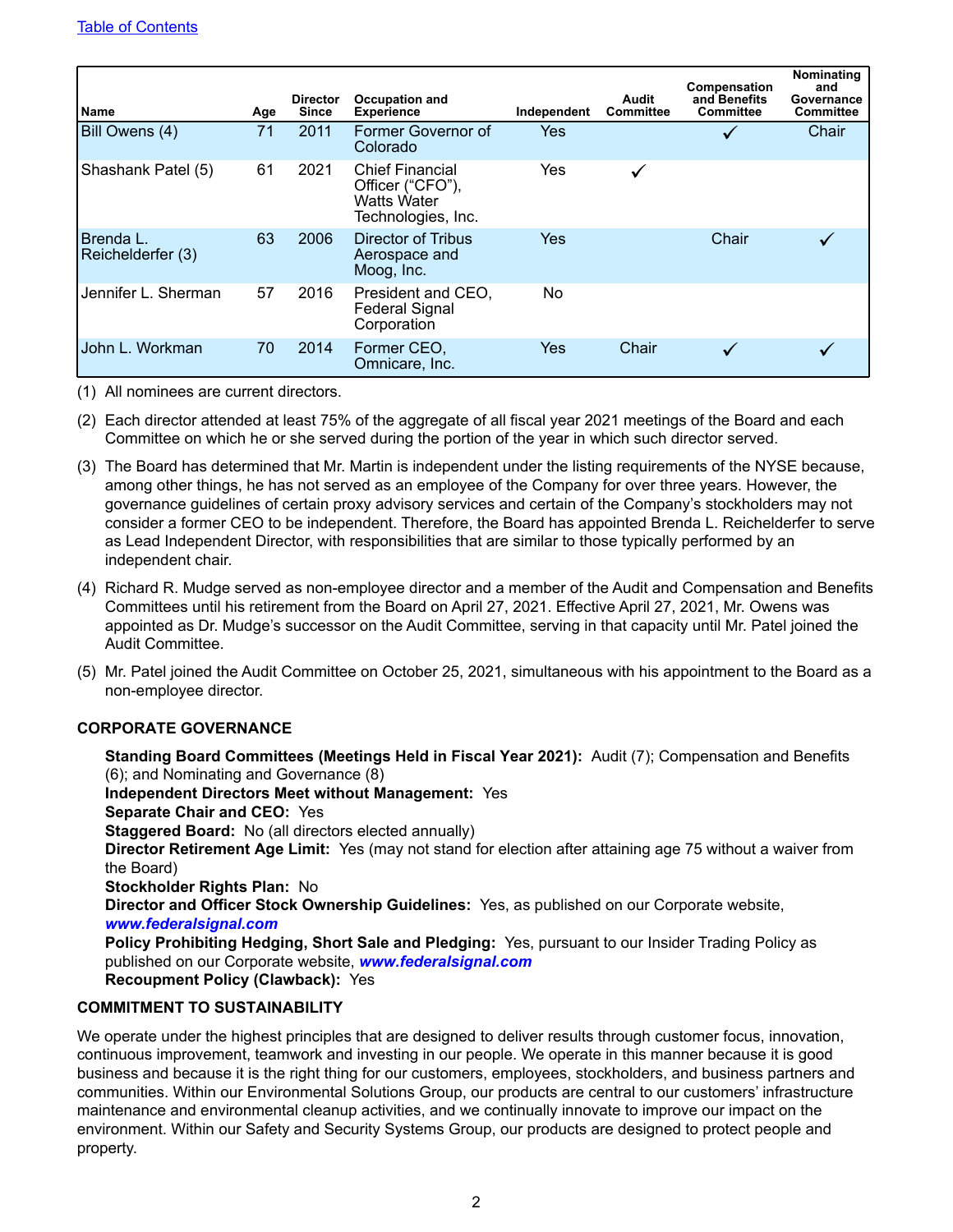In November 2021, we issued our second annual Sustainability Report. The report highlights our dedication to advancing the sustainability of our business through focused attention on three areas: Environmental Responsibility, Social Responsibility, and Corporate Governance.

#### **Environmental Responsibility**

We are proud of our long-standing commitment to human and environmental betterment. We make products that move material, clean infrastructure, and protect the communities where we work and live. Our environmental commitment is a three-pronged effort:

- We will continue to participate actively in educating the public regarding environmental conservation;
- We will continue to assess the impact of our manufacturing plants and products on the environment and the communities in which we live and operate with a goal of continuous improvement, and we expect the same of our suppliers; and
- We will continue to partner with our customers to produce innovative solutions that address their needs for environmentally responsible products.

#### **Social Responsibility**

We employ approximately 3,900 people throughout 20 principal manufacturing facilities in five countries around the world. We thoughtfully consider and continuously recognize the impact we make on the people of these communities.

Our vision is to be indispensable to our customers by consistently delivering products of the highest quality available in the market, by providing training that reflects the importance of the safety of our customers and end-users, and by developing innovative products that deliver unparalleled performance and support sustainable resource consumption.

We strive to be recognized as a place people in our local communities want to work, by providing our employees with healthy and safe working conditions, training and continuing education, and by offering important work.

Finally, we aim to have healthy relationships with the towns and cities in which our businesses are located, demonstrating civic engagement through philanthropy, volunteering, and community development programs.

Our goal is to accomplish these objectives in ways that deliver value to our customers and stockholders.

#### **Corporate Governance**

As further highlighted throughout this proxy statement and on our website, our commitment to ethical business practices and strong and transparent corporate governance is of paramount importance to us. While our senior leadership team, led by Jennifer L. Sherman, our CEO, provides day-to-day management of our business strategies, the ultimate oversight of the Company rests with our Board. We seek a diversity of backgrounds, ideas and expertise when identifying Board nominees. Of our seven director nominees:

- 57% have a tenure of more than six years, with two directors serving for between two and six years, and one director serving for less than two years;
- The average age is 64 years;
- 29% are female;
- Two of our directors self-identify as a member of a minority group; and
- Six are independent, with Ms. Sherman, our CEO, being the only director not considered independent.

Our sustainability report, and additional information on each of our sustainability initiatives, can be found on our website, at *www.federalsignal.com/federal-signal-sustainability*. Information contained on our website and in our sustainability report is not part of, or incorporated by reference into, this Proxy Statement.

#### **HUMAN CAPITAL MANAGEMENT**

As of December 31, 2021, we employed approximately 3,900 people in our businesses located in five countries, with hourly workers in the U.S. accounting for approximately 54% of our total workforce. As of December 31, 2021, approximately 13% of our hourly workers in the U.S. were represented by unions. We believe that our labor relations with our employees are good.

We believe that our employees are key to our ability to deliver exceptional products and services to our customers.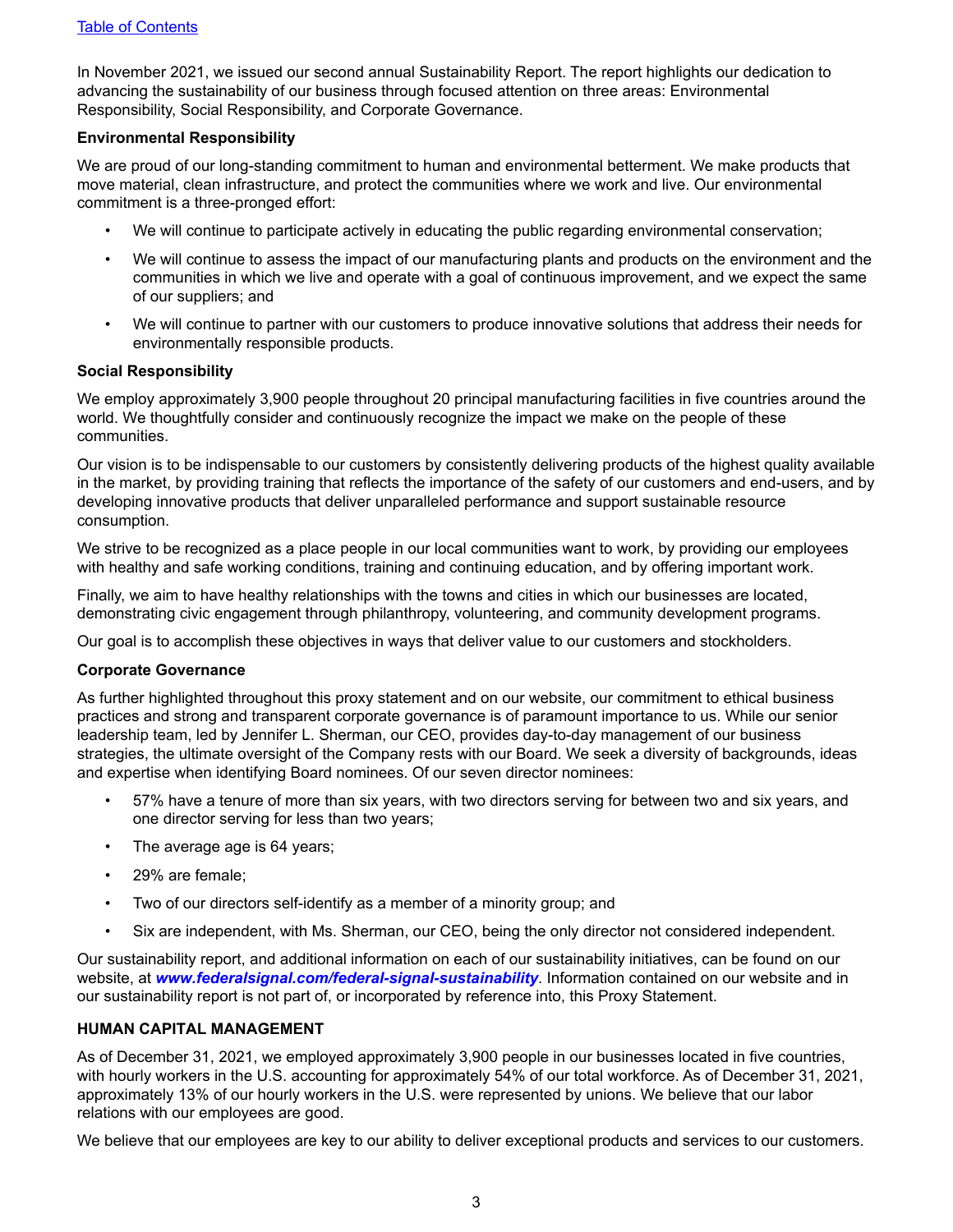We apply a holistic total rewards strategy, designed to recruit, motivate, and retain talented employees at all levels of the organization, and offer competitive, market-based compensation programs, and attractive benefit packages.

#### *Diversity, Equity and Inclusion*

We are committed to promoting and supporting diversity, equity and inclusion ("DE&I"). We believe that behaving inclusively is the right thing to do. We also believe that hearing different voices, and seeking different perspectives and ideas, leads to better results. We strive to promote diversity on our Board of Directors, senior management and in leadership roles throughout the Company. Currently, two of our seven director nominees self-identify as members of a minority group.

In addition, two of our seven director nominees are female, placing the Company ahead of the 26% average for companies in the Russell 3000 Index. Of the companies in the Russell 3000 Index, approximately 6% have a female Chief Executive Officer ("CEO"), and we are proud to be among that group. In addition, 40% of our current executive officers are female, including our President and CEO and Vice President and Corporate Controller.

Our commitment to DE&I throughout the organization is further evidenced by our policies related to various aspects of employment, including, but not limited to, recruiting, selecting, hiring, employment placement, job assignment, compensation, access to benefits, selection for training, use of facilities, and participation in Company-sponsored employee activities. During 2021, our Executive Leadership Team, comprised of business leaders from across the organization, completed a comprehensive DE&I educational awareness training led by an industry expert.

#### *Employee Training and Development*

We believe that identifying and developing the next generation of business leaders is important to our long-term success, and we are proud to support our employees in furthering their education with tuition reimbursement programs and training.

We provide extensive training to employees within our facilities, ranging from topics such as workplace safety, antifraud, anti-discrimination and anti-harassment training, to advanced instruction in lean manufacturing principles and inside sales training programs. On average, our employees each receive more than 10 hours of job training per year, with some employees of certain business units each averaging nearly 80 hours of training per year.

Through our Tuition Assistance Program, we also aim to assist and encourage employees to expand their knowledge, skills, and job effectiveness by continuing their education at local accredited institutions of higher learning. Certain of our businesses also partner with nearby universities from time to time to offer courses and programs directly related to the employee's growth in the business.

We are committed to the communities in which we operate, and to developing a strong pipeline from which we can recruit new talent. Many of our businesses support their local high schools with cooperative learning extension programs at our manufacturing plants, hosting in-person or virtual tours of our facilities, and providing scholarships and "signing-day" offers to high school seniors.

Our employees also donate time and expertise through volunteering and mentorship programs, and work with local colleges on training programs to teach valuable technical skills that can be applied in the workplace. These programs attempt to help our next generation of employees, and others, understand what career paths may be available to them and to explore future job opportunities with us.

#### *Safety*

We consider the safety of our employees a significant focus and strive to have zero workplace injuries. We have established an enterprise-wide Safety Council, which includes representatives from several of our manufacturing facilities. The Safety Council meets regularly to collaborate and implement safety improvement measures, focusing on continuous improvement initiatives and the reduction of incident frequency.

Beginning in February 2020, in response to the onset of the pandemic, we were proactive in procuring personal protective equipment and sanitizing supplies for our facilities. We implemented a series of enhanced health and safety measures across the organization, such as reconfiguring work spaces and staggering manufacturing shifts to allow for social distancing, introducing temperature screening protocols, enhancing facility cleaning, limiting nonessential travel and restricting the number of visitors to our facilities.

We also quickly established a cross-functional task force to monitor ongoing developments, implement mitigation plans, and centrally coordinate our response. In addition to the centralized response team, local response teams were established at every business unit. Management team update calls are held frequently to communicate issues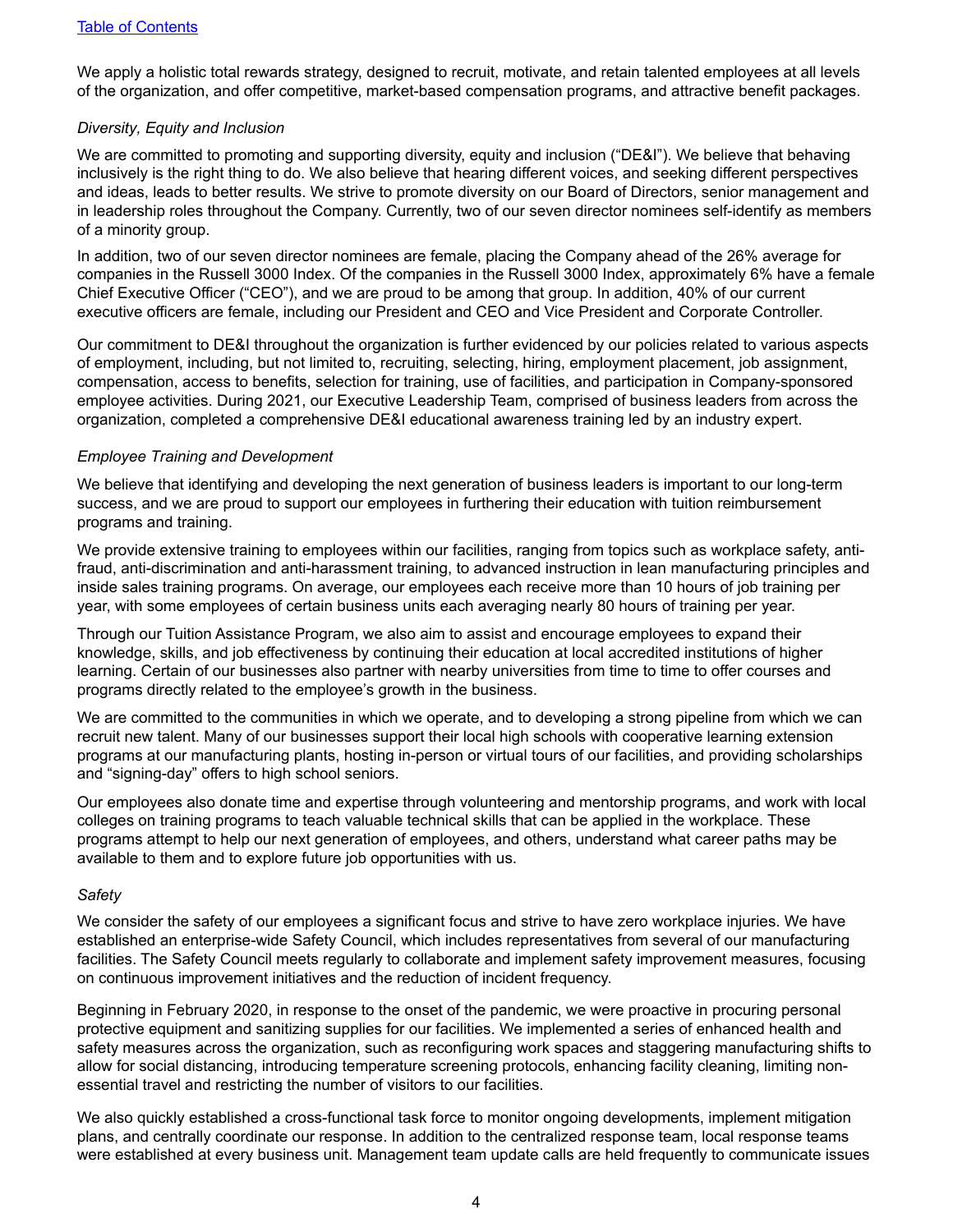related to safety and risk mitigation, and to share coronavirus-related best practices and other policy issues. This platform has allowed management to rapidly disseminate evolving guidance from federal, state, and local health departments, at the same time promoting a consistent, iterative response. We continue to partner with a third-party to provide self-administered, at-home test kits to our employees and their family members at no cost and have deployed surveillance testing to reduce the probability of spreading the virus within our facilities.

During 2021, we launched an internal initiative to raise awareness about coronavirus vaccines, assist eligible employees in gaining access to available vaccines, and encourage participation levels. We have also hosted on-site vaccination events at multiple locations, provided ongoing education on vaccine-related topics, supported employee vaccination logistics, and developed a system of individual and collective incentives to work towards protecting the health and safety of our workforce and local communities. Through our efforts, we believe the vaccination rates at most of our businesses exceed those of the local communities in which we operate.

We continue to monitor the impact of the pandemic on our business and employees and will implement or modify our policies to adapt to changing circumstances arising from this pandemic.

#### **ENGAGEMENT WITH OUR STOCKHOLDERS**

We actively engage with our stockholders on a regular basis. During 2021, members of the Company's executive team:

- Attended 12 investor conferences, all of which were held virtually;
- Participated in two non-deal roadshows, both of which were held virtually; and
- Held approximately 150 total discussions with stockholders and potential stockholders.

#### **OPERATING AND FINANCIAL PERFORMANCE IN 2021**

Despite the challenges created by the coronavirus pandemic, the Company was able to sustain a high level of financial performance and make progress against several long-term objectives in 2021. Included among the Company's highlights in 2021 were the following:

- Orders exceeded \$1.5 billion for the first time in the Company's history, and were up \$492 million, or 47%, from last year.
- Backlog at December 31, 2021 was \$629 million, a new Company record, and more than double the backlog at the end of last year.
- Net sales for the year ended December 31, 2021 were \$1.2 billion, an increase of \$82 million, or 7% from last year.
- For the year ended December 31, 2021, we reported operating income and income from continuing operations of \$130.7 million and \$100.6 million, respectively.
- On a consolidated basis, we reported adjusted EBITDA\* of \$180.5 million for the year ended December 31, 2021, which translated to an adjusted EBITDA margin\* of 14.9%, towards the high end of our target range.
- Cash flow from continuing operating activities for the year ended December 31, 2021 was \$101.8 million.
- With the positive operating cash flow, we ended the year with \$41 million of cash and \$209 million of availability for borrowings under our \$500 million credit facility, which was executed in July 2019. The fiveyear facility can be increased by an additional \$250 million for acquisitions.
- With our strong balance sheet, positive operating cash flow, and capacity under our revolving credit facility, we are well positioned to continue to invest in internal growth initiatives, pursue strategic acquisitions and consider ways to return value to stockholders, as we did during 2021:
	- Our capital expenditures in 2021 were approximately \$37 million, most of which related to the acquisition of our Elgin, Illinois manufacturing facility, which we had previously leased. We also continued to make strategic investments for the future by purchasing new machinery and equipment aimed at gaining operating efficiencies and expanding capacity at several of our production facilities.
	- We continue to invest in new product development and are encouraged that these efforts will provide additional opportunities to further diversify our customer base, penetrate new end-markets or gain access to new geographic regions.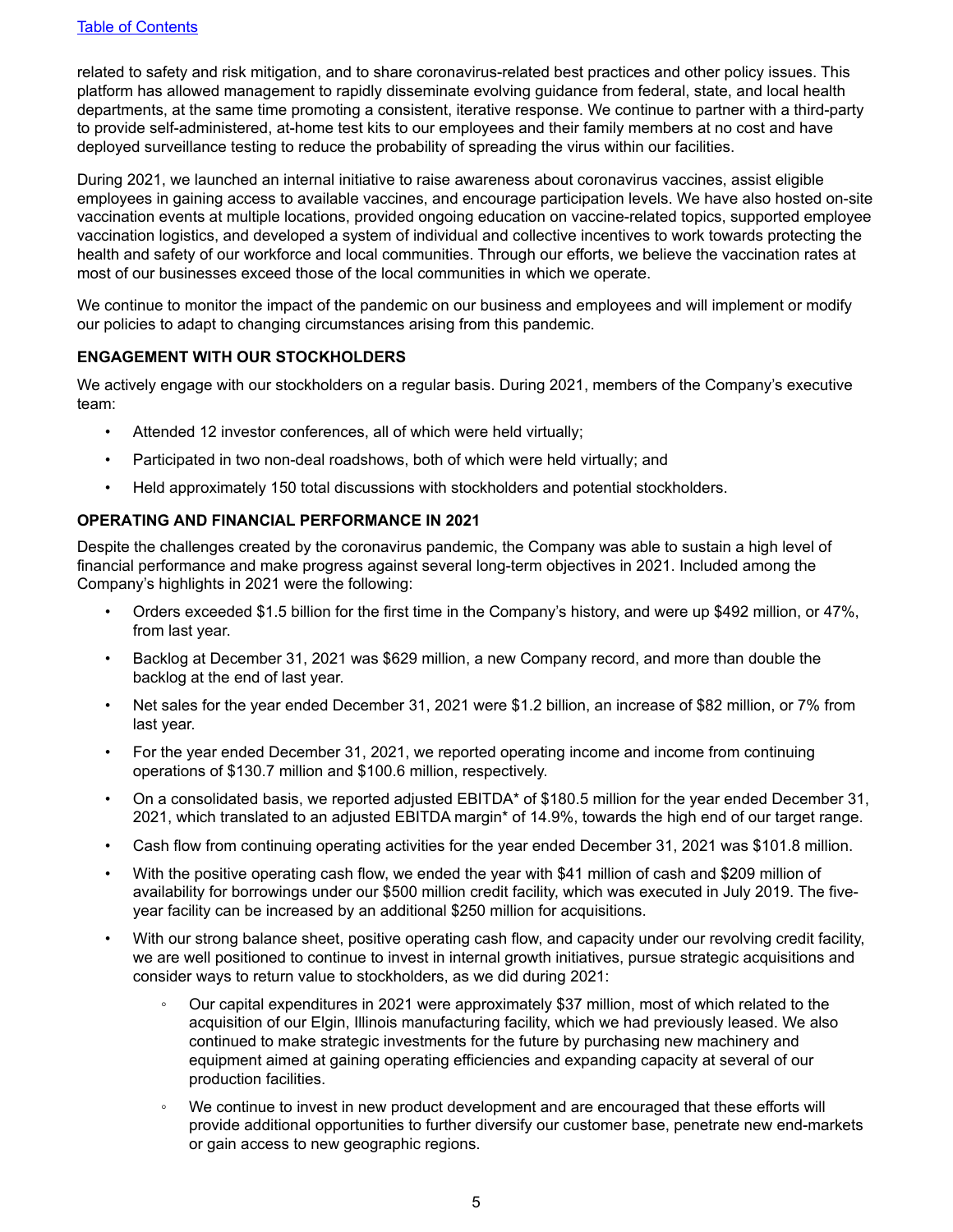- *◦* We completed three acquisitions in 2021, with the additions of OSW Equipment & Repair, LLC ("OSW"), Ground Force Manufacturing LLC ("Ground Force") and Deist Industries, Inc., Bucks Fabricating, LLC, Roll-Off Parts, LLC and Switch-N-Go, LLC (collectively, "Deist") providing us with opportunities to expand our geographic footprint and augment our specialty vehicle product offerings.
- We demonstrated our commitment to returning value to our stockholders by paying cash dividends of \$22.0 million, and spending \$15.4 million repurchasing shares under our authorized repurchase program.
- Our eighty-twenty improvement initiatives remain a critical part of our culture and we continue to focus on reducing product costs and improving manufacturing efficiencies across all our businesses.
- To highlight our ongoing focus on operating in a socially responsible and sustainable manner, we published our second annual Sustainability Report in November 2021.

\* As these are non-GAAP measures, we have included a reconciliation to the most directly comparable GAAP measure in Appendix A.





## **Cumulative Returns to Stockholders**



This graph assumes that the value of the investment in the Company's common stock, and in each index, was \$100 on December 31, 2016 and assumes reinvestment of all dividends through December 31, 2021.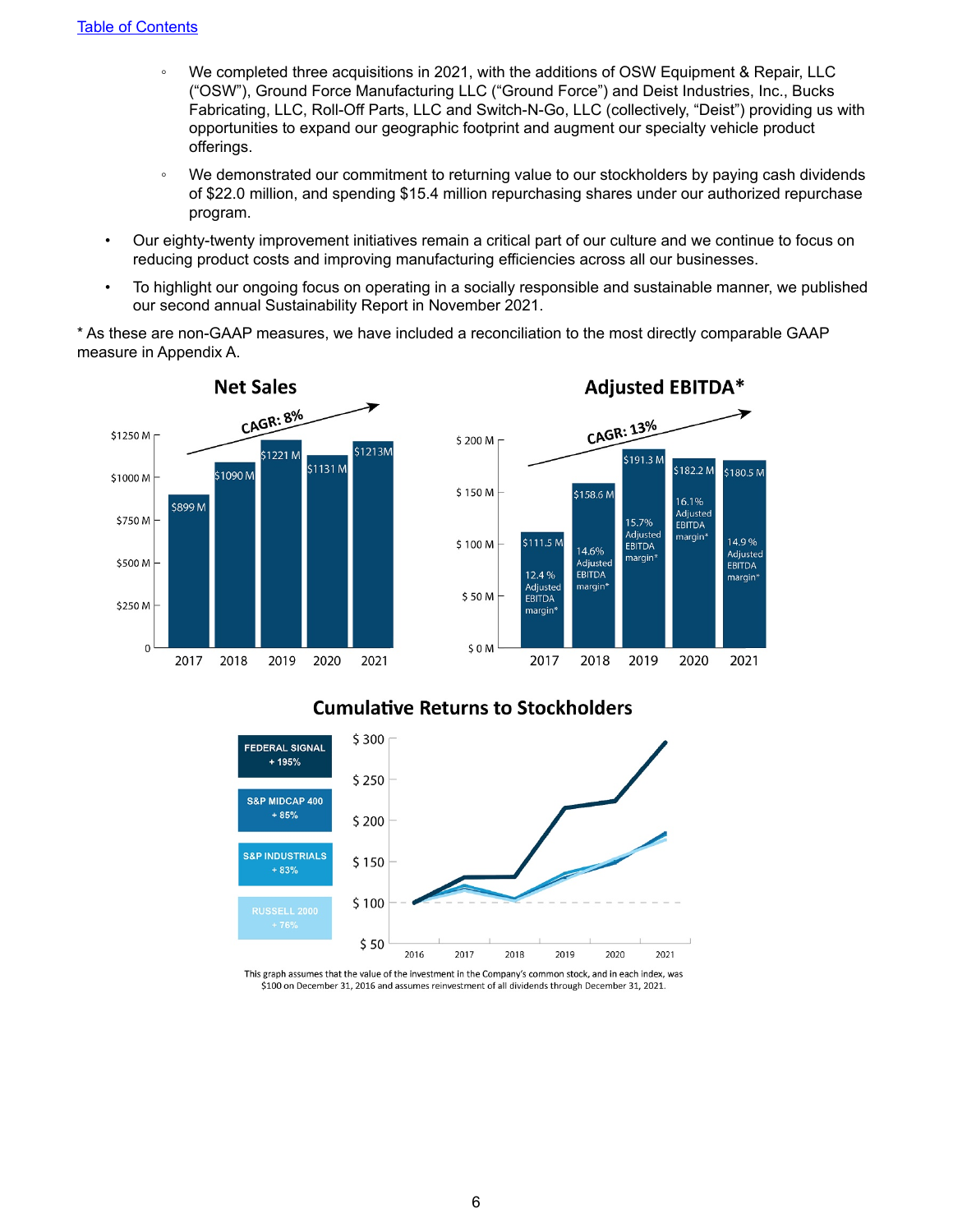### **PROPOSAL 2: ADVISORY VOTE TO APPROVE THE COMPENSATION OF OUR NEOs**

**Key Elements of our 2021 Executive Compensation Program:**

| <b>Compensation Elements</b>                       | Performance<br><b>Based</b> | <b>Primary Financial Metric(s)</b>                                                                                      | Terms                                                                                                                                                      |  |  |  |  |  |
|----------------------------------------------------|-----------------------------|-------------------------------------------------------------------------------------------------------------------------|------------------------------------------------------------------------------------------------------------------------------------------------------------|--|--|--|--|--|
| <b>Base Salary</b>                                 |                             | N/A                                                                                                                     | Assessed annually based on individual<br>performance and market data to ensure we<br>attract and retain highly qualified<br>executives.                    |  |  |  |  |  |
| <b>Short-Term Incentive Bonus</b><br>$(Cash)$ (1)  | ✓                           |                                                                                                                         | Annual cash awards designed to incentivize<br>executives to achieve Company and<br>individual objectives.                                                  |  |  |  |  |  |
|                                                    |                             |                                                                                                                         | Achievement of financial targets weighted<br>$80\%$ .                                                                                                      |  |  |  |  |  |
|                                                    |                             | Achievement of individual objectives<br>Earnings and<br>weighted 20%.<br><b>EBITDA Margin</b>                           |                                                                                                                                                            |  |  |  |  |  |
|                                                    |                             |                                                                                                                         | Designed to pay out between 0% and 200%<br>of bonus opportunity based on financial and<br>individual performance.                                          |  |  |  |  |  |
|                                                    |                             |                                                                                                                         | Capped at a maximum of 200% of bonus<br>opportunity.                                                                                                       |  |  |  |  |  |
| <b>Long-Term Incentive Bonus</b><br>$(Equity)$ (2) |                             |                                                                                                                         | Annual equity awards link long-term<br>financial interests of executives to those of<br>our stockholders and also support retention.                       |  |  |  |  |  |
| <b>Performance Share</b><br>Units ("PSUs")         | $\checkmark$                | <b>Earnings Per Share</b><br>("EPS") from<br><b>Continuing Operations</b><br>and Return on Invested<br>Capital ("ROIC") | PSUs are earned only if the threshold is met<br>during a three-year performance period.<br>Any earned shares vest at the end of the<br>performance period. |  |  |  |  |  |
| <b>Stock Options (3)</b><br>$\bullet$              | ✓                           | <b>Stock Price</b>                                                                                                      | Stock options only have value if share price<br>increases over grant date value. Stock<br>options vest ratably over three years.                           |  |  |  |  |  |
| <b>Restricted Stock</b>                            |                             | N/A                                                                                                                     | Restricted stock awards cliff vest after three<br>years.                                                                                                   |  |  |  |  |  |
| <b>Indirect Compensation</b>                       |                             | N/A                                                                                                                     | Includes access to the same health and<br>welfare and retirement plans available to<br>other eligible employees.                                           |  |  |  |  |  |

- (1) In considering the design of the Federal Signal Corporation Short Term Incentive Bonus Plan ("STIP") for 2022, the Compensation and Benefits Committee decided to again use the same combination of financial and individual objectives metrics, with the financial metric weighted at 80%, and the individual objectives metric weighted at 20%.
- (2) For 2021, long-term equity incentive awards granted to executives in connection with the annual grant were split between PSUs (50%), non-qualified stock options (25%), and time-based restricted stock (25%). The Compensation and Benefits Committee maintains the discretion and flexibility to grant additional equity-based incentives on a case-by-case basis, in accordance with our compensation philosophy.
- (3) In our view, stock options are inherently at-risk because they only have value if our share price increases over the grant date value.

#### **PROPOSAL 3: RATIFICATION OF THE APPOINTMENT OF DELOITTE & TOUCHE LLP AS OUR INDEPENDENT REGISTERED PUBLIC ACCOUNTING FIRM FOR FISCAL YEAR 2022**

Deloitte & Touche LLP has served as our independent registered public accounting firm since June 2013. Our Board has accepted the recommendation of the Audit Committee and selected Deloitte & Touche LLP to serve in this same role for fiscal year 2022.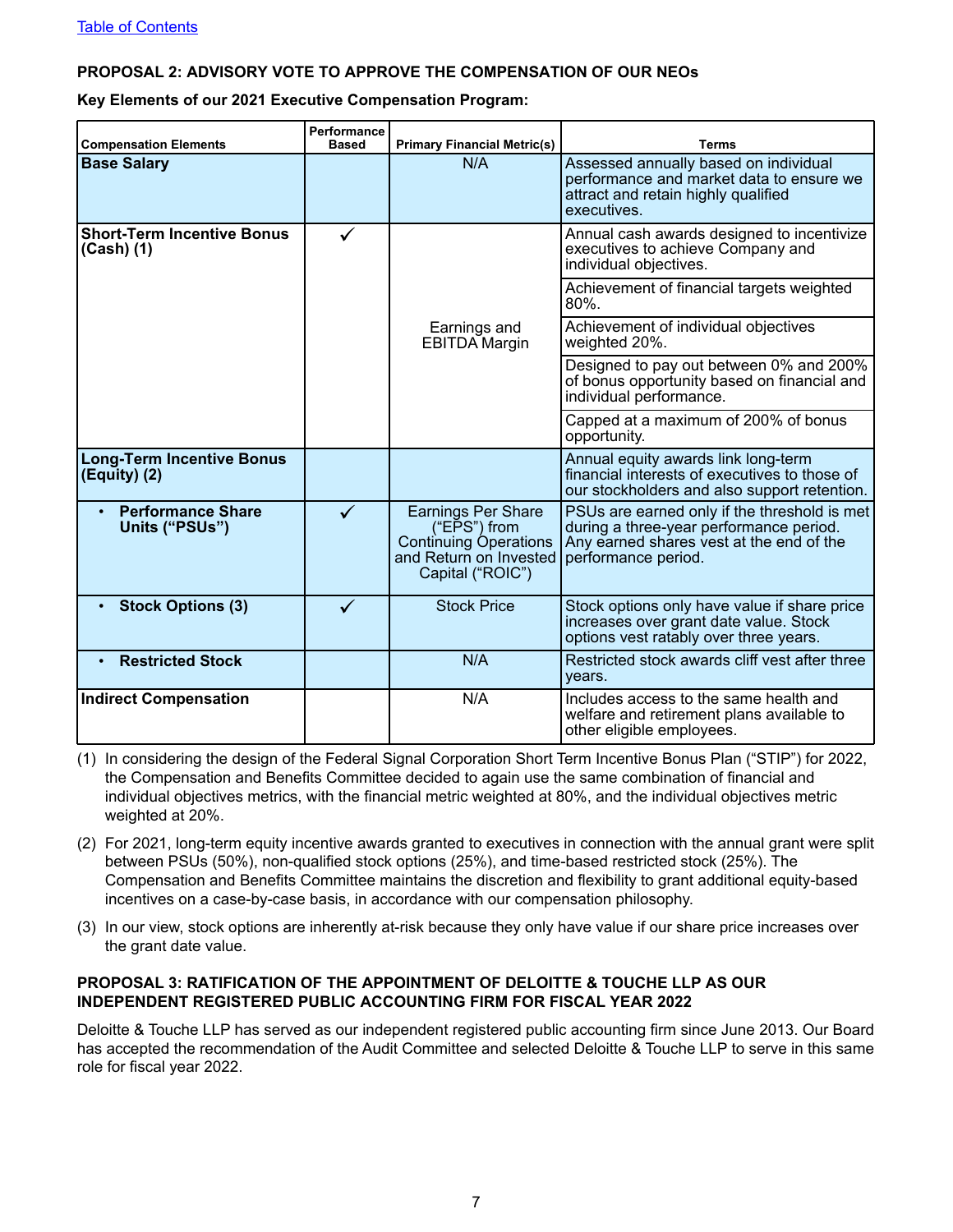

#### **1415 West 22nd Street, Oak Brook, Illinois 60523**

#### <span id="page-11-0"></span>**Proxy Statement for Annual Meeting of Stockholders To Be Held on Tuesday, April 26, 2022**

#### **GENERAL INFORMATION**

Our Board is soliciting your proxy for use at the virtual Annual Meeting of Stockholders to be held on Tuesday, April 26, 2022, at 8:30 a.m., Central Daylight Time. Due to ongoing concerns relating to the coronavirus pandemic, and to support the health and well-being of our stockholders, directors, and employees, the Annual Meeting will be held virtually via the Internet. It is our intent to conduct an in-person meeting next year, assuming that thenapplicable conditions permit. Whenever we refer in this proxy statement to the "Annual Meeting" we are also referring to any meeting that results from an adjournment or postponement of the Annual Meeting.

The Annual Meeting will be held for the following purposes:

- 1. To elect seven directors;
- 2. To approve, on an advisory basis, the compensation of our NEOs;
- 3. To ratify the appointment of Deloitte & Touche LLP as our independent registered public accounting firm for fiscal year 2022; and
- 4. To transact such other business that may properly come before the meeting or any adjournment(s) or postponement(s) thereof.

This year we are again furnishing proxy materials to our stockholders primarily via the Internet, instead of mailing copies to each stockholder, in order to save costs and reduce the environmental impact of our Annual Meeting. On March 11, 2022, we mailed a Notice of Internet Availability to our stockholders. The Notice of Internet Availability contains instructions on how to access this proxy statement, the Notice of Annual Meeting to Stockholders and our 2021 Annual Report on Form 10-K on the Internet at *www.proxyvote.com*. Stockholders wishing to receive a printed copy of our proxy materials should follow the instructions provided in the Notice of Internet Availability to request a printed copy. Those stockholders who previously requested printed or electronic copies of our proxy materials will receive a printed or electronic copy, as applicable. Printed copies were first mailed on or around March 11, 2022.

#### **Voting Your Shares**

Only stockholders owning shares of our common stock on February 28, 2022, the "record date," are entitled to vote. Each stockholder will be entitled to one vote for each share owned on the record date for each of the seven directorships and on each other matter presented at the Annual Meeting. On the record date, there were 60,931,540 shares of our common stock issued and outstanding.

You may vote on the above matters in the following ways:

- **Before the Annual Meeting, by Telephone or via the Internet:** You may vote by telephone or via the Internet by following the instructions included in the Notice of Internet Availability and in these proxy materials;
- **By Written Proxy:** If you received a printed copy of the proxy materials, you may vote by written proxy by signing, dating and returning the proxy card in the postage-paid envelope provided; or
- **At the Annual Meeting:** To attend and participate at the Annual Meeting, please visit *www.virtualshareholdermeeting.com/FSS2022* and log in with your 16-digit control number included in your proxy materials. You may begin to log into the meeting platform beginning at 8:15 a.m. Central Daylight Time on April 26, 2022. The Annual Meeting will begin promptly at 8:30 a.m. Central Daylight Time on April 26, 2022. We encourage our stockholders to access the meeting prior to its start time. Instructions on how to participate and ask questions via the Internet during the Annual Meeting are posted to *www.virtualshareholdermeeting.com/FSS2022*. If you have lost or misplaced your 16-digit control number, you will still be able to log in to the meeting platform as a guest. However, if you are logged in as a guest, you will not be able to vote your shares or submit questions during the meeting. If you experience technical difficulties with the meeting platform, a phone number will be listed on the virtual meeting login page which you can call for technical assistance. If you have additional questions with respect to the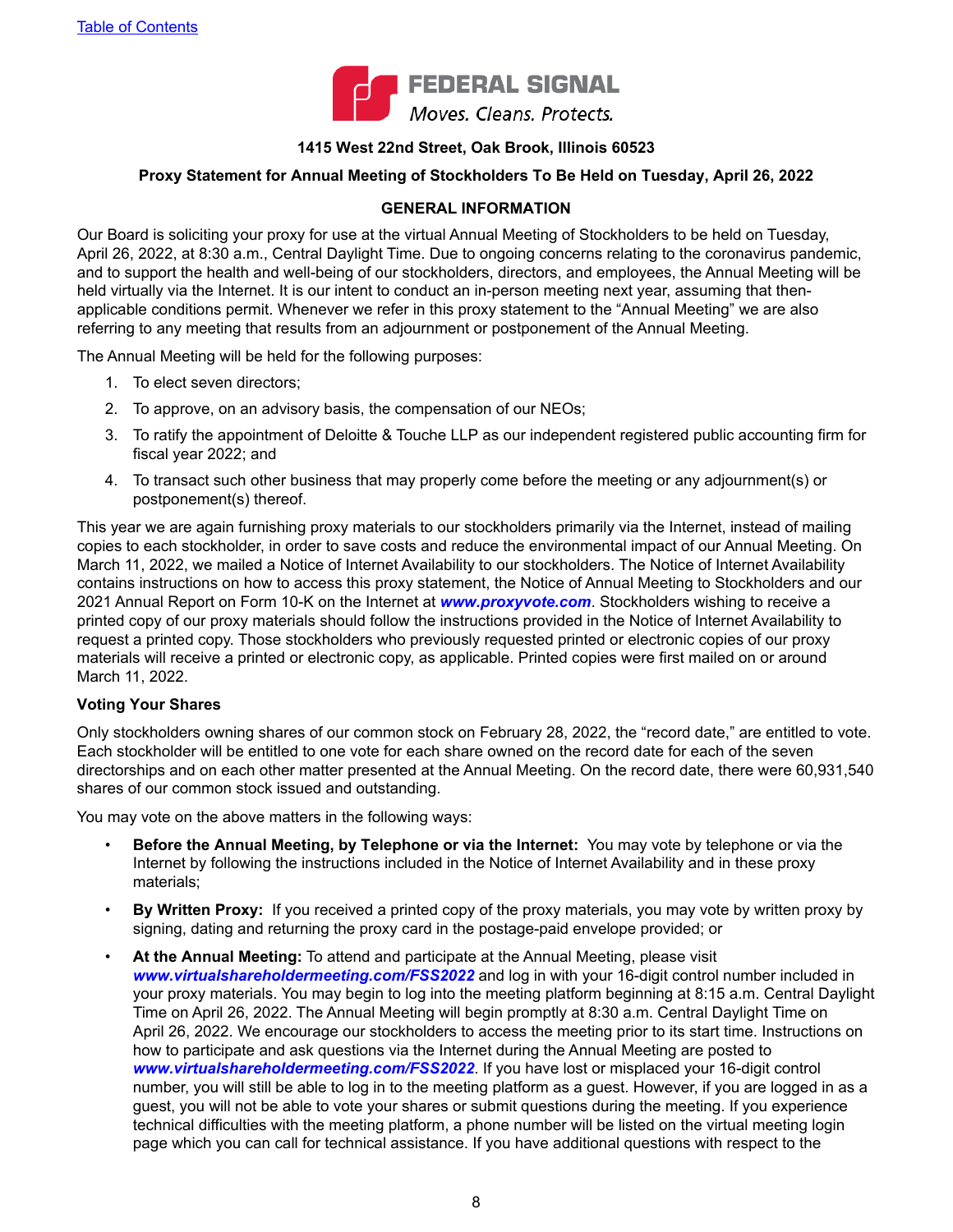meeting platform, please contact Investor Relations at IR@federalsignal.com or otherwise following the directions under the heading "*Stockholder Questions*."

<span id="page-12-0"></span>Our Amended and Restated By-Laws ("By-Laws") provide that a majority of the outstanding shares, present in person, virtually via the Internet or by proxy, will constitute a quorum at the Annual Meeting. For purposes of determining if a quorum is present, we will count: (i) all shares that are voted on any proposal; and (ii) all shares that are designated as "withholding" authority to vote for a nominee or nominees or "abstaining" from any proposal, as shares represented at the Annual Meeting.

If you return a proxy card, but no specific voting instructions are given with respect to a proposal, your shares will be voted "**for all**" of the seven director nominees named on the proxy card, "**for**" the advisory approval of the compensation of the Company's NEOs, and "**for**" the ratification of the appointment of Deloitte & Touche LLP as our independent registered public accounting firm for fiscal year 2022.

If you hold your shares in more than one account, you will receive a Notice of Internet Availability for each account. To ensure that all of your shares are voted, please vote by telephone or via the Internet for each account or, if you have requested printed materials, sign, date and return a proxy card for each account in the postage-paid envelope provided.

#### **Broker Non-Votes**

Under the rules governing brokers who have record ownership of shares they hold in street name for clients who beneficially own such shares, a broker may vote such shares in its discretion on "routine" matters if the broker has not received voting instructions from its client. However, a broker cannot exercise its discretion to vote shares on "non-routine" matters absent voting instructions from its client. When a broker votes a client's shares on some but not all of the proposals presented at the Annual Meeting, each non-routine proposal for which the broker cannot vote because it has not received a voting instruction from the client is referred to as a "broker non-vote." Only Proposal 3 is a routine matter; Proposals 1 and 2 are non-routine matters. Therefore, if your shares are held in street name and you do not provide instructions to your broker as to how your shares are to be voted on Proposals 1 and 2, your broker will not be able to vote your shares on these proposals. **Your vote is important! We urge you to provide instructions to your broker so that your votes may be counted.**

#### **Votes Required**

Our By-Laws provide that in an uncontested election, as is the case in this election, a nominee for director shall be elected to the Board if the votes cast "for" a director exceed the "withhold" votes cast with respect to such director nominee's election (Proposal 1). Pursuant to our Corporate Governance Guidelines, each director must, as a condition to being nominated, tender an advance irrevocable contingent resignation to the Nominating and Governance Committee. If the director does not receive more total votes cast "for" his or her election than total "withhold" votes cast, the Board, after evaluating the Nominating and Governance Committee's recommended course of action, may accept that director's previously tendered contingent resignation. The Board will take action within 180 days following the election and will disclose its decision publicly including, if applicable, the reasons for rejecting a resignation.

The affirmative vote of a majority of the votes cast will be required for:

- The approval, on an advisory basis, of the compensation of our NEOs (Proposal 2); and
- The ratification of Deloitte & Touche LLP as our independent registered public accounting firm for fiscal year 2022 (Proposal 3).

In tabulating the voting results for Proposals 1 and 2, shares that constitute broker non-votes are not considered votes cast on that proposal. For Proposals 1, 2 and 3, abstentions are not considered votes cast and are disregarded.

#### **Shares Held in the Federal Signal Corporation Retirement Savings Plan (the "Retirement Savings Plan")**

Our Retirement Savings Plan held 724,644 shares of our common stock in the name of Vanguard Fiduciary Trust Company ("Vanguard"), as trustee of the Retirement Savings Plan, as of February 28, 2022. If you are a participant in our Retirement Savings Plan, you will also receive a Notice of Internet Availability with respect to shares held on your behalf in the Retirement Savings Plan. If no proper voting direction is received, Vanguard, in its capacity as the Retirement Savings Plan Trustee, will vote your shares held in the Retirement Savings Plan in the same proportion as votes received from other participants in the Retirement Savings Plan.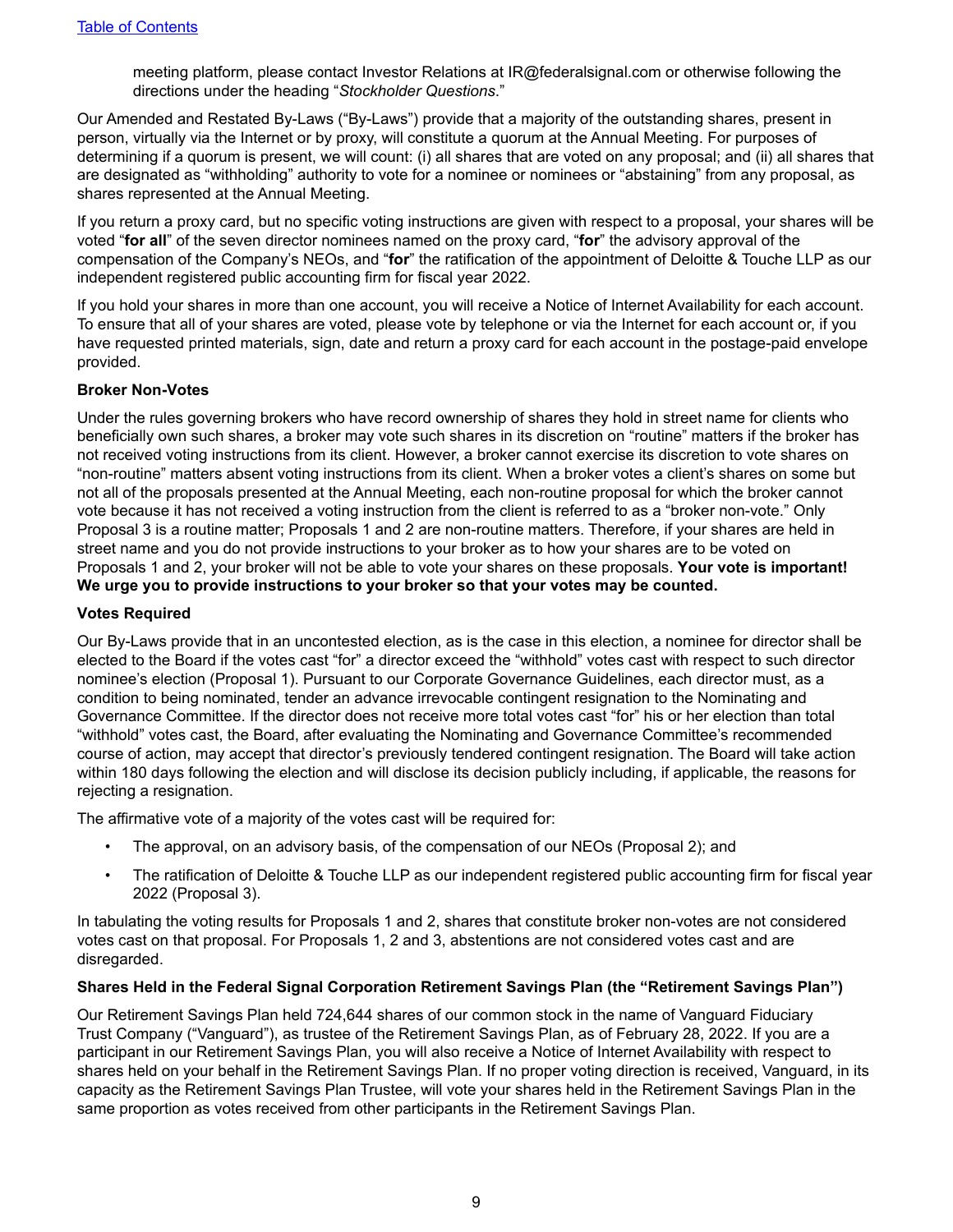#### <span id="page-13-0"></span>**Revocability of Proxy**

You may revoke your proxy at any time before it is voted by:

- Voting by telephone or via the Internet on a later date, or delivering a later-dated proxy card if you requested printed proxy materials, prior to or at the Annual Meeting;
- Filing a written notice of revocation with our Corporate Secretary at Federal Signal Corporation, 1415 West 22nd Street, Suite 1100, Oak Brook, IL 60523, Attn: Corporate Secretary; or
- Attending the Annual Meeting via the Internet and voting your shares *(Note: attendance alone at the Annual Meeting will not revoke a proxy)*.

#### **Manner of Solicitation and Solicitation Costs**

We will pay the costs of proxy solicitation for the Annual Meeting. Proxies may be solicited by correspondence, electronically, telephone, mail or otherwise. Our directors, officers and employees may solicit proxies but they will not receive any extra compensation for these services. We will reimburse brokers and other nominee holders for their reasonable expenses incurred in forwarding proxy materials to beneficial owners. We do not intend to retain professional proxy solicitation assistance, but we may utilize professional services in the future.

#### **Stockholder Questions**

If you have any questions about the Annual Meeting, please submit them to Federal Signal Corporation, 1415 West 22nd Street, Suite 1100, Oak Brook, IL 60523, Attn: Corporate Secretary, or call our Corporate Secretary at 630-954-2012. If you would like to receive printed copies of the proxy materials, please follow the instructions on the Notice of Internet Availability.

#### **OWNERSHIP OF OUR COMMON STOCK**

Common stock is our only class of voting securities. The following table identifies beneficial owners, of which we are aware, that hold more than five percent of our common stock as of February 28, 2022.

| l Name              | <b>Amount and</b><br>Nature of<br><b>Beneficial</b><br>Ownership | Percent of<br>Outstanding<br>Common<br>Stock (1) |
|---------------------|------------------------------------------------------------------|--------------------------------------------------|
| BlackRock, Inc.     | $9,207,856$ (2)                                                  | 15.1%                                            |
| 55 East 52nd Street |                                                                  |                                                  |
| New York, NY 10055  |                                                                  |                                                  |
| The Vanguard Group  | 3,970,846 (3)                                                    | 6.5%                                             |
| 100 Vanguard Blvd.  |                                                                  |                                                  |
| Malvern, PA 19355   |                                                                  |                                                  |

#### **Beneficial Owners of More than Five Percent of Our Common Stock**

(1) Based on 60,931,540 shares of common stock issued and outstanding as of February 28, 2022.

(2) Based solely on a Schedule 13G (Amendment No. 1) filed with the SEC on January 27, 2022, in which BlackRock, Inc. reported that, as of December 31, 2021, it had sole voting power over 9,137,737 shares and sole dispositive power over 9,207,856 shares.

(3) Based solely on a Schedule 13G (Amendment No. 4) filed with the SEC on February 10, 2022, in which The Vanguard Group reported that, as of December 31, 2021, it had shared voting power over 114,371 shares, sole dispositive power over 3,803,438 shares, and shared dispositive power over 167,408 shares.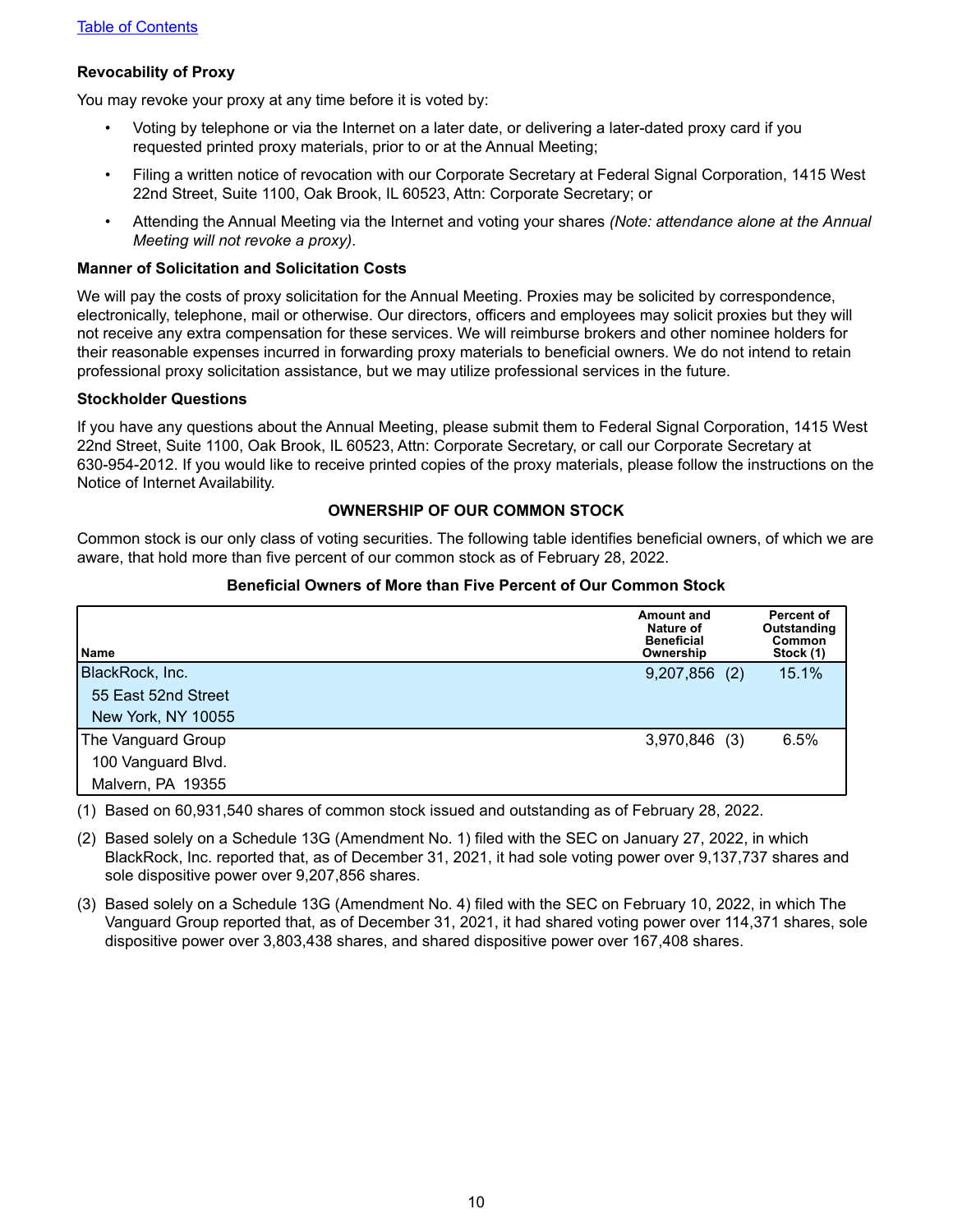#### **Stock Ownership of Directors and Management**

<span id="page-14-0"></span>The following table sets forth the beneficial ownership of our common stock held by each of our directors and NEOs individually and as a group as of February 28, 2022.

|                                                                  | Amount and<br>Nature of<br><b>Beneficial</b> | Percent of<br>Outstanding<br>Common |
|------------------------------------------------------------------|----------------------------------------------|-------------------------------------|
| Name (1)                                                         | Ownership (2)(3)(4)                          | Stock (5)                           |
| Daniel A. DuPré                                                  | 132,415                                      | $\star$                             |
| Lauren B. Elting                                                 | 22,024                                       | $\ast$                              |
| Ian A. Hudson                                                    | 98,277                                       | $\star$                             |
| Eugene J. Lowe, III (6)                                          | 12,150                                       | $\star$                             |
| Dennis J. Martin (6)                                             | 745,056                                      | 1.2%                                |
| Bill Owens (6)                                                   | 50,034                                       | $\star$                             |
| Shashank Patel (6)                                               | 179                                          | $\star$                             |
| Brenda L. Reichelderfer (6)                                      | 81,366                                       | $\star$                             |
| Jennifer L. Sherman                                              | 752,849                                      | 1.2%                                |
| Mark D. Weber                                                    | 72,888                                       | $\ast$                              |
| John L. Workman (6)                                              | 56,726                                       | $\star$                             |
| All Directors and Executive Officers as a Group (11 persons) (7) | 2,023,964                                    | 3.3%                                |

(1) All of our current directors and officers use our Company address: 1415 West 22nd Street, Suite 1100, Oak Brook, IL 60523.

- (2) Totals include shares subject to stock options exercisable within 60 days of February 28, 2022 as follows: Mr. DuPré, 60,947; Ms. Elting, 12,621; Mr. Hudson, 29,946; Mr. Martin, 226,863; Ms. Sherman, 285,755; Mr. Weber, 37,351; and Dr. Workman, 5,000. All directors and executive officers as a group hold stock options exercisable within 60 days of February 28, 2022 with respect to 658,483 shares. Totals for Ms. Sherman also include 58,098 shares held in our Retirement Savings Plan.
- (3) Totals include shares earned in connection with PSUs granted in 2019. Such shares vested on December 31, 2021, and were issued to recipients, net of shares withheld to satisfy applicable withholding taxes, on or around March 1, 2022 in the following amounts: Mr. DuPré, 2,777; Ms. Elting, 963; Mr. Hudson, 4,947; Ms. Sherman, 22,106; and Mr. Weber, 5,689.
- (4) Totals do not include restricted stock units that are vested but for which delivery has been deferred at the election of the director, as follows: Mr. Martin, 5,590; and Mr. Owens, 19,734.
- (5) Based upon 60,931,540 shares of common stock issued and outstanding as of February 28, 2022 and, for each director or executive officer or the group, the number of shares subject to stock options exercisable by such director or executive officer or the group within 60 days of February 28, 2022. The use of "\*" denotes percentages of less than 1%.
- (6) Denotes non-employee director. Mr. Patel was appointed as a director on October 25, 2021.
- (7) The information contained in this row of the table is based upon information furnished to us by the named individuals above and from our records. Each director and officer claims sole voting and investment power with respect to the shares listed above.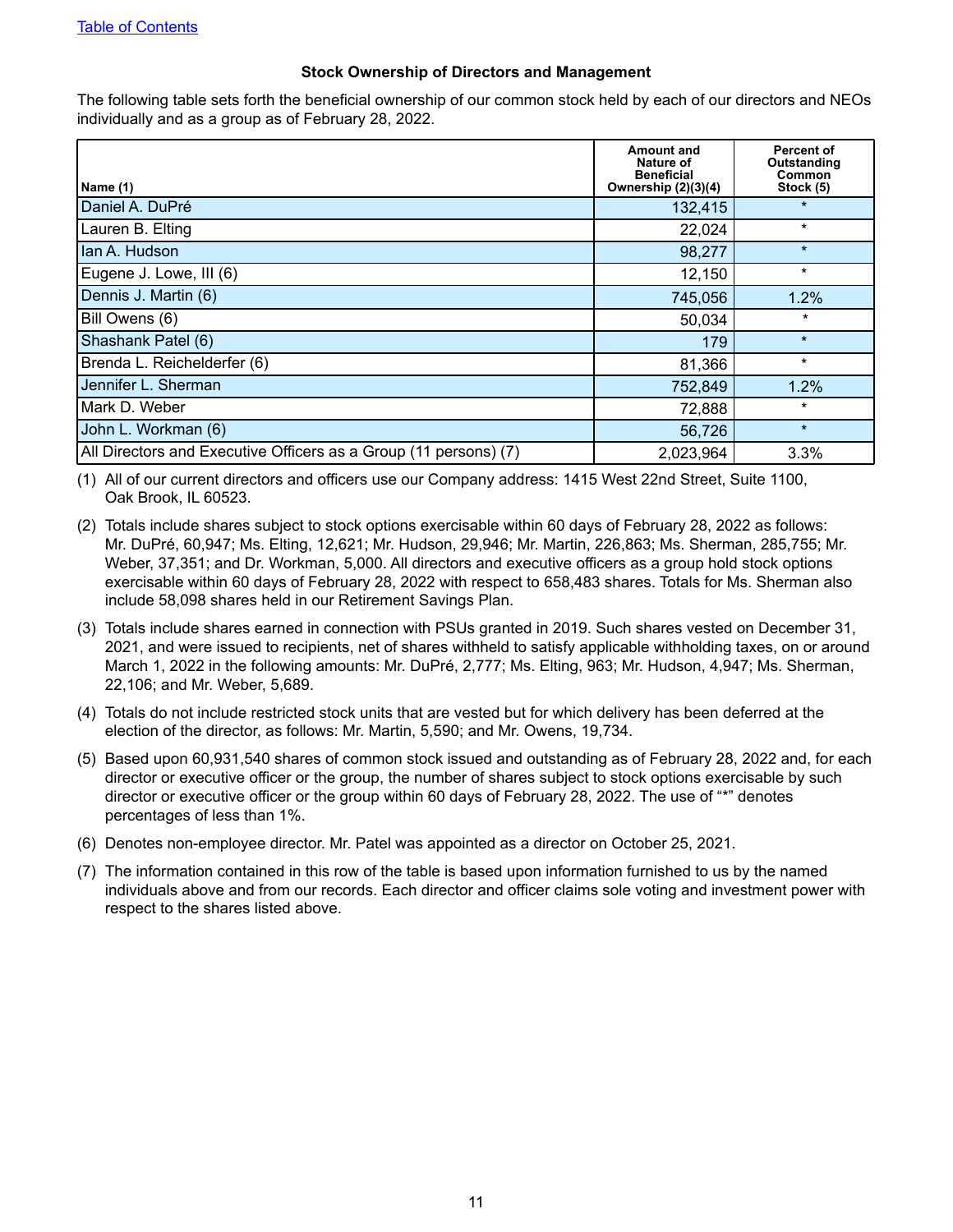#### **PROPOSAL 1**

#### **ELECTION OF SEVEN DIRECTORS**

<span id="page-15-0"></span>In accordance with the recommendation of the Nominating and Governance Committee, our Board has nominated the following seven individuals for election at the Annual Meeting to hold office for one year or until their successors are elected and qualified: Eugene J. Lowe, III, Dennis J. Martin, Bill Owens, Shashank Patel, Brenda L. Reichelderfer, Jennifer L. Sherman and John L. Workman. All director nominees are incumbent members of our Board.

Pursuant to our By-Laws, in an uncontested election, as is the case in this election, a nominee for director shall be elected to the Board if the votes cast "for" such nominee's election exceed the "withhold" votes cast with respect to such nominee's election. Each of the nominees has consented to being named in this proxy statement and to serve if elected. If any of the nominees should decline or be unable to serve as a director, the persons named as proxies will vote your proxies for such other nominee(s) as the Nominating and Governance Committee may nominate to provide for a full Board.

#### **The Board recommends a vote "FOR ALL" nominees for director proposed by the Board.**

#### **Information Regarding Directors and Nominees**

On an annual basis, the Nominating and Governance Committee reviews with our Board the applicable skills and characteristics required of Board nominees and recommends nominees to the Board. The Nominating and Governance Committee is comprised solely of independent members of our Board.

When identifying nominees, the Nominating and Governance Committee considers: (i) current Board composition; (ii) past performance for existing director nominees; (iii) the Company's objectives and position; and (iv) the qualifications and qualities of individual candidates. Characteristics with particular relevance and weight include core competencies, experience, independence, level of commitment, integrity, high personal and professional ethics, personal accomplishment, understanding of our business, gender, age, ethnic and other diversity. The Nominating and Governance Committee may also engage a third party to assist in identifying potential director nominees.

The Nominating and Governance Committee believes that the seven individuals nominated for election at the Annual Meeting meet its objectives for identifying director nominees, as summarized below:

- 57% of our director nominees have a tenure of more than six years, with two directors serving for between two and six years, and one director serving for less than two years;
- The average age of our directors and nominees is 64 years;
- 29% are female;
- Two of our directors self-identify as a member of a minority group; and
- Six are independent, with Ms. Sherman, our CEO, being the only director not considered independent.

For additional information on each of our directors and nominees, set forth below are their respective biographical summaries, along with a description of the key qualifications and relevant experience that led the Board to conclude that he or she is well-qualified to serve as a member of our Board.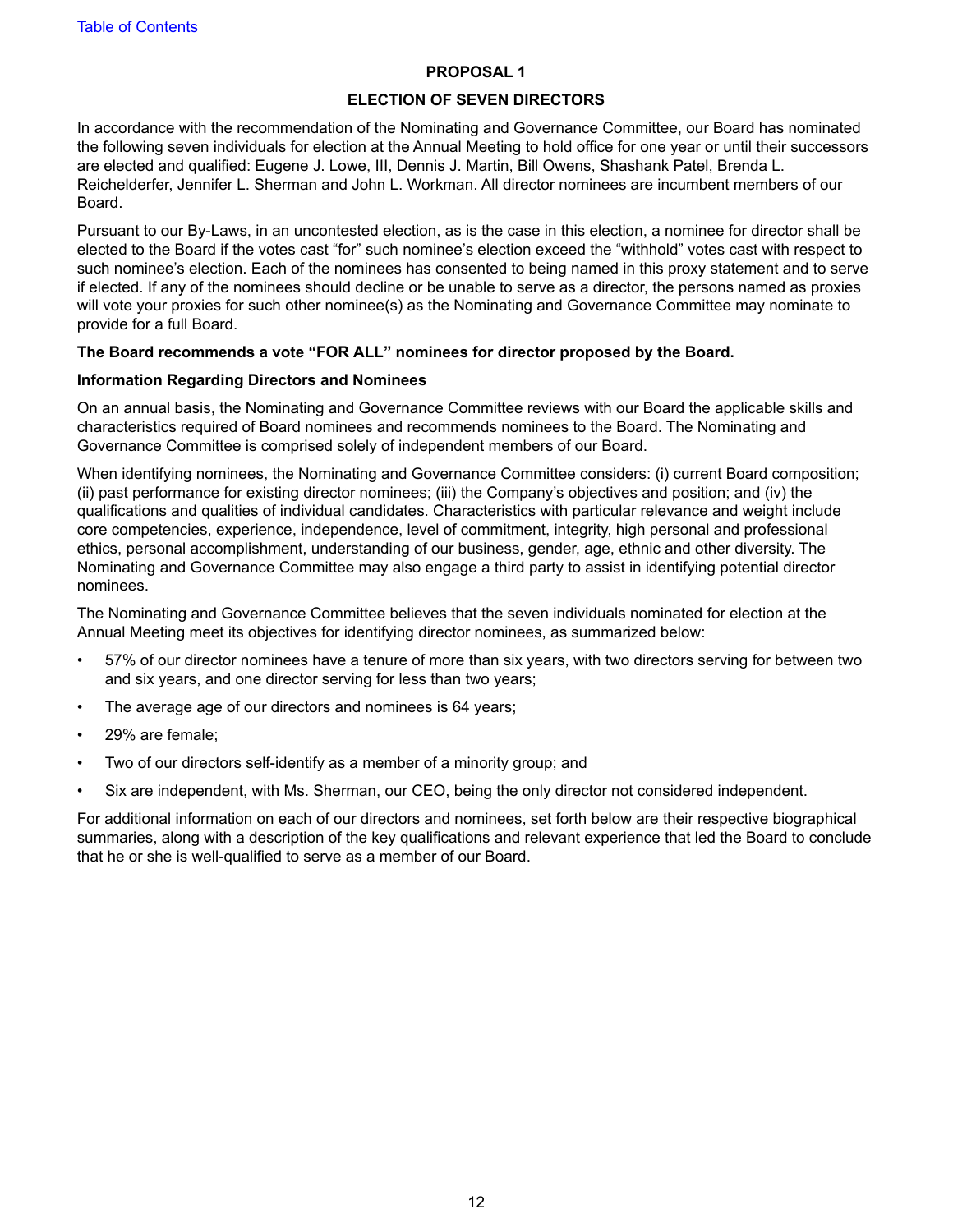

Mr. Lowe has served as President and CEO and a director of SPX Corporation ("SPX") (NYSE: SPXC) since September 2015. SPX is a supplier of highly engineered products and technologies, holding leadership positions in the HVAC, and detection and measurement markets. He was appointed an officer of SPX in 2014 and previously served as Segment President, Thermal Equipment and Services, from 2013 to 2015; President, Global Evaporative Cooling, from 2010 to 2013; and Vice President of Global Business Development and Marketing, Thermal Equipment and Services, from 2008 to 2010. Prior to joining SPX, Mr. Lowe held positions with Milliken & Company, Lazard Technology Partners, Bain & Company, and Andersen Consulting.

#### **Age: 54 Key Qualifications:**

- **2019** Current public company CEO with vast experience in operations
- Expertise in strategic planning and marketing
- Extensive business development experience

#### **Committees:**

**Eugene J. Lowe, III**

**Director since February** 

• Audit



**Dennis J. Martin Age: 71 Key Qualifications: Director since March** 

Mr. Martin was named Chairman of the Board on January 1, 2017. He previously served as our Executive Chairman beginning in January 2016, and as our President and CEO from October 2010 through December 2015. Mr. Martin has been a member of our Board since March 2008. Prior to becoming our President and CEO, Mr. Martin served as an independent business consultant to manufacturing companies. Mr. Martin served as a director of Essendant Inc. (formerly NASDAQ: ESND), a leading supplier of workplace essentials, from July 2016 to January 2019. From May 2001 to August 2005, Mr. Martin was the Chairman, President and CEO of General Binding Corporation, a manufacturer and marketer of binding and laminating office equipment (formerly NASDAQ: GBND), until its acquisition by Acco World Brands. Mr. Martin served as a director of HNI Corporation, a provider of office furniture and hearths (NYSE: HNI), from July 2000 to May 2016. Mr. Martin served on the Board of Directors of Coleman Cable, Inc. ("Coleman"), a manufacturer and innovator of electrical and electronic wire and cable products (formerly NASDAQ: CCIX), from February 2008 until February 2014 when Coleman was purchased by Southwire Company. Mr. Martin also served on the Board of Directors of A. O. Smith Corporation, a manufacturer of water heating systems and electric motors (NYSE: AOS), from January 2004 until December 2005.

- Expertise in manufacturing and business process engineering
- Accomplished sales strategist
- In-depth knowledge of our Company and its operations as our former President and CEO

#### **Committees:**

• None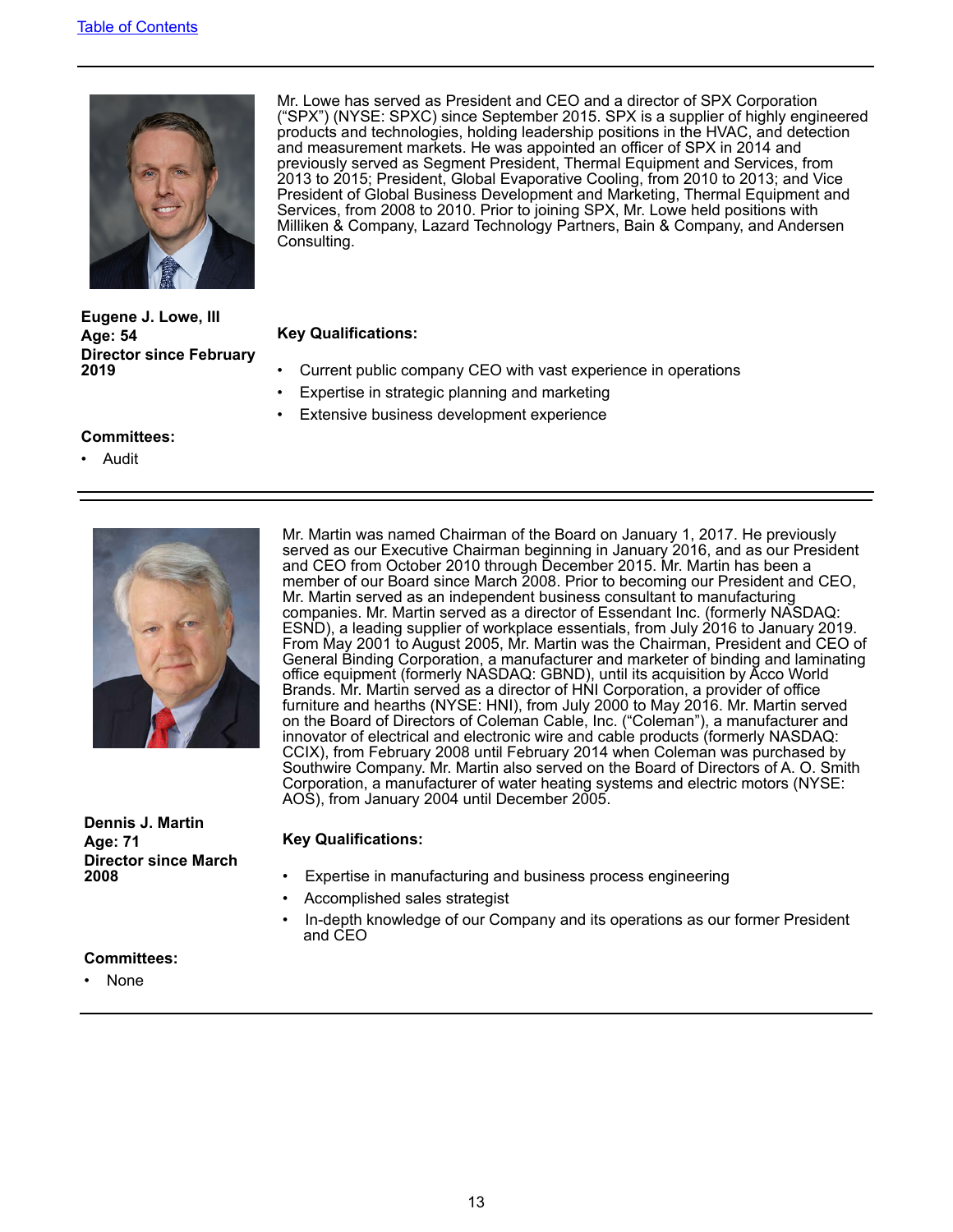

Mr. Owens serves as a Senior Director of government law and policy at Greenberg Traurig, LLP, an international law firm. Mr. Owens served as Governor of Colorado from 1999 to 2007. Prior to that, he served as Treasurer of Colorado and as a member of the Colorado Senate and the Colorado House of Representatives. In 2021, Mr. Owens joined the Board of Directors of Ocean Biomedical Inc., a privatelyowned biopharmaceutical company that partners with leading scientists and research institutions to accelerate the translation of new discoveries into breakthrough medicines. From 2010 to 2020, Mr. Owens served on the Board of Directors of High Point Resources (formerly Bill Barrett Corporation), an independent oil and gas company (NYSE: HPR). From 2010 to 2019, Mr. Owens served on the Board of Directors of Cloud Peak Energy, Inc., a sub-bituminous steam coal producer (formerly NYSE: CLD). Mr. Owens served on the Board of Directors of Key Energy Services, Inc. an oil well services company (OTC: KEGX) from 2007 to 2016. On February 27, 2022, Mr. Owens resigned as the Chairman of the Supervisory Board of the Credit Bank of Moscow, a position he had held with the investor-owned bank headquartered in Moscow since 2013.

**Bill Owens Age: 71 Key Qualifications: Director since April** 

- Nominating and Governance (Chair)
- Compensation and **Benefits**

- **Extensive experience in international business**
- Management expertise across a broad range of industries
- **Committees:** Distinguished government background



Since July 2018, Mr. Patel has served as the CFO of Watts Water Technologies, Inc. ("Watts") (NYSE: WTS), a global manufacturer of plumbing, heating, and water quality product lines. Prior to joining Watts, Mr. Patel spent a combined 21 years globally at Xylem Inc. (NYSE: XYL) and ITT Corporation (NYSE: ITT), holding several leadership positions of increased responsibilities in finance, operations and engineering. Mr. Patel graduated from the University of London with a Bachelor of Science in chemical engineering and received an MBA from the Peter Drucker School of Management at Claremont Graduate University in California.

**Shashank Patel Age: 61 Key Qualifications: Director since October 2021**

- Current public company CFO with vast experience leading global finance organizations
- Management expertise across a broad range of industries
- Financial expertise

#### **Committees:**

• Audit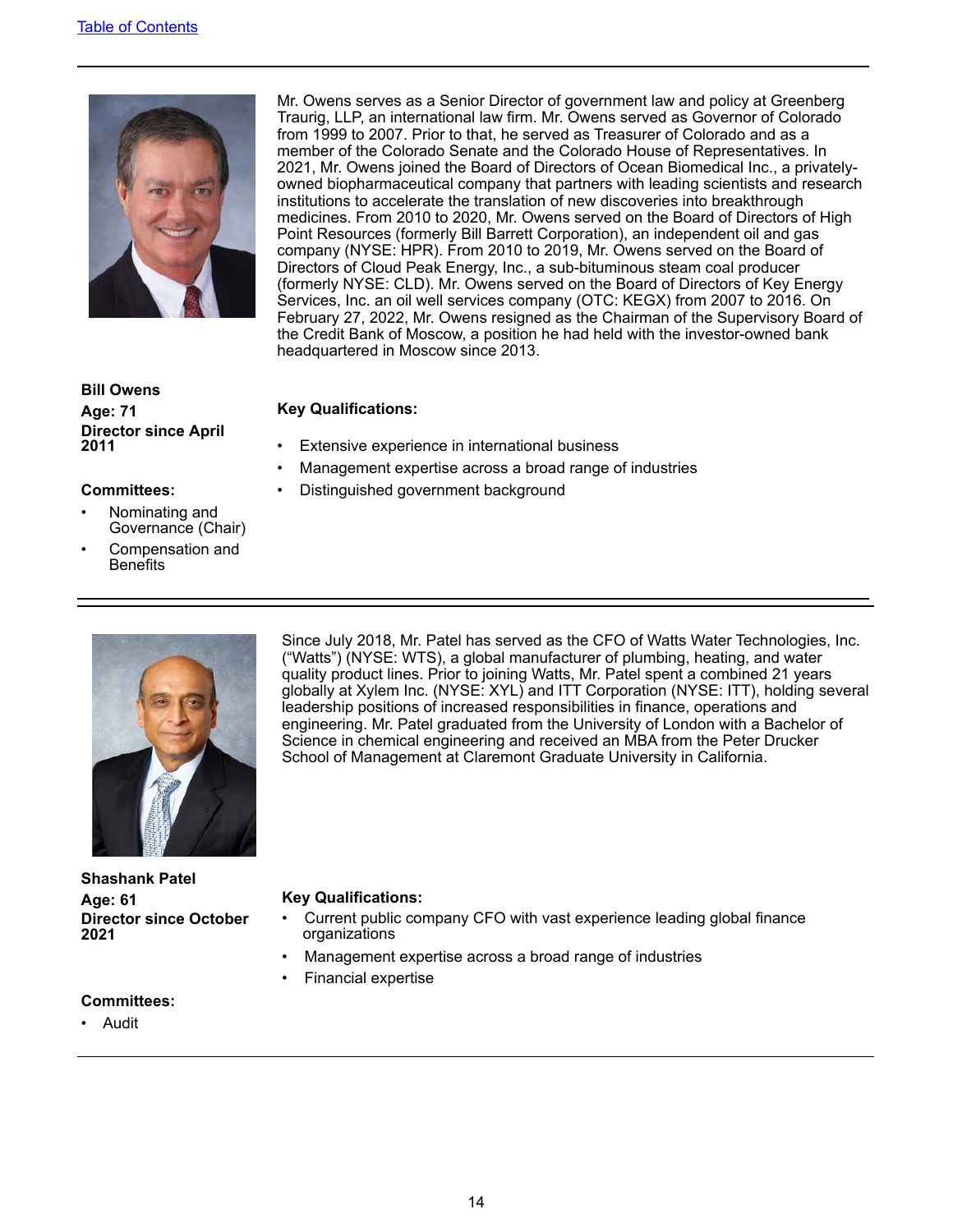

Ms. Reichelderfer was elected Lead Independent Director of the Board effective April 30, 2019, and has served as a director since October 2006. Since March 2021, she has served on the Board of Directors of John Wood Group PLC, a global leader in consulting and engineering, operating across energy and the built environment (LSE: WG). Since January 2016, she has served on the Board of Directors of Moog Inc., a designer and manufacturer of precision motion and fluid control systems for aerospace, defense and industrial markets worldwide (NYSE: MOG-A). Ms. Reichelderfer also serves on the Board of Directors of Tribus Aerospace ("Tribus"), an aerospace components manufacturing group owned by a private equity firm, a position she has held since November 2017. From June 2021 through January 2022, Ms. Reichelderfer served as Interim CEO of Tribus while it searched for a new leader. Ms. Reichelderfer serves on the Board of Directors of Hermetic Solutions Group, a military/aerospace component supplier owned by a private equity firm, a position she has held since February 2019. From July 2008 to December 2017, she was Senior Vice President and Managing Director of TriVista Business Group. From June 2011 to April 2017, Ms. Reichelderfer served on the Board of Directors of Meggitt PLC, a global defense and aerospace firm, the shares of which are listed on the London Stock Exchange (LSE: MGGT). Until May 2008, Ms. Reichelderfer was Group President (from December 1998), Senior Vice President (from December 2002) and Corporate Director of Engineering and Chief Technology Officer (from October 2005) of ITT Inc., a global engineering and manufacturing company (NYSE: ITT). Ms. Reichelderfer self-identifies as a member of a minority group.

# **Brenda L. Reichelderfer Age: 63 Key Qualifications: Director since October**

- **Expertise in growing industrial and aerospace businesses**
- Extensive experience in operations, innovation and new product development
- **Committees:** Significant international business experience

- Compensation and Benefits (Chair)
- Nominating and **Governance**



Ms. Sherman was appointed President and CEO of our Company on January 1, 2016, and joined our Board on the same date. Prior to that, she served as our COO from April 2014 through December 2015, Chief Administrative Officer from October 2010 to April 2014 and General Counsel from March 2004 to November 2015. Ms. Sherman has been an employee of our Company since 1994. She also serves on the Board of Directors of Franklin Electric Co., Inc., a global water and fueling system manufacturer (NASDAQ: FELE), a position she has held since January 2015. Ms. Sherman is also committed to supporting non-profit organizations through her board participation in a number of charities, including the Field Museum and WTTW/WFMT (Chicago Public Television and Fine Arts Radio).

- **2016** In-depth understanding of our Company and its industry
- Extensive experience across a broad range of areas, including finance, legal, compliance, governance and business operations

**Jennifer L. Sherman Age: 57 Key Qualifications: Director since January** 

#### **Committees:**

• None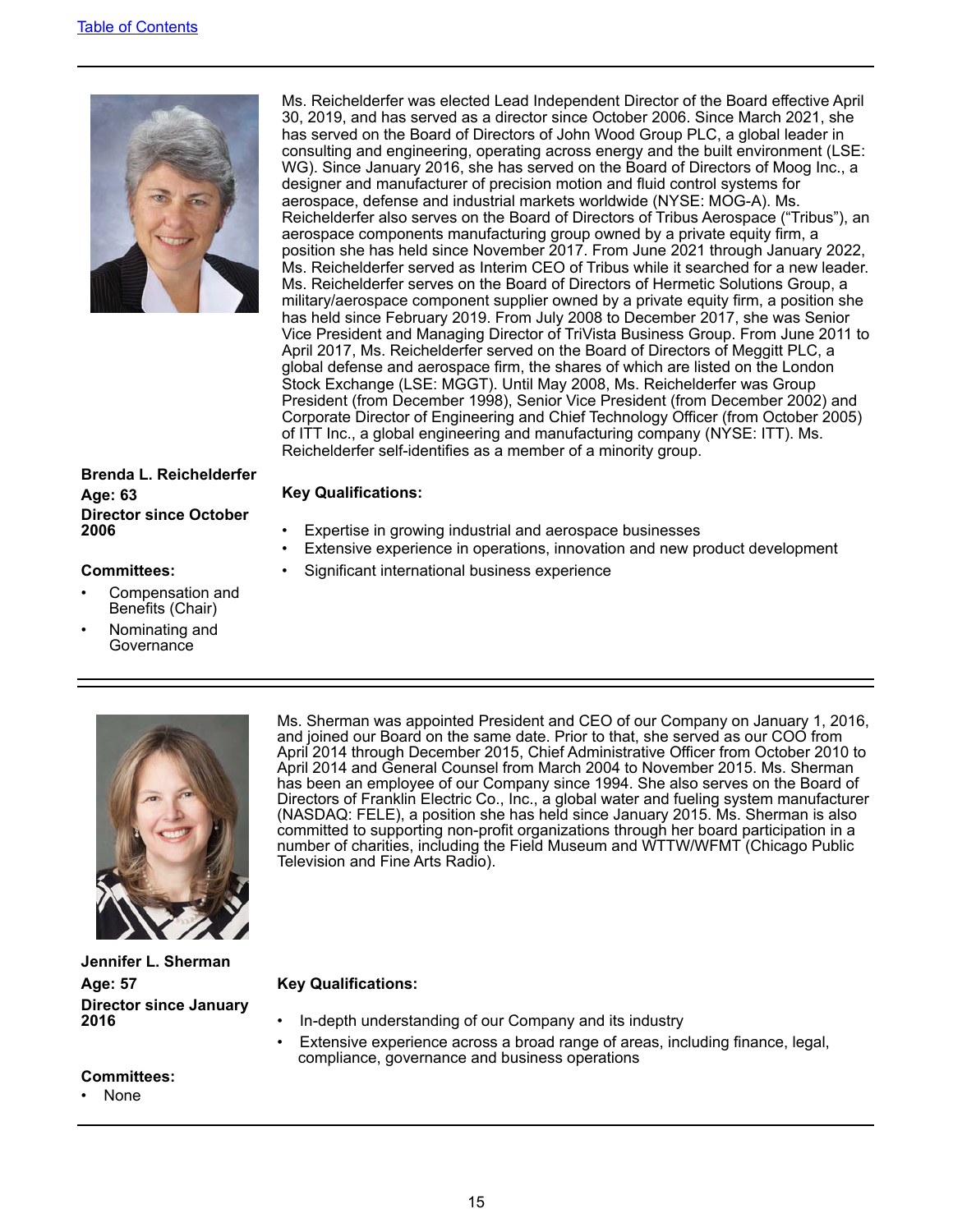

Dr. Workman retired in June 2014 as CEO of Omnicare, Inc., a healthcare services company specializing in the management of pharmaceutical care in 47 states, a position he had held since June 2012 (formerly NYSE: OCR). From February 2011 to June 2012, he was Omnicare's President and Chief Financial Officer ("CFO") and held the position of Executive Vice President and CFO from November 2009 until February 2011. Dr. Workman also served on the Board of Directors of Omnicare, Inc. from September 2012 to June 2014. From September 2004 to November 2009, Dr. Workman served as Executive Vice President and CFO of HealthSouth Corporation (now Encompass Health Corporation) (NYSE: EHC)), a provider of inpatient rehabilitation services in the U.S. Dr. Workman held the positions of CEO (from February 2003 to April 2004), COO (from October 2002 to February 2003), and CFO (from August 1998 to October 2002) of U.S. Can Corporation (formerly NYSE: USC), a manufacturer of aerosol and general line cans sold in the U.S., Europe and South America. Dr. Workman has been a member of the Board of Directors of Agiliti Health, Inc. (formerly Universal Hospital Services, Inc.) ("Agiliti"), a private company that provides technology and medical equipment to the healthcare industry services, since November 2014 and was Agiliti's non-Executive Chairman of the Board until April 2015. Since July 2015, Dr. Workman serves as a director of CONMED Corporation (NYSE: CNMD), an international manufacturer of equipment and disposables for orthopedic and other general lines of surgery. He has also served as a director of Care Capital Properties, Inc. (formerly NYSE: CCP), a healthcare REIT, from August 2015 until the company's merger with Sabra Health Care Reit (NASDAQ: SBRA). Dr. Workman is a Certified Public Accountant (inactive).

#### **John L. Workman Age: 70 Key Qualifications: Director since February 2014**

- Broad-based executive and leadership experience in a variety of businesses and disciplines
- Financial expertise
- **Committees:** Executive experience with focus on optimizing capital structure

- Audit (Chair)
- Compensation and **Benefits**
- Nominating and **Governance**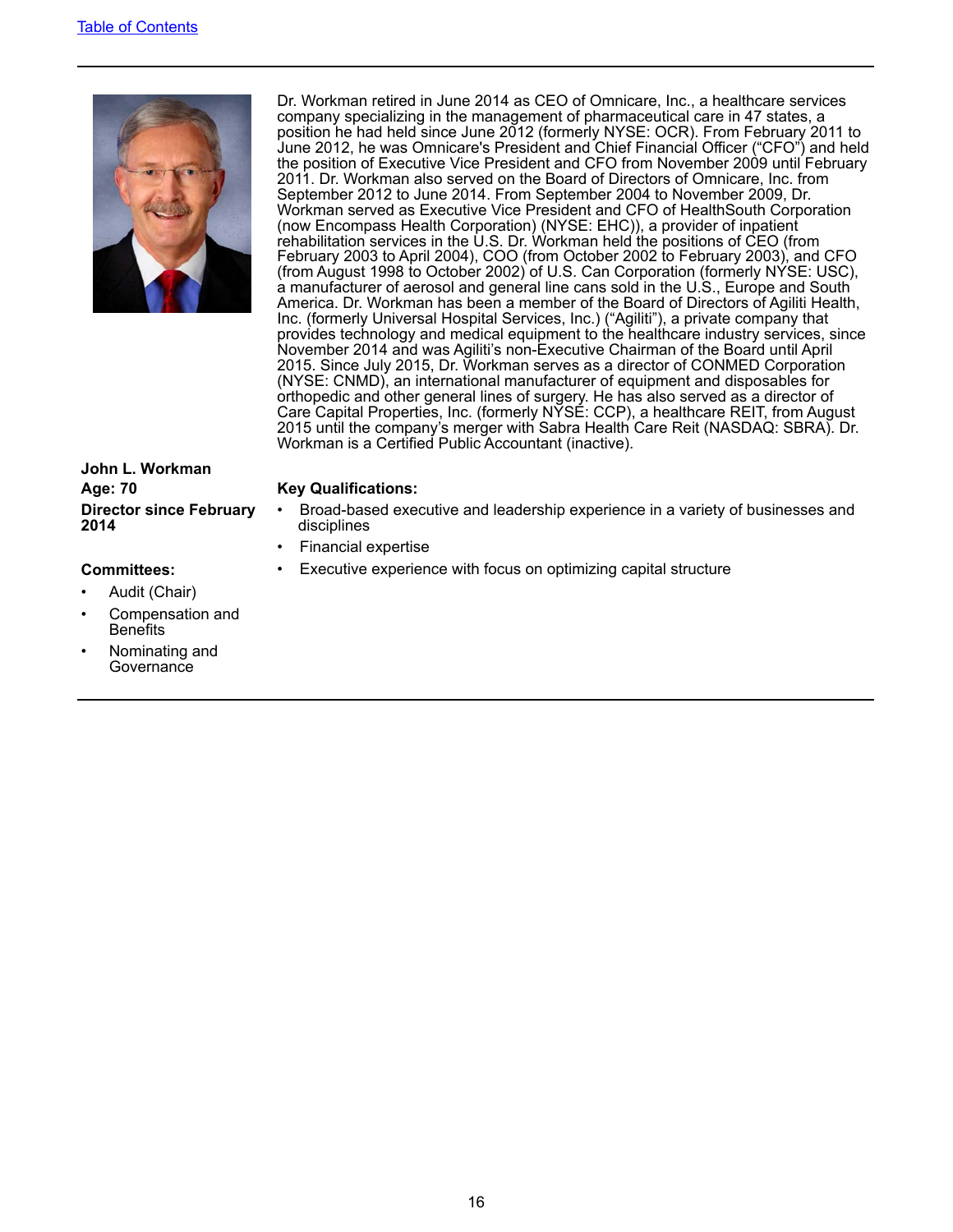#### **INFORMATION CONCERNING THE BOARD**

#### <span id="page-20-0"></span>**Board Leadership Structure and Role in Risk Oversight**

We separate the roles of CEO and Chair of the Board. Separating these positions allows our CEO to focus on the day-to-day leadership and performance of our Company while allowing our Chairman to lead our Board in its fundamental role of providing advice to and oversight of management. The independent Board members have also elected a Lead Independent Director who serves as principal liaison between the CEO and the independent directors, approves agendas for Board meetings, chairs meetings of the independent directors in executive sessions and provides independent governance oversight of management. Our Board believes that separating the roles of CEO and Chair, with an independent director serving as Lead Independent Director, is the appropriate leadership structure for our Company at this time and demonstrates our commitment to good corporate governance. The Board retains the authority to modify this leadership structure as and when appropriate to best address the Company's current circumstances and to advance the interests of all stockholders.

Our Board has overall responsibility for the oversight of risk management. Day-to-day risk management is the responsibility of management, which has implemented the Enterprise Risk Management process to identify, assess, manage and monitor risks that our Company faces. Enterprise Risk Management is administered by our Company officers and is discussed and reviewed by our executive management. Our Internal Audit function is responsible for monitoring the program.

Our Board, either as a whole or through its Committees, regularly discusses with management: (i) our major risk exposures; (ii) the potential impact of such exposures on our Company; and (iii) the steps we take to monitor, control and remediate such exposures. In addition, the Board receives an annual overview of significant risks along with risk mitigation plans.

As an example of this process, the Company's Chief Information Officer ("CIO") reports any significant information technology matters to the Board. Such reports are held at least annually and more frequently if considered necessary. The most recent report was presented to the Board in December 2021, when the CIO reported on the progress that the Company has made on several cybersecurity initiatives.

While our Board is ultimately responsible for risk oversight at our Company, our Board Committees assist the Board in fulfilling its oversight responsibilities in certain areas. In particular, the Audit Committee focuses on the management of financial and accounting risk exposures. The Compensation and Benefits Committee assists our Board in fulfilling its oversight responsibilities with respect to the management of risks arising from our compensation policies and programs. Finally, the Nominating and Governance Committee focuses on the management of risks associated with Board organization, membership and structure, as well as the organizational and governance structure of our Company.

#### **Attendance at Board and Committee Meetings**

During fiscal year 2021, our Board held seven meetings, the Audit Committee held seven meetings, the Compensation and Benefits Committee held six meetings and the Nominating and Governance Committee held eight meetings. Our Corporate Governance Guidelines require regular attendance by our directors at Board meetings and their respective Committee meetings. With the exception of Dr. Mudge, who retired from the Board effective April 27, 2021, and Mr. Patel, who was appointed as a director on October 25, 2021, all directors who served in 2021 attended our Annual Meeting as well as at least 75% of our Board meetings and their respective Committee meetings. Mr. Patel attended all 2021 Board meetings and his respective Committee meetings held in 2021 following his appointment.

#### **Independence of Members of the Board**

The Board has determined that all of its directors, other than Ms. Sherman, qualify as independent. In making this determination, the Board considered the tests for determining the independence of directors set forth in Section 303A.02 of the NYSE Listed Company Manual. The Board also reviewed information provided by the directors and nominees in questionnaires and other certifications concerning their relationships to our Company (including relationships of each director's immediate family members and other associates to our Company).

#### **Committees of the Board**

Pursuant to our By-Laws, we have established standing Board Committees, including: (i) Audit; (ii) Compensation and Benefits; and (iii) Nominating and Governance. The Board has determined that all of the members of these Committees are independent as defined under applicable NYSE and SEC rules. The Board has adopted a charter for each Committee to comply with the requirements of the NYSE and applicable law, copies of which are available on our website at *www.federalsignal.com*.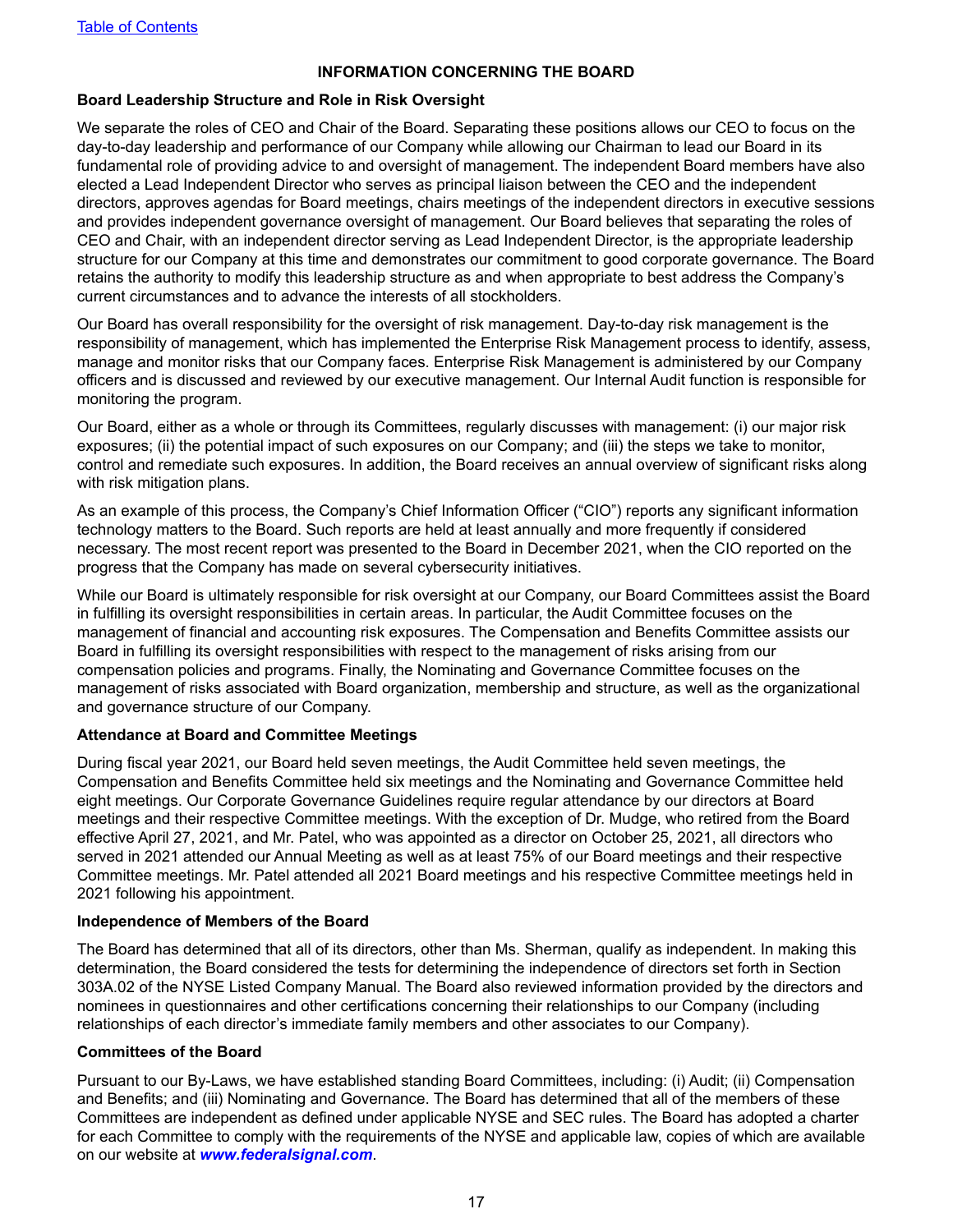#### **Current Committee Membership**

| Name                    | Audit | <b>Compensation and Benefits</b> | <b>Nominating and Governance</b> |  |
|-------------------------|-------|----------------------------------|----------------------------------|--|
| Eugene J. Lowe, III (1) |       |                                  |                                  |  |
| Dennis J. Martin        |       |                                  |                                  |  |
| Bill Owens (2)          |       | Chair                            |                                  |  |
| Shashank Patel (1) (3)  |       |                                  |                                  |  |
| Brenda L. Reichelderfer |       | Chair                            |                                  |  |
| Jennifer L. Sherman     |       |                                  |                                  |  |
| John L. Workman (1)     | Chair |                                  |                                  |  |

(1) The Board has determined that each of Mr. Lowe, Mr. Patel and Dr. Workman qualifies as an "audit committee financial expert" as defined by the SEC.

(2) Mr. Owens was appointed to the Audit Committee effective April 27, 2021, when Dr. Mudge retired from the Board, and served in that capacity until Mr. Patel joined the Audit Committee.

(3) Mr. Patel joined the Audit Committee on October 25, 2021, simultaneous with his appointment to the Board.

#### *Audit Committee*

The Audit Committee is responsible for monitoring:

- The integrity of our financial statements;
- The qualifications and independence of our independent registered public accounting firm;
- The performance of our internal audit function and independent registered public accounting firm; and
- Our compliance with legal and regulatory requirements, including our Policy for Business Conduct for all employees and Code of Ethics for our CEO and senior officers.

In fulfilling its role, the Audit Committee reviews the design and operation of internal control processes and the manner in which we control our major financial risk exposures. The Audit Committee has direct and regular access to our financial executives, including our Director of Internal Audit, Corporate Controller, CFO, Chief Compliance Officer ("CCO") and independent auditor. The Audit Committee has the sole authority to appoint or replace our independent auditor, and is directly responsible for overseeing its work and determining its compensation. The Audit Committee also considers and approves the performance of non-audit services by our independent auditor, taking into consideration the effect that the performance of non-audit services may have upon our auditor's independence. None of the Audit Committee members serves on more than three audit committees of publicly traded companies (including our Company).

#### *Compensation and Benefits Committee*

The Compensation and Benefits Committee is responsible for formulating and overseeing effective implementation of our compensation and benefits philosophy. This Committee sets compensation objectives, determines the components of compensation and establishes and evaluates performance goals for our executive officers. The functions of this Committee are further described in this proxy statement under the heading "*Compensation Discussion and Analysis.*"

The Compensation and Benefits Committee recently conducted a compensation risk assessment of the various elements of our Company's overall compensation programs, including incentive compensation programs. The Compensation and Benefits Committee reviewed current and evolving best practice guidance and our compensation programs and policies, including appropriate internal controls to mitigate and reduce risk. The Compensation and Benefits Committee concluded that our compensation programs and policies are in accordance with best practices and do not create excessive and unnecessary risk. The Company and the Compensation and Benefits Committee strive to maintain proper policies and procedures to ensure ongoing management and assessment of compensation practices as they relate to best practices and risk.

#### *Nominating and Governance Committee*

The Nominating and Governance Committee is responsible for recommending guidelines to the Board for corporate governance, including the structure and function of our Board, its Committees and the management of our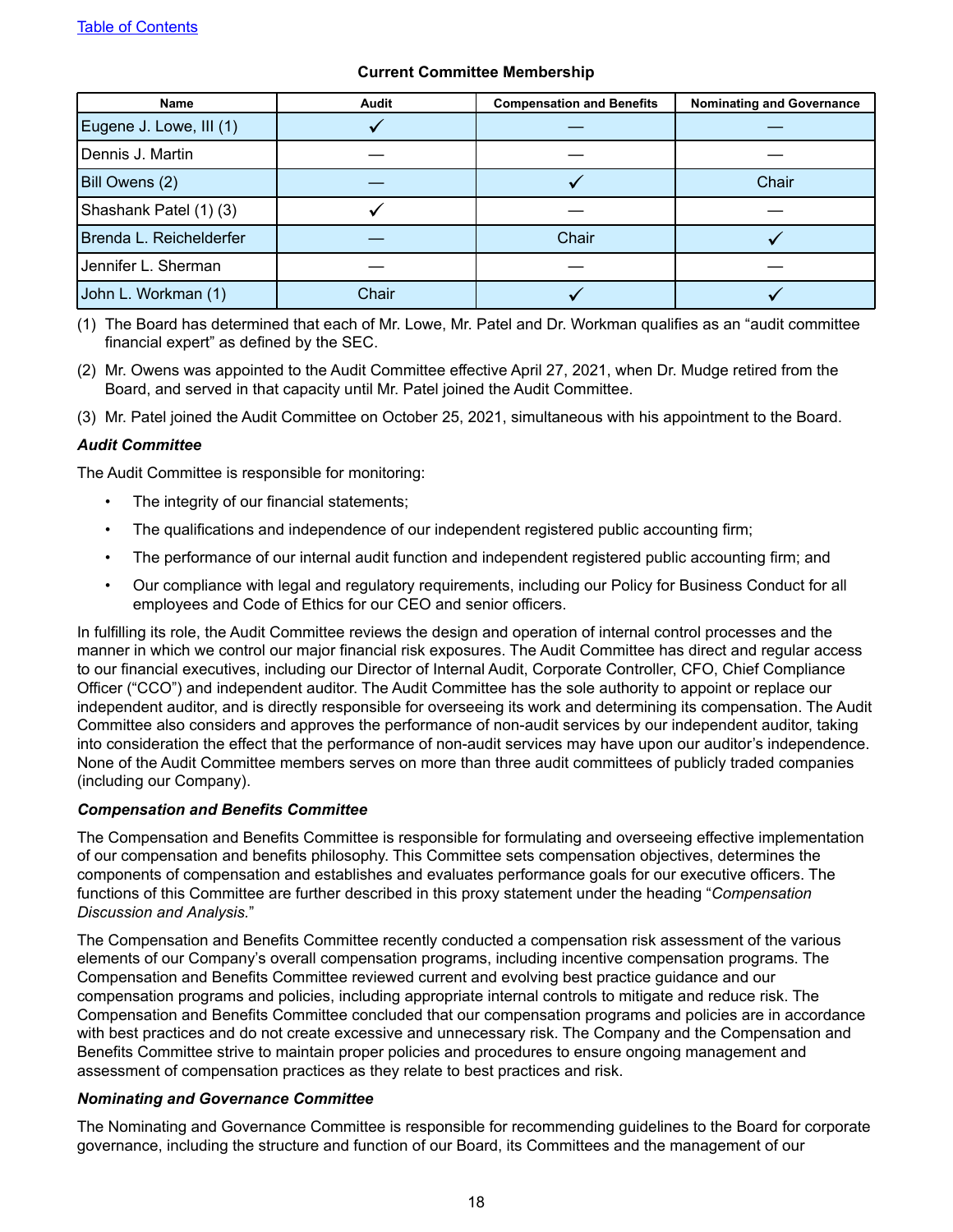<span id="page-22-0"></span>Company. This Committee also identifies and recommends nominees for election to our Board and advises the Board regarding appropriate director compensation.

Effective March 10, 2022, this Committee will be referred to as the Governance and Sustainability Committee, to incorporate its oversight responsibility for the Company's environmental and social initiatives, in addition to its current oversight of governance and other matters.

Stockholders may recommend individuals to the Nominating and Governance Committee to be considered as potential directors by giving written notice to our Corporate Secretary at least 90 days, but not more than 120 days, prior to the anniversary of the preceding year's Annual Meeting. Such recommendations must be accompanied by the specific information required by our By-Laws, including but not limited to: (i) the name and address of the nominee; (ii) the number of shares of our common stock beneficially owned by the stockholder (including associated persons) nominating such nominee; and (iii) an SEC-appropriate consent by the nominee to serve as a director if elected. If you would like to receive a copy of the provisions of our By-Laws setting forth all of the requirements, please send a written request to Federal Signal Corporation, 1415 West 22nd Street, Suite 1100, Oak Brook, IL 60523, Attn: Corporate Secretary. The Nominating and Governance Committee will consider stockholder nominees on the same basis as other nominees.

The Nominating and Governance Committee has set no specific minimum qualification for a nominee to the Board. Under our Corporate Governance Guidelines, no person may stand for election as director: (i) after attaining age 75 without a waiver from the Board; (ii) if he or she serves on more than five boards of publicly traded companies; or (iii) if he or she is the CEO of a publicly traded company and serves on more than three boards of publicly traded companies.

Pursuant to our director resignation policy contained in our Corporate Governance Guidelines, each director nominee must, as a condition to being nominated, tender an advance irrevocable contingent resignation to the Nominating and Governance Committee. If the director does not receive more total votes cast "for" his or her election than total "withhold" votes cast, the Board, after evaluating the Nominating and Governance Committee's recommended course of action, may accept that director's previously tendered contingent resignation. The Board will take action on the Nominating and Governance Committee's recommendation within 180 days following the election and will disclose its decision publicly including, if applicable, the reasons for rejecting a resignation.

#### **Director Compensation in the Last Fiscal Year**

The following table details the compensation provided to each non-employee director for fiscal year 2021. Our President and CEO, Ms. Sherman, did not receive any additional compensation for her service on our Board in 2021.

| Name                        | <b>Fees Earned or</b><br>Paid in Cash (1) | Stock Awards (2)     |    | Option Awards (3)   Compensation (4) |    | Other |    | Total   |
|-----------------------------|-------------------------------------------|----------------------|----|--------------------------------------|----|-------|----|---------|
| Eugene J. Lowe, III         | 79,000   \$                               | $110,000$ $\sqrt{5}$ |    |                                      |    |       |    | 189,000 |
| Dennis J. Martin (5)        | 120,000   \$                              | 120,000   \$         |    |                                      |    |       | ۰D | 240,000 |
| Richard R. Mudge (6)        | $25,425$ \\$                              |                      |    |                                      |    |       |    | 25,425  |
| Bill Owens (7)              | $93,988$ $\frac{1}{3}$                    | $110,000$ $\sqrt{5}$ |    |                                      |    | 2,000 | 15 | 205,988 |
| Shashank Patel (8)          | $15,419$ $\sqrt{3}$                       |                      | ۱J |                                      |    | __    |    | 15,419  |
| Brenda L. Reichelderfer (9) | \$<br>112,000   \$                        | $110,000$ $\sqrt{5}$ |    |                                      |    |       |    | 222,000 |
| John L. Workman             | $103,000$ $\sqrt{5}$                      | 110,000   \$         |    |                                      | ΙФ |       |    | 213,000 |

## **Non-Employee Director Compensation in Fiscal Year 2021**

(1) Effective July 1, 2021, the cash compensation paid to each non-employee director, other than the Chair and the Lead Independent Director, was increased from \$65,000 to \$75,000.

(2) Each non-employee director is issued a stock award annually. The annual award is determined by dividing the grant date value of the equity award (i.e., in 2021, \$120,000 in the case of our Chairman and \$110,000 for all other non-employee directors) by the closing price of our common stock on the grant date. Amounts stated reflect the grant date fair value computed in accordance with Accounting Standards Codification 718 "*Compensation — Stock Compensation*" ("ASC 718"). The following awards were granted to non-employee directors on April 27, 2021, at a closing share price of \$41.26: 2,909 shares of common stock to Mr. Martin as Chairman; 2,667 shares of common stock to Ms. Reichelderfer as Lead Independent Director; and 2,667 shares of common stock to each of Mr. Lowe and Dr. Workman. Mr. Owens received 2,667 deferred shares in the form of restricted stock units. As of December 31, 2021, each non-employee director held the following aggregate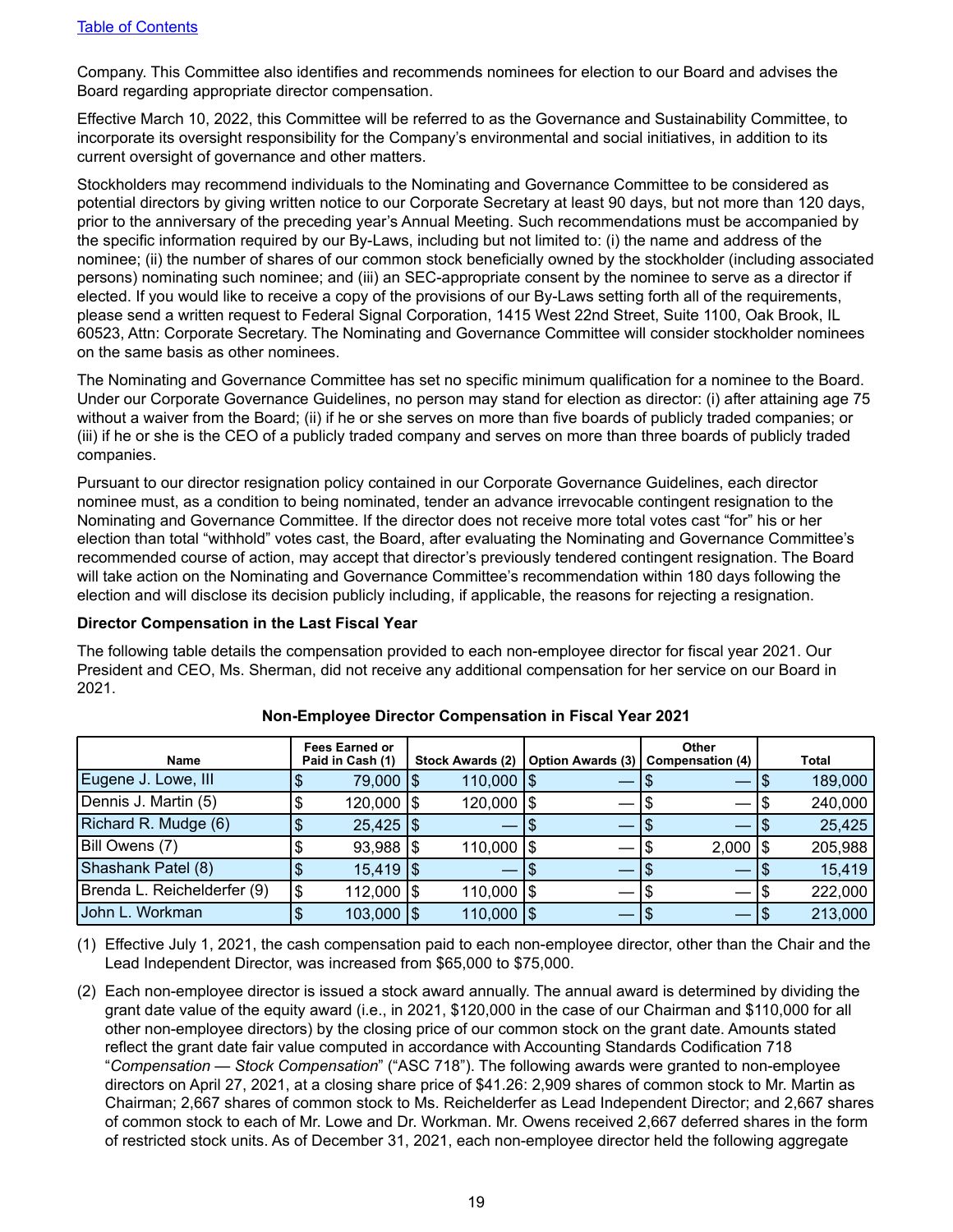number of shares: Mr. Lowe, 12,150 shares, Mr. Martin, 523,783 shares, including 5,590 deferred shares held in the form of restricted stock units; Mr. Owens, 69,768 shares, including 25,282 deferred shares held in the form of restricted stock units; Mr. Patel, 179 shares; Ms. Reichelderfer, 81,366 shares; and Dr. Workman, 51,726 shares. Directors electing to defer the receipt of shares have the right to receive a cash payment, at the same time as the ultimate distribution of the applicable shares, equal to the dividends that would have been received if the director had elected to receive such shares upon issuance. As of December 31, 2021, accumulated dividend equivalents associated with these deferred stock units were as follows: Mr. Martin, \$6,932; and Mr. Owens, \$24,269. Annual stock awards to non-employee directors vest immediately upon issuance.

- (3) Effective in fiscal year 2018, certain changes were made to non-employee director compensation to align with director compensation programs utilized by the Company's peer group, including elimination of initial nonqualified stock option awards to new directors upon their appointment to the Board. As of December 31, 2021, the only non-employee directors with outstanding stock options were as follows: Mr. Martin, 226,863; and Dr. Workman, 5,000.
- (4) "Other Compensation" represents the Company's match of donations made by directors to eligible charitable organizations during 2021.
- (5) Mr. Martin served as Chairman during 2021. His fees in the first column are comprised of an annual retainer of \$120,000 which he received in that capacity.
- (6) Dr. Mudge retired as a non-employee director effective April 27, 2021. His fees in the first column are comprised of the pro-rata payment of an annual retainer and Committee membership fees, reflecting services provided during 2021.
- (7) Following Dr. Mudge's retirement, Mr. Owens was appointed to the Audit Committee effective April 27, 2021, and served in that capacity until Mr. Patel joined the Audit Committee on October 25, 2021. His fees in the first column include the pro-rata payment of fees earned as a member of the Audit Committee during that period.
- (8) Mr. Patel was appointed as a non-employee director effective October 25, 2021. His fees in the first column are comprised of the pro-rata payment of an annual retainer and Audit Committee membership fees totaling \$13,767 and \$1,652, respectively. As Mr. Patel has not yet met his target stock ownership level, 50% of his fees earned in 2021 were paid in shares of our common stock, with the remainder paid in cash.
- (9) Ms. Reichelderfer served as Lead Independent Director during 2021. Her fees in the first column are comprised of an annual retainer of \$90,000 which she received in that capacity.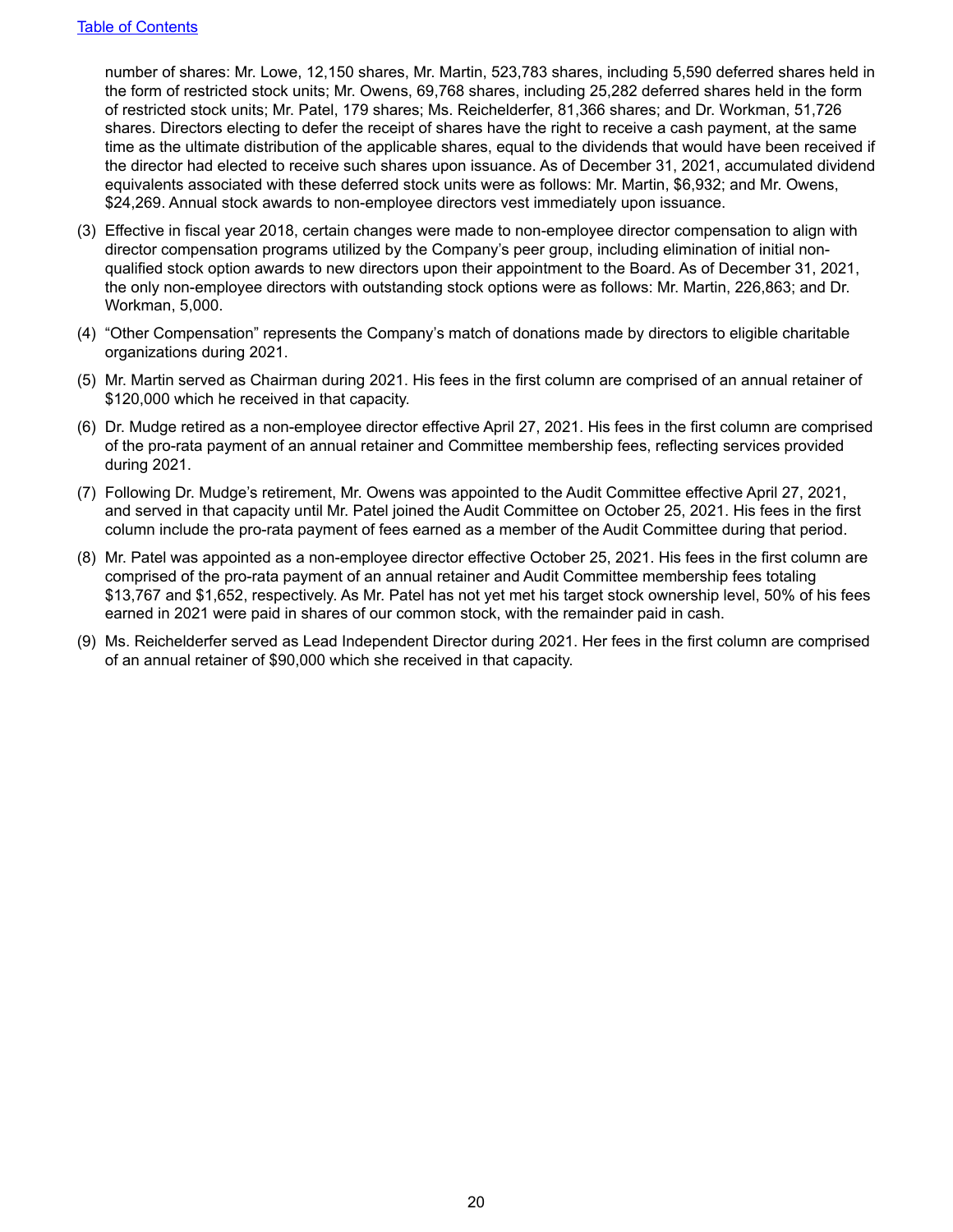#### <span id="page-24-0"></span>**Additional Information about Director Compensation**

In advising our Board on compensation for non-employee directors, the Nominating and Governance Committee may consult third-party advisors (as it did with respect to director compensation in 2021), generally available source material, proxy statements and data from peer companies. Non-employee directors receive both cash and equity compensation and are subject to a stock ownership requirement designed to align their interests with those of our stockholders. Our employee director, Ms. Sherman, is subject to stock ownership requirements as an executive officer (see "*Compensation Discussion and Analysis — Executive Stock Ownership Requirements*").

#### *Cash Compensation*

The table below sets forth our fiscal year 2021 cash compensation structure for non-employee directors. Effective January 1, 2021, the cash compensation paid to the Lead Independent Director was increased from \$87,500 to \$90,000. Effective July 1, 2021, the cash compensation paid to each non-employee director, other than the Chair and the Lead Independent Director, was increased from \$65,000 to \$75,000.

#### **2021 Cash Compensation of Our Non-Employee Directors**

|                                                          |    | Annual<br><b>Retainer</b> |
|----------------------------------------------------------|----|---------------------------|
| Chair                                                    | S  | 120,000                   |
| Lead Independent Director                                | \$ | 90,000                    |
| Director (excluding Chair and Lead Independent Director) | \$ | 75,000                    |
| <b>Audit Committee Chair</b>                             | \$ | 21,000                    |
| Audit Committee Member (non-Chair)                       | \$ | 9,000                     |
| Compensation & Benefits Committee Chair                  | S  | 16,000                    |
| Compensation & Benefits Committee Member (non-Chair)     |    | 6,000                     |
| Nominating & Governance Committee Chair                  | S  | 13,500                    |
| Nominating & Governance Committee Member (non-Chair)     | \$ | 6,000                     |

#### *Equity Compensation*

Our non-employee directors typically receive an annual stock award as partial compensation for their Board service. Such stock awards vest immediately. In 2021, the annual stock award granted to each non-employee director, other than the Chair, was increased from \$100,000 to \$110,000. The table below sets forth the value of the equity awards granted on April 27, 2021, the date of our 2021 Annual Meeting of Stockholders, to our non-employee directors as compensation for their service in fiscal year 2021.

#### **2021 Annual Equity Awards Granted to Non-Employee Directors**

|                                  |        | <b>Grant Date \$</b><br>Value of<br><b>Common Stock</b><br>Award |
|----------------------------------|--------|------------------------------------------------------------------|
| Chair                            | D      | 120,000                                                          |
| Lead Independent Director        | S      | 110,000                                                          |
| All other non-employee directors | œ<br>Ъ | 110,000                                                          |

The number of shares of common stock awarded is determined by dividing the dollar amount of the award by the closing market price of our common stock on the grant date.

#### *Director Deferred Stock Compensation Program*

Our non-employee directors may elect before the beginning of each year to defer receipt of some or all of the shares of Company stock that they are entitled to receive as compensation for Board service during the upcoming year. Under this program, instead of receiving shares of Company stock, the director receives an equivalent number of restricted stock units that are ultimately distributable as common shares of Company stock on or about a date selected by the director or, in the absence of a date selected by the director, upon the termination of the services of the director as a member of our Board. Directors electing to defer the receipt of shares have the right to receive a cash payment, at the same time as the ultimate distribution of the applicable shares, equal to the dividends that would have been received if the director had elected to receive such shares upon issuance. Directors are given a one-time right to further defer the original distribution of stock to a date that is at least five years after the originally scheduled payment date. Distributions under the program are payable in shares of Company stock, along with the cash equivalent of associated dividends at the time of stock distribution. Of our current directors, Mr. Owens elected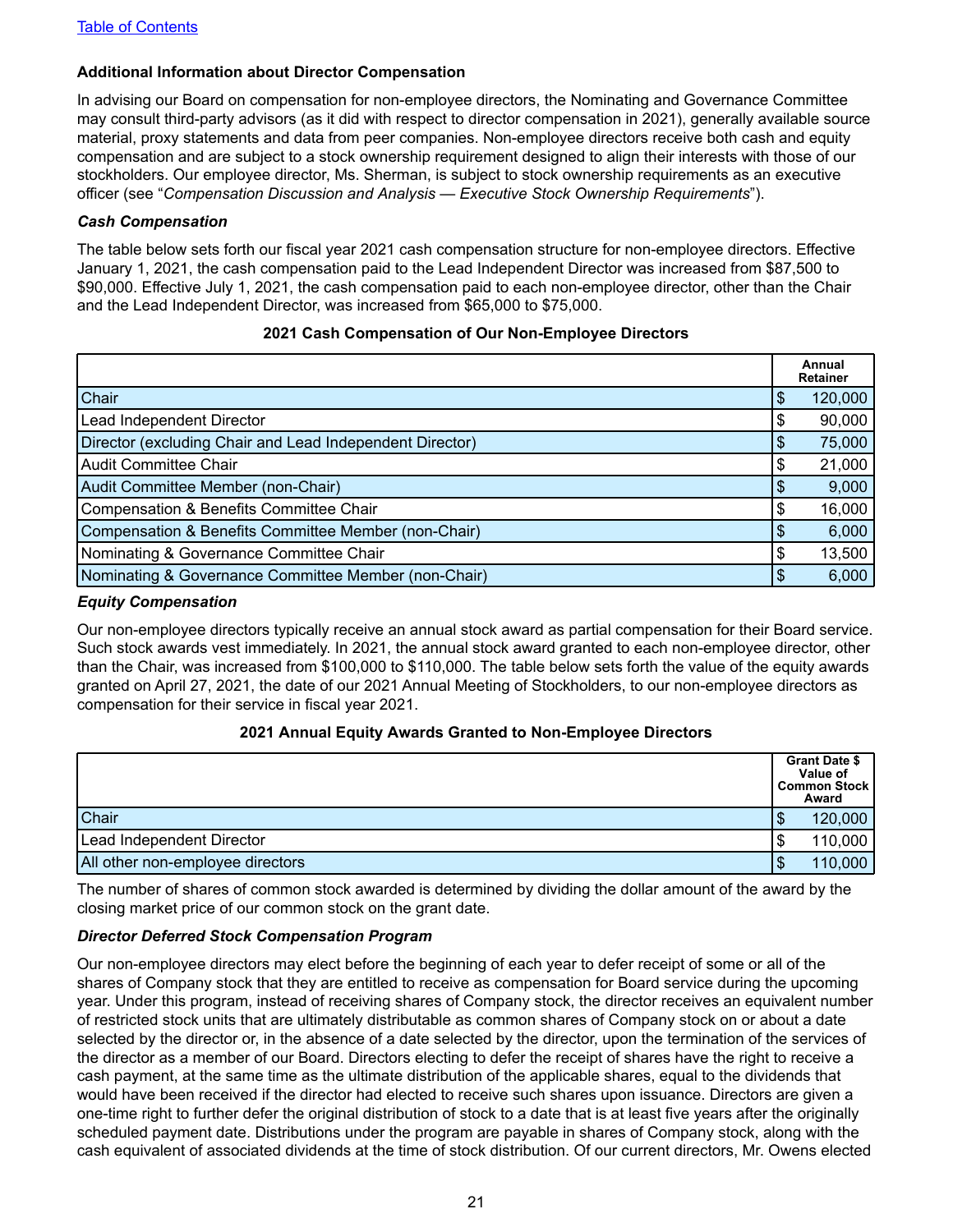<span id="page-25-0"></span>to defer stock under the program during 2021. As of December 31, 2021, accumulated dividend equivalents associated with deferred stock units were as follows: Mr. Martin, \$6,932; and Mr. Owens, \$24,269.

#### *Director Stock Ownership Guidelines*

We require our non-employee directors to hold shares of Company stock valued at five times their annual retainers. Until target ownership is achieved, 50% of a non-employee director's total compensation will be paid in shares of our common stock. Target ownership value is measured annually. Once a determination is made that target ownership has been achieved, a subsequent decrease in the Company's share price will not impact that determination. Non-employee directors are not permitted to sell shares prior to achieving their ownership target. However, a non-employee director may tender shares to: (i) satisfy withholding taxes upon the exercise of stock options; or (ii) pay the exercise price upon the exercise of stock options. After a non-employee director has met his or her target ownership requirement, he or she is required to retain at least 50% of the net shares received from any exercised options (over and above target ownership level) for at least two years from the date of vesting. With the exception of Mr. Patel, who was appointed as a director on October 25, 2021, all of our non-employee directors had met their target ownership levels as of December 31, 2021.

#### **CORPORATE GOVERNANCE, BUSINESS CONDUCT AND CODE OF ETHICS; STOCKHOLDER COMMUNICATIONS WITH DIRECTORS**

We are committed to good corporate governance. We believe the foundation of our corporate governance is: (i) the independence of our directors; (ii) the separation of the roles of CEO and Chair of the Board; (iii) the election of a Lead Independent Director; and (iv) our commitment to both responsible corporate citizenship and the interests of our stockholders. In accordance with the requirements of the NYSE and the Sarbanes-Oxley Act of 2002, our Board has adopted Corporate Governance Guidelines as well as charters for each of the standing Board Committees. These guidelines and charters, as well as our Company Policy for Business Conduct and Policy for Business Conduct - Directors (together, the "Business Conduct Policies") and a Code of Ethics, which is applicable to our President and CEO and our other senior financial officers, are available for review on our website at *www.federalsignal.com*. We intend to post on our website any amendments to, or waivers from, the Code of Ethics within four business days of such amendment or waiver.

The non-employee directors of the Board meet in executive session without management, as appropriate. The Lead Independent Director chairs meetings of the independent directors in executive sessions. Directors may be contacted as a group, by Committee or individually, and the Chairman, Lead Independent Director or the nonemployee directors as a group may be contacted on an anonymous and/or confidential basis by addressing a letter to Federal Signal Corporation, 1415 West 22nd Street, Suite 1100, Oak Brook, IL 60523, Attn: Corporate Secretary. These letters will be forwarded to the Chair, Lead Independent Director or the non-employee directors as designated in the letter. We encourage our directors to attend our Annual Meetings of Stockholders. With the exception of Dr. Mudge, who retired from the Board effective April 27, 2021, and Mr. Patel, who was appointed as a director on October 25, 2021, all directors who served in 2021 attended our Annual Meeting of Stockholders.

#### **COMPENSATION COMMITTEE INTERLOCKS AND INSIDER PARTICIPATION**

During fiscal year 2021, all directors who served on the Compensation and Benefits Committee were independent directors. No member of the Compensation and Benefits Committee was a current or former employee of the Company. None of our executive officers served on the compensation committee (or its equivalent) or board of directors of another company that, in turn, had an executive officer serving on our Compensation and Benefits Committee and/or our Board.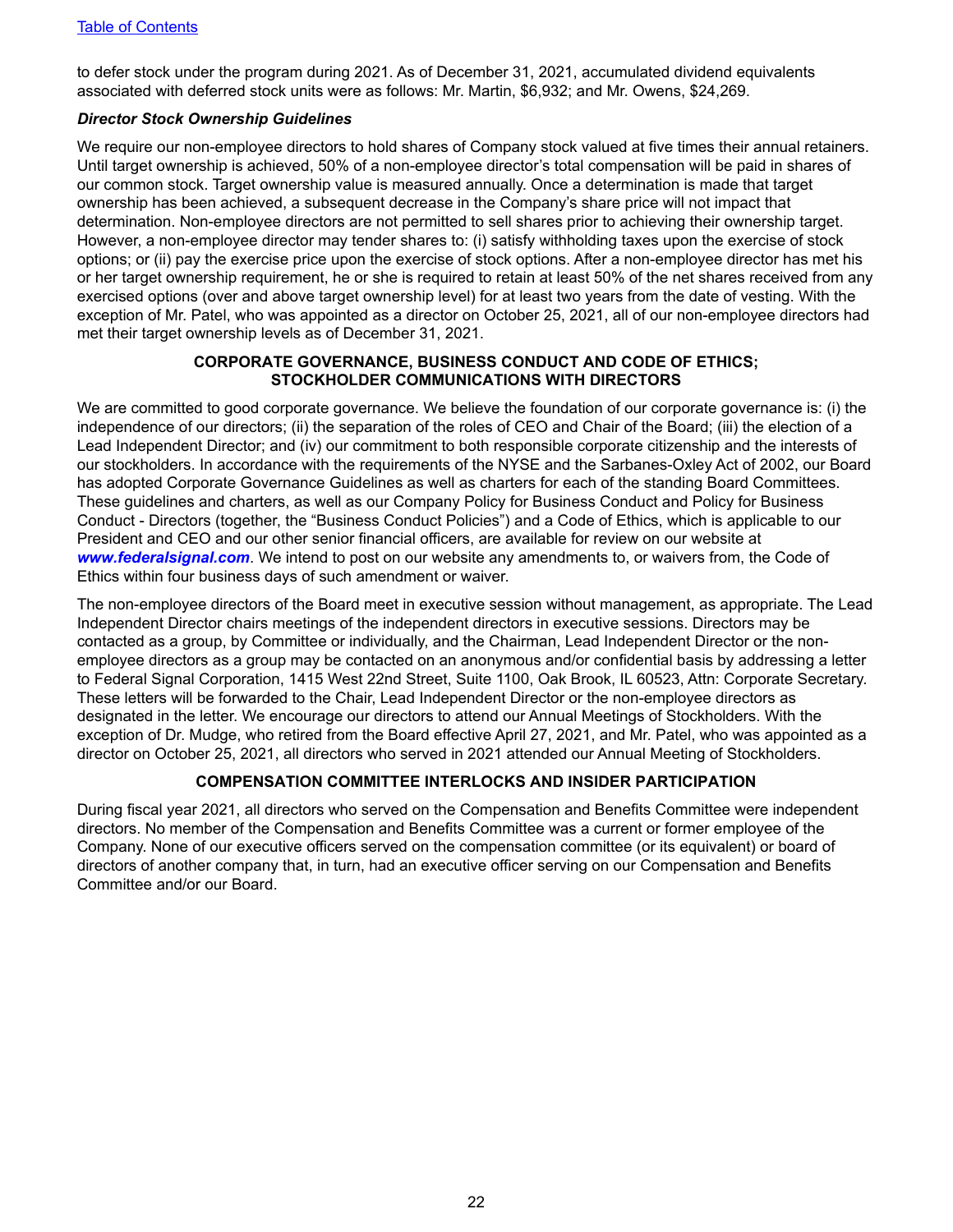#### **CERTAIN RELATIONSHIPS AND RELATED-PARTY TRANSACTIONS**

<span id="page-26-0"></span>We maintain policies and procedures relating to the review, approval or ratification of transactions in which our Company participates and our directors, executive officers, 5% stockholders (if any) or their family members have a direct or indirect material interest. Our Business Conduct Policies (available at *www.federalsignal.com*) prohibit our directors, executive officers, employees and, in some cases, their family members, from engaging in certain activities without prior written consent. These activities typically relate to situations where the individual may have significant financial or business interests in another company competing with or doing business with us, or stands to benefit in some way from such a relationship or activity. Specifically, our Business Conduct Policies prohibit: receiving or giving gifts or prizes above a nominal value from or to customers or suppliers; working for a customer or supplier or engaging in outside profit-making activities in any area of business in which we operate; representing any outside commercial interest during normal business hours or when traveling on Company business; lending to or borrowing money from individuals affiliated with an entity with whom we conduct business; owning any part of any customer's or supplier's business (excluding routine investments in publicly traded companies); using Company property, information or positions for improper personal gain or benefit; and engaging in Company business with any entity in which a family member has an executive position or a significant financial interest unless approved in advance. Since all types of prohibited transactions cannot be listed, we encourage our directors, executive officers and employees to seek advice before proceeding if there is any doubt regarding the appropriateness of an arrangement under our Business Conduct Policies.

Pursuant to our Business Conduct Policies and the Audit Committee Charter, our CEO, CFO, Corporate Controller, and CCO implement our Business Conduct Policies, and the Audit Committee reviews, approves, ratifies and makes recommendations to our Board regarding related-party transactions.

Additionally, each year we require our directors, including nominees for director, and executive officers to complete a questionnaire identifying, among other things, any transactions or potential transactions with us in which the individual, or one of his or her family members or associated entities, has an interest. We also require that directors and executive officers notify our CCO as soon as possible of any changes during the course of the year to the information provided in the annual questionnaire.

During fiscal year 2021, we determined that none of our directors, nominees for director, executive officers, stockholders owning more than 5% of our common stock or immediate family members of any such persons engaged in a transaction with us in which he or she had a direct or indirect material interest that required disclosure under applicable SEC rules.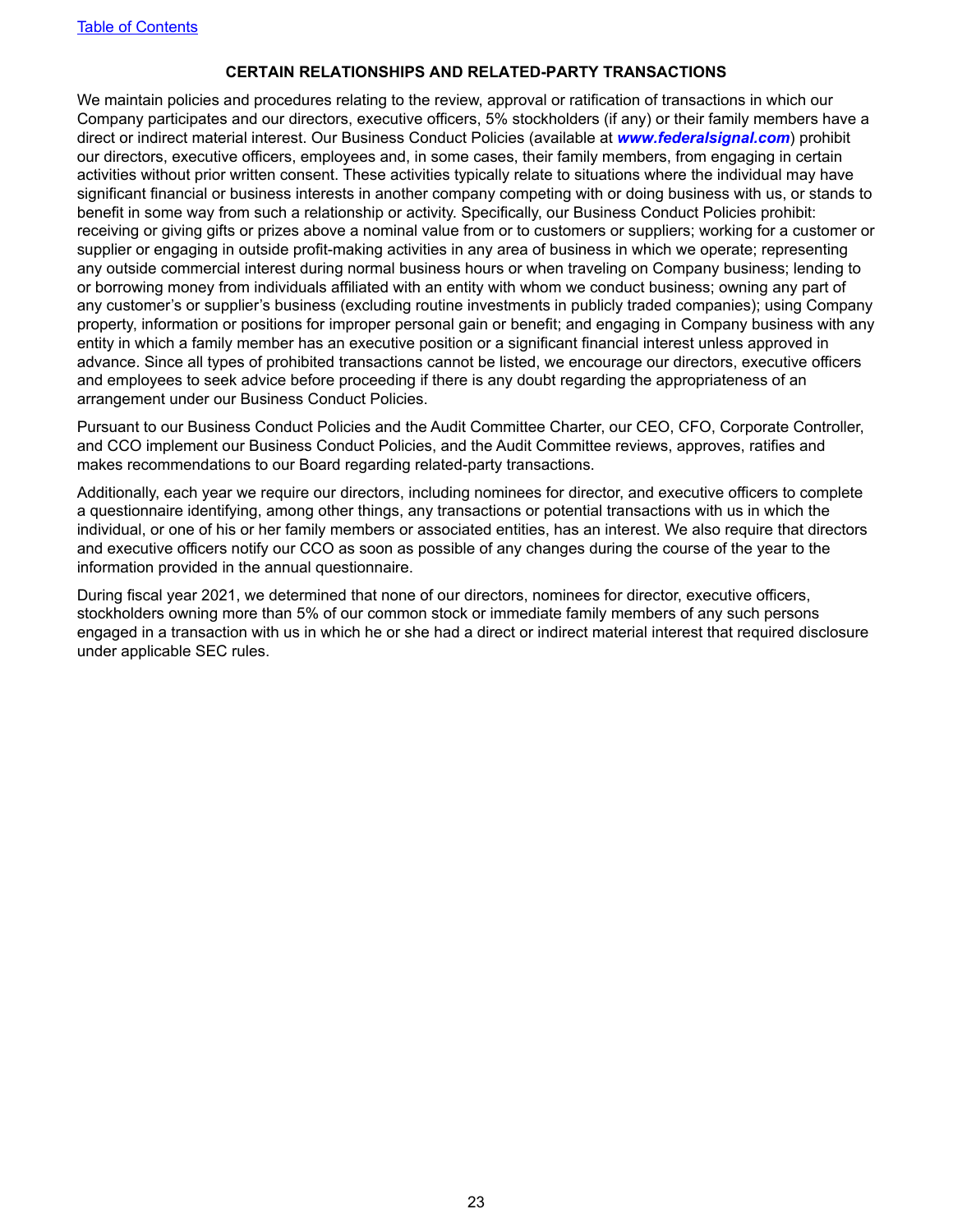#### **COMPENSATION DISCUSSION AND ANALYSIS**

<span id="page-27-0"></span>In this section, we provide information about the material components of our executive compensation programs for our 2021 NEOs:

- Jennifer L. Sherman, President and CEO;
- Mark D. Weber, Senior Vice President and COO;
- Ian A. Hudson, Senior Vice President and CFO;
- Daniel A. DuPré, Vice President and General Counsel; and
- Lauren B. Elting, Vice President, Corporate Controller

We encourage you to read this section in conjunction with Proposal 2, the advisory vote to approve the compensation of our NEOs (the "Say-on-Pay Advisory Vote") regarding compensation of our NEOs, as this section includes: (i) a review of our 2021 performance; (ii) a description of the role of our Compensation and Benefits Committee (the "Committee") in setting and determining compensation; and (iii) a summary of our 2021 NEO compensation.

The Committee values and carefully considers stockholder feedback on its Say-on-Pay Advisory Vote. In accordance with the stockholder vote at our 2017 Annual Meeting regarding the frequency of the Say-on-Pay Advisory Vote, advisory votes on executive compensation are conducted annually. The Committee's recommended compensation programs for our NEOs were endorsed by approximately 97% of the advisory votes cast at our 2021 Annual Meeting.

#### **Executive Summary**

#### *Coronavirus Update*

The coronavirus pandemic adversely impacted our operating results for the year ended December 31, 2020. As market conditions have gradually improved, we have seen strong recovery in customer demand, with orders for the year ended December 31, 2021 increasing by \$492 million, or 47%, compared to the prior year. This order improvement has contributed to a record backlog of \$629 million as of December 31, 2021.

However, the pace of economic recovery in many countries and high levels of demand have placed significant pressure on global supply chains, which has been exacerbated by labor shortages and transportation challenges. In particular, there have been significant global shortages in semi-conductors and component parts, which among other things has led to a decline in the availability of chassis in North America. These supply chain disruptions have impacted our ability to obtain certain raw materials and purchased components that are necessary to our production processes, including the ability to obtain a sufficient quantity of chassis from third-party suppliers to maximize production efficiencies and deliver products to our customers. With these supply chain challenges, we have also experienced increases in the cost of raw materials, such as steel, and have taken measures designed to mitigate the associated impacts. While we were able to largely mitigate these issues during the year ended December 31, 2021, we cannot provide any assurance that such mitigation efforts will be successful in addressing further supply chain disruption, especially with respect to chassis, which may impact our ability to service our customers, effectively roll out and realize price increases to offset the effects of commodity inflation and sustain our profit margins.

We continue to closely monitor the impact of the pandemic, and its emerging variants, on our business, including how it is affecting our employees, customers, supply chain and distribution network. The overall magnitude of the direct and indirect impact of the pandemic on our operating and financial results remains uncertain and will largely depend on the duration of the pandemic and the measures implemented in response, as well as the effect on our customers and suppliers.

#### *Operating and Financial Performance in 2021*

Despite the challenges created by the coronavirus pandemic, the Company was able to sustain a high level of financial performance and make progress against several long-term objectives in 2021. Included among the Company's highlights in 2021 were the following:

- Orders exceeded \$1.5 billion for the first time in the Company's history, and were up \$492 million, or 47%, from last year.
- Backlog at December 31, 2021 was \$629 million, a new Company record, and more than double the backlog at the end of last year.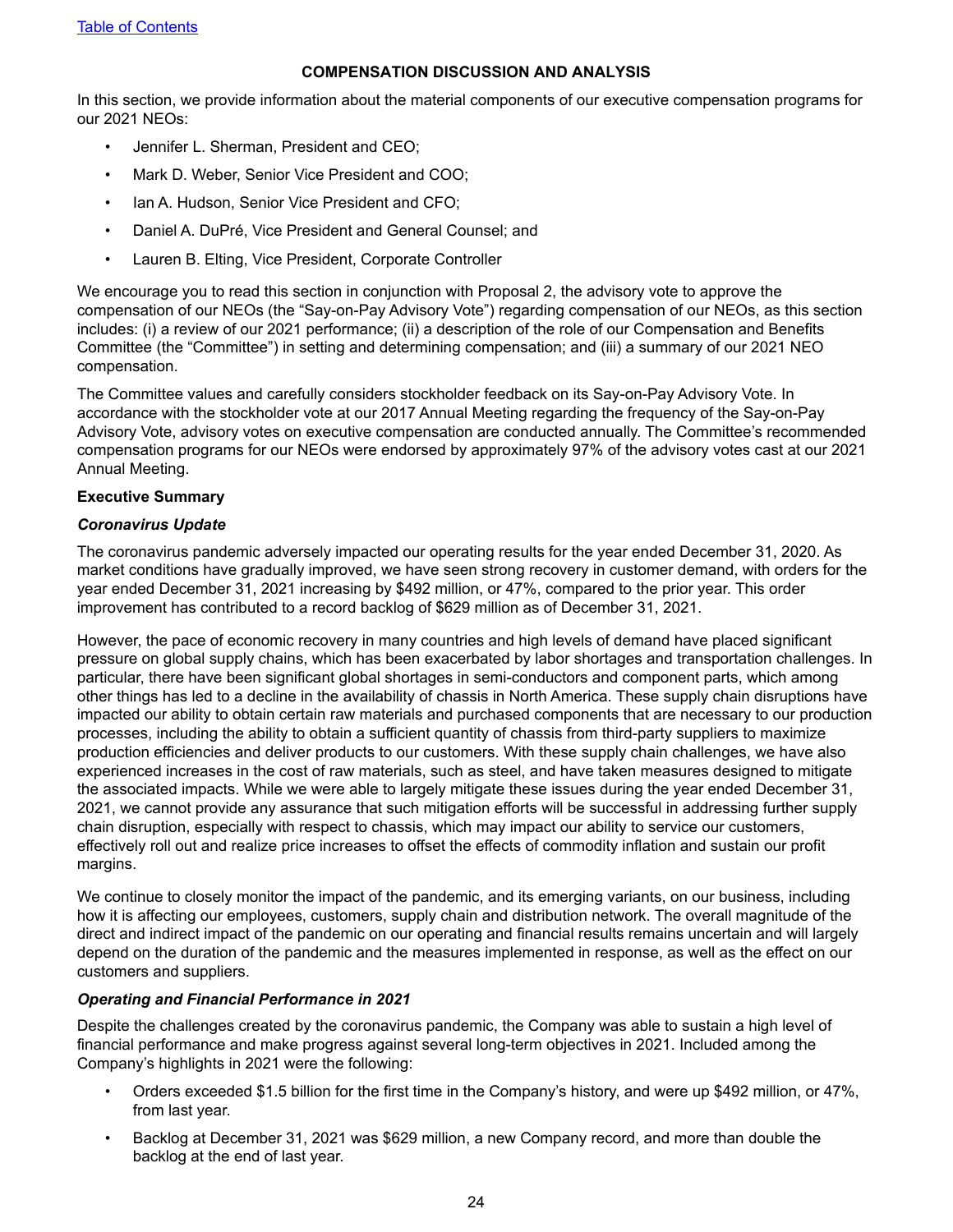- Net sales for the year ended December 31, 2021 were \$1.2 billion, an increase of \$82 million, or 7% from last year.
- For the year ended December 31, 2021, we reported operating income and income from continuing operations of \$130.7 million and \$100.6 million, respectively.
- On a consolidated basis, we reported adjusted EBITDA\* of \$180.5 million for the year ended December 31, 2021, which translated to an adjusted EBITDA margin\* of 14.9%, towards the high end of our target range.
- Cash flow from continuing operating activities for the year ended December 31, 2021 was \$101.8 million.
- With the positive operating cash flow, we ended the year with \$41 million of cash and \$209 million of availability for borrowings under our \$500 million credit facility, which was executed in July 2019. The fiveyear facility can be increased by an additional \$250 million for acquisitions.
- With our strong balance sheet, positive operating cash flow, and capacity under our revolving credit facility, we are well positioned to continue to invest in internal growth initiatives, pursue strategic acquisitions and consider ways to return value to stockholders, as we did during 2021:
	- Our capital expenditures in 2021 were approximately \$37 million, most of which related to the acquisition of our Elgin, Illinois manufacturing facility, which we had previously leased. We also continued to make strategic investments for the future by purchasing new machinery and equipment aimed at gaining operating efficiencies and expanding capacity at several of our production facilities.
	- We continue to invest in new product development and are encouraged that these efforts will provide additional opportunities to further diversify our customer base, penetrate new end-markets or gain access to new geographic regions.
	- *◦* We completed three acquisitions in 2021, with the additions of OSW, Ground Force and Deist providing us with opportunities to expand our geographic footprint and augment our specialty vehicle product offerings.
	- We demonstrated our commitment to returning value to our stockholders by paying cash dividends of \$22.0 million, and spending \$15.4 million repurchasing shares under our authorized repurchase program.
- Our eighty-twenty improvement initiatives remain a critical part of our culture and we continue to focus on reducing product costs and improving manufacturing efficiencies across all our businesses.
- To highlight our ongoing focus on operating in a socially responsible and sustainable manner, we published our second annual Sustainability Report in November 2021.

\* As these are non-GAAP measures, we have included a reconciliation to the most directly comparable GAAP measure in Appendix A.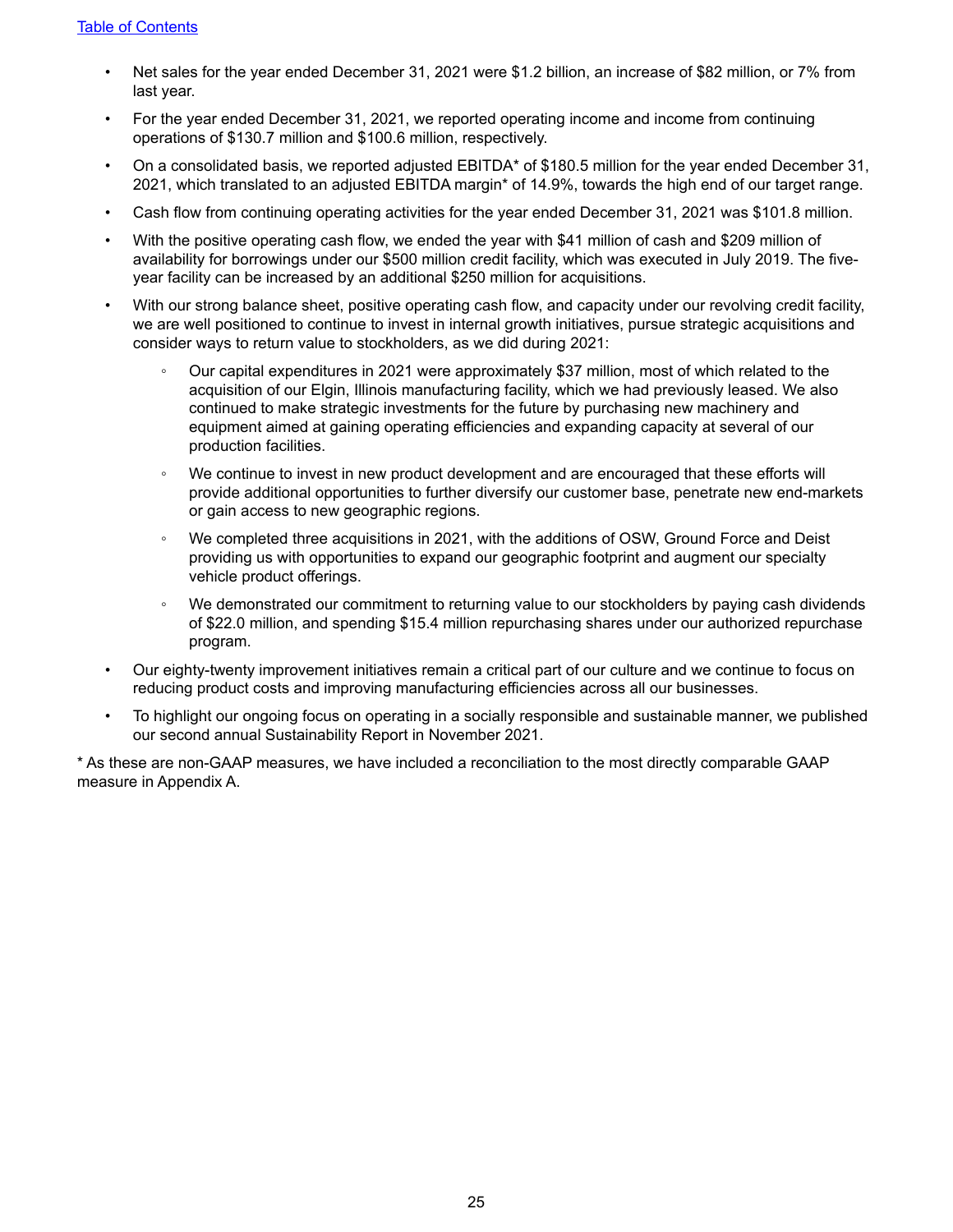

### **Cumulative Returns to Stockholders**



\$100 on December 31, 2016 and assumes reinvestment of all dividends through December 31, 2021.

#### *Executive Compensation Program Updates During Fiscal Years 2021 and 2022*

The Committee took a number of actions with respect to our compensation and benefits programs, including the following:

- *•* In considering NEO base salaries for 2021, the Committee delayed any decisions until the second quarter of 2021, after gathering additional data on market-based compensation practices, taking into account the ongoing impact of the pandemic. As a result, adjustments to the base salaries of our NEOs for 2021 were deferred until May 1, 2021.
- In 2021, in considering the performance metrics applicable to annual cash incentive awards made under the STIP, the Committee decided to again use a combination of financial and individual objectives metrics but decided to reduce the weighting of the individual objective metric to 20% (from 30%) and increase the weighting of the financial metric to 80% (from 70%). The Committee believes that placing greater weight on financial metrics creates the opportunity to more effectively drive stockholder value. With these changes, the STIP in 2021 comprised the following components: earnings (weighted at 60%), EBITDA margin (weighted at 20%), and individual objectives (weighted at 20%).
- In 2021, long-term equity incentive award grants to our NEOs consisted of the following: 50% PSUs, 25% stock options, and 25% restricted stock awards. The equity mix aligns with market-based executive incentive compensation practices while maintaining alignment of incentive pay with the Company's longterm focus, goals, and initiatives.
- In setting targets for PSUs granted as part of the annual award in 2021, the Committee retained both a three-year performance period and the applicable performance metrics, i.e., EPS from continuing operations (weighted at 75%) and return on invested capital (weighted at 25%).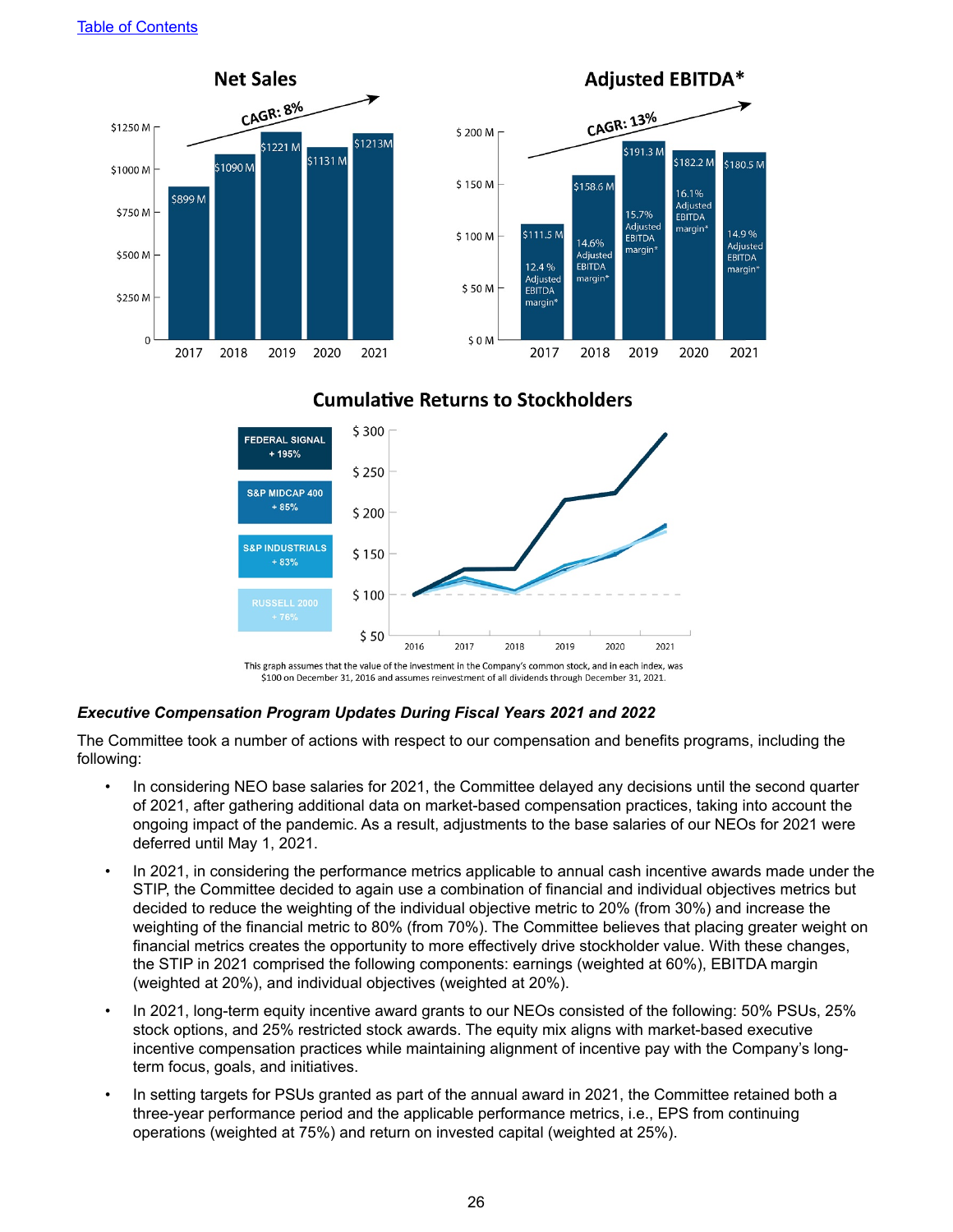• In considering the design of the STIP for 2022, the Committee decided to retain the same methodology that was used in 2021.

|                                   |                                                                            | One Year | <b>Three Years</b> | <b>Ten Years</b> |                                                                                                                                                                                                                   |
|-----------------------------------|----------------------------------------------------------------------------|----------|--------------------|------------------|-------------------------------------------------------------------------------------------------------------------------------------------------------------------------------------------------------------------|
| <b>Cash Bonus</b><br>(STIP)       | •Earnings (60%)<br>•EBITDA Margin (20%)<br>·Individual<br>Objectives (20%) |          |                    |                  | Short-Term<br>Annual Goals<br>. Profitability and growth<br>•Market share                                                                                                                                         |
| Performance<br><b>Share Units</b> | •EPS (75%)<br>.Return on Invested Capital (25%)                            |          |                    |                  | Long-Term<br>3 Year Performance and<br><b>Vesting Periods</b><br>. Profitability and growth<br>·Shareholder value creation<br>• Efficient use of capital<br>·Facilitates stock ownership<br>· Executive retention |
| Restricted<br>Stock<br>Awards     | •Time-Based                                                                |          |                    |                  | Long-Term<br>3 Year Cliff Vesting<br>• Executive recruitment<br>• Executive retention                                                                                                                             |
| <b>Stock</b><br>Options           | •Share Price Appreciation                                                  |          |                    |                  | Longer-Term<br>3 Year Ratable Vesting Period<br>and 10 Year Exercise Period<br>·Shareholder value creation<br>·Facilitates stock ownership<br>· Executive retention                                               |

# **Current Measures of Performance and Time Horizons**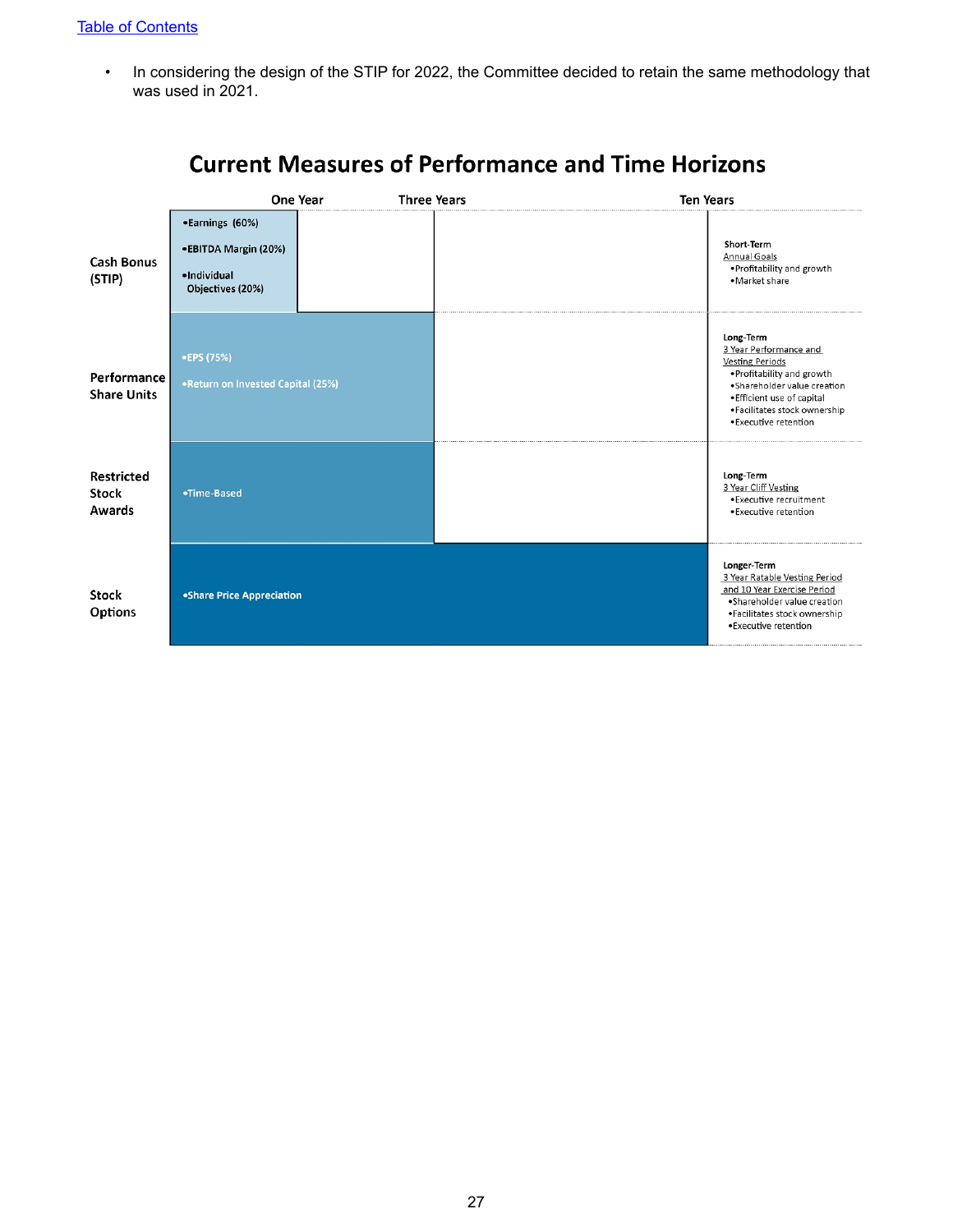### <span id="page-31-0"></span>**Compensation Philosophy and Objectives**

Our executive compensation programs link compensation to the performance and growth of our businesses, aligning the interests of our executives with those of our stockholders in a manner designed to maximize the returns for both. Our compensation programs: (i) include individual performance objectives; (ii) emphasize teamwork; and (iii) reward employees who think and behave like business owners. Our executive compensation philosophy is guided by the following principles:

- Executive compensation must be linked to the achievement of strategic, financial and operational goals that successfully drive growth in stockholder value;
- Total targeted compensation must be competitive, during all business cycles, to attract, motivate and retain experienced executives with leadership abilities and talent necessary for the Company's short-term and long-term success, profitability and growth, while taking into account Company performance and external market factors;
- The portion of compensation that is variable based on performance and therefore at-risk should increase with officer level and responsibility;
- Performance should be evaluated holistically and include assessment of objectives relative to applicable Environmental, Social and Governance risk and metrics;
- Executive awards should differ based on actual performance to ensure alignment with stockholder value (actual pay can be above or below target pay); and
- Equity ownership and holding requirements align the interests of executives with the interests of stockholders and help build long-term value.

Willis Towers Watson ("WTW"), our independent compensation consultant in 2021, assisted us in a survey of compensation practices of comparator peer companies to ensure that our executive compensation programs are competitive with the market. Our comparator peer group is reviewed bi-annually and refined as appropriate to reflect the appropriate median revenue and industry classification composition.

Our cash and equity incentive plans reflect our compensation philosophy and are designed to drive both short-term and long-term value creation.

#### **Role of Our Compensation and Benefits Committee**

The Committee establishes and oversees our general compensation and benefits philosophy, and approves compensation and benefits for our executive officers. Specifically, the Committee:

- Establishes our compensation philosophy, sets broad compensation objectives and evaluates compensation to ensure that it complies with and promotes our compensation philosophy and objectives;
- Determines the various elements and design of our executive compensation, including base salary, annual cash incentives, long-term equity incentives, retirement, health and welfare benefits and perquisites;
- Establishes performance goals for our President and CEO and oversees the establishment of performance goals for our other executive officers and for each business unit;
- Evaluates annually each executive officer's performance in light of the goals established for the most recently completed year;
- Establishes each executive officer's annual compensation level based upon the individual's performance, our financial results, the amount of compensation paid to comparable executive officers at comparable companies, the awards given to the individual in past years and our capacity to fund the compensation;
- Reviews our President and CEO's annual succession planning report and executive development recommendations for her direct reports;
- Reviews benefit and compensation programs and plans to ensure incentive pay does not encourage unnecessary risk taking; and
- Retains and oversees advisors it may engage periodically to assist in the performance of its role.

On an annual basis, our Board reviews the performance of our President and CEO, who in turn reviews the performance of each of our other executive officers and then presents the recommended compensation adjustments and awards to the Committee. The Committee has the discretion to modify or reject any recommended adjustment or award to these executive officers. The compensation of our President and CEO is determined solely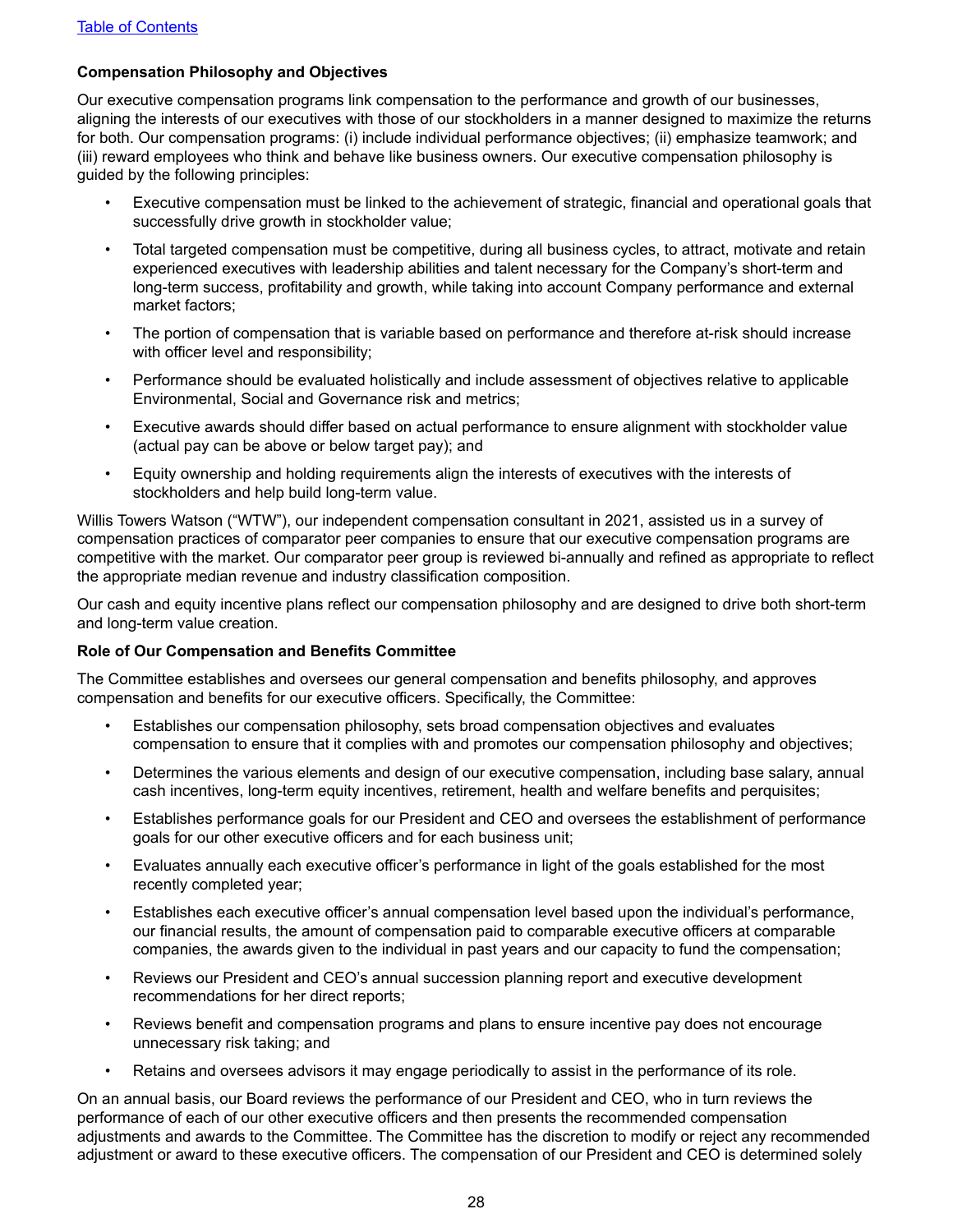<span id="page-32-0"></span>by the Committee, using market data provided by the Committee's independent compensation consultant and meeting in executive session without her present.

#### **Elements of Executive Compensation**

Our compensation programs consist of a number of components that support our compensation objectives:

- Base salary;
- Annual cash incentives;
- Long-term equity incentives;
- Retirement, health and welfare benefits; and
- Perquisites.

Our programs allow us to balance individual and Company goals and achievements in determining executive pay. Weighing these factors within the framework of our compensation philosophy, the Committee determines appropriate adjustments to base salary, cash incentive awards and equity grants for our executive officers.

We believe that the percentage of at-risk compensation should generally increase in proportion with the executive's position and level of responsibility. At-risk compensation includes PSUs, stock options, restricted stock awards and cash incentives. In 2021, approximately 81% of our President and CEO's total target compensation was at-risk, and approximately 65% of our other NEOs' total compensation was at-risk.



#### *Base Salaries*

The two most important factors considered in setting base salaries for our NEOs are individual performance from the prior year and competitive market data. For fiscal year 2021, the base salaries of our executive officers were targeted to be at the 50th percentile of competitive market data, on average, and were evaluated in the context of total compensation. For fiscal year 2021, the annual base salaries of our NEOs ranged from 4% below to 8% above the market midpoint target. The Committee also considers: (i) current base salary relative to the targeted level; (ii) level of job responsibility and performance, including any substantive increases in responsibility during the year; (iii) prior experience and breadth of knowledge; (iv) market factors; and (v) length of service.

#### *Annual Cash Incentives*

Annual cash incentives may be earned and paid through the STIP, based on the achievement of: (i) one or more financial objectives; and (ii) individual performance. For fiscal year 2021, the financial objectives component represented 80% of the target annual bonus opportunity and the individual performance component comprised the remaining 20%, as further described below:

• *Financial Objectives (80% of target annual bonus opportunity in 2021)*

For each of our NEOs, the Company's financial objectives during fiscal year 2021 were based on consolidated earnings and EBITDA margin.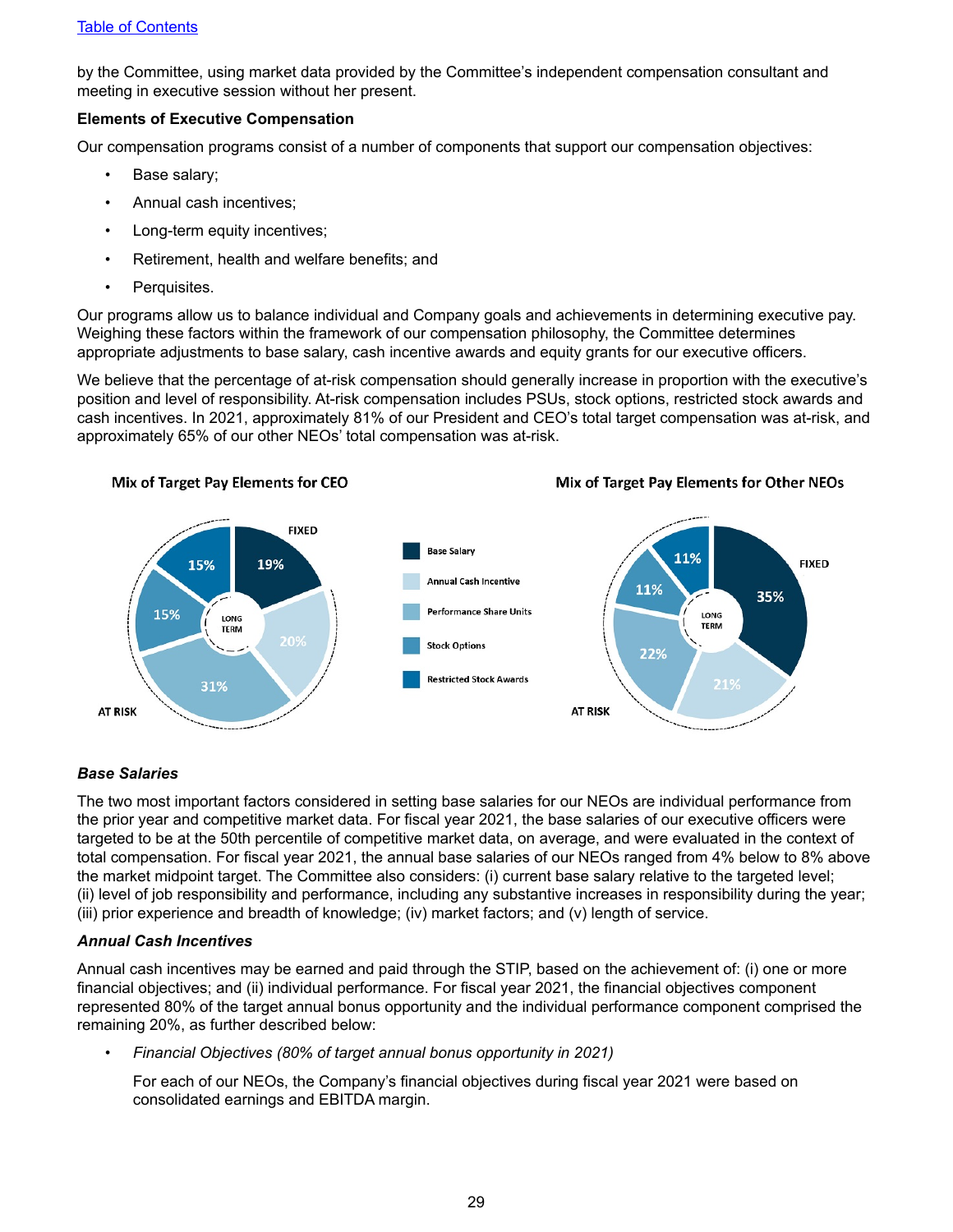For fiscal year 2021, the Committee elected to use two metrics for the financial objectives component: (i) an earnings measure, weighted at 60% of the target annual bonus opportunity; and (ii) EBITDA margin, weighted at 20% of the target annual bonus opportunity.

Target goal achievement results in a corresponding cash incentive award equal to a pre-set percentage of the executive's base salary. The pre-set percentage for each executive is based on competitive market data as well as other factors including (i) level of job responsibility; (ii) prior experience and breadth of knowledge; and (iii) market factors. Threshold level of performance against the financial targets pays out at 33% of target, target level of performance against the financial targets pays out at 100% of target, and maximum level of performance against the financial targets pays out at 200% of target. If performance falls between the threshold and target goals or the target and maximum goals, the bonus percentage and resulting cash incentive award earned is interpolated on a straight-line basis between the end-points.

*• Individual Objectives (20% of target annual bonus opportunity in 2021)*

The remaining target annual bonus opportunity is based on the achievement of individual objectives, consisting of an individual performance goals rating and a competencies rating. Performance is measured by the numerical scores the executive receives in the annual performance appraisal process. Based on an assessment of performance and contributions to the Company, an individual has the opportunity to earn to up to 200% of the individual objective target. We believe that including an individual performance component allows us to reward outstanding individual performance regardless of overall financial performance and to limit bonuses for those who have underperformed.

In considering the design of the STIP for 2022, the Committee decided to use the same combination of financial and individual objectives metrics. The following chart outlines the components of the STIP for fiscal year 2022:

| <b>Component</b>                                                         | <b>Company Level</b>                                                                                                                                                                                                                                       |
|--------------------------------------------------------------------------|------------------------------------------------------------------------------------------------------------------------------------------------------------------------------------------------------------------------------------------------------------|
| <b>Earnings</b><br>60% of the target annual<br>bonus opportunity)        | Based on consolidated income before income taxes. As Company income taxes are<br>impacted by external factors outside the control of the majority of STIP participants, the<br>Committee decided that income taxes should not factor into the calculation. |
| <b>EBITDA Margin</b><br>(20% of the target annual<br>bonus opportunity)  | Based on the ratio of EBITDA divided by total net sales.                                                                                                                                                                                                   |
| Individual Objectives<br>(20% of the target annual<br>bonus opportunity) | Based on the achievement of individual objectives, consisting of an individual<br>performance goals rating and a competencies rating.                                                                                                                      |

#### *Determination of STIP achievement and "clawback" policies*

Based on the aggregation of the two components, participants may earn up to 200% of their target annual bonus opportunity. Calculations of award levels and actual performance levels are subject to adjustment at the discretion of the Committee. Historically, the Committee has made adjustments to awards and actual performance levels for items considered to be extraordinary or nonrecurring or other items the Committee determines should not impact the awards to plan participants, favorably or unfavorably.

The Committee believes our annual cash incentive design motivates individuals and ensures accountability. At the same time, the Committee retains broad discretion to adjust or discontinue annual cash incentives on an annual basis to accommodate changing market conditions and Company objectives. Typically, in February of each year, the Committee determines the annual cash incentive awards, if any, based upon prior-year performance. Payouts generally occur in March.

Annual cash incentive payments are subject to a "clawback" policy under which we require that, to the extent practicable upon the occurrence of specified events, a Section 16 Officer must repay a portion of his or her performance bonus payment plus a reasonable rate of interest. The clawback policy is triggered by: (i) an accounting restatement or a determination by our Board that the performance results were materially inaccurate; and (ii) a determination that the amount of such performance-based bonus would have been less than the amount previously paid to such Section 16 Officer, taking into account the restated financial results or otherwise corrected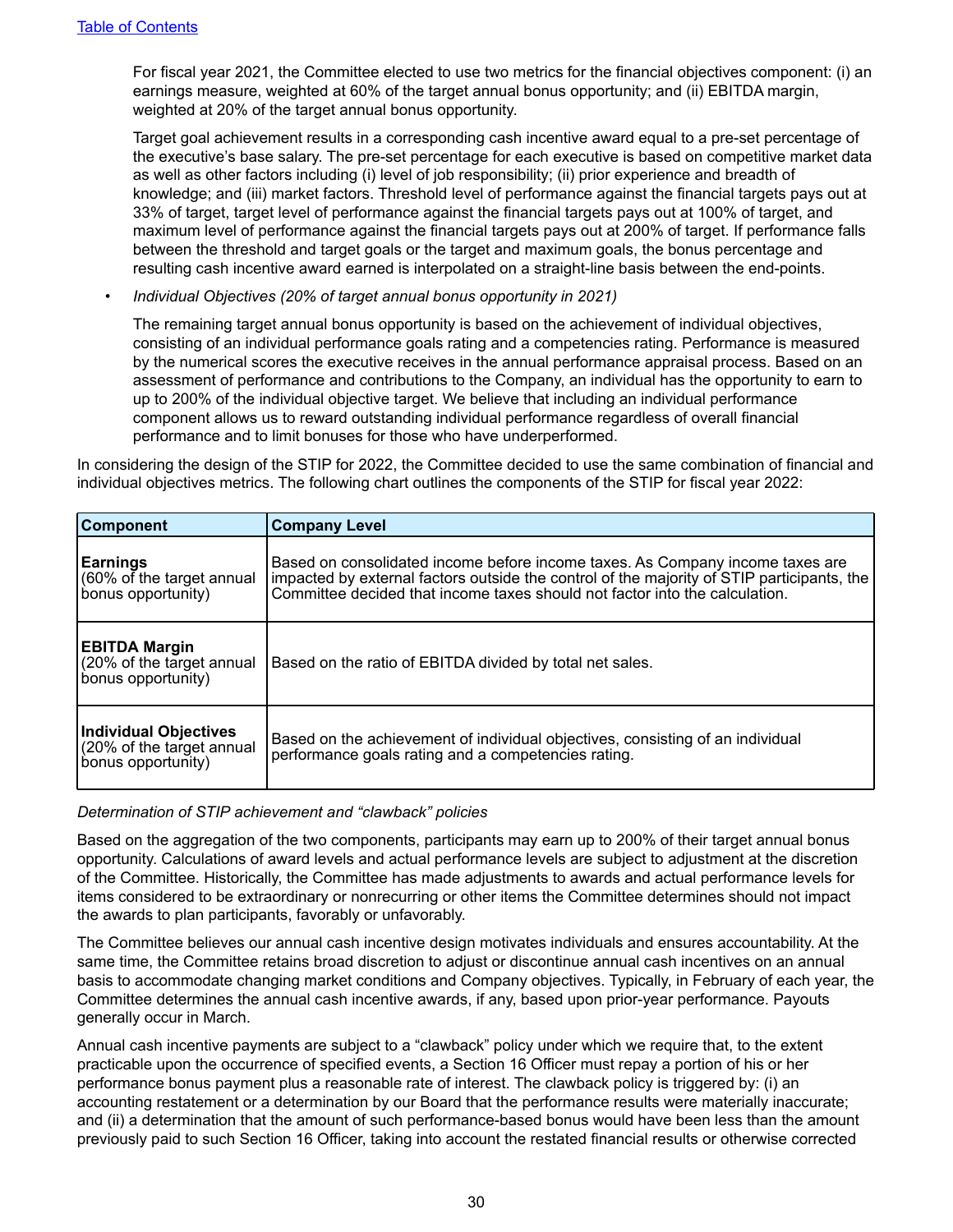performance results. STIP payments are also subject to applicable SEC clawback rules which may be adopted from time to time.

#### *Long-Term Equity Incentives*

We believe equity ownership plays a key role in merging the interests of our executives with our stockholders. Our long-term equity incentive awards are designed to simultaneously attract, motivate and retain experienced executives and to encourage their commitment to our long-term business strategy and success. Typically, the Committee grants long-term equity incentive awards on an annual basis as well as periodically upon promotion or hiring. We have stock ownership guidelines for our executive officers and key management personnel designed to ensure continued ownership as discussed herein under the heading "*Executive Stock Ownership Requirements*."

The Committee emphasizes pay-for-performance by structuring awards to our Section 16 Officers with three components, i.e., PSUs, stock options and restricted stock awards.

The table below illustrates the mix of our annual equity awards that have been used since 2017:

| <b>Compensation Elements</b> | Mix | <b>Primary Financial Metric(s)</b>                   |
|------------------------------|-----|------------------------------------------------------|
| PSUs(1)                      | 50% | EPS from Continuing Operations (75%); and ROIC (25%) |
| Stock Options                | 25% | <b>Stock Price</b>                                   |
| <b>Restricted Stock</b>      | 25% | N/A                                                  |

(1) For PSUs granted in fiscal year 2019, the performance period was the three-year period ended on December 31, 2021. Based on actual results over the performance period, shares were earned at 94% of target. In the first quarter of 2022, earned shares were issued to recipients who were employed by the Company on December 31, 2021. For PSUs granted as part of the annual incentive award in fiscal years 2020 and 2021, the performance period was also set at three years such that actual performance will be determined at the end of fiscal years 2022 and 2023, respectively.

PSUs are earned only if the Company achieves performance targets tied to two key financial metrics — EPS from continuing operations (weighted at 75%) and ROIC (weighted at 25%). In our view, EPS from continuing operations and ROIC are relevant measures because they most directly affect long-term stock price appreciation.

PSU awards utilize threshold, target and maximum goals. Performance at the end of the applicable performance period against those targets results in a corresponding percentage of earning of such awards from 50% at threshold level of performance, to 100% at target level of performance, and to 200% at maximum level of performance. If performance falls between the threshold and target goals or the target and maximum goals, the bonus percentage and resulting equity award earning is interpolated on a straight-line basis between the end-points.

If the Company does not achieve a threshold level of performance for each metric measured independently, no PSUs are earned and no shares are issued with respect to the corresponding percentage of the award tied to that metric. This structure advances our compensation philosophy by strengthening the link between the long-term interests of our executives and stockholders. These awards are valued using the closing price of our common stock on the grant date at target level of performance.

Stock options have value only if our share price appreciates over the grant date stock price, and stock options vest ratably over a three-year period measured from the date of grant and typically expire 10 years from the date of grant.

Restricted stock awards cliff vest three years from the grant date.

Long-term equity incentive awards are subject to clawback in accordance with applicable rules that may be adopted by the SEC from time to time.

The Committee maintains the discretion and flexibility to grant other equity incentives on a case-by-case basis in accordance with our compensation philosophy and to promote internal equity. For example, the Committee may award time-based restricted stock awards or units to certain executives, new hires, executives being promoted, and international employees in particular, in substitution for or in addition to one or more components of the standard grant described above. The award value and the type of grant will take into account applicable law, administrative concerns and competitive market data for the specific executive and country at issue.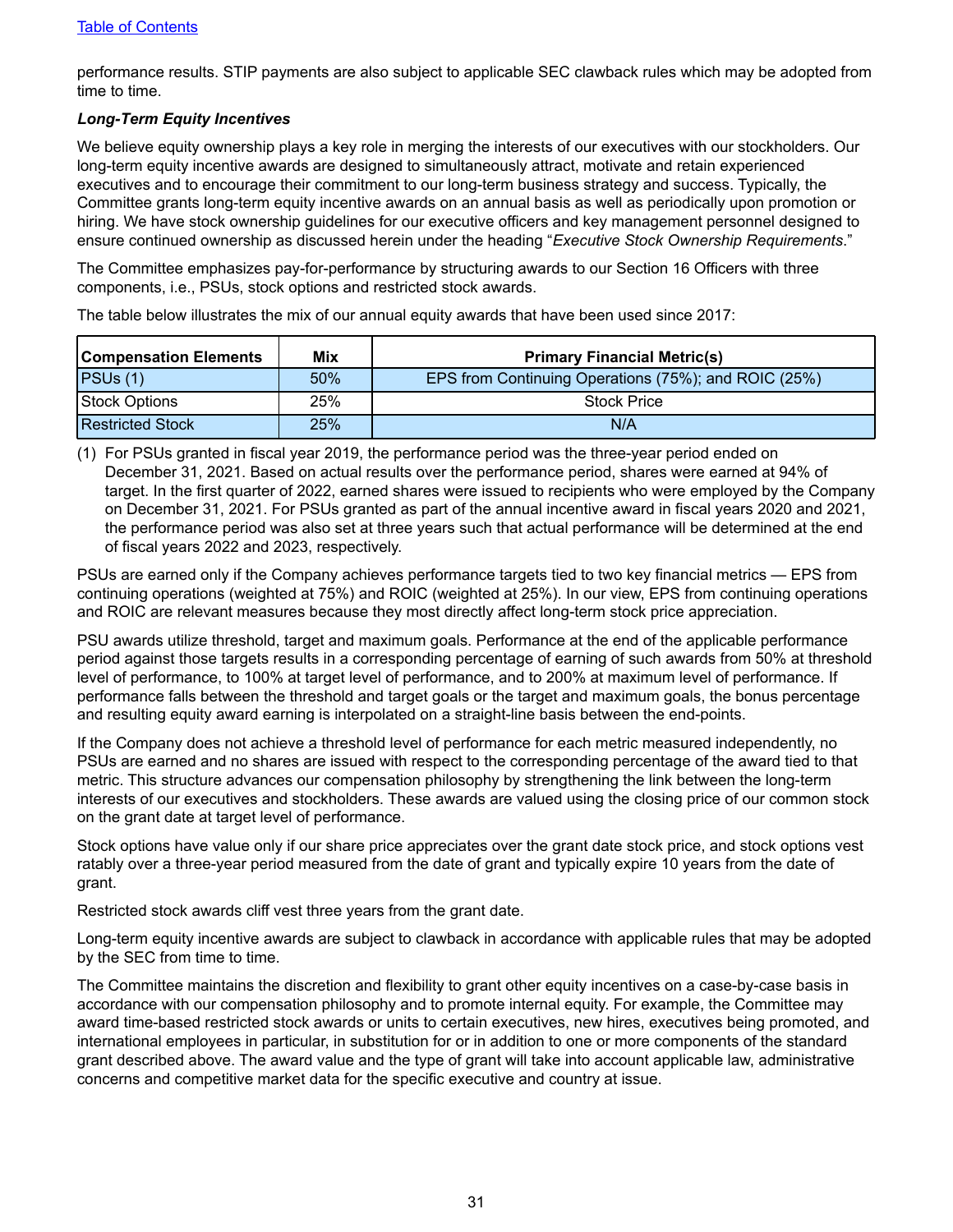#### *Executive Stock Ownership Requirements*

We require each of our executive officers to maintain a certain level of Company stock ownership while employed, pursuant to our Stock Ownership Guidelines for Executive Officers and Directors (the "Stock Ownership Guidelines"). Specifically, those executives who have the strongest ability to impact our earnings are subject to the provisions of the Stock Ownership Guidelines. We believe executive equity ownership plays a crucial role in aligning the interests of our executives, key decision-makers and officers and stockholders.

The table below illustrates our target stock ownership requirements for Company executives. Target ownership is expressed as a multiple of the executive officer's current base salary (i.e., the total stock value of the participant's holdings must equal or exceed the specified target value) and is measured annually.

| l Position/Title                                               | <b>Target Ownership Level</b> |
|----------------------------------------------------------------|-------------------------------|
| <b>President and CEO</b>                                       | 5 x Base Salary               |
| <b>CFO</b>                                                     | 3 x Base Salary               |
| coo                                                            | 3 x Base Salary               |
| All Other Section 16 Officers                                  | 2 x Base Salary               |
| Selected Key Management Personnel and Other Corporate Officers | 1 x Base Salary               |

Executive officers are required to hold, and are not permitted to sell, shares of Company stock prior to achieving their target ownership levels and must maintain their target ownership levels thereafter. Sales of Company stock held in the Retirement Savings Plan are excluded from this restriction. All stock owned outright by the executive (or by an immediate family member), unvested restricted stock, earned PSUs, and shares owned in the Retirement Savings Plan are counted towards satisfaction of the ownership requirements. Once a determination is made that target ownership has been achieved, a subsequent decrease in the Company's share price will not affect that determination.

Except in limited situations, executives are not permitted to sell shares prior to achieving their ownership target. However, an executive may tender shares to: (i) satisfy withholding taxes upon the vesting of restricted stock shares, PSUs or exercise of stock options; or (ii) pay the exercise price upon the exercise of stock options.

After an executive officer has met his or her target ownership requirement, he or she is required to retain at least 50% of the net shares received from any exercised options or shares of restricted stock that are subject to a vesting schedule (over and above target ownership level) for at least two years from the date of vesting.

Because of our pre- and post-target holding requirements, there is no minimum time to reach target ownership level. As of December 31, 2021, the earned equity holdings of Ms. Sherman, Mr. Hudson and Mr. DuPré exceeded our target ownership levels. Mr. Weber and Ms. Elting joined the Company in January 2018 and January 2017, respectively, and continue to make progress towards achieving their target ownership levels.

Similar guidelines also apply to non-employee directors and are discussed in the section titled "*Additional Information about Director Compensation*" under the heading "*Director Stock Ownership Guidelines.*"

#### *Insider Trading Restrictions and Policy Against Hedging and Pledging of Company Stock*

Consistent with securities laws and pursuant to our published Insider Trading Policy, we prohibit directors, officers, employees and certain of their family members and other individuals from, among other things: (i) purchasing or selling Company stock while such person is aware of material non-public information; and (ii) providing material non-public information to any person who may trade while aware of such information. Trades by directors, officers and other "insiders" are also prohibited during certain blackout periods.

Per our Insider Trading Policy, we also prohibit all directors, officers and employees from engaging in certain speculative trading activities with regard to Company stock, including but not limited to hedging Company stock, selling Company stock "short," holding Company securities in a margin account, pledging Company stock, and buying or selling puts or calls or other derivative securities related to Company stock.

Our Insider Trading Policy is published on our website at *www.federalsignal.com.* 

#### *Retirement and Health and Welfare Benefits*

We recognize that our employees are critical to our profitable growth and that employee well-being is an important compensation component. We offer a competitive package of Company-sponsored health and welfare benefits to all eligible employees, including our NEOs.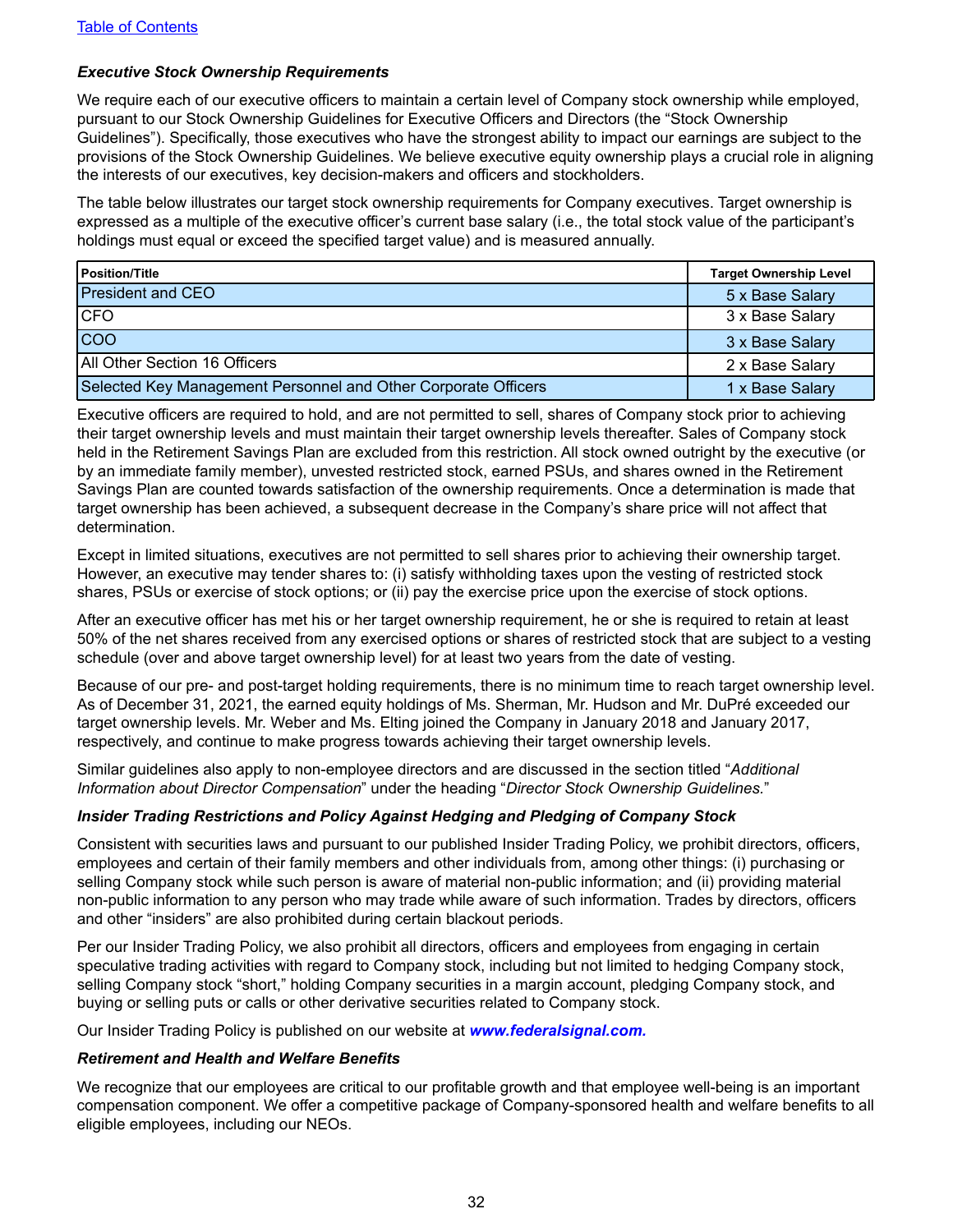#### **Retirement and Health and Welfare Benefits**

#### *Retirement Plans*

The majority of our U.S. employees, including all of our NEOs, participate in our Retirement Savings Plan, a qualified, 401(k) defined contribution plan. The Retirement Savings Plan includes both a matching component and an additional service-based Company contribution, providing an opportunity for enhanced benefits. Effective beginning January 1, 2018, eligible employees receive a Company-matching contribution of 100% of the first 3% of compensation that a participant contributes and 50% of the next 2%. In addition, the Company makes an annual contribution of between 0.5% and 3%, depending on a participant's years of service. The service-based contribution may be made to the Retirement Savings Plan or the Company's Savings Restoration Plan.

For those eligible employees who wish to defer additional income, but are subject to certain limits of the Internal Revenue Code, our non-qualified Savings Restoration Plan restores Company contributions through a notional Company contribution and notional earnings from investments, and provides investment choices similar to those available under the Retirement Savings Plan. All of our NEOs participated in the Savings Restoration Plan during 2021.

Certain employees, including one of our NEOs, continue to participate in our defined benefit plan. We froze years of service under the plan on December 31, 2006 and wage increases froze on December 31, 2016. Accordingly, the plan is considered to be fully frozen.

#### *Health and Welfare Plans*

NEOs may participate in the same broad-based, market-competitive health and welfare plans (medical, prescription, dental, vision, wellness, life and disability insurance) that are available to other eligible employees.

#### *Matching Gifts*

We match donations made by an employee or director to eligible charitable organizations, up to a total of \$3,000 per year. The Company's aggregate matching contribution is capped at \$100,000 per year.

#### *Perquisites*

We provide executives with modest perquisites that the Committee deems reasonable and consistent with our compensation philosophy. We currently provide the following perquisites:

- airline club memberships;
- auto allowances;
- life insurance:
- executive physicals; and
- identify theft protection subscriptions.

The Committee periodically reviews the amount and nature of perquisites and may approve additional perquisites on an individual basis in its discretion. No other additional perquisites were approved for fiscal year 2021.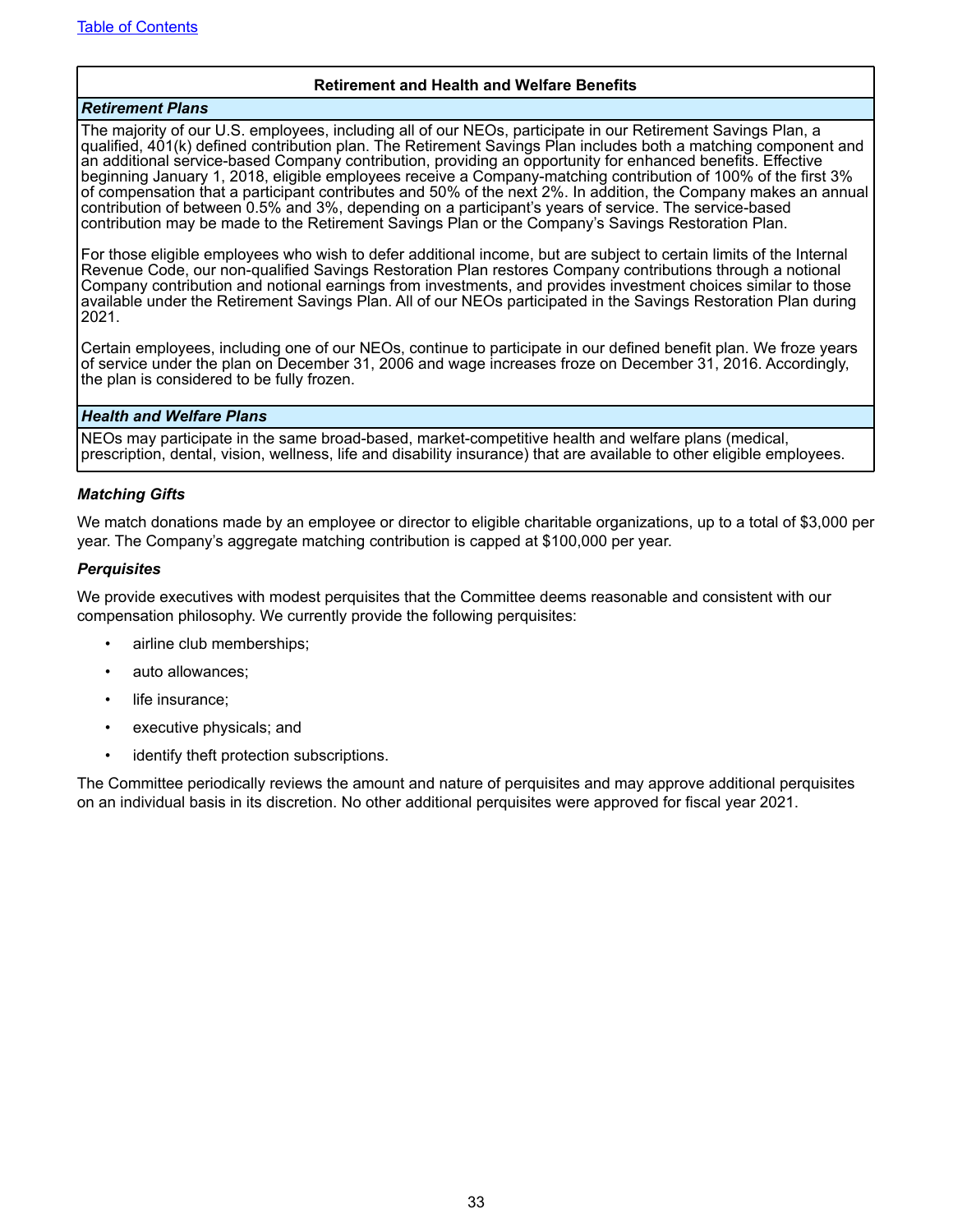### <span id="page-37-0"></span>**Setting Actual Compensation for Our NEOs**

Our compensation actions for our NEOs are summarized below.

#### *Base Salary*

In setting NEO base salaries for fiscal year 2021, the Committee evaluated and weighed Company and individual performance, level of responsibility and actual salary compared to the targeted level. The table below sets forth base salary information for each of our NEOs for fiscal years 2020 through 2021.

| l Name                 | 2020 Annual Base Salary (1) |     | <b>Revised 2020 Annual Base</b><br>Salary (1) | 2021 Annual Base Salary (2) |
|------------------------|-----------------------------|-----|-----------------------------------------------|-----------------------------|
| I Jennifer L. Sherman. | $850,894$ $\frac{1}{9}$     |     | $827,475$ $\frac{1}{9}$                       | 875,000                     |
| Mark D. Weber          | $500,000$ $\frac{1}{3}$     |     | $485,825$ $\frac{1}{9}$                       | 550,000                     |
| Ian A. Hudson          | $425,000$ $\sqrt{\$}$       |     | 413,077   \$                                  | 445,000                     |
| Daniel A. DuPré        | $350,000$ $\frac{1}{3}$     |     | $340,209$ $\frac{1}{9}$                       | 365,000                     |
| Lauren B. Elting       | 248,000                     | 1\$ | $241,048$ $\frac{1}{9}$                       | 255,000                     |

(1) To support the Company's cost reduction efforts in response to the economic impact of the pandemic, effective at the beginning of the third quarter of 2020, the Company rolled back the merit-based salary increases which had previously applied to each of our NEOs for 2020.

*(2)* In considering NEO base salaries for 2021, the Committee delayed any decisions until the second quarter of 2021, after gathering additional data on market-based compensation practices, taking into account the ongoing impact of the pandemic. As a result, adjustments to the base salaries of our NEOs for 2021 were deferred until May 1, 2021.

#### *Annual Cash Incentive Payments*

#### *Financial-Based Incentive Compensation*

For fiscal year 2021, the financial-based metric consisted of an earnings component, weighted at 60% of the total opportunity, and an EBITDA margin component, weighted at 20%. For all of our NEOs, we measured the earnings component at the Company level based on consolidated income before income taxes, while the EBITDA margin component was measured as the sum of earnings, interest expense, tax expense, depreciation and amortization expense divided by net sales.

The threshold, target and maximum goals relating to the financial-based incentives at the Company level are set forth below.

|                           | <b>Threshold</b><br>Target |        |            |           |     | <b>Maximum</b> |
|---------------------------|----------------------------|--------|------------|-----------|-----|----------------|
| Earnings (\$ in millions) | мD                         | 125.8  | ה ו<br>ם ו | 138.      | aD. | 158.9          |
| EBITDA margin %           |                            | 15.0 % |            | $15.8 \%$ |     | 16.8 %         |

*Aggregate Targets and Actual Incentive Compensation* 

The table below sets forth target annual bonus opportunities under our STIP for each of our NEOs for fiscal year 2021.

#### **2021 — Aggregate Targets**

| l Name              | <b>Target Bonus</b><br>Opportunity as<br>Percentage of<br>Salary |     | Target<br><b>Financial-</b><br>Based<br>Incentive | <b>Target Individual</b><br><b>Performance-</b><br>Based<br><b>Incentive</b> | <b>Total Target</b><br><b>Incentive</b> |
|---------------------|------------------------------------------------------------------|-----|---------------------------------------------------|------------------------------------------------------------------------------|-----------------------------------------|
| Jennifer L. Sherman | 110%                                                             | 1\$ | 770,000   \$                                      | 192,500   \$                                                                 | 962,500                                 |
| Mark D. Weber       | 70%                                                              | '\$ | $308,000$ $\frac{1}{9}$                           | 77,000   \$                                                                  | 385,000                                 |
| Ian A. Hudson       | 65%                                                              | 1\$ | $231,400$ $\frac{1}{9}$                           | $57,850$ $\frac{1}{9}$                                                       | 289,250                                 |
| Daniel A. DuPré     | 50%                                                              | '\$ | 146,000   \$                                      | $36,500$ $\frac{1}{9}$                                                       | 182,500                                 |
| Lauren B. Elting    | 40%                                                              | \$  | $81,600$ $\frac{1}{3}$                            | $20,400$   \$                                                                | 102,000                                 |

The annual incentive bonuses awarded to our NEOs for fiscal year 2021 performance under the applicable financial and individual performance-based measures are shown below.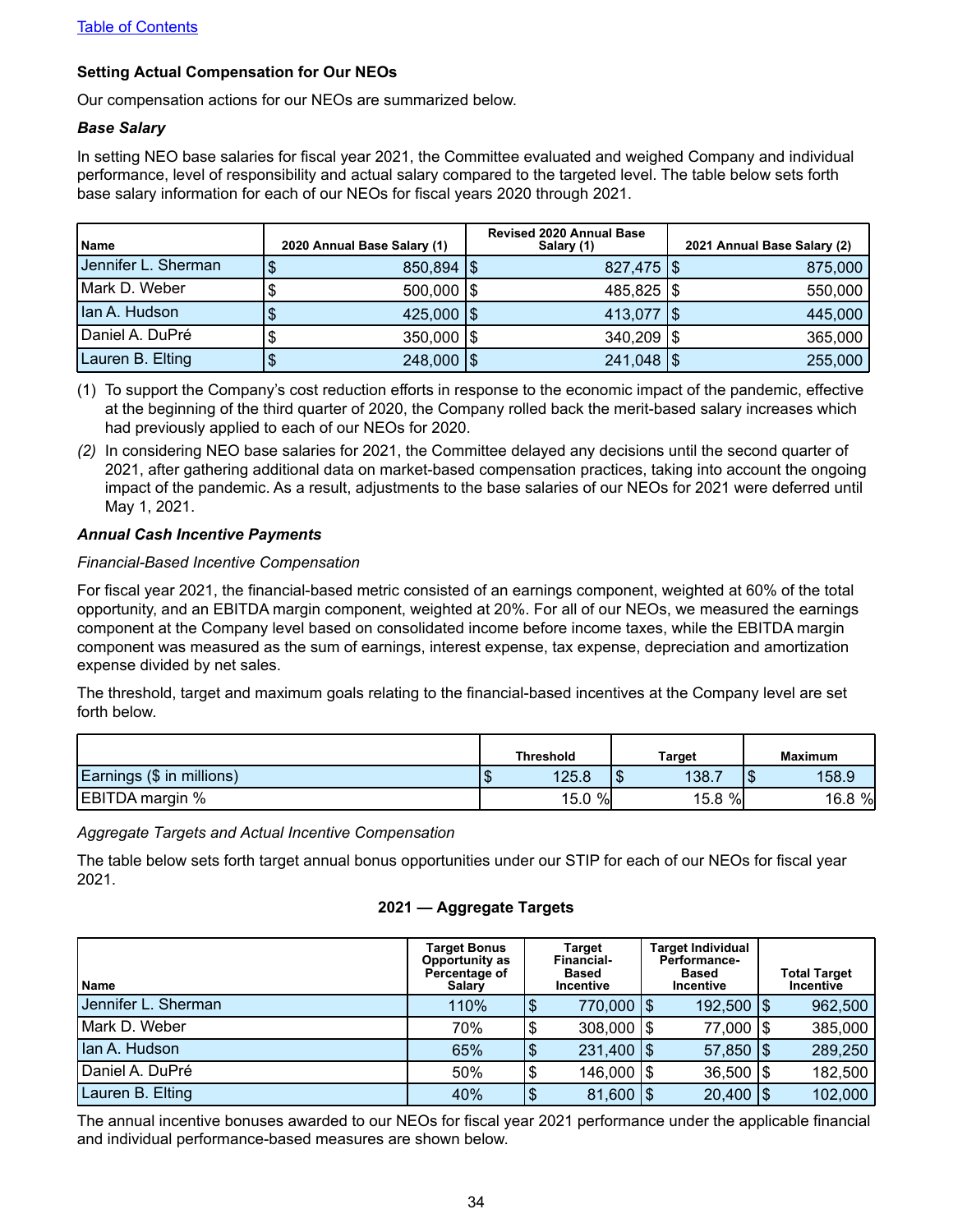<span id="page-38-0"></span>

| l Name              | <b>Payment Based on</b><br><b>Company Performance</b> |  | <b>Payment Based</b><br>on Individual<br><b>Performance</b> | <b>Total STIP Payment as</b><br><b>Percentage of Total</b><br><b>Target Incentive</b> | <b>Total STIP</b><br><b>Payment</b> |  |  |
|---------------------|-------------------------------------------------------|--|-------------------------------------------------------------|---------------------------------------------------------------------------------------|-------------------------------------|--|--|
| Jennifer L. Sherman | $346,500$ $\frac{1}{9}$                               |  | 385,000                                                     | 76 % \$                                                                               | 731,500                             |  |  |
| Mark D. Weber       | 138,600   \$                                          |  | 154,000                                                     | 76 % \$                                                                               | 292,600                             |  |  |
| Ian A. Hudson       | $104,130$ $\sqrt{5}$                                  |  | 115,700                                                     | 76 % \$                                                                               | 219,830                             |  |  |
| Daniel A. DuPré     | 65,700   \$                                           |  | 63,875                                                      | 71 % \$                                                                               | 129,575                             |  |  |
| Lauren B. Elting    | $36,720$   \$                                         |  | 40,800                                                      | 76 % \$                                                                               | 77,520                              |  |  |

#### **2021 — Aggregate Payments**

Based on actual performance at the Company level against targets in 2021, the Committee determined a payout percentage of 45% of target for the financial-based incentives.

For fiscal year 2022, the annual cash incentive awards will again consist of financial and individual objective metrics weighted at 80% and 20%, respectively. The financial metric will consist of an earnings component, weighted at 60% of the overall opportunity, and an EBITDA margin component, weighted at 20%.

#### *Long-Term Equity Incentives*

In 2021, the Committee granted long-term equity incentive awards in the form of options, PSUs, and time-based restricted stock as specified below:

- Ms. Sherman, Mr. Weber, Mr. Hudson, Mr. DuPré, and Ms. Elting were granted options to purchase 53,507; 15,682; 12,915; 7,381; and 2,474 shares of our common stock, respectively, at an exercise price of \$42.86 per share (the closing price of our stock on date of grant). The options vest in three equal annual installments on the first three anniversaries of the grant date.
- Ms. Sherman, Mr. Weber, Mr. Hudson, Mr. DuPré, and Ms. Elting were granted PSUs of 33,831; 9,916; 8,166; 4,666; and 1,563, respectively. Each PSU represents a right to receive up to two shares of our common stock based upon achieving certain performance targets during a three-year performance period ending December 31, 2023. These awards are subject to vesting requirements, whereby each recipient must remain employed through the end of the performance period.
- Ms. Sherman, Mr. Weber, Mr. Hudson, Mr. DuPré, and Ms. Elting were granted restricted stock awards of 16,915; 4,958; 4,083; 2,333; and 781, respectively. The restricted stock awards cliff vest in full on the third anniversary of the grant date, subject to continued employment.

#### **Independent Compensation Consultant**

For fiscal year 2021, WTW assisted the Committee in its annual review of our executive compensation programs, including assistance in developing benchmarks for executive compensation and preparation of our proxy statement. WTW also participated in select Committee meetings. The aggregate fees paid to WTW for executive compensation services in fiscal year 2021 totaled \$83,205. WTW also provided pension and benefit consulting and other services to the Company during fiscal year 2021 at the request of Company management. The aggregate fees for the additional services totaled \$298,437. The Committee discussed the independence of WTW and whether the provision of the additional services created a conflict of interest. In doing so, the Committee considered each of the factors set forth in Rule 10C-1(b)(4) under the Securities Exchange Act of 1934, as amended, and NYSE rules. As part of its review, the Committee received a letter from WTW that discussed its independence and provided relevant disclosure regarding the SEC and NYSE factors.

The Committee determined that WTW was independent based in part on the following:

- The total fees paid to WTW of \$381,642 represented approximately 0.004% of its revenue for its 2021 fiscal year-end of \$9.4 billion;
- There is no overlap between the WTW team that provided services to the Committee and the WTW team that provided the additional services;
- No member of the WTW team receives additional compensation as a result of the provision of services to the Committee or with respect to the additional services;
- WTW prohibits compensation consultants from owning stock in any company it advises; and
- There are no business or personal relationships between WTW or any member of WTW's team and any member of the Committee, the Board or any NEO.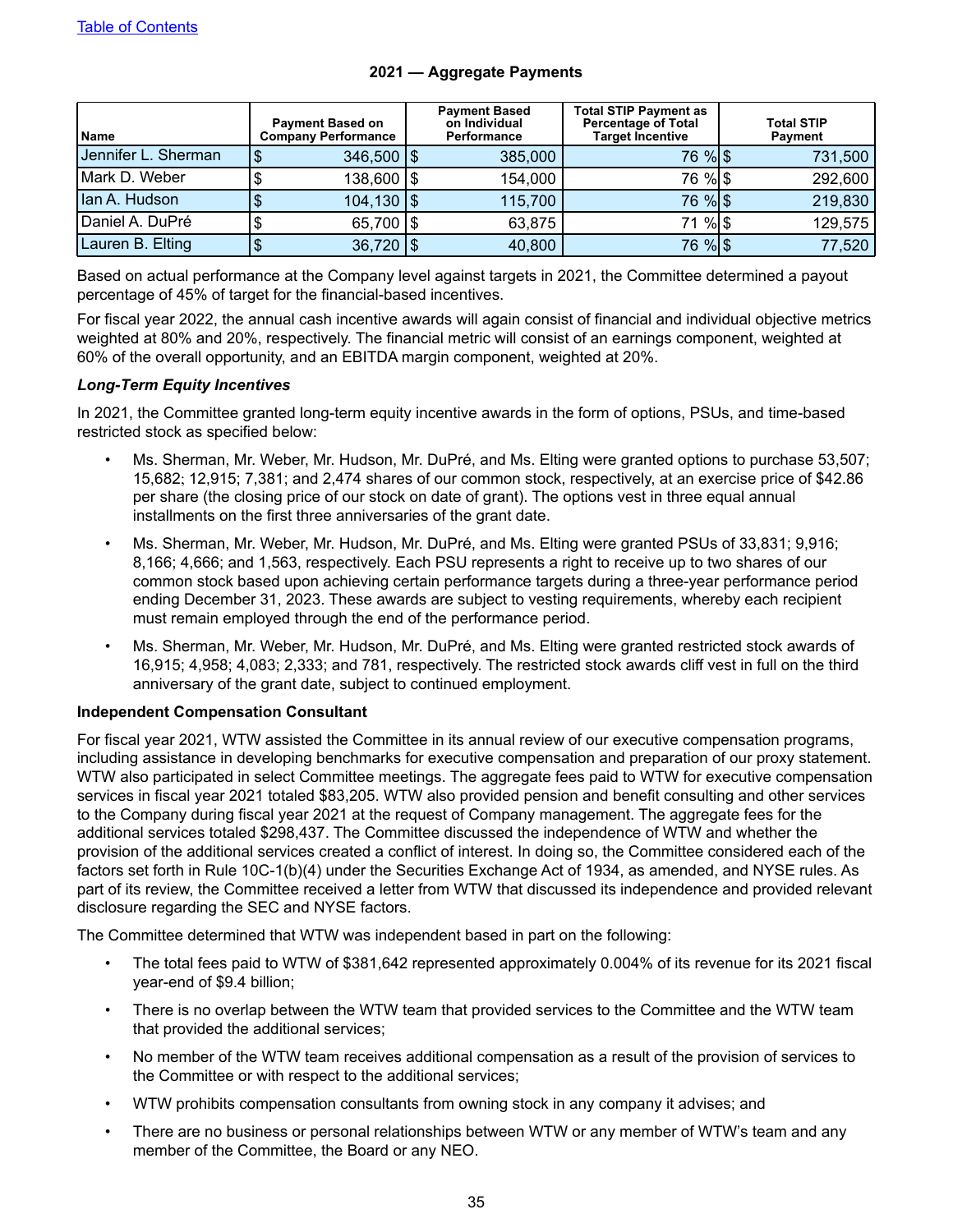<span id="page-39-0"></span>After a comprehensive competitive bid process, the Committee selected Meridian Compensation Partners ("Meridian") as the Company's independent compensation consultant for 2022. As part of its selection process, the Committee confirmed that Meridian was independent.

#### **Benchmarks for Executive Compensation**

Compensation levels for our executives are compared to the compensation paid to executives at the peer companies listed below. Our objective is to attract and retain the most highly qualified executives. In doing so, we draw from a pool of talent that is highly sought after by large and established companies within a market that is global in scope.

The Committee, with the assistance of WTW, reviews and updates the Company's peer group biennially and as needed to better align our business with relevant comparator companies.

After consulting with WTW, the Committee decided to retain the same peer group in 2021 as in 2020.

| <b>2021 Peer Group Companies</b>                    |                                      |
|-----------------------------------------------------|--------------------------------------|
| • Alamo Group Inc.                                  | • Franklin Electric Co., Inc.        |
| • Altra Industrial Motion Corp.                     | $\cdot$ Graco Inc.                   |
| • Astec Industries, Inc.                            | • John Bean Technologies Corporation |
| • Barnes Group Inc.                                 | • MSA Safety Incorporated            |
| • Blue Bird Corporation                             | • REV Group, Inc.                    |
| • Brady Corporation                                 | • Standex International Corporation  |
| • Columbus McKinnon Corporation                     | • Tennant Company                    |
| • Douglas Dynamics, Inc.                            | • The Manitowoc Company, Inc.        |
| • Enerpac Tool Group Corp. (formerly Actuant Corp.) | • TriMas Corporation                 |
| • EnPro Industries, Inc.                            | • Wabash National Corporation        |
| • ESCO Technologies Inc.                            |                                      |
|                                                     |                                      |

The Company anticipates using this same peer group in 2022.

#### **Compensation Policy Regarding Tax Gross-Up Payments and Limitation of Severance Benefits**

Our compensation policy provides as follows:

- Except as noted below, we will not enter into any employment agreement, severance agreement or changein-control agreement that requires us to make or agree to make any tax gross-up payments to any NEO except for such payments provided pursuant to a relocation or expatriate tax equalization plan, policy or arrangement; and
- Unless approved by a vote of our stockholders entitled to vote in an election of directors, we will not enter into any compensation agreement with any NEO that provides for severance payments (excluding the value of any accelerated vesting of equity-based awards) in an amount exceeding 2.99 times the sum of: (i) the NEO's highest annual base salary for the year of termination (determined as an annualized amount) or either of the immediate two preceding years; plus (ii) either the NEO's current target bonus or the highest annual bonus awarded to the NEO in any of the three years preceding the year in which the NEO's termination of employment occurs (excluding the value of any accelerated vesting of equity-based awards).

This compensation policy does not alter the terms of any agreement or compensation or benefit plan in effect before the adoption of the policy in 2009, including a change-in-control agreement with Ms. Sherman that was executed before 2009.

#### **Impact of Accounting and Tax Treatment on Forms of Compensation Paid**

The Committee may consider tax deductibility as a factor in determining executive compensation, but may also choose to structure its compensation arrangements around tax deductibility, to achieve its goal to provide compensation programs that are consistent with its executive compensation philosophy.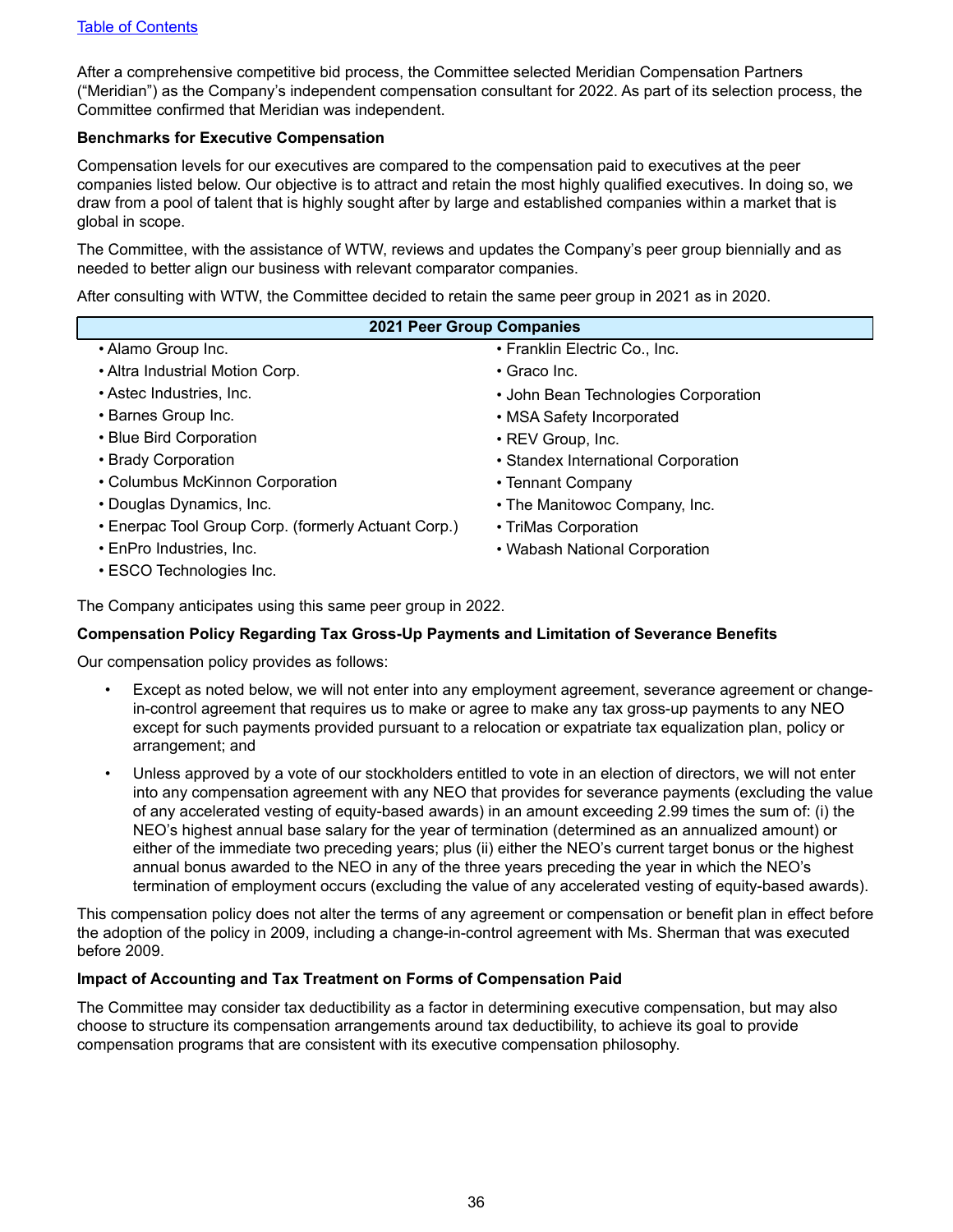### **COMPENSATION AND BENEFITS COMMITTEE REPORT**

<span id="page-40-0"></span>The Compensation and Benefits Committee has reviewed and discussed the Compensation Discussion and Analysis provided above with management. The Committee has recommended to the Board, and the Board has approved, that the Compensation Discussion and Analysis be included in this proxy statement.

#### COMPENSATION AND BENEFITS COMMITTEE

Brenda L. Reichelderfer, Chair Bill Owens John L. Workman

*Notwithstanding anything set forth in any of our previous filings under the Securities Act of 1933, as amended, or the Securities Exchange Act of 1934, as amended, that might incorporate future filings, including this proxy statement, in whole or in part, the preceding report shall not be deemed incorporated by reference in any such filings.*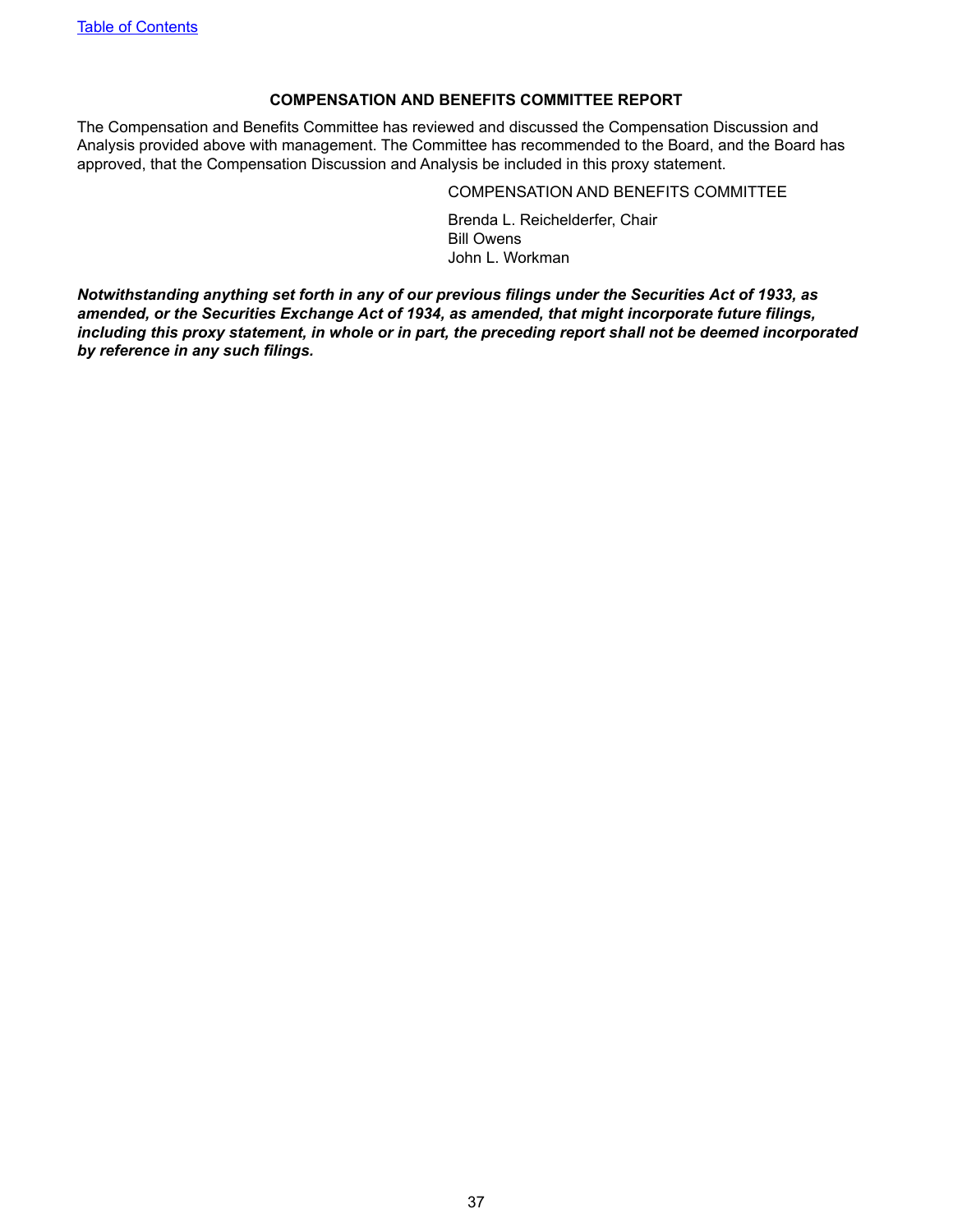### **EXECUTIVE COMPENSATION**

#### <span id="page-41-0"></span>**Summary Compensation Table**

The table below sets forth information concerning compensation paid to or accrued by our NEOs during the last three fiscal years, except with respect to Ms. Elting who was not an NEO in 2019 or 2020.

| <b>Name and Principal</b><br><b>Position</b>                 | Year | <b>Salary</b><br>(1) | <b>Bonus</b>            | <b>Stock</b><br>Awards<br>(2) | Option<br>Awards<br>(3) | Non-Equity<br><b>Incentive Plan</b><br><b>Compensation</b><br>(4) | Change in<br><b>Pension Value</b><br>and Non-<br>qualified<br>Deferred<br>Compensation<br><b>Earnings</b><br>(5) | <b>All Other</b><br>Compensation<br>(6) | Total                  |
|--------------------------------------------------------------|------|----------------------|-------------------------|-------------------------------|-------------------------|-------------------------------------------------------------------|------------------------------------------------------------------------------------------------------------------|-----------------------------------------|------------------------|
| Jennifer L. Sherman.<br>President and CEO                    | 2021 | $$859,158$ \\$       |                         | \$2,174,974                   | \$725,020               | l\$<br>731,500   \$                                               |                                                                                                                  | $\mathfrak{S}$<br>181,561               | \$4,672,213            |
|                                                              | 2020 | \$783,158            | $\sqrt{3}$              | \$1,912,501                   | \$637,499               | 1\$<br>1,076,381                                                  | 87,342<br>$\overline{1}$                                                                                         | $\overline{1}$                          | 194,440   \$4,691,321  |
|                                                              | 2019 | \$768,809            | $\overline{\mathbf{3}}$ | \$1,725,001                   | \$574,995               | l\$<br>$1,421,150$   \$                                           | $85,332$ \\$                                                                                                     |                                         | 194,012   \$4,769,299  |
| Mark D. Weber,                                               | 2021 | \$528,608            | \$                      | 637,500<br>\$                 | \$212,491               | l \$<br>292,600                                                   | 1\$<br>$\overline{\phantom{0}}$                                                                                  | \$                                      | 100,298   \$1,771,497  |
| Senior Vice President<br>and COO                             | 2020 | \$464,892            | l\$                     | \$                            | 573,736   \$191,257     | ا \$<br>442,750   \$                                              |                                                                                                                  | \$                                      | 104,946   \$1,777,581  |
|                                                              | 2019 | \$468,750            | 5                       | \$                            | 449,985   \$150,011     | ا \$<br>602,130                                                   | 1\$                                                                                                              | \$<br>100,917                           | \$1,771,793            |
| lan A. Hudson,                                               | 2021 | \$434,359            | \$                      | \$                            | 524,992   \$174,998     | l\$<br>$219,830$   \$                                             | $\overline{\phantom{0}}$                                                                                         | \$                                      | 71,740   \$1,425,919   |
| Senior Vice President<br>and CFO                             | 2020 | \$394,523            | 5                       | \$                            | 491,254   \$163,743     | $\overline{1}$<br>$349,456$ \\$                                   | ⇔                                                                                                                | \$<br>76,141                            | $\frac{1}{31,475,117}$ |
|                                                              | 2019 | \$392,533            | $\sqrt{3}$              | 393,741<br>\$                 | \$131,253               | 1\$<br>470,301                                                    | 1\$                                                                                                              | \$                                      | 70,934   \$1,458,762   |
| Daniel A. DuPré,<br>Vice President and                       | 2021 | \$356,736            | \$                      | \$<br>299,977                 | \$100,013               | l \$<br>$129,575$   \$                                            |                                                                                                                  | \$<br>54,340                            | \$940,641              |
| General Counsel                                              | 2020 | \$326,581            | l \$                    | \$                            | 281,253   \$93,745      | l \$<br>208,250                                                   | 1\$                                                                                                              | \$<br>$54,743$ $\frac{1}{9}$            | 964,572                |
|                                                              | 2019 | \$322,801            | 1\$                     | \$                            | 224,979   \$75,014   \$ | 284,830   \$                                                      |                                                                                                                  | \$<br>54,579                            | 962,203<br>l \$        |
| Lauren B. Elting,<br>Vice President.<br>Corporate Controller | 2021 | \$250,349            | $\mathfrak{S}$          | $\mathfrak{S}$<br>100,464     | $\frac{1}{3}$ 33,523    | $77,520$   \$<br>1\$                                              | –                                                                                                                | \$<br>33,028                            | $\frac{1}{9}$ 494,884  |

#### **Summary Compensation Table for Fiscal Years 2019 through 2021**

- (1) Includes amounts deferred into the Retirement Savings Plan and the Federal Signal Corporation Savings Restoration Plan (the "Savings Restoration Plan"), a non-qualified deferred compensation plan. In 2021, our NEOs contributed the following amounts to the Retirement Savings Plan: Ms. Sherman, \$26,000; Mr. Weber, \$26,000; Mr. Hudson, \$19,500; Mr. DuPré, \$26,000; and Ms. Elting, \$17,400. Information relating to our NEOs' deferrals into the Savings Restoration Plan is detailed within "*Post-Retirement Benefits"* included in the section titled "*Executive Compensation*".
- (2) The stock award values represent the aggregate grant date fair values computed in accordance with ASC 718. These figures reflect long-term equity incentive restricted stock awards and PSUs, discussed in the section titled "*Compensation Discussion and Analysis* — *Elements of Executive Compensation*" under the heading "*Long-Term Equity Incentives*." Restricted stock awards and PSUs granted in fiscal years 2019, 2020, and 2021 were valued at the closing price of our common stock on the grant date, resulting in grant date values of \$27.29, \$27.80, and \$42.86, respectively. The PSU awards granted in 2019, 2020, and 2021 each utilized an EPS metric weighted at 75% and an ROIC metric weighted at 25%, over a three-year performance period. For the PSUs granted in fiscal year 2019, the performance period was the three-year period ending on December 31, 2021. Based on actual results over the performance period, shares were earned at 94% of target. Earned shares were issued to recipients who were employed by the Company on December 31, 2021.
- (3) The option award values represent the grant date fair values computed in accordance with ASC 718. These amounts reflect long-term equity incentive stock option grants, discussed in further detail in the sections titled "*Compensation Discussion and Analysis* — *Elements of Executive Compensation*" under the heading "*Long-Term Equity Incentives*" and "*Compensation Discussion and Analysis* — *Setting Actual Compensation for Our NEOs."* The Black-Scholes model is used to estimate the fair value of stock options, resulting in an estimated value of \$13.55 for options granted on May 6, 2021; \$7.85 for options granted on May 8, 2020; and \$8.48 for options granted on May 6, 2019. For information on the assumptions used to calculate the value of the stock option awards, refer to Note 15 — Stock-Based Compensation to our consolidated financial statements in our Annual Report on Form 10-K for the fiscal year ended December 31, 2021, as filed with the SEC on March 1, 2022.
- (4) Reflects annual cash incentive payments for the year ended December 31, 2021. For a description of these incentive awards, see the section titled "*Compensation Discussion and Analysis — Elements of Executive*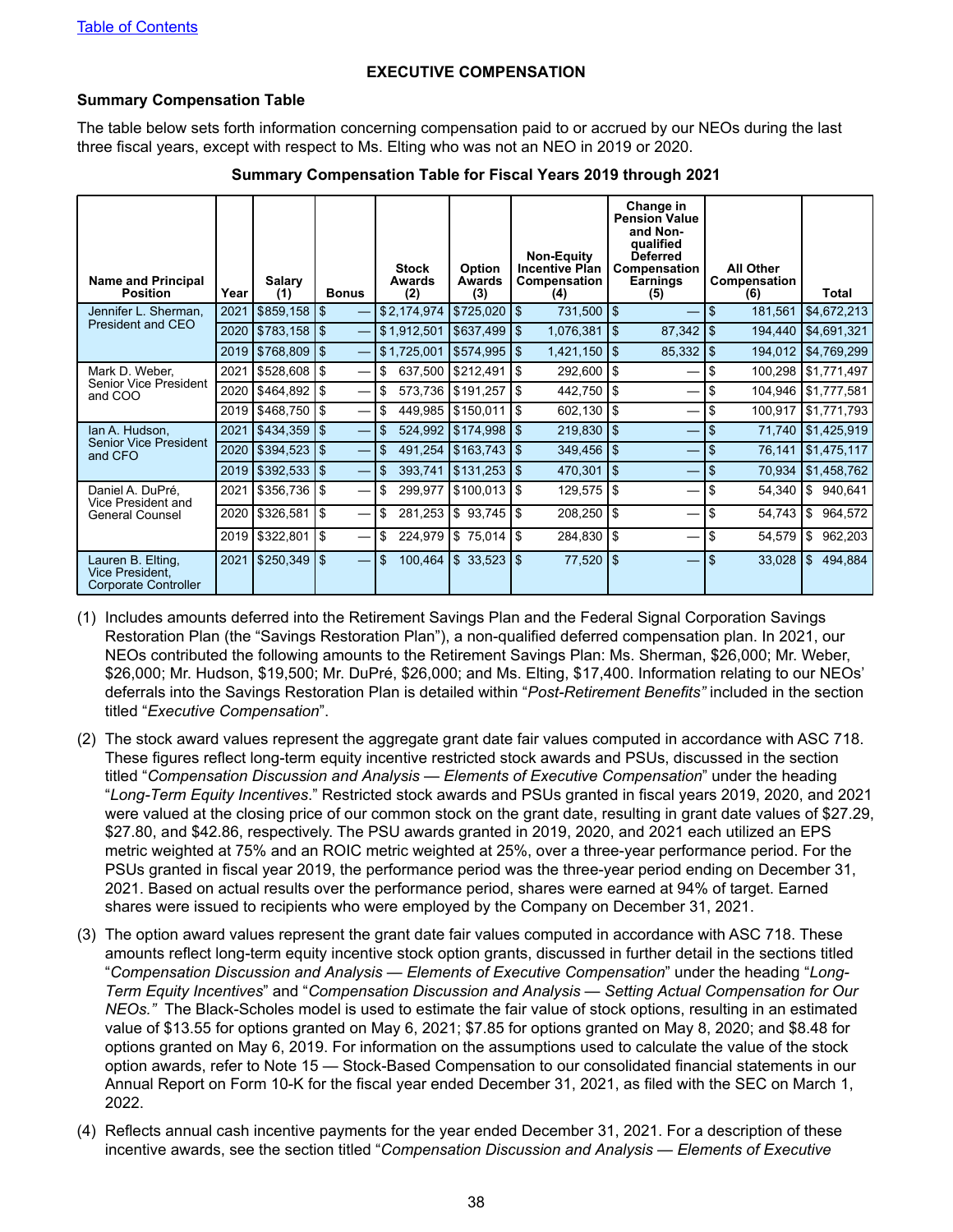*Compensation*" under the heading "*Annual Cash Incentives*". Includes the following amounts which NEOs elected to defer into the Retirement Savings Plan and Savings Restoration Plan upon receiving the cash payout in 2022:

|                     | Deferred into Retirement Savings Plan |                        | Deferred into Savings Restoration Plan |         |  |  |  |
|---------------------|---------------------------------------|------------------------|----------------------------------------|---------|--|--|--|
| Jennifer L. Sherman |                                       |                        |                                        | 138,985 |  |  |  |
| Mark D. Weber       |                                       | $11,355$ $\frac{1}{3}$ |                                        | 20,482  |  |  |  |
| Ian A. Hudson       |                                       | $13,944$ $\frac{1}{3}$ |                                        | 15,388  |  |  |  |
| Daniel A. DuPré     |                                       | $9,090$ $\sqrt{3}$     |                                        | 19,436  |  |  |  |
| Lauren B. Elting    |                                       | 4,651                  |                                        | 4,651   |  |  |  |

- (5) Reflects the actuarial increase in the present value of NEO benefits under all pension plans, including our supplemental pension plans, determined using interest rate and mortality rate assumptions consistent with those used in our financial statements, and includes amounts which the NEO may not currently be entitled to receive because such amounts are not vested. The present value of the benefits for Ms. Sherman, the only NEO who participates in the Company's pension plan, decreased by \$19,490 in 2021. Earnings on deferred compensation are not reflected in this column because the return on earnings is calculated in the same manner and at the same rate as earnings or losses on externally managed investments of employees participating in the Retirement Savings Plan, and dividends on our common stock are paid at the same rate as dividends paid to stockholders.
- (6) All other compensation in fiscal year 2021 includes the following aggregate perquisites and other items:

| <b>All Other Compensation</b>                | Jennifer L.<br><b>Sherman</b> | Mark D. Weber       | lan A. Hudson       | Daniel A. DuPré        |     | Lauren B.<br><b>Elting</b> |
|----------------------------------------------|-------------------------------|---------------------|---------------------|------------------------|-----|----------------------------|
| Auto Allowance                               | $13,800$ $\sqrt{5}$           | $11,400$ $\sqrt{5}$ | $11,400$ $\boxed{$  | $9,000$   \$           |     | 9,000                      |
| <b>Retirement Savings Plan Contributions</b> | $4,137$ $\frac{1}{9}$         | $11,600$ $\sqrt{5}$ | $11,600$ $\vert$ \$ | $10,393$ $\frac{1}{3}$ |     | 11,600                     |
| Savings Restoration Plan Contributions       | $134,878$ $\frac{1}{3}$       | $69.610$ S          | $42,727$ \\$        | $31.363$ $\frac{1}{3}$ |     | 10,959                     |
| Dividend income (a)                          | $22,498$   \$                 | $6,280$   \$        | 5,367               | $3,052$   \$           |     | 1,091                      |
| Matching gifts (b)                           | 833 S                         |                     |                     |                        |     |                            |
| Other items (c)                              | $5.415$ S                     | $1,408$ $\sqrt{5}$  | 646 S               | 532                    | ۱\$ | 378                        |
| <b>Total</b>                                 | $181,561$ $\frac{1}{5}$       | $100,298$   \$      | $71,740$   \$       | 54,340                 |     | 33,028                     |

(a) Represents dividend income on unvested restricted stock.

(b) Represents the Company's match on donations made by NEOs to eligible charitable organizations during 2021.

(c) For Ms. Sherman, amounts include \$3,195 of executive physical expenses, \$600 for membership in the United Airlines United Club, \$372 for identify theft protection subscriptions, and \$1,248 for life insurance premium payments. For Mr. Weber, amounts include \$650 for membership in the United Airlines United Club and \$758 for life insurance premium payments. For Mr. Hudson, Mr. DuPré, and Ms. Elting, amounts stated are for life insurance premium payments.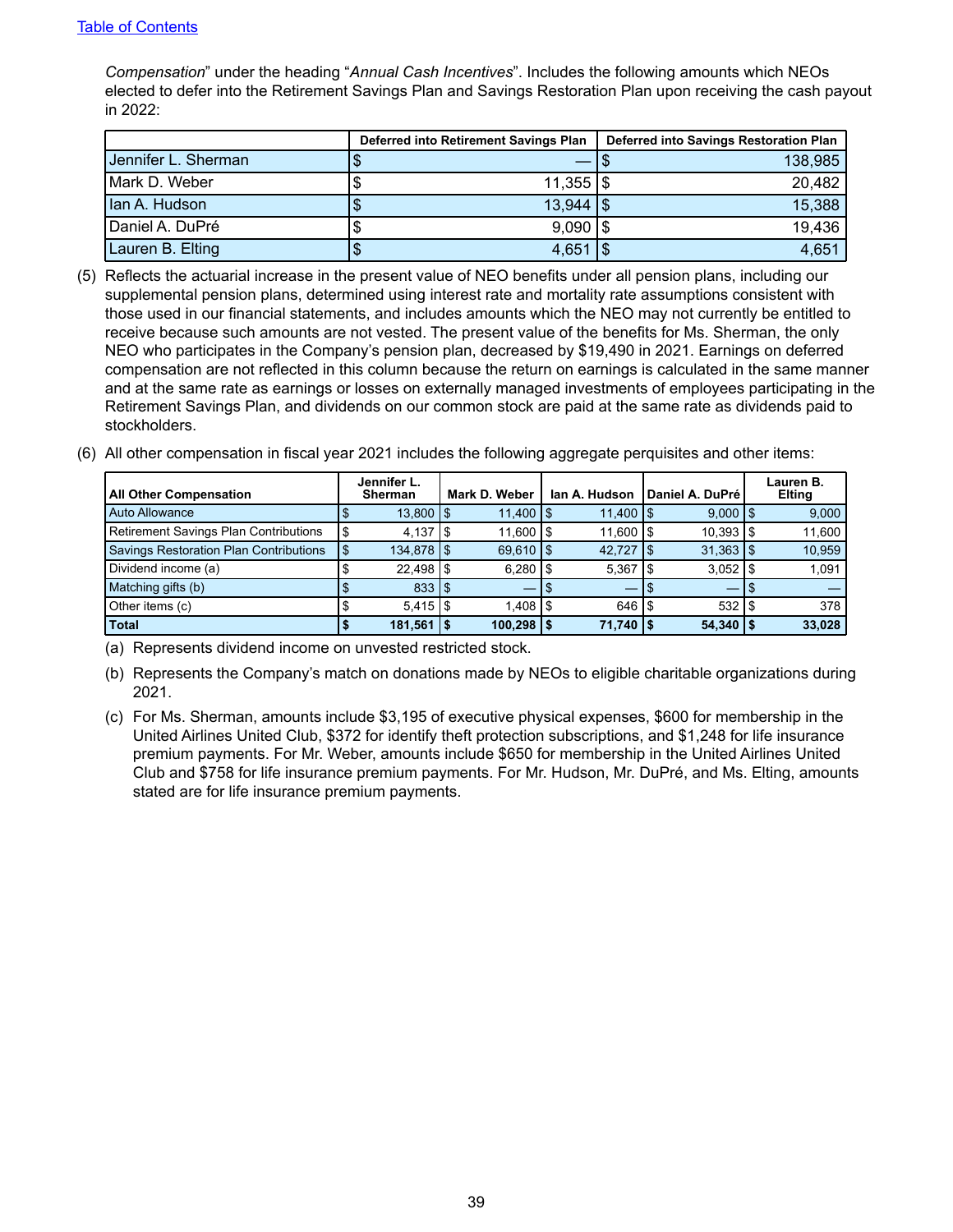#### <span id="page-43-0"></span>**Grants of Plan-Based Awards**

The table below sets forth information concerning grants of plan-based awards to our NEOs during fiscal year 2021.

|                     |                      |                        | <b>Estimated Future Payouts under</b><br>(1) | <b>Non-Equity Incentive Plan Awards</b> |                          | <b>Estimated Future Payouts under</b><br><b>Equity Incentive Plan Awards</b><br>(2) |                        | All Other<br><b>Stock</b><br>Awards:                       | All Other<br>Option<br>Awards:                                        | <b>Exercise</b><br>or                                  | <b>Grant Date</b>                                            |
|---------------------|----------------------|------------------------|----------------------------------------------|-----------------------------------------|--------------------------|-------------------------------------------------------------------------------------|------------------------|------------------------------------------------------------|-----------------------------------------------------------------------|--------------------------------------------------------|--------------------------------------------------------------|
| <b>Name</b>         | Grant<br><b>Date</b> | <b>Threshold</b>       | <b>Target</b>                                | <b>Maximum</b>                          | <b>Threshold</b><br>(# ) | <b>Target</b><br>(#)                                                                | <b>Maximum</b><br>(# ) | <b>Number</b><br>of Shares<br>of Stock<br>or Units<br>(# ) | Number of<br><b>Securities</b><br>Underlying<br><b>Options</b><br>(4) | <b>Base</b><br>Price<br>of Option<br>Awards<br>(\$/Sh) | <b>Fair Value</b><br>of Stock<br>and Option<br>Awards<br>(3) |
| Jennifer L. Sherman |                      | \$ 317,625             | \$962,500                                    | \$1,925,000                             |                          |                                                                                     |                        |                                                            |                                                                       |                                                        | $\mathsf{\$}$                                                |
|                     | 5/6/21               |                        |                                              |                                         | 16.916                   | 33.831                                                                              | 67.662                 |                                                            |                                                                       |                                                        | \$1,449,997                                                  |
|                     | 5/6/21               |                        |                                              |                                         |                          |                                                                                     |                        | 16,915                                                     |                                                                       |                                                        | $\mathfrak{s}$<br>724,977                                    |
|                     | 5/6/21               |                        |                                              |                                         |                          |                                                                                     |                        |                                                            | 53,507                                                                | $\mathfrak{s}$<br>42.86                                | $\mathfrak{s}$<br>725,020                                    |
| Mark D. Weber       |                      | \$127,050              | \$385,000                                    | \$<br>770,000                           | $\overline{\phantom{0}}$ | -                                                                                   | -                      | -                                                          |                                                                       |                                                        | \$                                                           |
|                     | 5/6/21               | -                      |                                              | -                                       | 4.958                    | 9.916                                                                               | 19.832                 |                                                            |                                                                       | -                                                      | 425,000<br>\$                                                |
|                     | 5/6/21               | $\sim$                 | -                                            |                                         |                          |                                                                                     |                        | 4,958                                                      |                                                                       |                                                        | 212,500<br>\$                                                |
|                     | 5/6/21               | -                      | —                                            | -                                       | -                        |                                                                                     |                        |                                                            | 15,682                                                                | \$<br>42.86                                            | 212,491<br>\$                                                |
| lan A. Hudson       |                      | $\mathbb{S}$<br>95,453 | \$289,250                                    | \$<br>578,500                           | -                        |                                                                                     |                        |                                                            |                                                                       |                                                        | $\mathfrak{s}$                                               |
|                     | 5/6/21               |                        |                                              |                                         | 4,083                    | 8,166                                                                               | 16,332                 |                                                            |                                                                       |                                                        | 349,995<br>$\mathbb{S}$                                      |
|                     | 5/6/21               |                        |                                              |                                         |                          |                                                                                     |                        | 4,083                                                      |                                                                       |                                                        | $\mathbb{S}$<br>174,997                                      |
|                     | 5/6/21               |                        |                                              |                                         | -                        |                                                                                     |                        |                                                            | 12,915                                                                | l \$<br>42.86                                          | $\mathsf{\$}$<br>174,998                                     |
| Daniel A. DuPré     |                      | \$<br>60,225           | \$<br>182,500                                | \$<br>365,000                           |                          |                                                                                     |                        |                                                            |                                                                       |                                                        | \$                                                           |
|                     | 5/6/21               |                        |                                              |                                         | 2,333                    | 4,666                                                                               | 9,332                  |                                                            |                                                                       |                                                        | \$<br>199,985                                                |
|                     | 5/6/21               | -                      | -                                            |                                         |                          |                                                                                     |                        | 2,333                                                      |                                                                       |                                                        | \$<br>99,992                                                 |
|                     | 5/6/21               |                        |                                              |                                         | —                        |                                                                                     |                        |                                                            | 7,381                                                                 | \$<br>42.86                                            | \$<br>100,013                                                |
| Lauren B. Elting    |                      | \$<br>33,660           | $\mathsf{s}$<br>102,000                      | $\mathfrak{L}$<br>204,000               |                          |                                                                                     |                        |                                                            |                                                                       |                                                        | $\mathsf{\$}$                                                |
|                     | 5/6/21               |                        |                                              |                                         | 782                      | 1,563                                                                               | 3,126                  |                                                            |                                                                       |                                                        | $\mathfrak{s}$<br>66,990                                     |
|                     | 5/6/21               |                        |                                              |                                         |                          |                                                                                     |                        | 781                                                        |                                                                       |                                                        | $\mathsf{\$}$<br>33,474                                      |
|                     | 5/6/21               |                        |                                              |                                         |                          |                                                                                     |                        |                                                            | $2,474$ \\$                                                           |                                                        | 33,523                                                       |

#### **Grants of Plan-Based Awards in Fiscal Year 2021**

(1) See the section titled "*Compensation Discussion and Analysis — Elements of Executive Compensation*" under the heading "*Annual Cash Incentives*."

- (2) These columns include information regarding PSUs. The "Threshold" column represents the minimum amount payable when threshold performance is met (50% of PSUs granted would be earned). If performance is below the threshold performance, no units are earned. The "Target" column represents the amount payable if actual performance is equal to target (100% of PSUs granted would be earned). The "Maximum" column represents the full payout potential under the plan if actual performance is equal to or greater than maximum (200% of PSUs granted would be earned). Shares of Company stock are awarded, if any, as a percentage of the predetermined target shares for that executive officer ranging from 0% to 200% as determined by the performance against the applicable metrics. For fiscal year 2021, the performance metrics were EPS from continuing operations weighted at 75% and ROIC weighted at 25%, measured over a three-year performance period. The performance period ends on December 31, 2023.
- (3) The grant date fair values are determined in accordance with ASC 718. The fair value of restricted stock awards and PSUs granted on May 6, 2021 is based on the closing price of our common stock on the grant date, resulting in an estimated fair value of \$42.86. The Black-Scholes model is used to estimate the fair value of stock options, resulting in an estimated value of \$13.55 for stock options granted on May 6, 2021.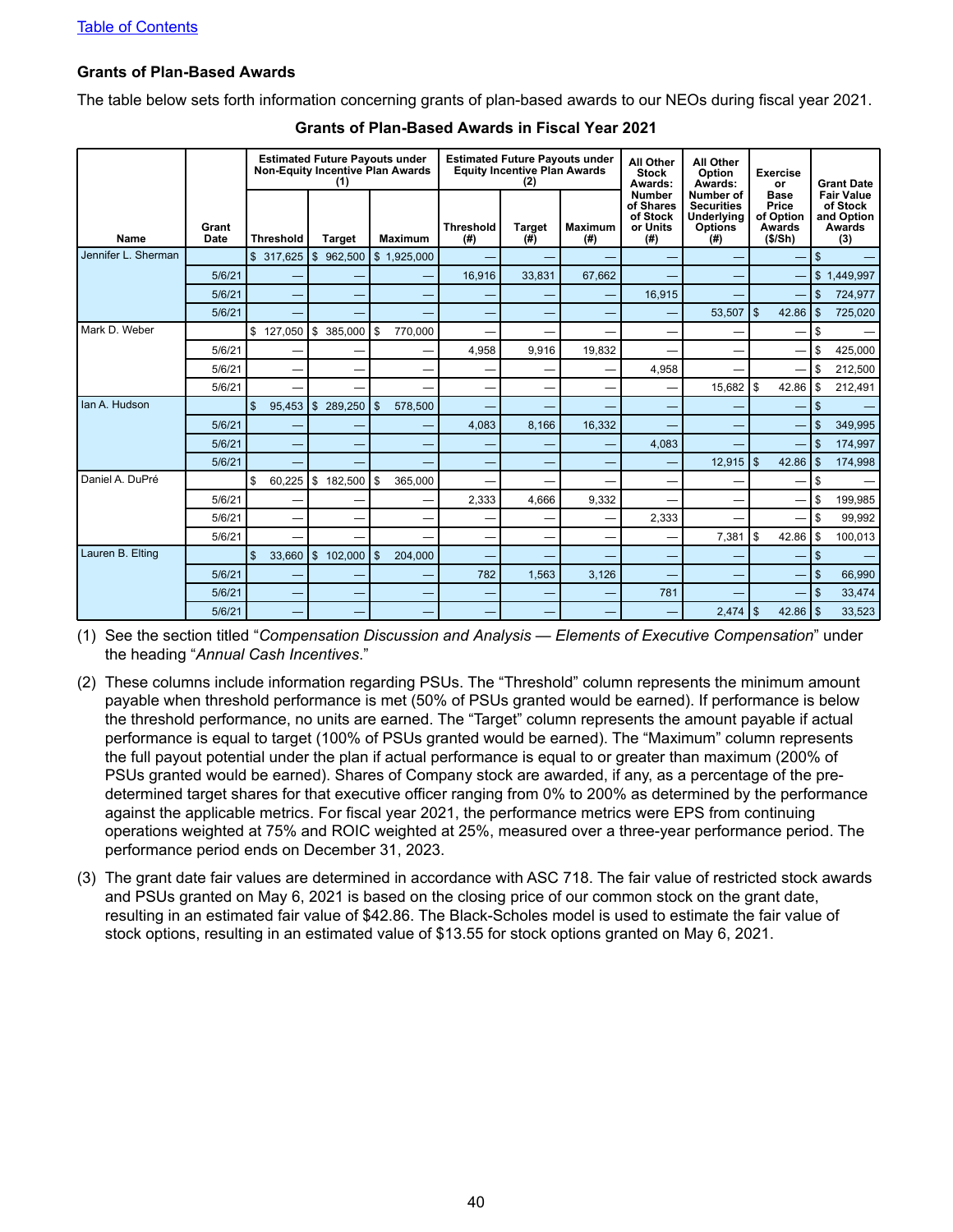### <span id="page-44-0"></span>**Pay Ratio of CEO to Median Employee**

As required by Section 953(b) of the Dodd-Frank Wall Street Reform and Consumer Protection Act, and Item 402(u) of Regulation S-K, we are providing the following information about the relationship of the annual total compensation of our employees and the annual total compensation of our CEO, Ms. Sherman.

In order to calculate the CEO Pay Ratio for the year ended December 31, 2021, we identified our median employee using the following methodology and material assumptions, adjustments, and estimates:

- We selected December 31, 2020 as our identification date for determining the median of the total annual compensation of all employees because it enabled us to make such identification in a reasonably efficient and economic manner. As of that date, we employed approximately 3,500 individuals. This population consisted of our full-time employees, part-time employees and contractors. In identifying our median employee, we included 2,672 employees in the United States and 586 employees located outside of the United States. Consistent with applicable guidance, we excluded contractors from our analysis.
- We used a consistently applied compensation measure, comparing the amount of salary or wages, and bonuses as compiled from our payroll records and other internal records. We identified our median employee by consistently applying this compensation measure to all employees included in our employee population base. Such person's compensation was calculated in accordance with the Summary Compensation Table guidelines.

During 2021, there was not a significant change in the Company's employee population or compensation arrangements, or in our median employee's circumstances that the Company reasonably believes would significantly affect its pay ratio disclosure. As a result, the Company is continuing to use the same median employee for 2021 as used for 2020. On that basis, the Company has recalculated the total annual compensation of our median employee and the CEO pay ratio for the year ended December 31, 2021:

- The median of the total annual compensation of all employees of our Company (other than our CEO) was reasonably estimated to be \$60,214;
- The total annual compensation of our CEO, as reported in the "*Summary Compensation Table*" included in the section titled "*Executive Compensation*", was \$4,672,213; and
- Based on this information, the ratio of the total annual compensation of our CEO to the median of the total annual compensation of all employees ("CEO Pay Ratio") was reasonably estimated to be 78 to 1.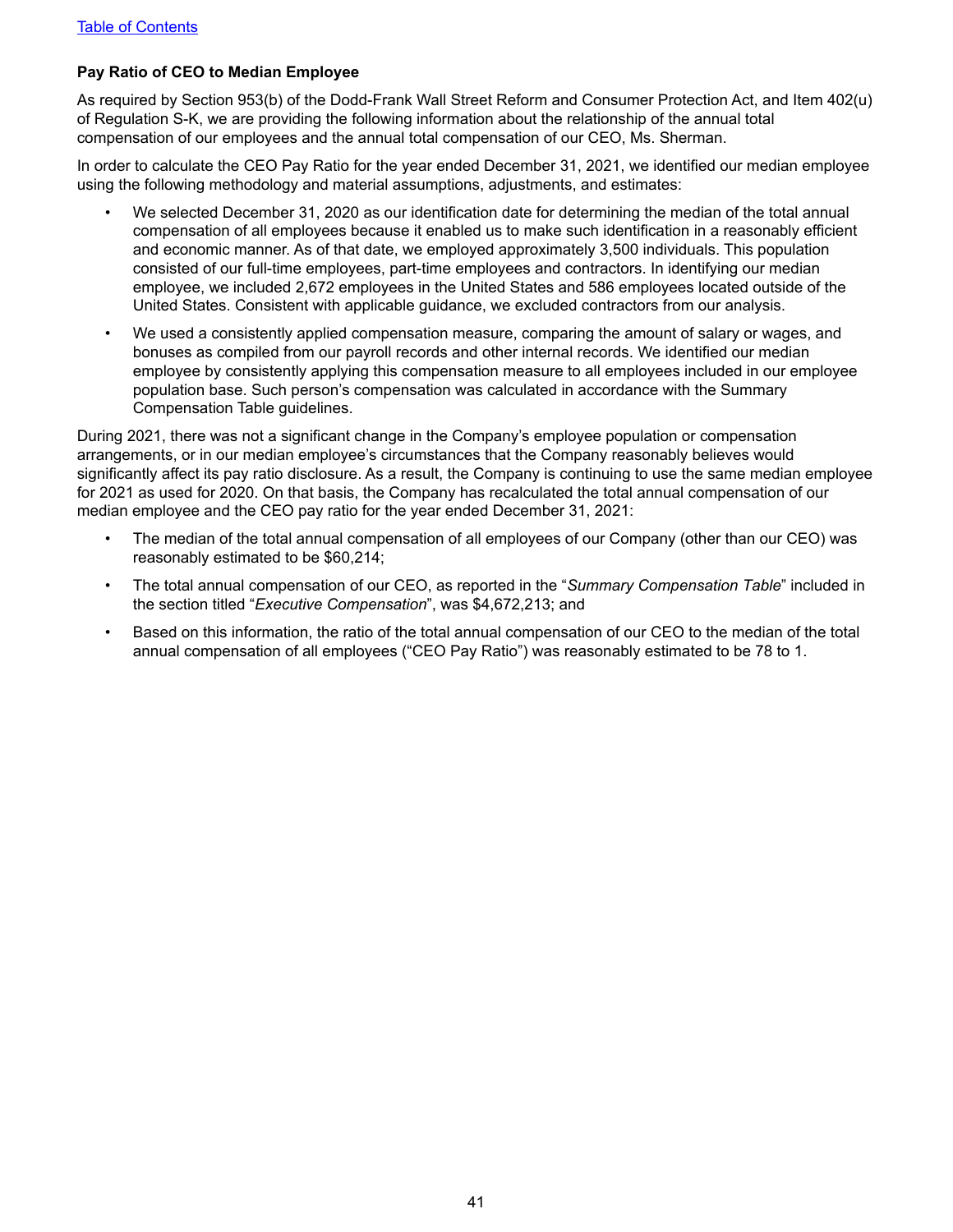## <span id="page-45-0"></span>**Information Regarding Equity Awards**

## *Outstanding Equity Awards at Fiscal Year-End*

The table that follows sets forth information concerning outstanding equity awards held by our NEOs at the end of fiscal year 2021.

|                 |                      |                                                                                                     |                                                                                                       | <b>Option Awards</b>                                                                                                                            |                                           |                                     |                                                                                     |                                                                                              |                                                                                                                                        |                                                                                                                                                                        |
|-----------------|----------------------|-----------------------------------------------------------------------------------------------------|-------------------------------------------------------------------------------------------------------|-------------------------------------------------------------------------------------------------------------------------------------------------|-------------------------------------------|-------------------------------------|-------------------------------------------------------------------------------------|----------------------------------------------------------------------------------------------|----------------------------------------------------------------------------------------------------------------------------------------|------------------------------------------------------------------------------------------------------------------------------------------------------------------------|
| Name            | Grant<br><b>Date</b> | Number of<br><b>Securities</b><br>Underlying<br>Unexercised<br><b>Options</b><br><b>Exercisable</b> | Number of<br><b>Securities</b><br>Underlying<br>Unexercised<br><b>Options</b><br>Unexercisable<br>(1) | Equity<br>Incentive<br><b>Plan Awards:</b><br>Number of<br><b>Securities</b><br>Underlying<br>Unexercised,<br><b>Unearned</b><br><b>Options</b> | Option<br><b>Exercise</b><br>Price<br>(2) | Option<br><b>Expiration</b><br>Date | <b>Number</b><br>of<br><b>Unvested</b><br>Shares or<br><b>Stock</b><br>Units<br>(3) | Market<br>Value of<br><b>Unvested</b><br><b>Shares or</b><br>Units of<br><b>Stock</b><br>(4) | Equity<br>Incentive<br><b>Plan Awards:</b><br>Number of<br>Unearned<br>Shares, Units,<br>or Other<br>Unvested<br><b>Rights (5) (6)</b> | <b>Equity</b><br>Incentive<br><b>Plan Awards:</b><br>Market or Payout<br>Value of<br><b>Unearned</b><br>Shares, Units, or<br>Other<br><b>Unvested Rights</b><br>(4)(6) |
| Jennifer L.     | 4/10/15              | 12,935                                                                                              |                                                                                                       |                                                                                                                                                 | \$<br>16.09                               | 4/10/25                             |                                                                                     | \$                                                                                           |                                                                                                                                        | \$                                                                                                                                                                     |
| Sherman         | 5/5/16               | 59,242                                                                                              |                                                                                                       |                                                                                                                                                 | \$<br>12.66                               | 5/5/26                              |                                                                                     | \$                                                                                           |                                                                                                                                        | \$                                                                                                                                                                     |
|                 | 5/10/17              | 66,338                                                                                              |                                                                                                       |                                                                                                                                                 | \$<br>17.02                               | 5/10/27                             |                                                                                     | \$                                                                                           |                                                                                                                                        | $\mathfrak{s}$                                                                                                                                                         |
|                 | 5/10/18              | 74,966                                                                                              | —                                                                                                     | —                                                                                                                                               | \$<br>23.14                               | 5/10/28                             | -                                                                                   | \$                                                                                           |                                                                                                                                        | \$<br>-                                                                                                                                                                |
|                 | 5/6/19               | 45,204                                                                                              | 22,602                                                                                                |                                                                                                                                                 | \$<br>27.29                               | 5/6/29                              |                                                                                     | \$                                                                                           |                                                                                                                                        | $\mathfrak{s}$                                                                                                                                                         |
|                 | 5/6/19               |                                                                                                     |                                                                                                       |                                                                                                                                                 |                                           |                                     | 21,070                                                                              | \$<br>913,174                                                                                |                                                                                                                                        | \$                                                                                                                                                                     |
|                 | 5/8/20               | 27,070                                                                                              | 54,140                                                                                                | -                                                                                                                                               | \$<br>27.80                               | 5/8/30                              |                                                                                     | \$                                                                                           |                                                                                                                                        | $\mathfrak{s}$                                                                                                                                                         |
|                 | 5/8/20               | —                                                                                                   |                                                                                                       | -                                                                                                                                               | -                                         |                                     | 22,931                                                                              | \$<br>993,830                                                                                |                                                                                                                                        | \$                                                                                                                                                                     |
|                 | 5/8/20               |                                                                                                     |                                                                                                       | -                                                                                                                                               |                                           |                                     |                                                                                     | \$                                                                                           | 91,728                                                                                                                                 | $\sqrt{3}$<br>3,975,492                                                                                                                                                |
|                 | 5/6/21               | —                                                                                                   | 53,507                                                                                                | -                                                                                                                                               | \$<br>42.86                               | 5/6/31                              | -                                                                                   | \$                                                                                           | -                                                                                                                                      | \$                                                                                                                                                                     |
|                 | 5/6/21               |                                                                                                     |                                                                                                       | -                                                                                                                                               |                                           |                                     | 16,915                                                                              | $\mathfrak{S}$<br>733,096                                                                    |                                                                                                                                        | $\mathfrak{s}$                                                                                                                                                         |
|                 | 5/6/21               |                                                                                                     |                                                                                                       |                                                                                                                                                 |                                           |                                     |                                                                                     | \$                                                                                           | 67,662                                                                                                                                 | 5<br>2,932,471                                                                                                                                                         |
| Mark D. Weber   | 5/10/18              | 17,436                                                                                              |                                                                                                       | -                                                                                                                                               | \$<br>23.14                               | 5/10/28                             |                                                                                     | \$                                                                                           |                                                                                                                                        | \$                                                                                                                                                                     |
|                 | 5/6/19               | 11,793                                                                                              | 5,897                                                                                                 | $\overline{\phantom{0}}$                                                                                                                        | \$<br>27.29                               | 5/6/29                              | -                                                                                   | \$                                                                                           |                                                                                                                                        | \$                                                                                                                                                                     |
|                 | 5/6/19               |                                                                                                     |                                                                                                       | -                                                                                                                                               |                                           |                                     | 5,496                                                                               | $\mathfrak{S}$<br>238,197                                                                    |                                                                                                                                        | \$                                                                                                                                                                     |
|                 | 5/8/20               | 8,122                                                                                               | 16,242                                                                                                | -                                                                                                                                               | \$<br>27.80                               | 5/8/30                              |                                                                                     | \$                                                                                           |                                                                                                                                        | \$                                                                                                                                                                     |
|                 | 5/8/20               |                                                                                                     |                                                                                                       | -                                                                                                                                               |                                           |                                     | 6,879                                                                               | $\mathfrak{S}$<br>298.136                                                                    |                                                                                                                                        | \$                                                                                                                                                                     |
|                 | 5/8/20               | —                                                                                                   |                                                                                                       | -                                                                                                                                               |                                           |                                     | -                                                                                   | \$                                                                                           | 27,518                                                                                                                                 | 5<br>1,192,630                                                                                                                                                         |
|                 | 5/6/21               |                                                                                                     | 15,682                                                                                                | ۳                                                                                                                                               | \$<br>42.86                               | 5/6/31                              |                                                                                     | \$                                                                                           |                                                                                                                                        | \$                                                                                                                                                                     |
|                 | 5/6/21               |                                                                                                     | —                                                                                                     | -                                                                                                                                               | -                                         |                                     | 4,958                                                                               | \$<br>214,880                                                                                |                                                                                                                                        | \$                                                                                                                                                                     |
|                 | 5/6/21               |                                                                                                     |                                                                                                       | -                                                                                                                                               |                                           |                                     |                                                                                     | \$                                                                                           | 19,832                                                                                                                                 | $\sqrt{3}$<br>859,519                                                                                                                                                  |
| lan A. Hudson   | 5/10/17              | 2,796                                                                                               |                                                                                                       | -                                                                                                                                               | \$<br>17.02                               | 5/10/27                             |                                                                                     | \$                                                                                           |                                                                                                                                        | \$                                                                                                                                                                     |
|                 | 5/10/18              | 9,878                                                                                               |                                                                                                       |                                                                                                                                                 | \$<br>23.14                               | 5/10/28                             |                                                                                     | \$                                                                                           |                                                                                                                                        | $\mathfrak{s}$                                                                                                                                                         |
|                 | 5/6/19               | 10,319                                                                                              | 5,159                                                                                                 | $\overline{\phantom{0}}$                                                                                                                        | \$<br>27.29                               | 5/6/29                              |                                                                                     | \$                                                                                           |                                                                                                                                        | \$<br>-                                                                                                                                                                |
|                 | 5/6/19               |                                                                                                     |                                                                                                       | ٠                                                                                                                                               |                                           |                                     | 4,809                                                                               | $\mathfrak{S}$<br>208,422                                                                    |                                                                                                                                        | \$                                                                                                                                                                     |
|                 | 5/8/20               | 6,953                                                                                               | 13,906                                                                                                | -                                                                                                                                               | \$<br>27.80                               | 5/8/30                              |                                                                                     | \$                                                                                           |                                                                                                                                        | \$<br>-                                                                                                                                                                |
|                 | 5/8/20               |                                                                                                     |                                                                                                       | -                                                                                                                                               |                                           |                                     | 5,890                                                                               | $\mathfrak{S}$<br>255,273                                                                    |                                                                                                                                        | \$                                                                                                                                                                     |
|                 | 5/8/20               |                                                                                                     |                                                                                                       |                                                                                                                                                 |                                           |                                     |                                                                                     | \$                                                                                           | 23,562                                                                                                                                 | l \$<br>1,021,177                                                                                                                                                      |
|                 | 5/6/21               |                                                                                                     | 12,915                                                                                                |                                                                                                                                                 | \$<br>42.86                               | 5/6/31                              |                                                                                     | \$                                                                                           |                                                                                                                                        | \$                                                                                                                                                                     |
|                 | 5/6/21               |                                                                                                     |                                                                                                       |                                                                                                                                                 | -                                         |                                     | 4,083                                                                               | \$<br>176,957                                                                                |                                                                                                                                        | \$                                                                                                                                                                     |
|                 | 5/6/21               |                                                                                                     |                                                                                                       |                                                                                                                                                 | -                                         |                                     |                                                                                     | $\vert \, \$$                                                                                | $16,332$ \ \$                                                                                                                          | 707,829                                                                                                                                                                |
| Daniel A. DuPré | 5/9/12               | 8,227                                                                                               | —                                                                                                     |                                                                                                                                                 | \$<br>5.50                                | 5/9/22                              | -                                                                                   | \$                                                                                           |                                                                                                                                        | 5                                                                                                                                                                      |
|                 | 5/9/13               | 5,427                                                                                               | -                                                                                                     | -                                                                                                                                               | $\sqrt{3}$<br>8.40                        | 5/9/23                              | -                                                                                   | \$                                                                                           | -                                                                                                                                      | $\sqrt{3}$<br>$\overline{\phantom{0}}$                                                                                                                                 |
|                 | 5/5/14               | 3,477                                                                                               | -                                                                                                     | $\overline{\phantom{0}}$                                                                                                                        | \$<br>14.48                               | 5/5/24                              | —                                                                                   | \$<br>-                                                                                      | $\qquad \qquad$                                                                                                                        | \$                                                                                                                                                                     |
|                 | 4/10/15              | 4,356                                                                                               | -                                                                                                     | -                                                                                                                                               | Ι\$<br>16.09                              | 4/10/25                             |                                                                                     | \$                                                                                           | -                                                                                                                                      | $\sqrt{3}$<br>-                                                                                                                                                        |
|                 | 5/5/16               | 14,812                                                                                              | -                                                                                                     | $\qquad \qquad$                                                                                                                                 | \$<br>12.66                               | 5/5/26                              | —<br>—                                                                              | \$<br>-                                                                                      | $\overline{\phantom{0}}$                                                                                                               | 5                                                                                                                                                                      |
|                 | 5/10/17              | 6,923                                                                                               | -                                                                                                     | -                                                                                                                                               | Ι\$<br>17.02                              | 5/10/27                             |                                                                                     | \$                                                                                           | -                                                                                                                                      | $\sqrt{3}$<br>-                                                                                                                                                        |
|                 | 5/10/18              | 7,847                                                                                               | $\overline{\phantom{0}}$                                                                              |                                                                                                                                                 | Ι\$<br>23.14                              | 5/10/28                             | -                                                                                   | \$                                                                                           | —                                                                                                                                      | \$                                                                                                                                                                     |
|                 | 5/6/19               | 5,897                                                                                               | 2,949                                                                                                 | $\qquad \qquad$                                                                                                                                 | $\mathfrak{S}$<br>27.29                   | 5/6/29                              | -                                                                                   | \$<br>-                                                                                      | -                                                                                                                                      | $\frac{1}{2}$<br>-                                                                                                                                                     |
|                 | 5/6/19               |                                                                                                     | $\overline{\phantom{0}}$                                                                              | $\overline{\phantom{0}}$                                                                                                                        | $\qquad \qquad$                           |                                     | 2,748                                                                               | \$119,098                                                                                    | —<br>—                                                                                                                                 | \$                                                                                                                                                                     |
|                 | 5/8/20               | 3,981                                                                                               | 7,961                                                                                                 | -                                                                                                                                               | \$27.80                                   | 5/8/30                              | $\qquad \qquad -$                                                                   | $\sqrt{2}$                                                                                   | -                                                                                                                                      | $\sqrt{3}$<br>-                                                                                                                                                        |
|                 | 5/8/20<br>5/8/20     | —                                                                                                   | $\overline{\phantom{0}}$                                                                              |                                                                                                                                                 | —                                         |                                     |                                                                                     | $3,372$   \$ 146,142<br>$\sqrt{2}$                                                           | —                                                                                                                                      | 5                                                                                                                                                                      |
|                 | 5/6/21               | -                                                                                                   | -                                                                                                     | $\overline{\phantom{0}}$                                                                                                                        | $\qquad \qquad$<br>\$42.86                | 5/6/31                              | $\overline{\phantom{0}}$                                                            | \$                                                                                           | $13,490$   \$                                                                                                                          | 584,657<br>\$                                                                                                                                                          |
|                 | 5/6/21               | —                                                                                                   | 7,381                                                                                                 |                                                                                                                                                 |                                           |                                     |                                                                                     | $\overline{\phantom{0}}$<br>$2,333$ $\frac{1}{9}$ 101,112                                    | $\overline{\phantom{0}}$                                                                                                               | $\sqrt{3}$                                                                                                                                                             |
|                 | 5/6/21               |                                                                                                     |                                                                                                       | -                                                                                                                                               | -                                         |                                     |                                                                                     |                                                                                              | $\qquad \qquad \longleftarrow$                                                                                                         |                                                                                                                                                                        |
|                 |                      | —                                                                                                   | —                                                                                                     | $\overline{\phantom{0}}$                                                                                                                        | $\overline{\phantom{0}}$                  | —                                   | $\qquad \qquad -$                                                                   | $\,$                                                                                         |                                                                                                                                        | 404,449                                                                                                                                                                |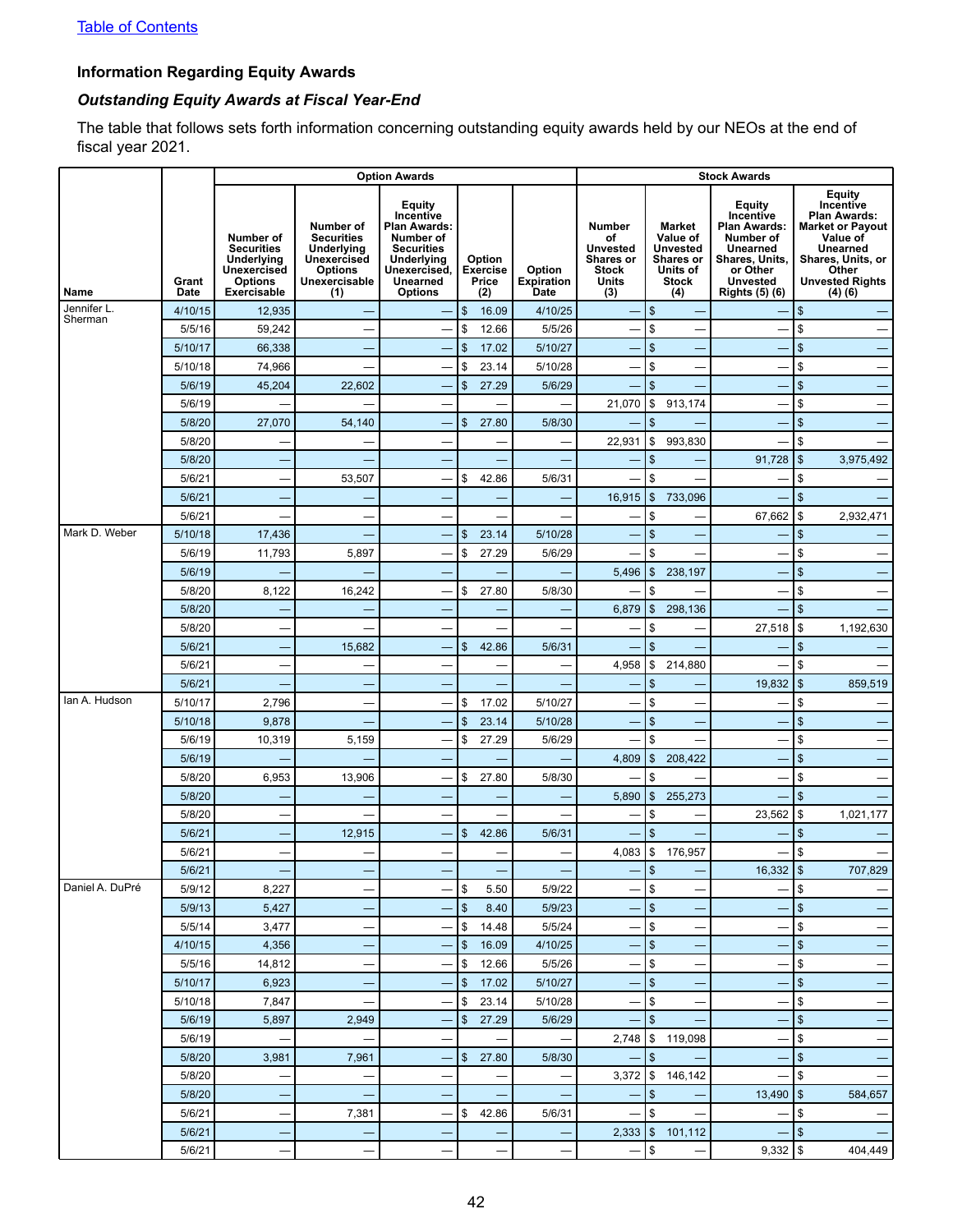|                  |               |                                                                                                     |                                                                                                                     | <b>Option Awards</b>                                                                                                                     |                                           |                                            | <b>Stock Awards</b>                                                                        |                                                                                              |                                                                                                                                               |                                                                                                                                                                        |
|------------------|---------------|-----------------------------------------------------------------------------------------------------|---------------------------------------------------------------------------------------------------------------------|------------------------------------------------------------------------------------------------------------------------------------------|-------------------------------------------|--------------------------------------------|--------------------------------------------------------------------------------------------|----------------------------------------------------------------------------------------------|-----------------------------------------------------------------------------------------------------------------------------------------------|------------------------------------------------------------------------------------------------------------------------------------------------------------------------|
| <b>Name</b>      | Grant<br>Date | Number of<br><b>Securities</b><br><b>Underlying</b><br>Unexercised<br><b>Options</b><br>Exercisable | Number of<br><b>Securities</b><br><b>Underlying</b><br><b>Unexercised</b><br><b>Options</b><br>Unexercisable<br>(1) | Equity<br>Incentive<br><b>Plan Awards:</b><br>Number of<br><b>Securities</b><br>Underlying<br>Unexercised,<br>Unearned<br><b>Options</b> | Option<br><b>Exercise</b><br>Price<br>(2) | Option<br><b>Expiration</b><br><b>Date</b> | <b>Number</b><br>of<br><b>Unvested</b><br>Shares or<br><b>Stock</b><br><b>Units</b><br>(3) | Market<br>Value of<br><b>Unvested</b><br><b>Shares or</b><br>Units of<br><b>Stock</b><br>(4) | Equity<br>Incentive<br><b>Plan Awards:</b><br>Number of<br>Unearned<br>Shares, Units,<br>or Other<br><b>Unvested</b><br><b>Rights (5) (6)</b> | <b>Equity</b><br>Incentive<br><b>Plan Awards:</b><br><b>Market or Payout</b><br>Value of<br>Unearned<br>Shares, Units, or<br>Other<br><b>Unvested Rights</b><br>(4)(6) |
| Lauren B. Elting | 5/10/17       | 5,592                                                                                               |                                                                                                                     | -                                                                                                                                        | $\mathfrak{s}$<br>17.02                   | 5/10/27                                    |                                                                                            | \$                                                                                           |                                                                                                                                               | $\mathbb{S}$                                                                                                                                                           |
|                  | 5/10/18       | 3,487                                                                                               |                                                                                                                     |                                                                                                                                          | 23.14<br>-S                               | 5/10/28                                    |                                                                                            | S                                                                                            |                                                                                                                                               | \$                                                                                                                                                                     |
|                  | 5/6/19        | 2,162                                                                                               | 1,081                                                                                                               | –                                                                                                                                        | 27.29<br>\$                               | 5/6/29                                     | -                                                                                          | \$                                                                                           |                                                                                                                                               | \$                                                                                                                                                                     |
|                  | 5/6/19        | –                                                                                                   |                                                                                                                     |                                                                                                                                          |                                           | –                                          | 1,007                                                                                      | \$<br>43,643                                                                                 |                                                                                                                                               | \$                                                                                                                                                                     |
|                  | 5/8/20        | 1,380                                                                                               | 2,760                                                                                                               | -                                                                                                                                        | 5<br>27.80                                | 5/8/30                                     |                                                                                            | S.<br>–                                                                                      | –                                                                                                                                             | \$                                                                                                                                                                     |
|                  | 5/8/20        | –                                                                                                   |                                                                                                                     |                                                                                                                                          |                                           |                                            | $1,169$ \ \$                                                                               | 50,664                                                                                       |                                                                                                                                               | \$                                                                                                                                                                     |
|                  | 5/8/20        | _                                                                                                   |                                                                                                                     |                                                                                                                                          |                                           |                                            | -                                                                                          | S.                                                                                           | $4,676$ \\$                                                                                                                                   | 202,658                                                                                                                                                                |
|                  | 5/6/21        |                                                                                                     | 2,474                                                                                                               |                                                                                                                                          | \$<br>42.86                               | 5/6/31                                     | —                                                                                          | S                                                                                            |                                                                                                                                               | S                                                                                                                                                                      |
|                  | 5/6/21        | -                                                                                                   |                                                                                                                     |                                                                                                                                          | –                                         | –                                          | 781                                                                                        | $\mathfrak{S}$<br>33,849                                                                     |                                                                                                                                               | \$                                                                                                                                                                     |
|                  | 5/6/21        |                                                                                                     |                                                                                                                     |                                                                                                                                          |                                           |                                            | —                                                                                          | \$                                                                                           | $3,126$   \$                                                                                                                                  | 135,481                                                                                                                                                                |

(1) Stock options vest ratably (i.e., one-third annually) over three years from the grant date.

- (2) We use the closing price for our common stock, as reported by the NYSE, on the grant date to determine the exercise price of stock options.
- (3) The restricted stock grants to Ms. Sherman, Mr. Weber, Mr. Hudson, Mr. DuPré, and Ms. Elting in May 2019, May 2020, and May 2021, vest in full on the third anniversary of the grant date, subject to continued employment.
- (4) Based on the closing price of our common stock on December 31, 2021 of \$43.34 per share.
- (5) The PSUs granted on May 8, 2020 and May 6, 2021 are earned only if the threshold is met for the applicable performance period. Any earned shares vest at the end of the performance period.
- (6) Amounts reflected in these columns assume PSUs are earned at the maximum performance level (200% of target).

#### *Option Exercises and Stock Vested in Fiscal Year 2021*

The table below sets forth information concerning amounts received or realized by our NEOs upon exercise of options or similar instruments, and the vesting of stock or similar instruments.

|                     |                                                                  | <b>Option Awards</b>                        |                                                          |                                         | <b>Stock Awards (1)</b> |           |  |  |  |  |
|---------------------|------------------------------------------------------------------|---------------------------------------------|----------------------------------------------------------|-----------------------------------------|-------------------------|-----------|--|--|--|--|
| Name                | <b>Number of Shares</b><br><b>Acquired on</b><br><b>Exercise</b> | <b>Value Realized on</b><br><b>Exercise</b> | <b>Number of Shares</b><br><b>Acquired on</b><br>Vesting | <b>Value Realized on</b><br>Vesting (2) |                         |           |  |  |  |  |
| Jennifer L. Sherman | $302,753$ \\$                                                    |                                             | 8,028,389                                                | $62,840$ $\sqrt{5}$                     |                         | 2,716,749 |  |  |  |  |
| Mark D. Weber       |                                                                  |                                             |                                                          | $15,735$ $\frac{1}{9}$                  |                         | 680,389   |  |  |  |  |
| Ian A. Hudson       |                                                                  |                                             |                                                          | $13,633$ $\frac{1}{9}$                  |                         | 589,523   |  |  |  |  |
| Daniel A. DuPré     |                                                                  |                                             |                                                          | 7,597                                   |                         | 328,549   |  |  |  |  |
| Lauren B. Elting    |                                                                  |                                             |                                                          | $2,976$ \\$                             |                         | 128,667   |  |  |  |  |

(1) These columns relate to shares that vested on December 31, 2021 pursuant to PSUs granted in fiscal year 2019, and were earned at 94% of target, and shares that vested in fiscal year 2021 pursuant to restricted stock awards granted in fiscal year 2018.

(2) For the PSUs which vested on December 31, 2021, the value realized on vesting shown in the table above uses the closing price of our common stock on the vesting date (\$43.34 per share). The closing price of our common stock on the date that the related shares were issued to recipients, net of shares withheld to satisfy applicable withholding taxes, was \$33.65 per share.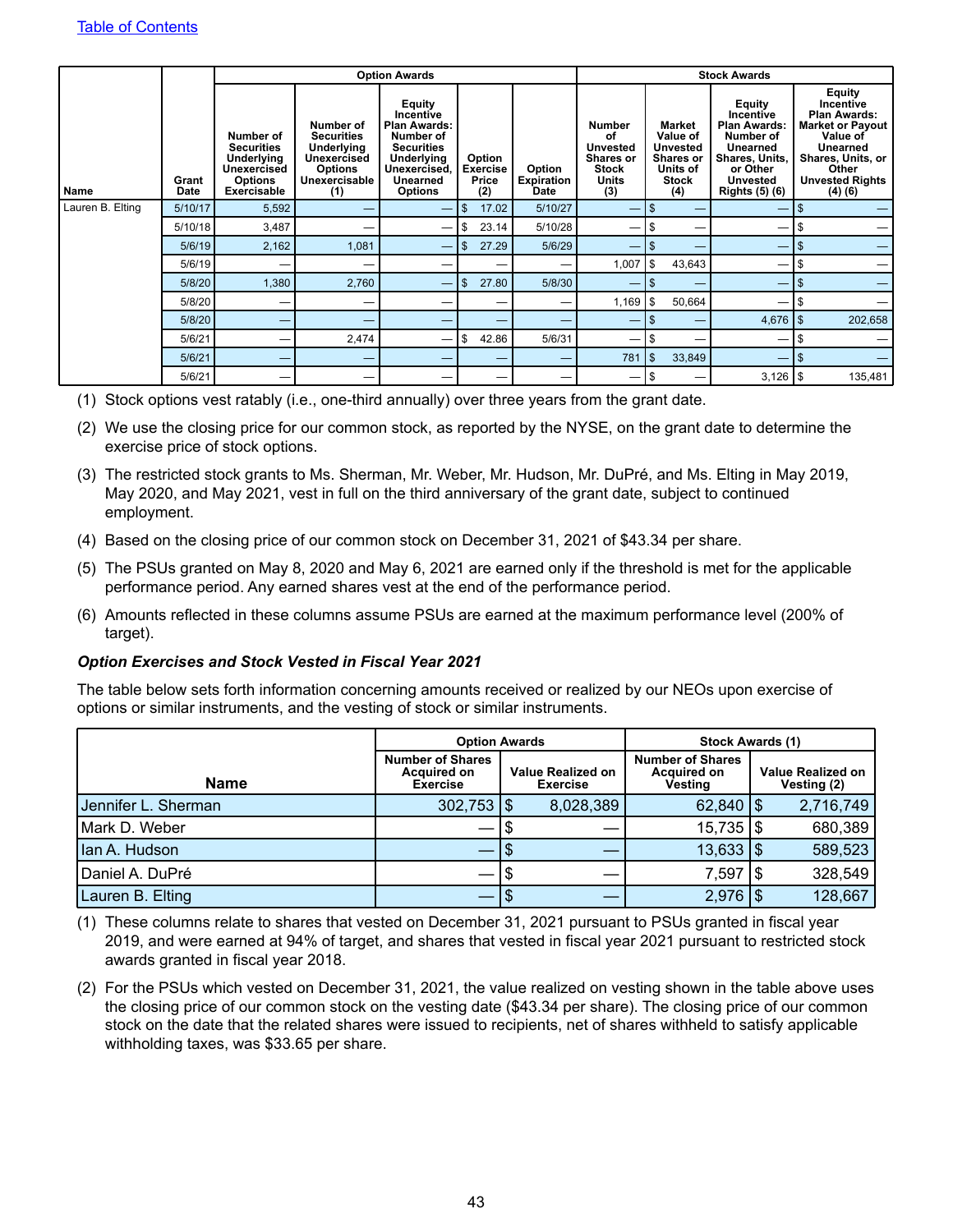#### <span id="page-47-0"></span>**Post-Retirement Benefits**

#### *Pension Benefits Table for Fiscal Year 2021*

The table below sets forth the present value of accumulated pension benefits paid to or accrued for our NEOs.

| <b>Name</b>         | Plan Name (1)              | <b>Number of Years</b><br><b>Credited Service</b> | <b>Present Value</b><br><b>Accumulated</b><br><b>Benefit</b> | <b>Payments During</b><br>Fiscal Year 2021 |
|---------------------|----------------------------|---------------------------------------------------|--------------------------------------------------------------|--------------------------------------------|
| Jennifer L. Sherman | <b>FSC Retirement Plan</b> | $11.00$ $\frac{1}{9}$                             | $515,966$ $\frac{1}{3}$                                      |                                            |
| Mark D. Weber       |                            |                                                   |                                                              |                                            |
| Ian A. Hudson       |                            |                                                   |                                                              |                                            |
| Daniel A. DuPré     |                            |                                                   |                                                              |                                            |
| Lauren B. Elting    |                            |                                                   |                                                              |                                            |

(1) The FSC Retirement Plan, which has been frozen since 2006, provides defined payment retirement benefits for certain salaried and hourly employees, including executive officers. Contributions were made on an actuarial group basis and no specific contribution was set aside for any individual participant. The approximate annual pension benefit set forth in the table is based on years of service and compensation, and reflects dollar limitations under the Internal Revenue Code, which limits the annual benefits which may be paid from a taxqualified retirement plan.

The normal retirement age under our qualified retirement plan is age 65. Ms. Sherman is the only NEO who participates in this defined benefit retirement plan. The annual pension earned is equal to 50% of average monthly compensation (up to a maximum of \$180,000), less one-half of Social Security payments, multiplied by the number of years of credited service (up to a maximum of 30 years). For purposes of the plan, "compensation" is calculated as the total of salary plus non-equity incentive plan amounts as set forth in the "*Summary Compensation Table*" included in the section titled "*Executive Compensation*". Ms. Sherman is eligible to retire under this plan at age 55, after completing at least ten years of service. In the event of commencement of retirement benefits under the plan prior to age 65, the pension benefits payable are reduced by 1/180 for each month up to 60 months, and 1/360 for each month over 60 months by which the actual retirement age (defined as the age at which the participant begins to receive pension benefit payments) is less than 65 years.

#### *Non-Qualified Deferred Compensation for Fiscal Year 2021*

The following table sets forth the contributions, earnings, withdrawals/distributions and aggregate balances for NEOs participating in the Savings Restoration Plan. The Savings Restoration Plan is an amendment and restatement of the Federal Signal Corporation Supplemental Savings and Investment Plan as of January 1, 2007.

| Name                |    | <b>Executive</b><br><b>Contributions in</b><br>2021(1) | <b>Registrant</b><br><b>Contributions in</b><br>2021(2) |     | Aggregate<br>Earnings in<br>2021(3) |     | Aggregate<br><b>Withdrawals/</b><br><b>Distributions</b> | Aggregate<br><b>Balance at Fiscal</b><br>Year-End |           |  |  |  |
|---------------------|----|--------------------------------------------------------|---------------------------------------------------------|-----|-------------------------------------|-----|----------------------------------------------------------|---------------------------------------------------|-----------|--|--|--|
| Jennifer L. Sherman | D  | $337,489$ \\$                                          | $134,878$ $\frac{1}{3}$                                 |     | 780,723   \$                        |     |                                                          | 1\$                                               | 5,542,561 |  |  |  |
| l Mark D. Weber     | \$ | $52,053$ $\frac{1}{9}$                                 | $69,610$ $\frac{15}{2}$                                 |     | 50,607                              | 1\$ |                                                          |                                                   | 523,905   |  |  |  |
| Ian A. Hudson       |    | $48,843$ \\$                                           | 42,727                                                  | 1\$ | 67,844                              | 1\$ |                                                          | الت                                               | 716,965   |  |  |  |
| Daniel A. DuPré     | \$ | $84,529$ \\$                                           | $31,363$ $\frac{1}{9}$                                  |     | 173,960   \$                        |     |                                                          |                                                   | 1,066,810 |  |  |  |
| Lauren B. Elting    |    | $12,680$ $\sqrt{5}$                                    | $10,959$ $\frac{1}{9}$                                  |     | $15,523$ $\frac{1}{9}$              |     |                                                          |                                                   | 134,860   |  |  |  |

#### **Savings Restoration Plan**

(1) Includes amounts deferred from 2021 salary, as disclosed in the "Salary" column of the "*Summary Compensation Table*" included in the section titled "*Executive Compensation*", in addition to amounts of annual cash incentive payments for the year ended December 31, 2020 which NEOs elected to defer into the Savings Restoration Plan upon receiving the cash payout in 2021, as outlined in the table below: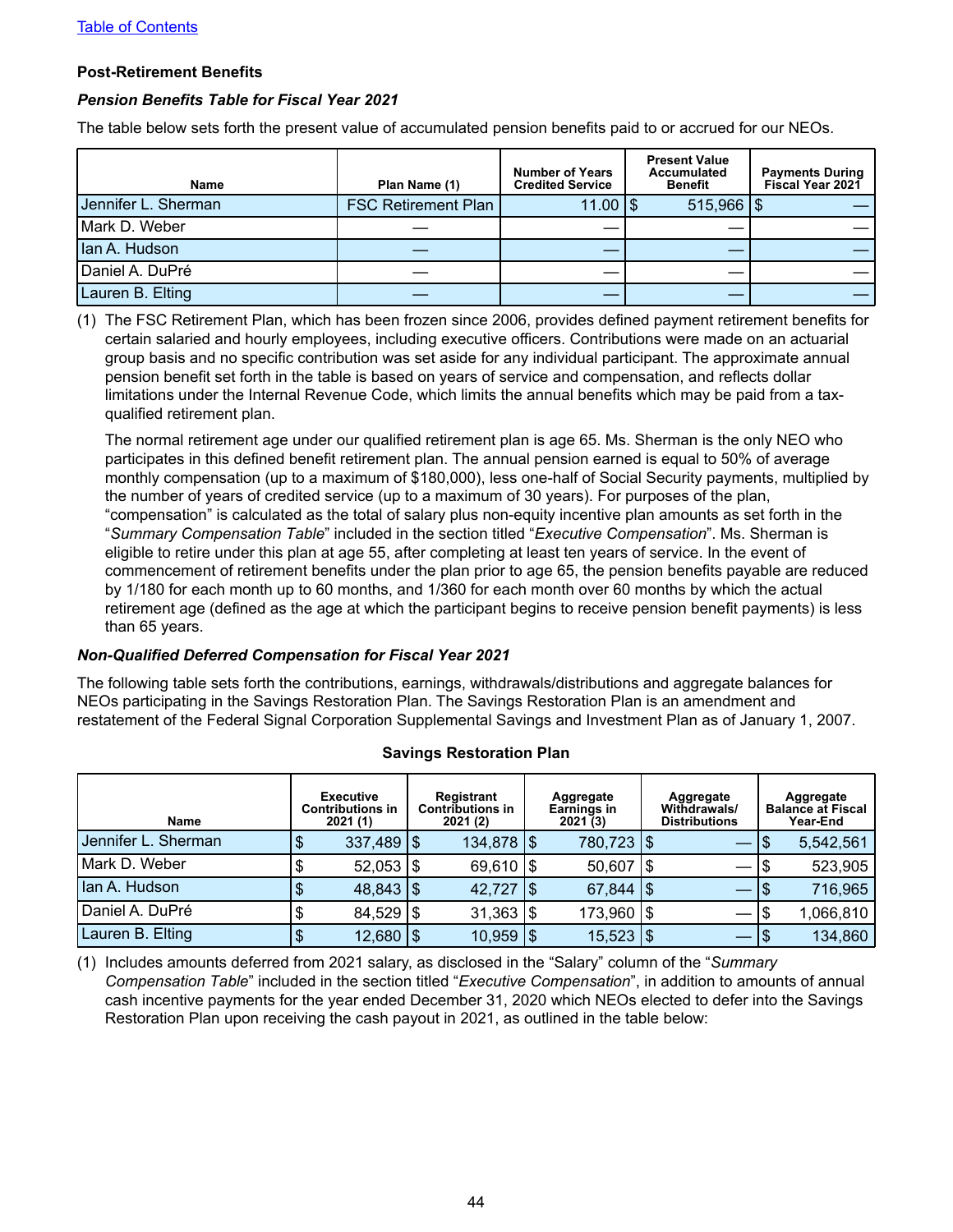<span id="page-48-0"></span>

|                     | 2021 Salary            | 2020 Non-Equity Incentive<br><b>Plan Compensation</b> | Total   |
|---------------------|------------------------|-------------------------------------------------------|---------|
| Jennifer L. Sherman | $143,740$ $\sqrt{5}$   | $193,749$ $\sqrt{5}$                                  | 337,489 |
| Mark D. Weber       | $29,915$ $\frac{1}{3}$ | $22,138$ \\$                                          | 52,053  |
| lan A. Hudson       | $24,381$ $\frac{1}{9}$ | $24,462$ $\frac{1}{3}$                                | 48,843  |
| Daniel A. DuPré     | $42,879$ $\frac{1}{3}$ | 41,650   \$                                           | 84,529  |
| Lauren B. Elting    | 5,151                  | 7,529   \$                                            | 12,680  |

- (2) Amounts are included in the "All Other Compensation" column of the "*Summary Compensation Table*" included in the section titled "*Executive Compensation*".
- (3) Aggregate earnings under the plan are not above-market and neither earnings nor losses are included in the "*Summary Compensation Table*" included in the section titled "*Executive Compensation*".

The Savings Restoration Plan is a non-qualified, unfunded defined contribution plan. The plan provides participants with benefits that would have been provided under the Company's qualified 401(k) plan, the Retirement Savings Plan, but could not be provided due to compensation limits for qualified plans under the Internal Revenue Code.

Eligibility for the Savings Restoration Plan is prescribed by our Company's Benefits Planning Committee. Under this plan, a participant's deferral percentage must be the same as under the Retirement Savings Plan. The Companymatching contributions, the Company-paid retirement contributions, deferral percentage limits and eligible compensation follow the same requirements as the Retirement Savings Plan. Amounts deferred under this plan are credited with returns based on the same investment alternatives selected by the participant under the Retirement Savings Plan, which include a Company stock fund and other mutual fund investment alternatives. There are no "above-market earnings" as all earnings are market-based and consistent with the investment funds elected. All deferred amounts, both the Company-matching contributions and Company-paid contributions, are accounted for on the Company's financial statements as unfunded obligations of the Company.

Generally, distribution of vested account balances occurs after six months following a termination of employment in a lump sum or in annual installments for 5, 10 or 15 years.

### **Other Potential Post-Employment Payments**

#### *Arrangements of NEOs*

The tables on the pages that follow reflect the payments and benefits that are available to our NEOs under the Executive General Severance Plan and Change-in-Control Agreements under each type of termination event. The amounts shown assume that the termination of employment occurred on December 31, 2021. The actual amount of payments and benefits that would be received can only be determined upon an actual termination date.

#### *Material Conditions to Receipt of Payments*

Payments and benefits in the event of involuntary termination without "Cause" or voluntary termination for "Good Reason" are generally conditioned upon an NEO's compliance with the following:

- Execution of a general release;
- Non-disclosure of confidential information to a third party;
- Non-competition with our Company for 12 months; and
- Non-solicitation of employees for 12 months.

#### *Payments under the Executive General Severance Plan*

Our Executive General Severance Plan provides for the payment of severance in the event of involuntary termination without "Cause" or voluntary termination for "Good Reason." The Plan limits certain benefits to prevent the payment of duplicative benefits and permits the Company to complete certain corporate transactions without triggering severance obligations.

In March 2013, we limited the group of employees eligible to participate in the Executive General Severance Plan and implemented a one-year service requirement for eligibility, with certain limited grandfathered exceptions. We retained discretion to waive all such limitations and eligibility requirements as may be determined by the Compensation and Benefits Committee on a case-by-case basis.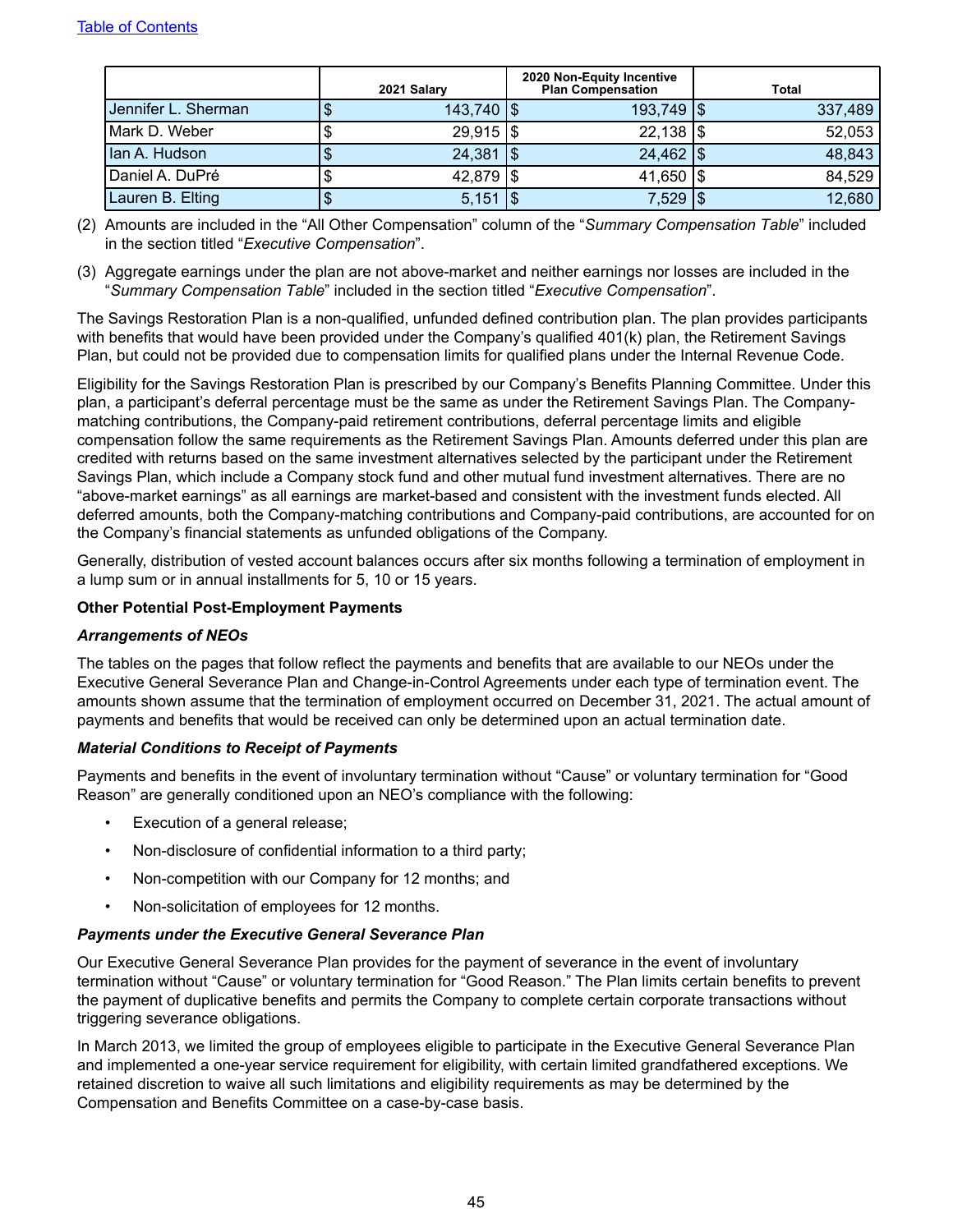Additionally, to the extent required to comply with Section 409A of the Internal Revenue Code, certain severance benefits would not be paid to the executive officer prior to the date that is six months from the date of termination (other than due to death).

Mr. Weber is not eligible to participate in the Executive General Severance Plan, unless and until both of the following pre-conditions are satisfied: (i) he has worked for the Company as its COO through January 15, 2019; and (ii) Jennifer L. Sherman is no longer serving as Company's President and CEO. As Ms. Sherman continues to serve as the Company's President and CEO as of December 31, 2021, Mr. Weber was not eligible to participate in the Executive General Severance Plan.

#### *Termination of the Executive by our Company without* **"***Cause***"** *or by the Executive for* **"***Good Reason***"**

If an executive's employment is terminated by our Company without "Cause" or by the executive for "Good Reason" as defined by the Executive General Severance Plan, the Company will provide the following:

- Cash payments equal to the sum of the executive officer's base salary and current annual bonus target for Tier I executives; cash payments equal to 75% of the executive officer's base salary and current annual bonus target for Tier II executives; or cash payments equal to 50% of the executive officer's base salary and current annual bonus target for Tier III executives;
- Payment of a percentage of targeted annual incentive bonus based on the number of days worked in the current year;
- For Tier I, II and III executives, continuation of health and welfare benefits for up to 12, 9 or 6 months, respectively, following termination at the same premium cost and at the same coverage level to the executive as in effect for active employees (with the value of medical coverage treated as taxable income to the executive to the extent necessary to comply with Section 409A of the Internal Revenue Code); and
- Right to exercise vested options within three months from date of termination (unvested options, PSUs, restricted stock awards and restricted stock units are forfeited).

If, however, we terminate the executive officer for "Cause" or if the executive officer voluntarily terminates his or her employment without "Good Reason," no post-termination payments or benefits are provided beyond those vested and accrued under our various compensation plans and programs.

#### *Payments Made Upon Retirement*

Upon retirement, payments to NEOs include payment of accrued and unpaid base salary through the date of retirement, vested amounts under our Retirement Savings Plan and Savings Restoration Plan and, subject to the discretion of the Compensation and Benefits Committee as determined on a case-by-case basis, may include:

- The right to exercise vested options until the earlier of the expiration date or up to five years from date of termination; and
- Vesting of unvested equity awards.

#### *Payments Made Upon Death or Disability*

In the event of termination of employment due to death or disability, our Executive General Severance Plan and award documents provide the following:

- Accrued and unpaid base salary through the date of termination of employment;
- Immediate vesting of all outstanding and unvested stock options which may be exercised for one year from the date of termination of employment;
- Immediate vesting or lapse of restrictions on all restricted stock and restricted stock units, as applicable;
- Immediate vesting of PSUs, with performance shares distributed at the end of the performance period based on the greater of actual or target performance and pro-rated through the date of termination of employment; and
- Pro-rata payment of STIP at target for the current performance period.

In addition to the benefits listed above, in the event of death or disability, executive officers may receive benefits under our disability or our group life insurance plans available to all employees.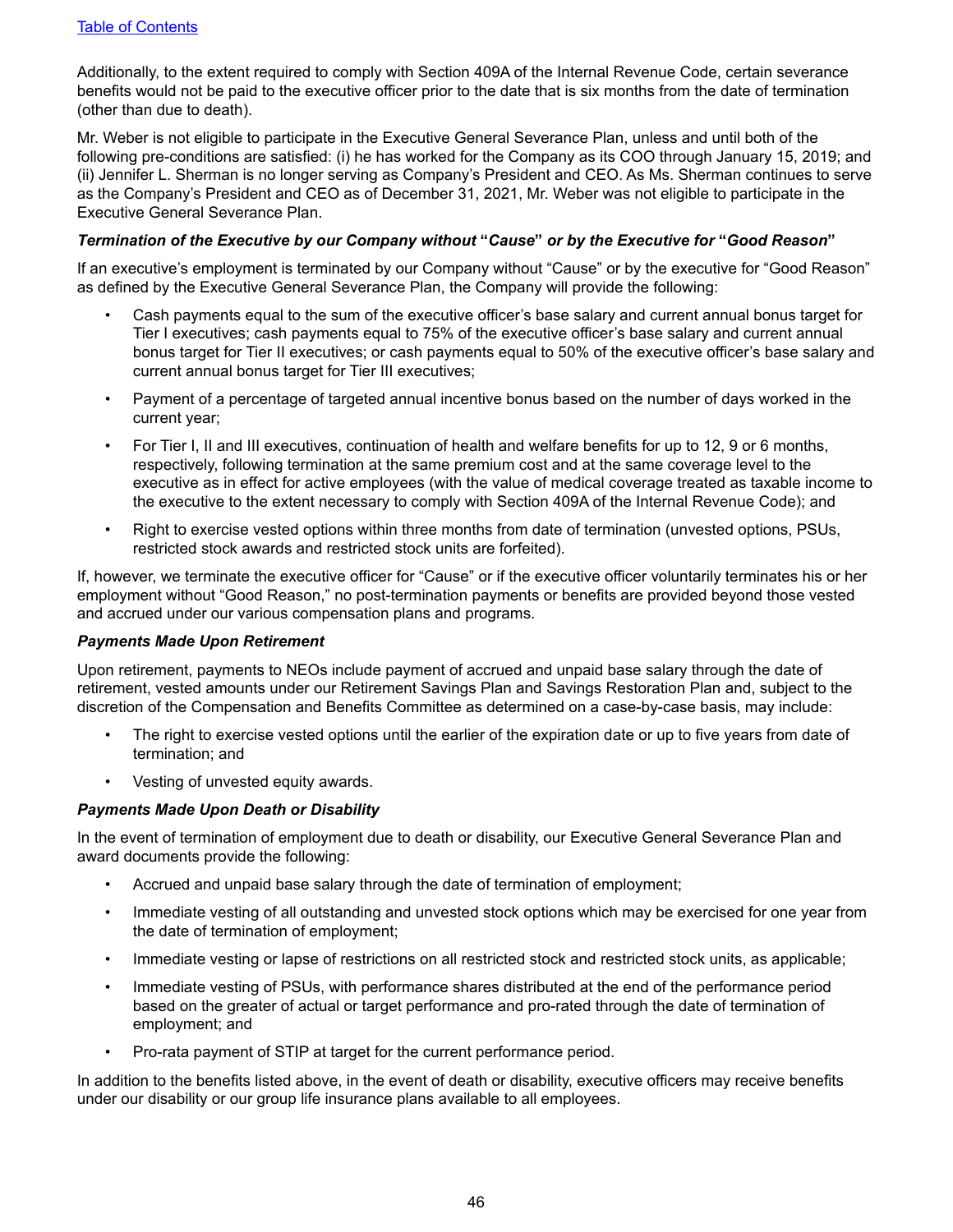### *Payments Made Upon a Change-in-Control*

Certain of the equity award agreements issued under our 2005 Executive Incentive Compensation Plan (2010 Restatement) and 2015 Executive Incentive Compensation Plan, as amended, provide for accelerated vesting or a lapse of restrictions in the event of a "Change-in-Control." Under these plans, vesting may also be accelerated in the event of a divestiture of a business segment in which a participant is primarily employed, and such a divestiture results in the termination of the participant's employment.

Our Executive Change-in-Control Severance Agreements provide for certain payments in the event of a "Change-in-Control" and a qualifying termination. Any executive officer eligible for payment under an Executive Change-in-Control Severance Agreement will not be eligible for payment under the Executive General Severance Plan. Pursuant to our Executive Change-in-Control Severance Agreements, in the event of a separation from service (as defined in Section 409A of the Internal Revenue Code) within 24 calendar months following a Change-in-Control (other than termination for "Cause," voluntary termination without "Good Reason" or termination by reason of death or disability), or if the executive terminates his or her employment in certain circumstances defined in the agreement which constitute "Good Reason," we provide the separated NEO with the following severance benefits:

- Payment of any accrued and unpaid salary through the date of termination and pro-rated annual cash incentive bonus target;
- A lump-sum cash payment up to two times the sum of the executive's annual base salary and current annual target bonus opportunity established under the annual bonus plan in which the executive participates;
- A lump-sum cash payment up to one times the sum of the executive's annual base salary and annual cash incentive bonus target as further consideration for an 18-month non-compete covenant;
- Immediate vesting and lapse of restrictions on all equity-based long-term incentives;
- Immediate vesting and cash-out of all outstanding cash-based long-term incentive awards, if any; and
- Continuation of medical insurance coverage for up to 36 months following termination at the same premium cost and at the same coverage level to the executive as in effect for active employees (with the value of medical coverage treated as taxable income to the executive to the extent necessary to comply with Section 409A of the Internal Revenue Code) and continuation of other health and welfare benefits for up to 12 months at the same premium cost and at the same coverage level available to active employees to the extent not duplicative.

Ms. Sherman is entitled to receive an additional "gross-up" payment to cover the full cost of any excise tax and any additional federal, state and local income, excise and employment taxes that arise on the additional payment. No other executive officer is entitled to a "gross-up" payment. For further information, please see the section of this proxy statement under the heading "*Compensation Discussion and Analysis* — *Compensation Policy Regarding Tax Gross-Up Payments and Limitation of Severance Benefits.*"

To the extent required to comply with Section 409A of the Internal Revenue Code, a six-month waiting period after termination applies to certain severance benefits payable to an executive officer, unless otherwise payable earlier due to the executive's death before the six-month waiting period has elapsed.

A "Change-in-Control" under the Executive Change-in-Control Severance Agreements is defined as the occurrence of any one or more of the following events:

- Acquisition by any one person or group of beneficial ownership of 40% or more of the combined voting power of our Company's then outstanding securities;
- Replacement of the majority of the directors during any period of 24 consecutive months;
- Consummation of a merger or consolidation of our Company with another corporation, other than: (i) a merger or consolidation in which the combined voting securities of our Company immediately prior to such merger or consolidation continue to represent more than 60% of the combined voting power of the voting securities of our Company or the surviving entity outstanding immediately after such merger or consolidation; or (ii) a merger or consolidation effected to implement a recapitalization of our Company or similar transaction in which no person or group acquires more than 40% of the combined voting power of our Company's then outstanding securities;
- Approval by our stockholders of a plan or an agreement for the sale or disposition of all or substantially all of our Company's assets; or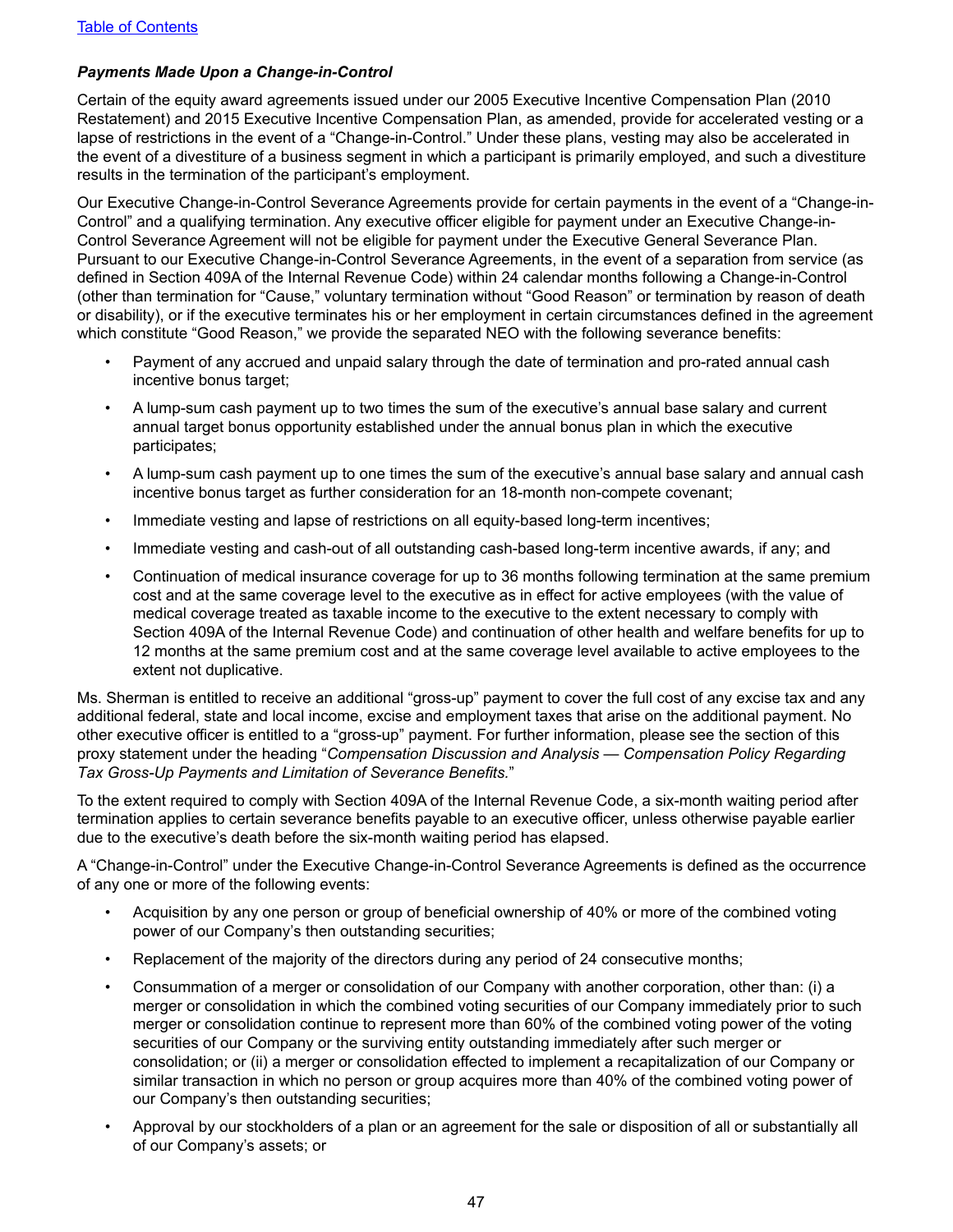• Any other transaction that our Board designates as being a Change-in-Control. The Board modified the Change-in-Control Policy and the form of the Executive Change-in-Control Severance Agreements to remove, after March 2010, Board discretion on designating transactions as a Change-in-Control. This modified policy is included in the Executive Change-in-Control Severance Agreements executed by each NEO.

Under the Executive Change-in-Control Severance Agreements, "Cause" generally means: (i) the executive officer's willful and continued failure to substantially perform his or her duties; (ii) the executive's conviction of a felony; or (iii) the executive's willful engagement in conduct that is demonstrably and materially injurious to our Company, monetarily or otherwise. "Good Reason" generally means one or more of the following which results in a material negative change in the executive officer's employment relationship with our Company: (i) the assignment of the executive officer to duties materially inconsistent with the executive's authority and duties prior to the Change-in-Control or a material reduction in the executive's duties and authorities; (ii) a reduction in or cancellation of the executive's salary, bonus, compensation or other benefit plans; (iii) relocation of the executive to a new principal office in excess of 50 miles from the executive's principal office immediately prior to the Change-in-Control; (iv) the failure of our Company to obtain a satisfactory agreement from any successor to our Company to assume and agree to perform our Company's obligations under the agreement; or (v) any material breach of the Executive Change-in-Control Severance Agreements by our Company.

#### *Benefits Upon Termination or Change-in-Control Tables*

The following tables illustrate the potential payments and benefits to our NEOs under various employment termination or change-in-control events. The assumptions used in preparation of these tables are as set forth below:

- *•* We assumed the executive was in his or her role as of December 31, 2021;
- We assumed the executive's termination date was December 31, 2021;
- When applicable, we used the closing price of our common stock on December 31, 2021, which was \$43.34; and
- When applicable, we assumed the executives were subject to a 37% federal tax rate, 4.95% state tax rate, 1.45% Medicare tax rate, and an additional 0.9% Medicare tax.

| <b>Type of Payment</b>    | Involuntary<br>Termination<br><b>Without</b><br><b>Cause or</b><br>Voluntary<br>Termination<br>for Good<br>Reason |    | <b>Death</b> |     | <b>Disability</b> |                    | <b>Retirement</b> |     | Change-in-<br>Control<br>Only | Change-in-<br><b>Control and</b><br>Termination<br><b>Without</b><br><b>Cause or</b><br>for Good<br>Reason |                          |  |
|---------------------------|-------------------------------------------------------------------------------------------------------------------|----|--------------|-----|-------------------|--------------------|-------------------|-----|-------------------------------|------------------------------------------------------------------------------------------------------------|--------------------------|--|
| Severance Compensation    | \$<br>$1,837,500$ $\sqrt{$}$                                                                                      |    |              | \$  |                   |                    |                   | \$  |                               | \$                                                                                                         | 5,512,500                |  |
| Pro-Rata Bonus            | \$<br>$962,500$   \$                                                                                              |    | 962,500      | \$  | $962,500$   \$    |                    |                   | \$  |                               | \$                                                                                                         | 962,500                  |  |
| <b>Stock Options</b>      | \$                                                                                                                |    | 1,229,781    | \$  | 1,229,781         | 1\$                |                   | \$. | 1,229,781                     | \$                                                                                                         | 1,229,781                |  |
| <b>Restricted Stock</b>   | \$                                                                                                                |    | 2,640,099    | 1\$ | $2,640,099$   \$  |                    |                   |     | 2,640,099                     | 1\$                                                                                                        | 2,640,099                |  |
| <b>Performance Shares</b> | \$                                                                                                                | S  | 1,813,909    | 1\$ | 1,813,909         | $\sqrt{5}$         |                   | \$. | 3,453,982                     | 1\$                                                                                                        | 3,453,982                |  |
| Life Insurance            | \$<br>$1,248$ $\sqrt{3}$                                                                                          |    |              | \$  |                   |                    |                   | \$  |                               | S                                                                                                          | 1,248                    |  |
| <b>Medical Benefits</b>   | \$<br>$20,348$   \$                                                                                               |    |              | \$  |                   | \$                 |                   | \$  |                               | \$                                                                                                         | 61,044                   |  |
| <b>Dental Benefits</b>    | \$<br>360                                                                                                         | \$ |              | \$  |                   | S                  |                   | \$  |                               | S                                                                                                          | 360                      |  |
| Excise Tax & Gross-Up     | \$                                                                                                                | \$ |              | \$  |                   |                    |                   | \$  |                               | \$                                                                                                         | 4,267,932                |  |
| Other                     |                                                                                                                   |    |              | \$  |                   |                    |                   | \$  |                               |                                                                                                            |                          |  |
| <b>Total</b>              | \$<br>$2,821,956$ \\$                                                                                             |    | 6,646,289    | \$  | 6,646,289         | $\vert \mathsf{s}$ |                   |     |                               |                                                                                                            | 7,323,862   \$18,129,446 |  |

| President and CEO - Jennifer L. Sherman (1) |  |  |
|---------------------------------------------|--|--|
|---------------------------------------------|--|--|

(1) Ms. Sherman's severance compensation under a Change-in-Control and Termination Without Cause or for Good Reason scenario is capped at 3.00 times the sum of her base salary and her bonus at target.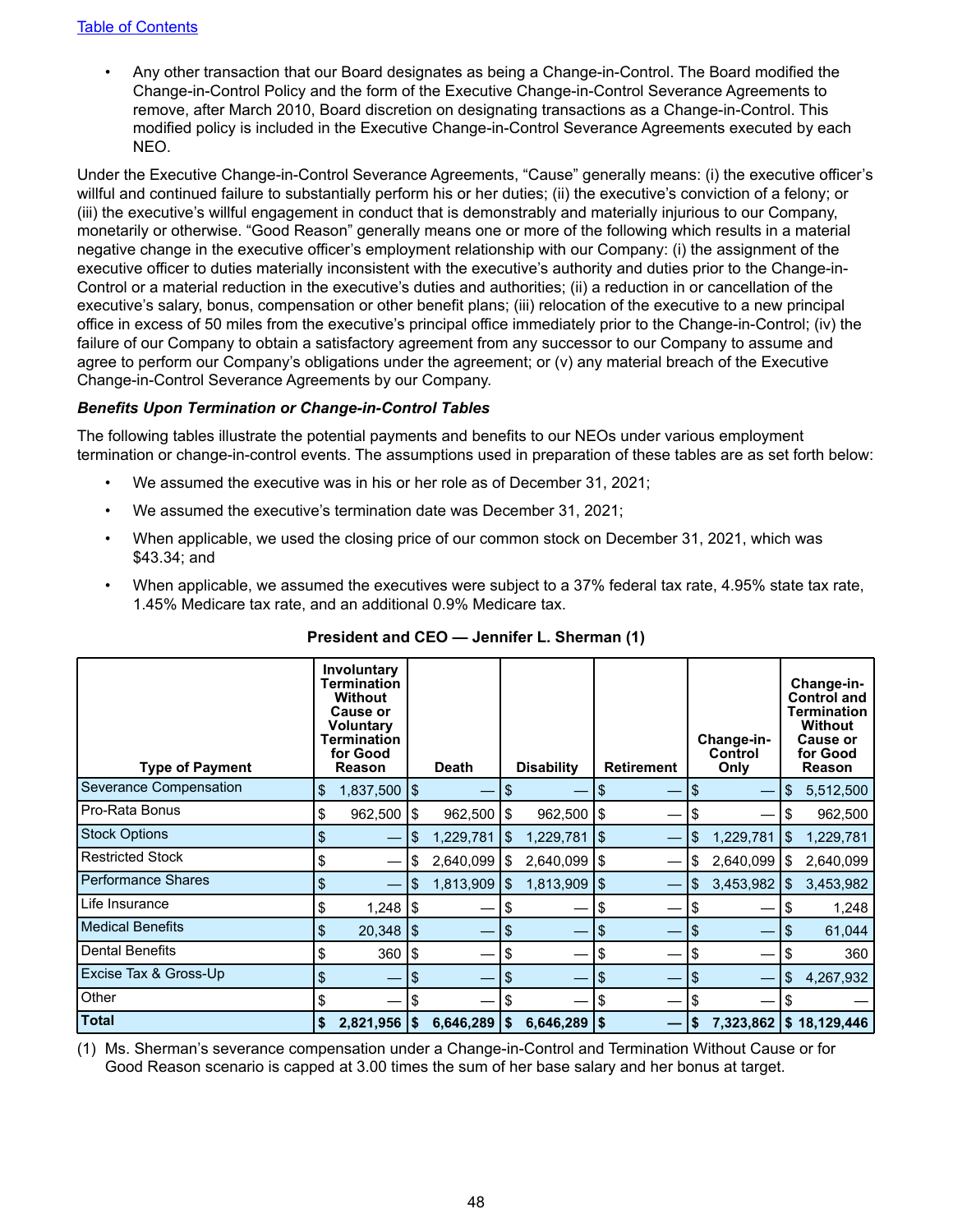| <b>Type of Payment</b>    | Involuntary<br>Termination<br><b>Without</b><br><b>Cause or</b><br><b>Voluntary</b><br>Termination<br>for Good<br>Reason (2) |    | Death                   |     | <b>Disability</b>       |     | <b>Retirement</b> |     | Change-in-<br>Control<br>Only |     | Change-in-<br><b>Control and</b><br><b>Termination</b><br><b>Without</b><br><b>Cause or</b><br>for Good<br>Reason |
|---------------------------|------------------------------------------------------------------------------------------------------------------------------|----|-------------------------|-----|-------------------------|-----|-------------------|-----|-------------------------------|-----|-------------------------------------------------------------------------------------------------------------------|
| Severance Compensation    | \$                                                                                                                           | \$ |                         | S   |                         |     |                   | \$  |                               | \$  | 2,795,650                                                                                                         |
| Pro-Rata Bonus            | \$                                                                                                                           | \$ | 385,000                 | 1\$ | $385,000$   \$          |     |                   | \$  |                               | \$  | 385,000                                                                                                           |
| <b>Stock Options</b>      | \$                                                                                                                           | \$ | $354,575$ $\frac{1}{9}$ |     | $354,575$ $\frac{1}{9}$ |     |                   | \$  | $354,575$ $\frac{1}{3}$       |     | 354,575                                                                                                           |
| <b>Restricted Stock</b>   | \$                                                                                                                           | S  | 751,212   \$            |     | 751,212   \$            |     |                   | \$  | 751,212   \$                  |     | 751,212                                                                                                           |
| <b>Performance Shares</b> | \$                                                                                                                           | \$ | 540,796                 | 1\$ | 540,796                 | 1\$ |                   | \$. | 1,026,074                     | 1\$ | 1,026,074                                                                                                         |
| Life Insurance            | \$                                                                                                                           | \$ |                         | \$  |                         | \$  |                   | \$  |                               | S   | 758                                                                                                               |
| <b>Medical Benefits</b>   | \$                                                                                                                           | \$ |                         | \$  |                         | \$  |                   | \$  |                               | S   | 54,192                                                                                                            |
| <b>Dental Benefits</b>    | \$                                                                                                                           | \$ |                         | S   |                         | \$  |                   | \$  |                               | \$  | 378                                                                                                               |
| Excise Tax & Gross-Up     | \$                                                                                                                           | \$ |                         | \$  |                         | \$  |                   | \$  | —                             | \$  |                                                                                                                   |
| Other                     | \$                                                                                                                           | \$ |                         |     |                         | \$  |                   | S   |                               |     |                                                                                                                   |
| <b>Total</b>              | S                                                                                                                            | S  | 2,031,583               | 1\$ | $2,031,583$ \\$         |     |                   | S   | 2,131,861                     | 1\$ | 5,367,839                                                                                                         |

### **Senior Vice President and COO — Mark D. Weber (1)**

(1) Mr. Weber's severance compensation under a Change-in-Control and Termination Without Cause or for Good Reason scenario is capped at 2.99 times the sum of his base salary and his bonus at target.

(2) Mr. Weber is not eligible to participate in the Executive General Severance Plan, unless and until both of the following pre-conditions are satisfied: (i) he has worked for the Company as its COO through January 15, 2019; and (ii) Jennifer L. Sherman is no longer serving as Company's President and CEO. As Ms. Sherman continues to serve as the Company's President and CEO, as of December 31, 2021, Mr. Weber was not eligible to participate in the Executive General Severance Plan.

## **Senior Vice President and CFO — Ian A. Hudson (1)**

| <b>Type of Payment</b>    | Involuntary<br>Termination<br>Without<br><b>Cause or</b><br>Voluntary<br>Termination<br>for Good<br>Reason |     | Death          |     | <b>Disability</b>       |     | <b>Retirement</b> |    | Change-in-<br>Control<br>Only |    | Change-in-<br><b>Control and</b><br>Termination<br><b>Without</b><br><b>Cause or</b><br>for Good<br>Reason |
|---------------------------|------------------------------------------------------------------------------------------------------------|-----|----------------|-----|-------------------------|-----|-------------------|----|-------------------------------|----|------------------------------------------------------------------------------------------------------------|
| Severance Compensation    | \$<br>734,250   \$                                                                                         |     |                | S   |                         | \$  |                   | \$ |                               | \$ | 2,195,408                                                                                                  |
| Pro-Rata Bonus            | \$<br>289,250                                                                                              | Ι\$ | 289,250        | 1\$ | 289,250                 | 1\$ |                   | \$ |                               | S  | 289,250                                                                                                    |
| <b>Stock Options</b>      | \$                                                                                                         | \$  | 305,100        | 1\$ | $305,100$ $\frac{1}{3}$ |     |                   | \$ | $305,100$ $\frac{1}{9}$       |    | 305,100                                                                                                    |
| <b>Restricted Stock</b>   | \$                                                                                                         | \$  | $640,652$   \$ |     | $640,652$ $\frac{1}{3}$ |     |                   | \$ | $640,652$   \$                |    | 640,652                                                                                                    |
| <b>Performance Shares</b> | \$                                                                                                         | \$  | 406,139        | 1\$ | 406,139                 | \$  |                   | \$ | $864,503$ $\frac{1}{9}$       |    | 864,503                                                                                                    |
| Life Insurance            | \$<br>646 l                                                                                                | ۱\$ |                | S   |                         | \$  |                   | \$ |                               |    | 646                                                                                                        |
| <b>Medical Benefits</b>   | \$<br>$20,348$   \$                                                                                        |     |                | \$  |                         | \$  |                   | \$ |                               | -S | 61,044                                                                                                     |
| <b>Dental Benefits</b>    | \$<br>360                                                                                                  | \$  |                | S   |                         | \$  |                   | \$ |                               |    | 360                                                                                                        |
| Excise Tax & Gross-Up     | \$                                                                                                         | \$  |                | \$  |                         | \$  |                   | \$ |                               | S  |                                                                                                            |
| Other                     |                                                                                                            | S   |                | S   |                         | \$  |                   | \$ |                               |    |                                                                                                            |
| <b>Total</b>              | \$<br>$1,044,854$ \\$                                                                                      |     | 1,641,141      | 1\$ | $1,641,141$   \$        |     |                   | \$ | $1,810,255$ \\$               |    | 4,356,963                                                                                                  |

(1) Mr. Hudson's severance compensation under a Change-in-Control and Termination Without Cause or for Good Reason scenario is capped at 2.99 times the sum of his base salary and his bonus at target.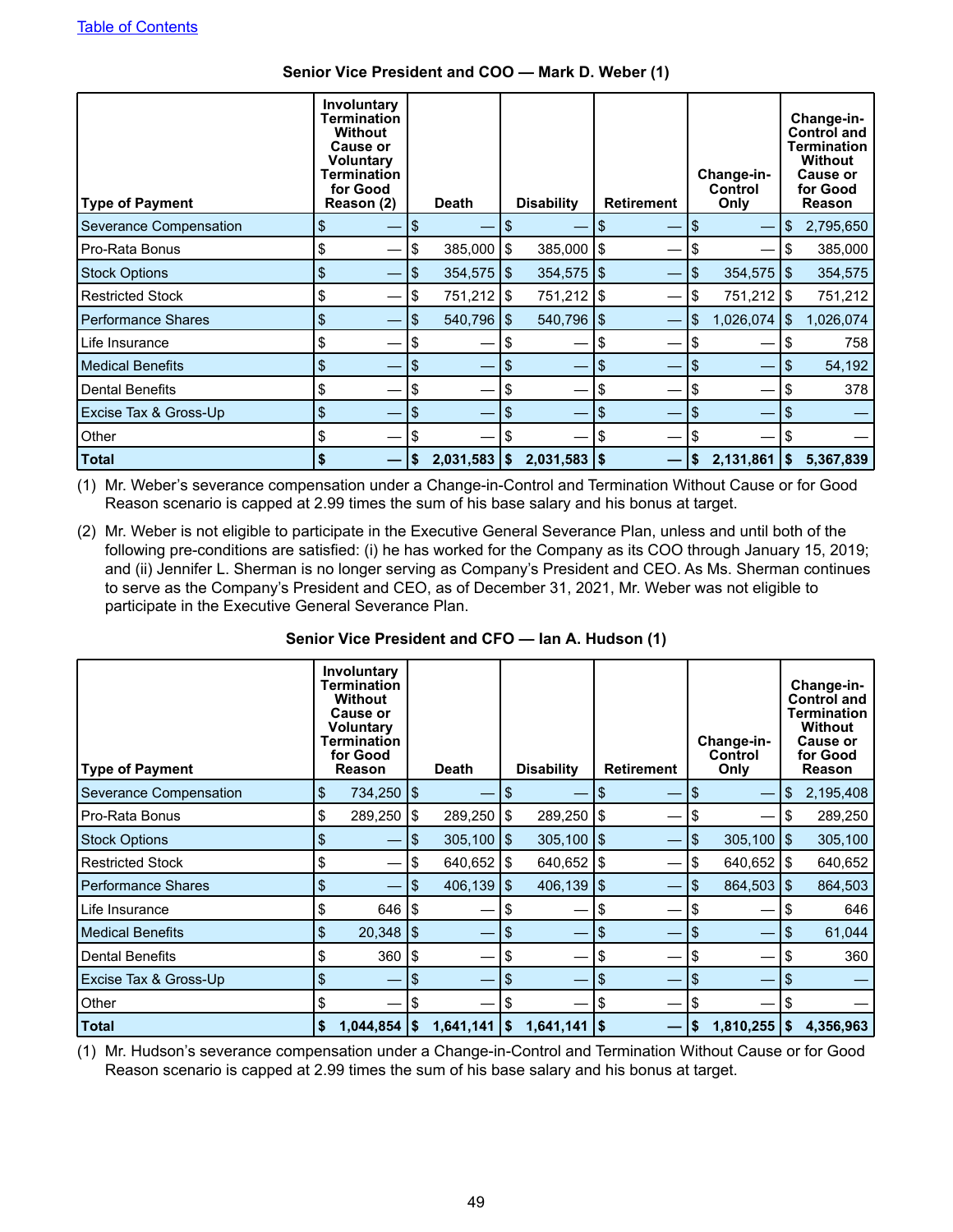| <b>Type of Payment</b>    | Involuntary<br>Termination<br><b>Without</b><br><b>Cause or</b><br><b>Voluntary</b><br>Termination<br>for Good<br>Reason |    | <b>Death</b> |      | <b>Disability</b> |      | <b>Retirement</b> |    | Change-in-<br>Control<br>Only |    | Change-in-<br><b>Control and</b><br><b>Termination</b><br><b>Without</b><br><b>Cause or</b><br>for Good<br>Reason |
|---------------------------|--------------------------------------------------------------------------------------------------------------------------|----|--------------|------|-------------------|------|-------------------|----|-------------------------------|----|-------------------------------------------------------------------------------------------------------------------|
| Severance Compensation    | \$<br>$410,625$   \$                                                                                                     |    |              | S    |                   | \$   |                   | \$ |                               | \$ | 1,095,000                                                                                                         |
| Pro-Rata Bonus            | \$<br>182,500   \$                                                                                                       |    | 182,500      | \$   | 182,500           | 1\$  |                   |    |                               | \$ | 182,500                                                                                                           |
| <b>Stock Options</b>      | \$                                                                                                                       | \$ | 174,588      | 1\$  | $174,588$ \ \\$   |      |                   | \$ | $174,588$ \\$                 |    | 174,588                                                                                                           |
| <b>Restricted Stock</b>   | \$                                                                                                                       | \$ | 366,352      | 1\$  | 366,352           | 1\$  |                   | \$ | $366,352$   \$                |    | 366,352                                                                                                           |
| <b>Performance Shares</b> | \$                                                                                                                       | S  | 262,293      | ا \$ | 262,293           | l \$ |                   | \$ | $494,552$ \\$                 |    | 494,552                                                                                                           |
| Life Insurance            | \$<br>$399$ $\frac{1}{9}$                                                                                                |    |              | \$   |                   | \$   |                   | S  |                               | S  | 399                                                                                                               |
| Medical Benefits          | \$<br>$8,302$   \$                                                                                                       |    |              | \$   |                   | \$   |                   | \$ |                               | \$ | 22,139                                                                                                            |
| <b>Dental Benefits</b>    | \$<br>$186$ $\frac{1}{3}$                                                                                                |    |              | \$   |                   | \$   |                   |    |                               | \$ | 186                                                                                                               |
| Excise Tax & Gross-Up     | \$                                                                                                                       | \$ |              | \$   |                   | \$   |                   | \$ |                               | S  |                                                                                                                   |
| Other                     | \$                                                                                                                       | \$ |              | \$   |                   | S    |                   |    |                               |    |                                                                                                                   |
| <b>Total</b>              | \$<br>$602,012$   \$                                                                                                     |    | 985,733      | 1\$  | $985,733$   \$    |      |                   |    | $1,035,492$   \$              |    | 2,335,716                                                                                                         |

## **Vice President, General Counsel and Secretary — Daniel A. DuPré (1)**

(1) Mr. DuPré's severance compensation under a Change-in-Control and Termination Without Cause or for Good Reason scenario is capped at 2.0 times the sum of his base salary and his bonus at target.

### **Vice President, Corporate Controller — Lauren B. Elting (1)**

| <b>Type of Payment</b>        | <b>Involuntary</b><br><b>Termination</b><br><b>Without</b><br><b>Cause or</b><br>Voluntary<br>Termination<br>for Good<br>Reason |               | <b>Death</b> |                | <b>Disability</b> |                        | <b>Retirement</b> |  | Change-in-<br>Control<br>Only |                         | Change-in-<br>Control and<br>Termination<br><b>Without</b><br><b>Cause or</b><br>for Good<br>Reason |           |
|-------------------------------|---------------------------------------------------------------------------------------------------------------------------------|---------------|--------------|----------------|-------------------|------------------------|-------------------|--|-------------------------------|-------------------------|-----------------------------------------------------------------------------------------------------|-----------|
| <b>Severance Compensation</b> | \$                                                                                                                              | $267,750$ \\$ |              |                | \$                |                        | \$                |  | \$                            |                         | \$                                                                                                  | 714,000   |
| Pro-Rata Bonus                | \$                                                                                                                              | 102,000       | Ι\$          | 102,000        | 1\$               | 102,000                | 1\$               |  | \$                            |                         | \$                                                                                                  | 102,000   |
| <b>Stock Options</b>          | S                                                                                                                               |               | \$           | 61,428         | 1\$               | 61,428                 | 1\$               |  | \$                            | $61,428$   \$           |                                                                                                     | 61,428    |
| <b>Restricted Stock</b>       | \$                                                                                                                              |               | \$           | $128,156$   \$ |                   | 128,156   \$           |                   |  | \$                            | $128,156$ \\$           |                                                                                                     | 128,156   |
| <b>Performance Shares</b>     | \$                                                                                                                              |               | S            | 90,133         | 1\$               | $90,133$ $\frac{1}{9}$ |                   |  | \$                            | $169,069$ $\frac{1}{3}$ |                                                                                                     | 169,069   |
| Life Insurance                | \$                                                                                                                              | 283 l         | Ι\$          |                | \$                |                        | \$                |  | S                             |                         | \$                                                                                                  | 283       |
| <b>Medical Benefits</b>       | \$                                                                                                                              | 8,867         | 5            |                | \$                |                        | \$                |  | \$                            |                         | \$                                                                                                  | 23,645    |
| <b>Dental Benefits</b>        | S                                                                                                                               | 175           | \$           |                | S                 |                        | \$                |  | S                             |                         | S                                                                                                   | 175       |
| Excise Tax & Gross-Up         | \$                                                                                                                              |               | \$           |                | \$                |                        | \$                |  | \$                            |                         | \$                                                                                                  |           |
| Other                         | \$                                                                                                                              |               | \$           |                |                   |                        | \$                |  | S                             |                         | \$                                                                                                  |           |
| <b>Total</b>                  | \$                                                                                                                              | $379,075$ \$  |              | $381,717$ \\$  |                   | $381,717$   \$         |                   |  | \$                            | $358,653$   \$          |                                                                                                     | 1,198,756 |

(1) Ms. Elting's severance compensation under a Change-in-Control and Termination Without Cause or for Good Reason scenario is capped at 2.0 times the sum of her base salary and her bonus at target.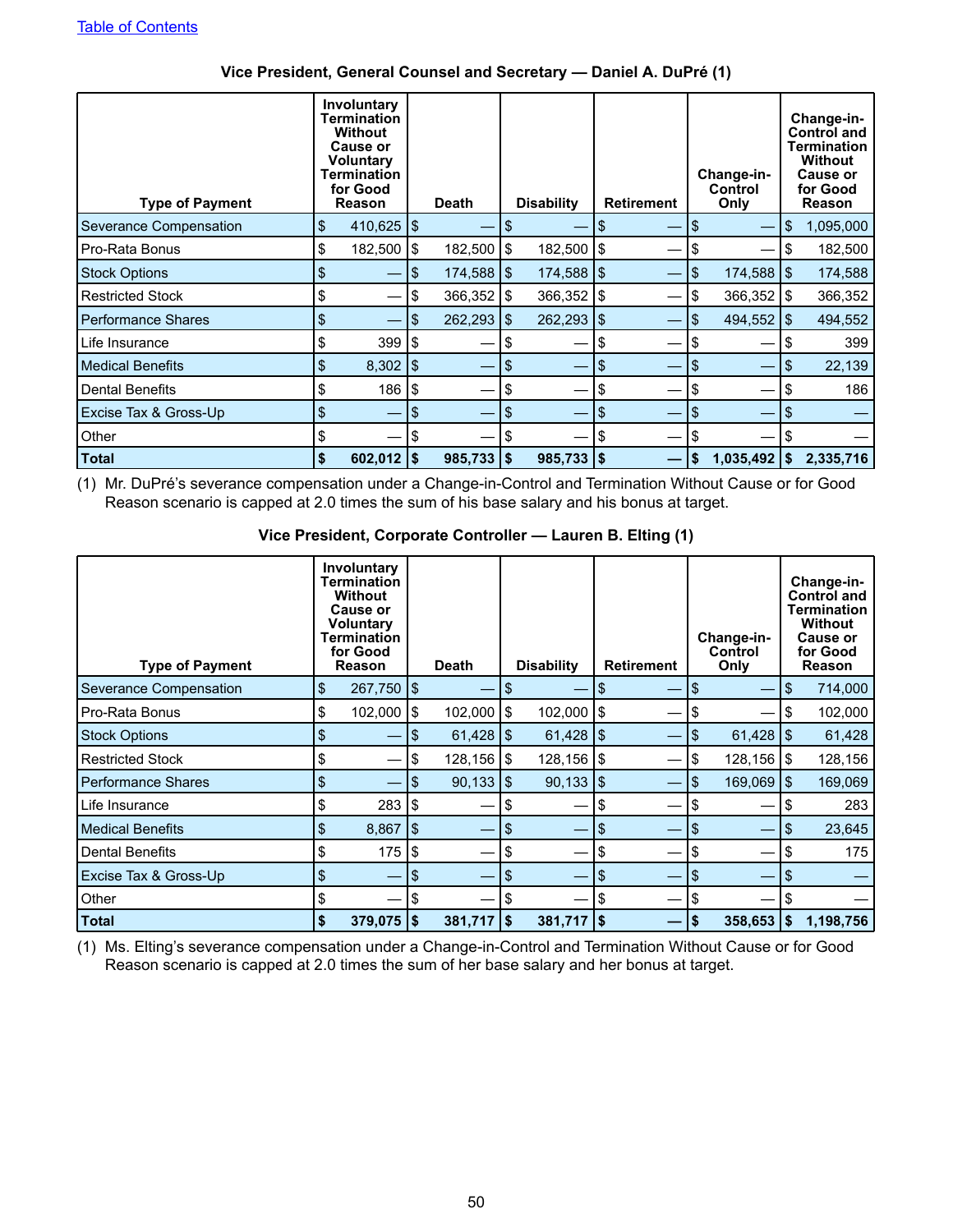#### **AUDIT COMMITTEE REPORT**

<span id="page-54-0"></span>The Audit Committee of our Board is currently comprised of three independent directors, all of whom are financial experts, as defined by the SEC and NYSE. The Board has adopted a charter for the Audit Committee, which is available on our website: *www.federalsignal.com*

In accordance with its written charter, the Audit Committee assists the Board in fulfilling its responsibility for monitoring: (i) the integrity of the accounting, auditing, and financial reporting practices; (ii) compliance with legal and regulatory requirements of our Company, including our codes of business conduct and ethics; and (iii) systems of internal controls and accounting policies established by the Company's management and the Board. In addition, for each fiscal year, the Audit Committee selects the independent registered public accounting firm (the Company's "independent accountants") to audit the financial statements of our Company and its subsidiaries, subject to approval by the Board.

In 2021, the Board accepted the recommendation of the Audit Committee and selected Deloitte & Touche LLP ("Deloitte") as the Company's independent accountants for the year ended December 31, 2021. In connection with this decision, the Audit Committee considered, among other things, Deloitte's familiarity with the Company's businesses and operations, its knowledge of the industry as a whole, the quality of its communications with the Audit Committee, its ability to provide knowledgeable staff, and its independence, objectivity, expertise, and responsiveness. The Audit Committee also considered the length of Deloitte's engagement with the Company, the amount of fees charged, and the stockholders' prior ratification of Deloitte as the Company's independent accountants. Deloitte has served as the Company's independent accountants since 2013.

In fulfilling its oversight responsibilities, the Audit Committee reviewed: (i) the audited financial statements in the Annual Report with management, including a discussion of the appropriateness, not just the acceptability, of the accounting principles; (ii) the reasonableness of significant judgments; and (iii) the clarity of disclosures in the financial statements. The Audit Committee also reviewed disclosures made by our Company's management during the certification process for the Annual Report on Form 10-K and Quarterly Reports on Form 10-Q about any significant deficiencies in the design or operation of internal controls or material weaknesses therein and any fraud involving management or other employees who have a significant role in our internal controls. The Company's management is responsible for the Company's internal control over financial reporting, the financial reporting process, and the preparation of the Company's financial statements. The Audit Committee does not itself prepare the Company's financial statements or perform audits, and its members are not auditors or certifiers of such financial statements.

The Audit Committee reviewed with the Company's independent accountants, who are responsible for expressing an opinion on the conformity of those audited financial statements with generally accepted accounting principles, their judgments as to the appropriateness, not just the acceptability, of our accounting principles and such other matters as are required to be discussed with the Audit Committee per the PCAOB Statement on Auditing Standards No. 1301. In addition, the Audit Committee has discussed with the independent accountants the accountants' independence from management and our Company, including matters in the written disclosures pursuant to PCAOB Rule 3526 – *Communication with Audit Committees Concerning Independence*, and considered the compatibility of non-audit services with the accountants' independence.

In addition to its appointment, the Audit Committee is directly responsible for the oversight, compensation (including negotiation of audit fees), and retention of the Company's independent accountants. The Audit Committee has adopted a policy for the pre-approval of services and fees to be provided by our independent accountants for audit, audit-related, tax and all other services, which are allowable under applicable rules and regulations. The Audit Committee: (i) annually pre-approves audit services and permitted non-audit services and fees; and (ii) periodically approves changes in such authorization and also delegates such periodic approval to the Committee Chair, who reports any such authorizations to the Audit Committee at its next meeting. The Audit Committee regularly monitors the audit, audit-related, tax and other non-audit services provided by the Company's independent accountants, specifically considering any potential challenges to auditor independence in the short-term and long-term.

In performing its monitoring and oversight function, the Audit Committee has established procedures to receive and track the handling of complaints regarding accounting, internal control and auditing matters. The Audit Committee discussed with our internal auditors and independent accountants the overall scope and plans for their respective audits. The Audit Committee routinely meets with management, the internal auditors and independent accountants, with and without management present, to discuss the results of their examinations, their evaluations of our internal controls and the overall appropriateness of our financial reporting.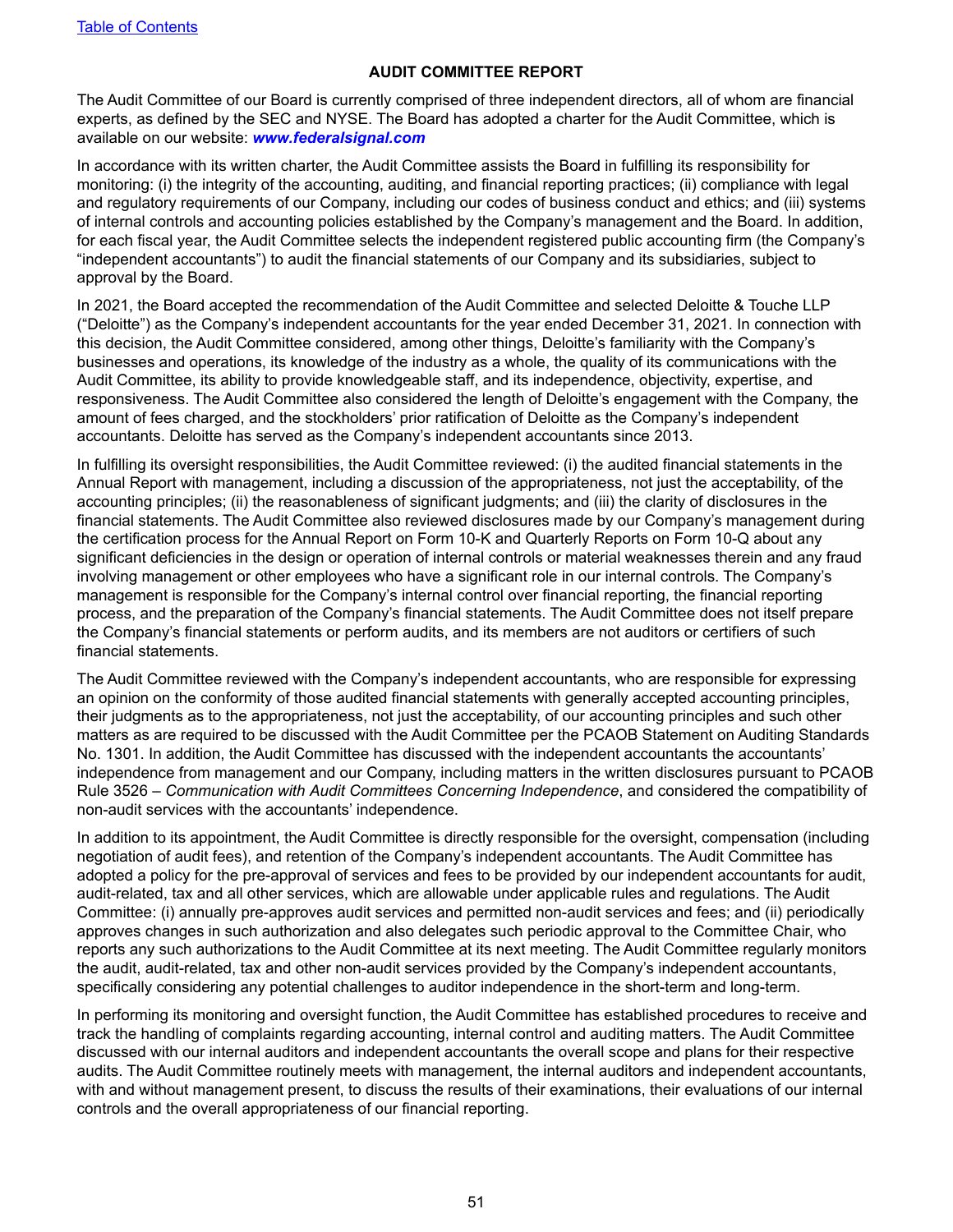In reliance on the reviews and discussions referred to above, the Audit Committee recommended to the Board (and the Board has approved) that the audited financial statements be included in the Annual Report on Form 10-K for the year ended December 31, 2021 for filing with the SEC.

#### AUDIT COMMITTEE

John L. Workman, Chair Eugene J. Lowe, III Shashank Patel

*Notwithstanding anything set forth in any of our previous filings under the Securities Act of 1933, as amended, or the Securities Exchange Act of 1934, as amended, that might incorporate future filings, including this proxy statement, in whole or in part, the preceding Audit Committee Report shall not be deemed incorporated by reference in any such filings.*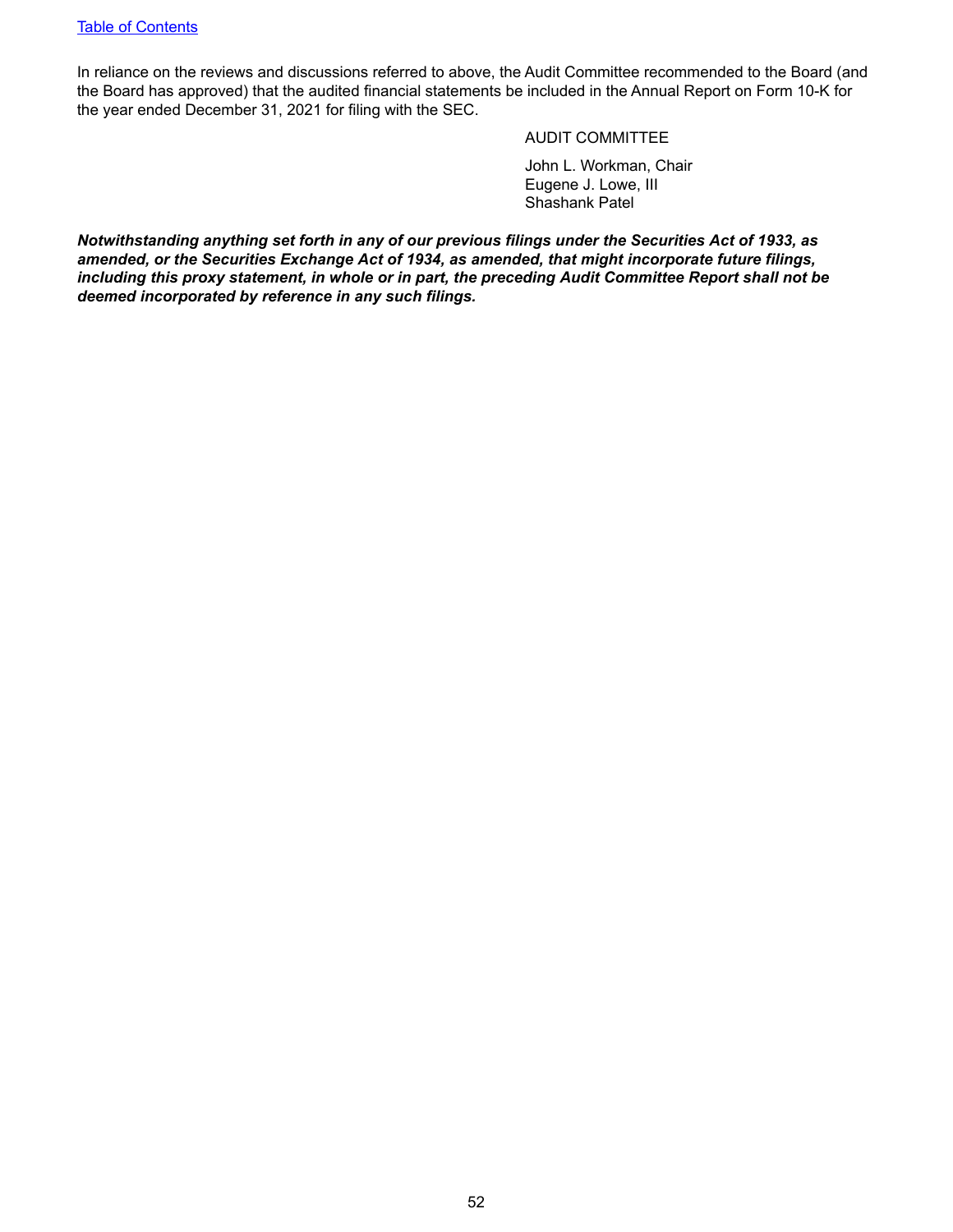#### **INDEPENDENT REGISTERED PUBLIC ACCOUNTING FIRM FEES AND SERVICES**

#### <span id="page-56-0"></span>**Accounting Fees**

The table below sets forth Deloitte & Touche LLP's fees for fiscal years 2021 and 2020:

| Description of Fees (\$ in thousands) |    | 2021          |     | 2020  |
|---------------------------------------|----|---------------|-----|-------|
| Audit Fees (1)                        | \$ | 1,719         |     | 1,595 |
| Audit-Related Fees (2)                | จ  | 4             | ם ו |       |
| Tax Fees (3)                          | ъ  | $\mathcal{D}$ |     | 36    |
| All Other Fees (4)                    | S  |               |     |       |
| Total                                 |    | 1,725         |     | 1,635 |

(1) These are fees for professional services for: (i) the audit of our annual financial statements in our Form 10-K filing and review of financial statements included in our Form 10-Q filings, and services that are normally provided in connection with statutory and regulatory filings or engagements; and (ii) the audit of internal controls over financial reporting in accordance with Section 404 of the Sarbanes-Oxley Act of 2002.

- (2) These are fees for assurance and related services that are reasonably related to the performance of the audit or review of our financial statements.
- (3) These are fees for professional services with respect to tax advice and tax planning matters.
- (4) No fees were paid for miscellaneous other services that fall outside the other categories above this row.

Per the policy as described in the Audit Committee Report, the Audit Committee must pre-approve all audit services and permitted non-audit services and fees to be provided by our independent registered public accounting firm. All such services and fees, where applicable, provided by our independent registered public accounting firm during fiscal years 2021 and 2020, were pre-approved by the Audit Committee.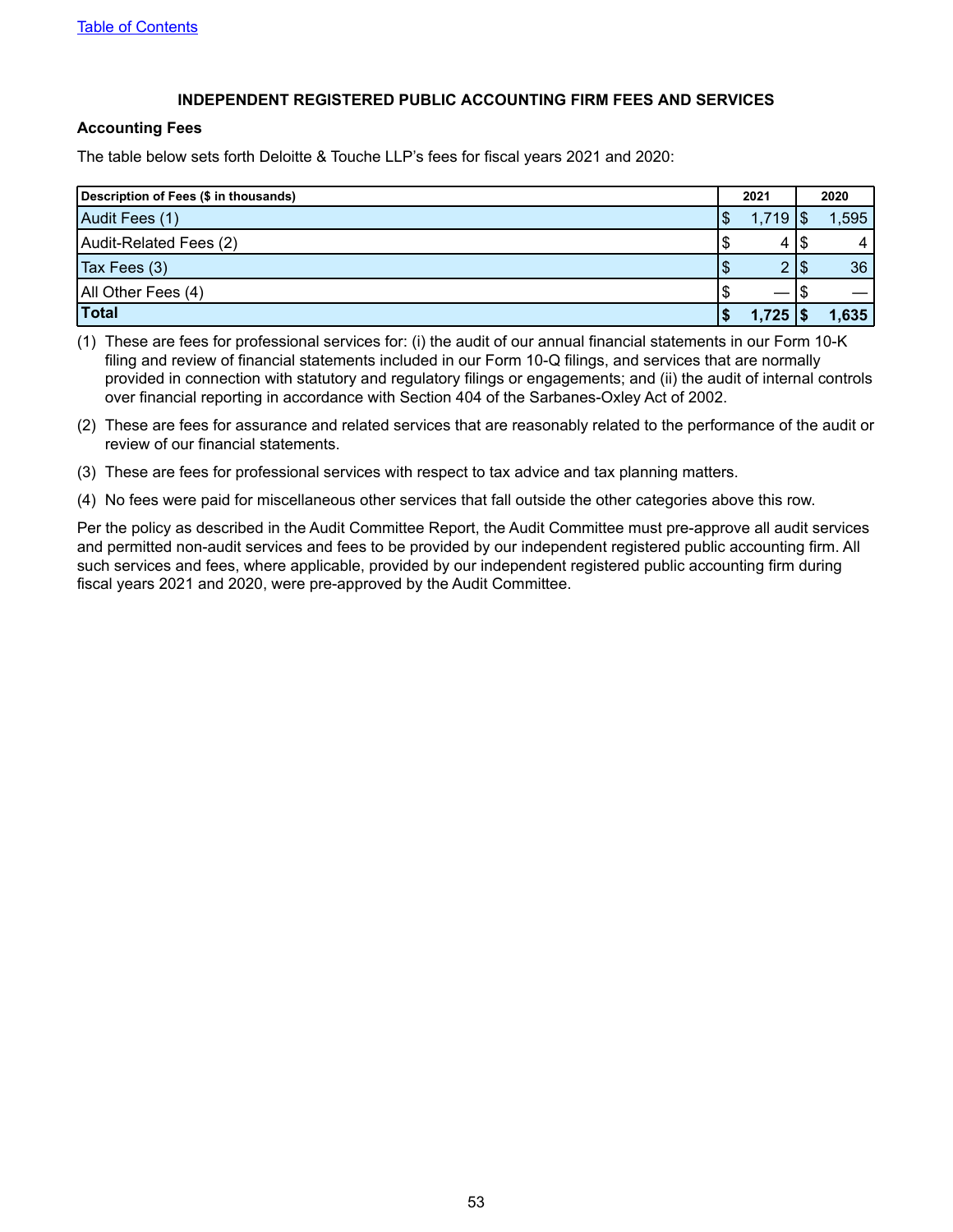#### **PROPOSAL 2**

#### **ADVISORY VOTE TO APPROVE THE COMPENSATION OF OUR NAMED EXECUTIVE OFFICERS**

<span id="page-57-0"></span>In this "say-on-pay" vote, we are asking for your advisory vote on the compensation of our NEOs as disclosed in this proxy statement. We currently hold our say-on-pay vote every year. At the 2021 Annual Meeting, our proposal for NEO compensation received the support of approximately 97% of the votes cast. The goals, philosophies and practices approved last year are fundamentally the same today.

As described in the "*Compensation Discussion and Analysis*" section of this proxy statement, we believe in pay-forperformance. Our executive compensation programs are designed to attract, motivate and retain executive officers who are critical to our success. We reward performance and provide compensation that aligns with the interests of our executives and stockholders. Our Compensation and Benefits Committee periodically reviews compensation programs for NEOs and structures them to align with our stockholders' interests and current market practices. We emphasize at-risk compensation, in particular equity compensation, including PSU awards.

This vote is not intended to address any specific item of compensation, but rather the overall compensation approach for executive compensation and the Board's policies and practices described herein. You have the opportunity to vote "FOR," "AGAINST," or "ABSTAIN."

Our Compensation and Benefits Committee and our Board believe our process effectively implements our compensation philosophy. Accordingly, we ask you to vote "**FOR**" the following proposal:

"RESOLVED, that the compensation paid to the Company's named executive officers, as disclosed pursuant to Item 402 of Regulation S-K, including the Compensation Discussion and Analysis, compensation tables, and narrative discussion set forth in this Proxy Statement, is hereby approved."

In deciding how to vote on this proposal, you are encouraged to read the description of the Compensation and Benefits Committee's executive compensation philosophy and its decisions in the "*Compensation Discussion and Analysis*" section and the executive compensation tables and accompanying disclosures in this proxy statement, as well as the following:

- *•* In considering NEO base salaries for 2021, the Committee delayed any decisions until the second quarter of 2021, after gathering additional data on market-based compensation practices, taking into account the ongoing impact of the pandemic. As a result, adjustments to the base salaries of our NEOs for 2021 were deferred until May 1, 2021.
- Our long-term incentive program is designed to align each executive's goals with the intermediate and longterm goals of our stockholders and our awards are comprised of PSUs (50%), which are only earned if performance goals are attained and vest over a three-year period; stock options (25%) which only have value if our share price increases; and time-based restricted stock awards (25%) which are subject to threeyear cliff vesting.

| <b>Name</b>         | 2021 Equity<br>Compensation * | 2021 Total<br>Compensation | Percentage of 2021<br><b>Total Compensation</b><br><b>Attributable to Equity</b> |
|---------------------|-------------------------------|----------------------------|----------------------------------------------------------------------------------|
| Jennifer L. Sherman | $2,899,994$ \\$               | 4,672,213                  | 62.1%                                                                            |
| Mark D. Weber       | 849,991   \$                  | 1,771,497                  | 48.0%                                                                            |
| Ian A. Hudson       | 699,990   \$                  | 1,425,919                  | 49.1%                                                                            |
| Daniel A. DuPré     | $399,990$ $\sqrt{5}$          | 940,641                    | 42.5%                                                                            |
| Lauren B. Elting    | 133,987                       | 494,884                    | 27.1%                                                                            |

• Our pay-for-performance philosophy is evident in the composition of our NEOs' compensation. As shown below, equity compensation is a significant percentage of our NEOs' total compensation.

\* Includes stock options, PSUs and restricted stock

- On an enterprise level, we set aggressive performance metrics for performance awards. Over the threeyear period from 2019 to 2021, our total stockholder return was 122%. As a result, consistent with our payfor-performance philosophy, the PSUs initially granted to NEOs in 2019, which were tied to the same threeyear period, were earned at 94% of target in 2021.
- In considering the design of the STIP for 2022, the Committee decided to retain the same methodology that was used in 2021.
- We believe our pay practices are favorable to stockholders. For example: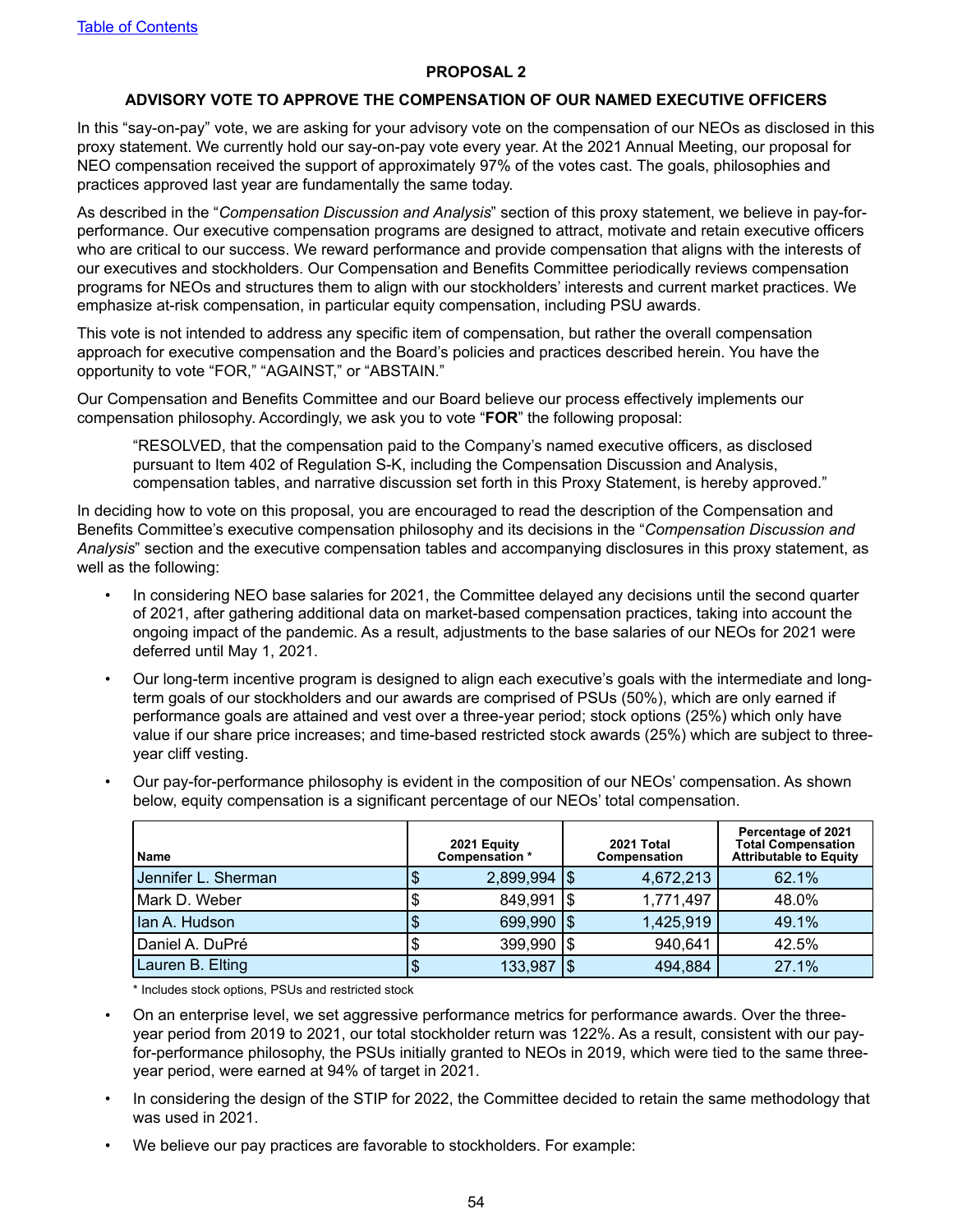- Our 2015 Plan does not use liberal share counting;
- Over the years, we have limited the perquisites available to our executive officers in a manner that we believe is friendly to stockholders. For example, since 2009, we have prohibited any tax gross-up payments, except for such payments provided pursuant to a relocation or expatriate tax equalization plan, policy or arrangement. Only one of our NEOs is entitled to tax gross-up payments based on a grandfathered agreement;
- Unless approved by our stockholders, since 2009, we have limited severance payments for NEOs to an amount not exceeding 2.99 times the sum of: (i) the NEO's highest annual base salary for the year of termination or either of the immediate two preceding years; and (ii) either the NEO's current target bonus, or the highest annual bonus awarded to the NEO in any of the three years preceding the year of termination;
- Annual cash incentive payments are subject to a "clawback" policy under which the Company will require, to the extent practicable upon the occurrence of specified events, a Section 16 Officer to repay a portion of his or her performance bonus payment plus a reasonable rate of interest. The clawback policy is triggered by: (i) an accounting restatement or a determination by our Board that the performance results were materially inaccurate; and (ii) a determination that the amount of such performance-based bonus payment would have been less than the amount previously paid to such Section 16 Officer, taking into account the restated financial results or otherwise corrected performance results; and
- Under the Company's Executive General Severance Plan, we have limited certain benefits, prevented the payment of duplicative benefits, defined "Cause" (which results in ineligibility for benefits), reduced the ability of the executive to terminate for "Good Reason," increased the Company's flexibility to complete corporate transactions without triggering severance obligations, limited the group of employees eligible to participate, and implemented a one-year service requirement for eligibility (with certain limited grandfathering exceptions).
- Our Section 16 Officers, selected key management personnel and other corporate officers are required to own substantial holdings of our common stock while employed by us. Individual stock ownership targets are based on a multiple of between one and five times the executive's base salary. Until the target ownership is met, our executive officers' ability to sell shares of our common stock is limited. In addition, after achieving the ownership target, each executive officer must maintain his or her target ownership level (which is measured annually) and is required to hold at least 50% of the net shares received from exercised options or shares of restricted stock that are subject to a vesting schedule (over and above the target ownership level) for at least two years from the date of vesting.
- The Compensation and Benefits Committee is advised by an independent compensation consultant who keeps the Committee apprised of developments and best practices.

For all of these reasons, we believe our executive compensation programs: (i) are well-designed; (ii) appropriately align executive pay with Company performance; and (iii) are designed to attract, motivate and retain individuals whose interests are aligned with our stockholders.

The affirmative vote of a majority of the shares of our common stock cast in person or by proxy on the proposal will be considered approval by the stockholders of the advisory resolution on executive compensation.

#### **The Board recommends that you vote "FOR" approval of the advisory resolution on executive compensation.**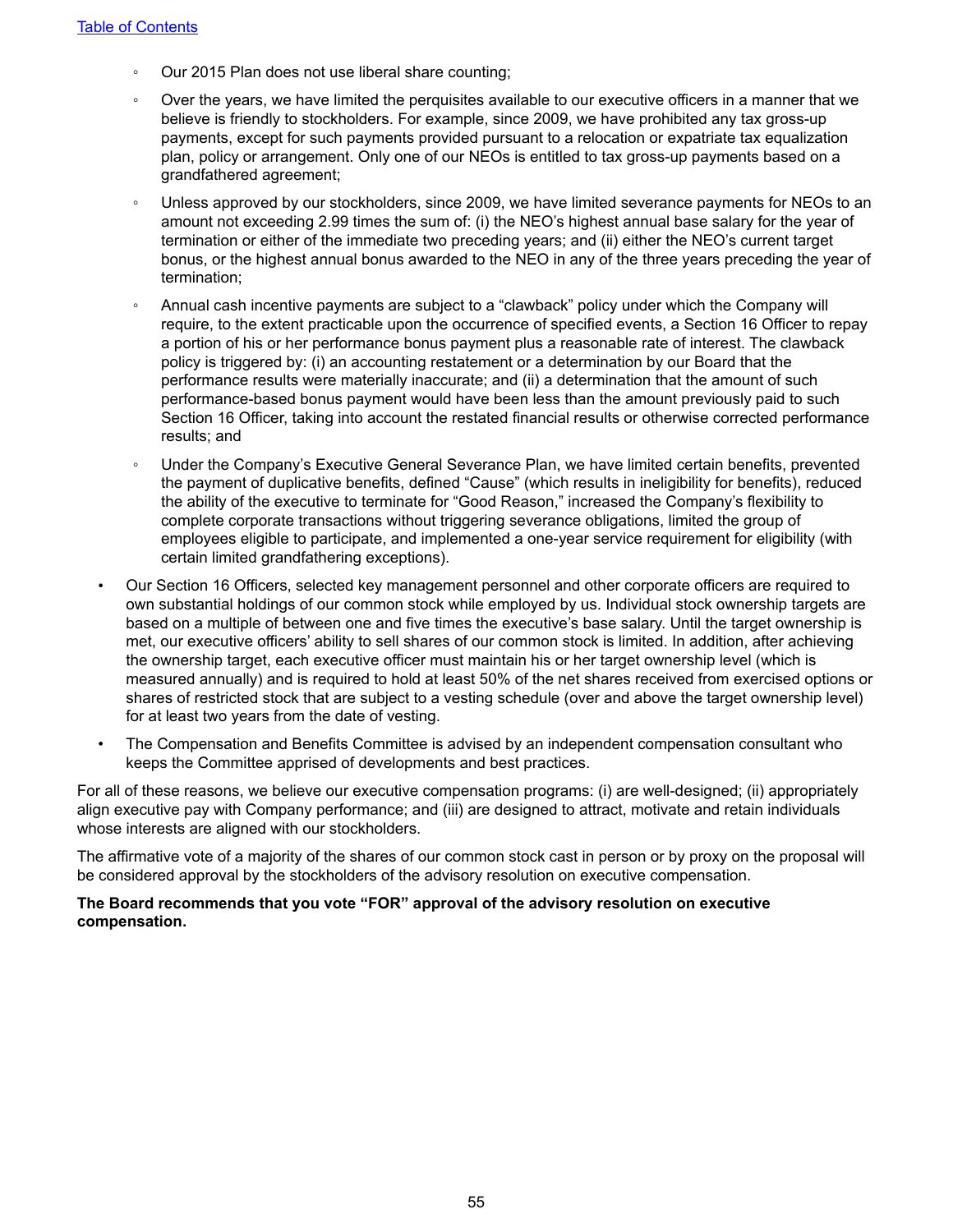#### **PROPOSAL 3**

#### **RATIFICATION OF THE APPOINTMENT OF DELOITTE & TOUCHE LLP AS OUR INDEPENDENT REGISTERED PUBLIC ACCOUNTING FIRM FOR FISCAL YEAR 2022**

<span id="page-59-0"></span>The Audit Committee selected Deloitte & Touche LLP ("Deloitte") as our independent registered public accounting firm for fiscal year 2022. A resolution will be presented at the Annual Meeting to ratify the appointment of Deloitte as our independent registered public accounting firm for fiscal year 2022.

The Audit Committee is responsible for appointing, retaining and overseeing the work of our independent registered public accounting firm. The Board considers the selection to be an important matter of stockholder concern and is submitting the selection for ratification by stockholders as a matter of good corporate practice.

Deloitte has served as our independent registered public accounting firm since 2013. In determining whether to retain Deloitte, the Audit Committee considered, among other things, its familiarity with the Company's businesses and operations, its knowledge of the industry as a whole, its quality of communications with the Audit Committee, its ability to provide knowledgeable staff, its independence, objectivity, expertise and responsiveness. The Audit Committee, as well as the Board, also considered the length of Deloitte's engagement with the Company, the amount of fees charged, and the stockholders' prior ratification of Deloitte as the Company's independent registered public accounting firm. Upon evaluating all of the foregoing, the Audit Committee and the Board believe that the continued retention of Deloitte to serve as the Company's independent registered public accounting firm in 2022 is in the best interests of the Company and its stockholders.

A representative of Deloitte will be present at the virtual Annual Meeting and will have the opportunity to make a statement if he or she desires. The representative will also respond to any questions you may have.

The affirmative vote of a majority of the shares of our common stock cast in person or by proxy is required to ratify the appointment of Deloitte as our independent registered public accounting firm for fiscal year 2022. If a majority of our shares does not ratify the selection of Deloitte, the Audit Committee will consider the result a recommendation to consider the selection of a different firm.

**The Board recommends that you vote "FOR" ratification of the appointment of Deloitte as our independent registered public accounting firm for fiscal year 2022.**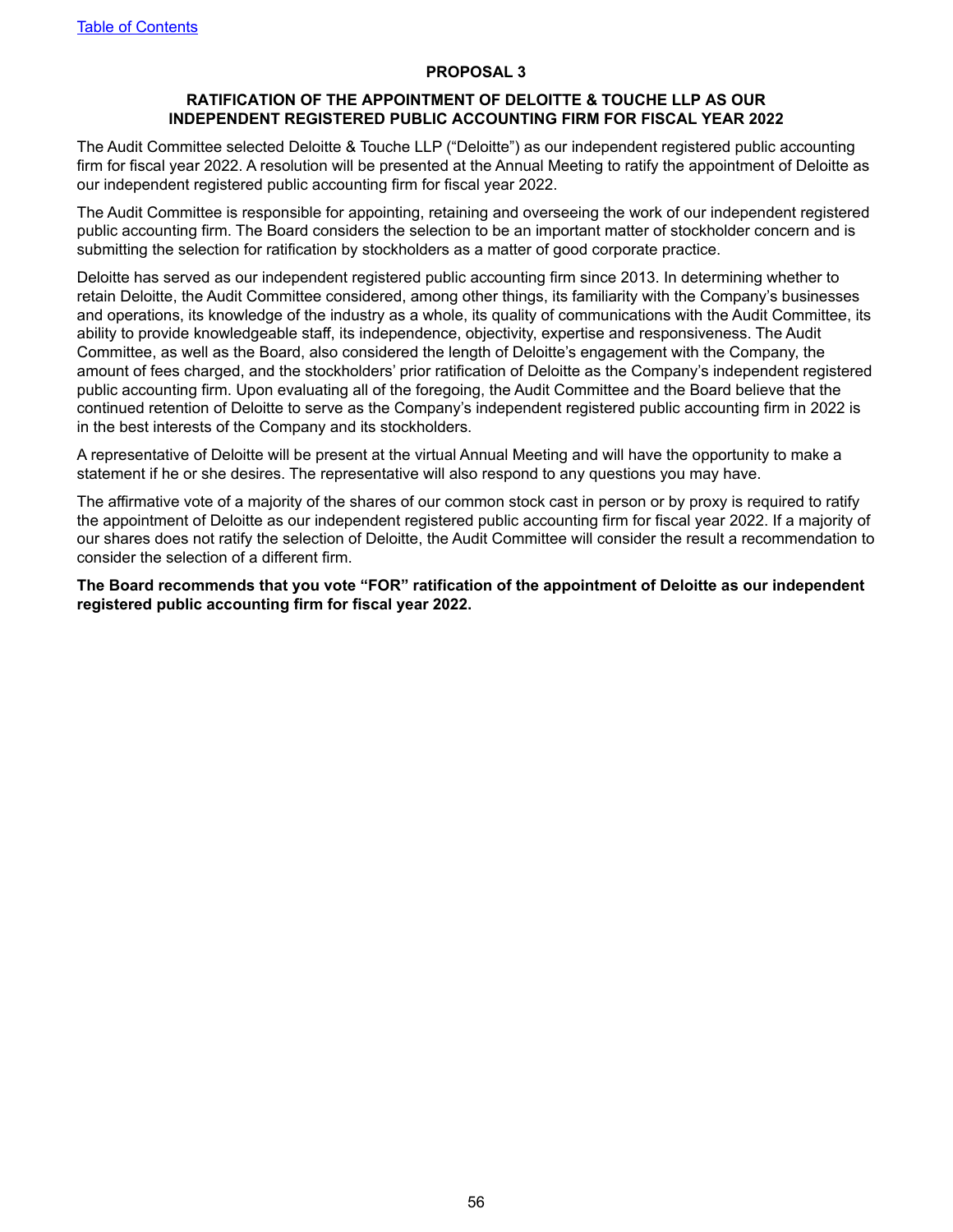#### **EQUITY COMPENSATION PLAN INFORMATION**

<span id="page-60-0"></span>The following table provides information as of December 31, 2021 with respect to the shares of common stock that may be issued under our existing equity compensation plans.

| <b>Equity Compensation Plans Approved by Stockholders (1)</b>         | Number of<br>Securities to be<br><b>Issued upon Exercise</b><br>of Outstanding<br><b>Options, Warrants</b><br>and Rights | <b>Weighted-Average</b><br><b>Exercise Price of</b><br>Outstanding<br><b>Options, Warrants</b><br>and Rights | <b>Number of Securities</b><br><b>Remaining Available</b><br>for Future Issuance<br>under Equity<br><b>Compensation Plans</b> |  |  |
|-----------------------------------------------------------------------|--------------------------------------------------------------------------------------------------------------------------|--------------------------------------------------------------------------------------------------------------|-------------------------------------------------------------------------------------------------------------------------------|--|--|
| 2005 Executive Incentive Compensation Plan (2010)<br>Restatement) (2) | 208,818   \$                                                                                                             | 13.94                                                                                                        |                                                                                                                               |  |  |
| 2015 Executive Incentive Compensation Plan, as<br>amended (3)         | $1,163,348$ $\frac{1}{9}$                                                                                                | 25.31                                                                                                        | 5,888,577                                                                                                                     |  |  |
| Total                                                                 | $1,372,166$ \\$                                                                                                          | 23.58                                                                                                        | 5,888,577                                                                                                                     |  |  |

- (1) All of our equity compensation plans have been approved by our stockholders.
- (2) No additional incentive awards were available for grant under this plan after April 28, 2015.
- (3) "Full value" awards, which include restricted stock awards and PSUs, count as 2.05 shares against the remaining available shares for future issuance under this plan.

#### **FUTURE STOCKHOLDER PROPOSALS**

Stockholders may submit proposals appropriate for stockholder action at the Company's Annual Meeting consistent with the regulations of the SEC and the Company's By-Laws. For the proposal to be considered for inclusion in the proxy statement for the 2023 Annual Meeting of Stockholders, the proposal must be received on or before November 11, 2022.

Stockholder proposals not intended to be included in the Company's proxy statement may be brought before an Annual Meeting in accordance with the advance notice procedures detailed in our By-Laws. For the 2023 Annual Meeting, we must receive information relating to such other business by January 26, 2023, but not before December 27, 2022, which is not less than 90 days or more than 120 days prior to the anniversary date of the immediately preceding Annual Meeting. Stockholder proposals must also be in proper written form and meet the detailed disclosure requirements as described in our By-Laws. If you would like to receive a copy of the provisions of our By-Laws setting forth all of the requirements, you should write to our executive offices at 1415 West 22nd Street, Suite 1100, Oak Brook, IL 60523, Attn: Corporate Secretary. Any proposals we do not receive in accordance with these standards will not be voted on at the 2023 Annual Meeting. A stockholder may nominate candidates for election as directors at stockholder meetings by following the procedures set forth in this proxy statement under the heading "*Committees of the Board — Nominating and Governance Committee*."

#### **OTHER BUSINESS**

As of the date hereof, the foregoing is the only business which our Board and management intend to present, or are aware that others will present, at the Annual Meeting. If any other proper business should be presented at the Annual Meeting, the proxy cards will be voted in respect thereof in accordance with the discretion and judgment of the person(s) voting such proxy cards.

By order of the Board of Directors,

Daniel A. DuPré, Corporate Secretary

March 11, 2022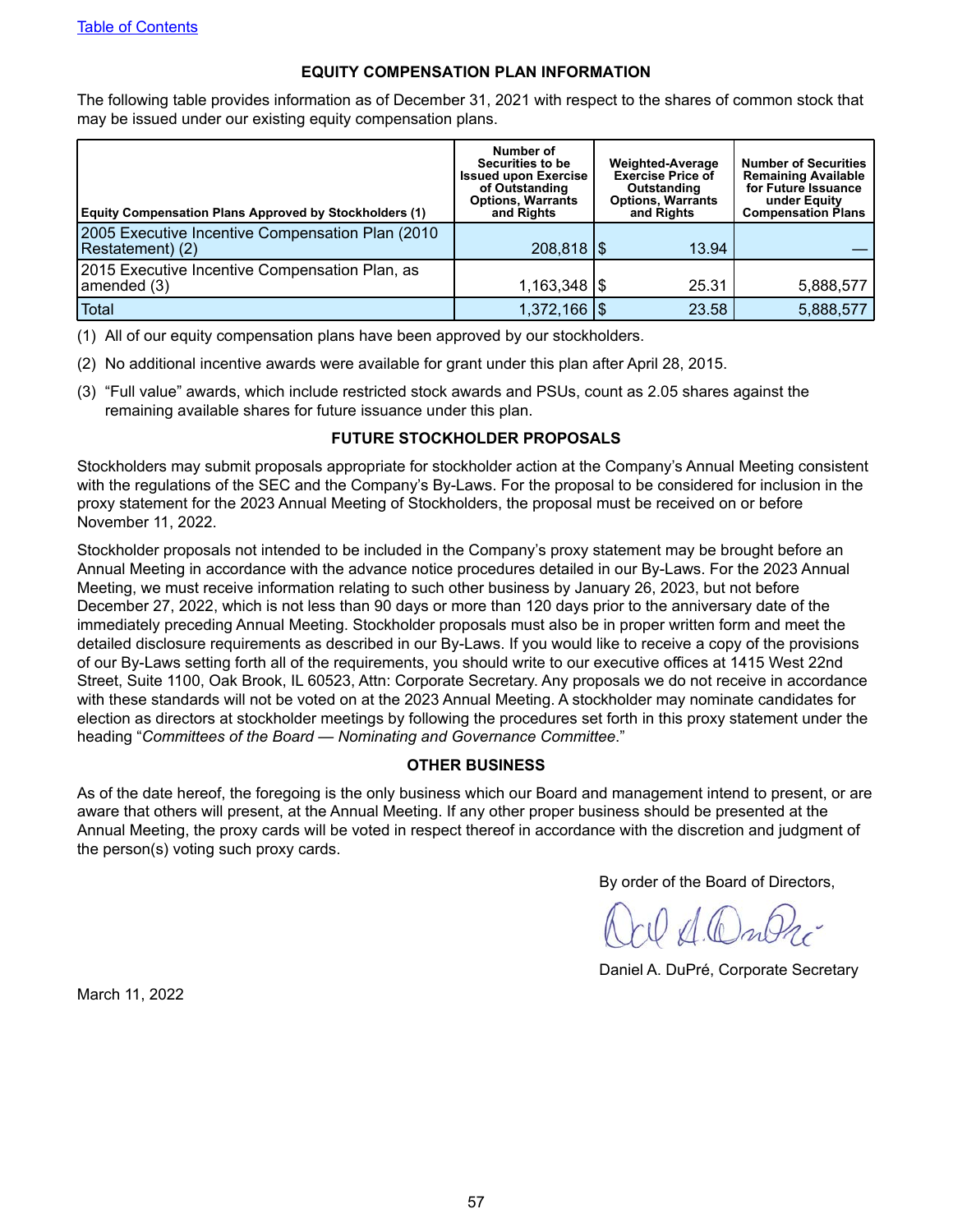#### **APPENDIX A**

#### **SEC REGULATION G NON-GAAP RECONCILIATION**

<span id="page-61-0"></span>As described further below, this proxy statement contains references to certain financial measures that are unaudited and are not in accordance with U.S. generally accepted accounting principles ("GAAP"). The non-GAAP financial information presented herein should be considered supplemental to, and not a substitute for, or superior to, financial measures calculated in accordance with GAAP. The Company has provided this supplemental information to investors, analysts, and other interested parties to enable them to perform additional analyses of operating results, to illustrate the results of operations giving effect to the non-GAAP adjustments shown in the reconciliations below, and to provide an additional measure of performance which management considers in operating the business.

This proxy statement includes references to adjusted EBITDA and the ratio of adjusted EBITDA to net sales ("adjusted EBITDA margin") as additional measures which the Company believes are representative of its underlying performance and improve the comparability of results across reporting periods. The Company believes that investors use versions of these metrics in a similar manner. For these reasons, the Company believes that adjusted EBITDA and adjusted EBITDA margin are meaningful metrics to investors in evaluating the Company's underlying financial performance. Adjusted EBITDA is a non-GAAP measure that represents the total of income from continuing operations, interest expense, pension settlement charges, hearing loss settlement charges, acquisition and integration-related (benefits) expenses, restructuring activity, coronavirus-related expenses, executive severance costs, purchase accounting effects, other expense/income, income tax expense, depreciation and amortization expense and the impact of adoption of a new lease accounting standard, where applicable. Adjusted EBITDA margin is a non-GAAP measure that represents the total of income from continuing operations, interest expense, pension settlement charges, hearing loss settlement charges, acquisition and integration-related (benefits) expenses, restructuring activity, coronavirus-related expenses, executive severance costs, purchase accounting effects, other expense/income, income tax expense, depreciation and amortization expense and the impact of adoption of a new lease accounting standard, where applicable, divided by net sales for the applicable period(s). Other companies may use different methods to calculate adjusted EBITDA and adjusted EBITDA margin.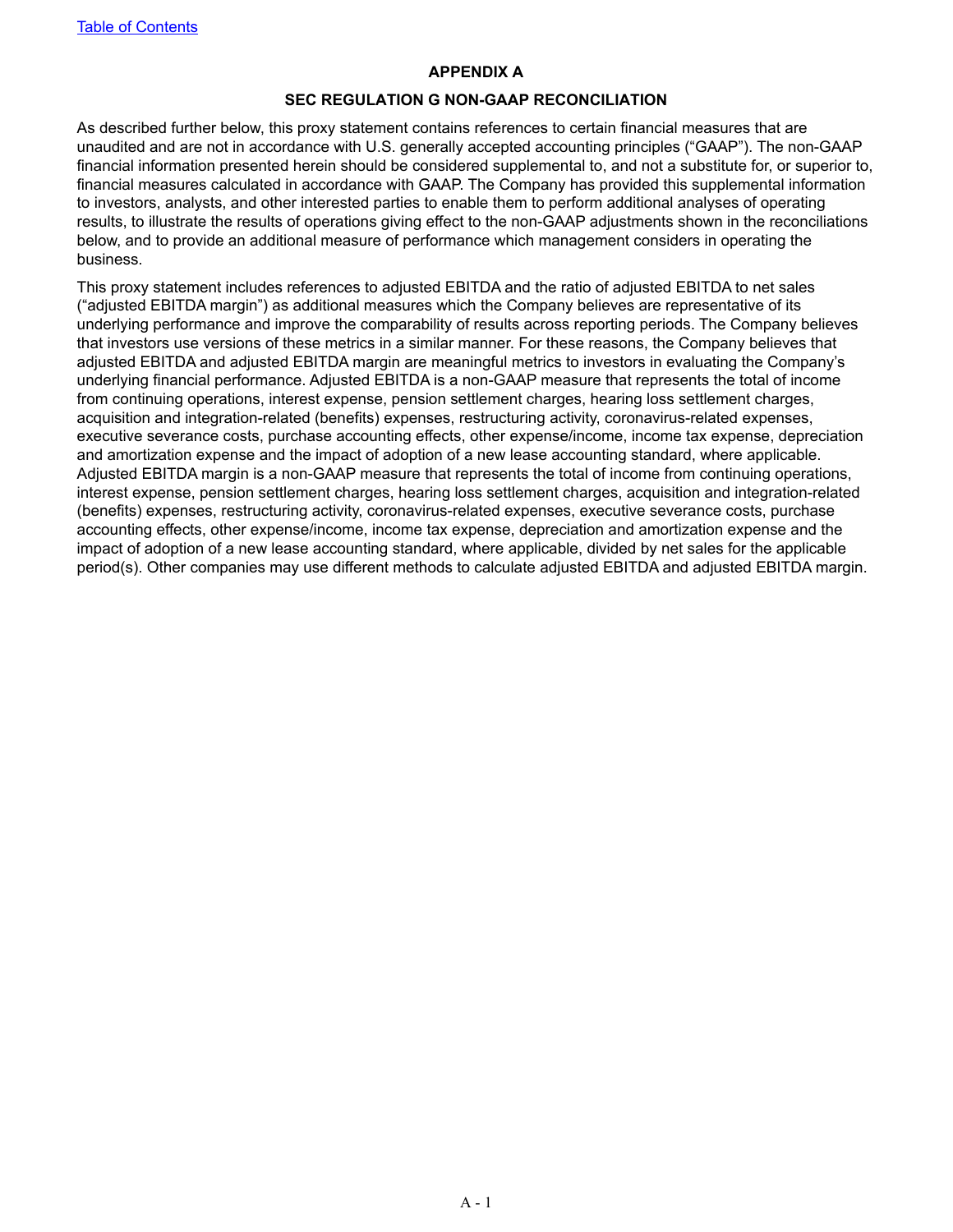The following table summarizes the Company's adjusted EBITDA and adjusted EBITDA margin and reconciles income from continuing operations to adjusted EBITDA for each of the five years in the period ended December 31, 2021:

|                                                |             |              |           |                | <b>Year Ended</b><br>December 31, |              |           |               |        |
|------------------------------------------------|-------------|--------------|-----------|----------------|-----------------------------------|--------------|-----------|---------------|--------|
| $($$ in millions)                              | 2021        |              | 2020      |                | 2019                              |              | 2018      |               | 2017   |
|                                                | \$<br>100.6 | $\mathbb{S}$ | 96.1      | $\mathfrak{S}$ | 108.4                             | $\mathbb{S}$ | 93.7      | $\mathcal{S}$ | 60.5   |
| Add (less):                                    |             |              |           |                |                                   |              |           |               |        |
|                                                | 4.5         |              | 5.7       |                | 7.9                               |              | 9.3       |               | 7.3    |
|                                                | 10.3        |              |           |                |                                   |              |           |               | 6.1    |
|                                                |             |              |           |                |                                   |              | 0.4       |               | 1.5    |
| Acquisition and integration-related (benefits) | (2.1)       |              | 2.1       |                | 2.5                               |              | 1.5       |               | 2.7    |
| Restructuring                                  |             |              | 1.3       |                |                                   |              |           |               | 0.6    |
|                                                | 1.2         |              | 2.3       |                |                                   |              |           |               |        |
| Executive severance costs                      |             |              |           |                |                                   |              |           |               | 0.7    |
|                                                | 0.3         |              | 0.3       |                | 0.2                               |              | 0.7       |               | 4.4    |
|                                                | (1.7)       |              | 1.1       |                | 0.6                               |              | 0.6       |               | (0.8)  |
|                                                | 17.0        |              | 28.5      |                | 30.2                              |              | 17.9      |               | 0.5    |
|                                                | 50.4        |              | 44.8      |                | 41.5                              |              | 36.4      |               | 30.0   |
|                                                |             |              |           |                |                                   |              | (1.9)     |               | (2.0)  |
|                                                | 180.5       | \$           | 182.2     | $\frac{1}{2}$  | 191.3                             | \$           | 158.6     | $\$\$         | 111.5  |
|                                                |             |              |           |                |                                   |              |           |               |        |
| Net sales.                                     | \$1,213.2   |              | \$1,130.8 |                | \$1,221.3                         |              | \$1,089.5 | $\mathcal{S}$ | 898.5  |
|                                                | 14.9 %      |              | 16.1 %    |                | 15.7 %                            |              | 14.6 %    |               | 12.4 % |

(a) Coronavirus-related expenses relate to direct expenses incurred as a result of the coronavirus pandemic, that are incremental to, and separable from, normal operations. Such expenses primarily relate to incremental paid time off provided to employees and costs incurred to implement enhanced workplace safety protocols.

(b) Purchase accounting effects relate to adjustments to exclude the step-up in the valuation of equipment acquired in recent business combinations that was sold during the periods presented.

(c) Adjustment to exclude recognition of a deferred gain associated with historical sale lease-back transactions. Effective with the adoption of the new lease accounting standard in 2019, recognition of this gain was eliminated.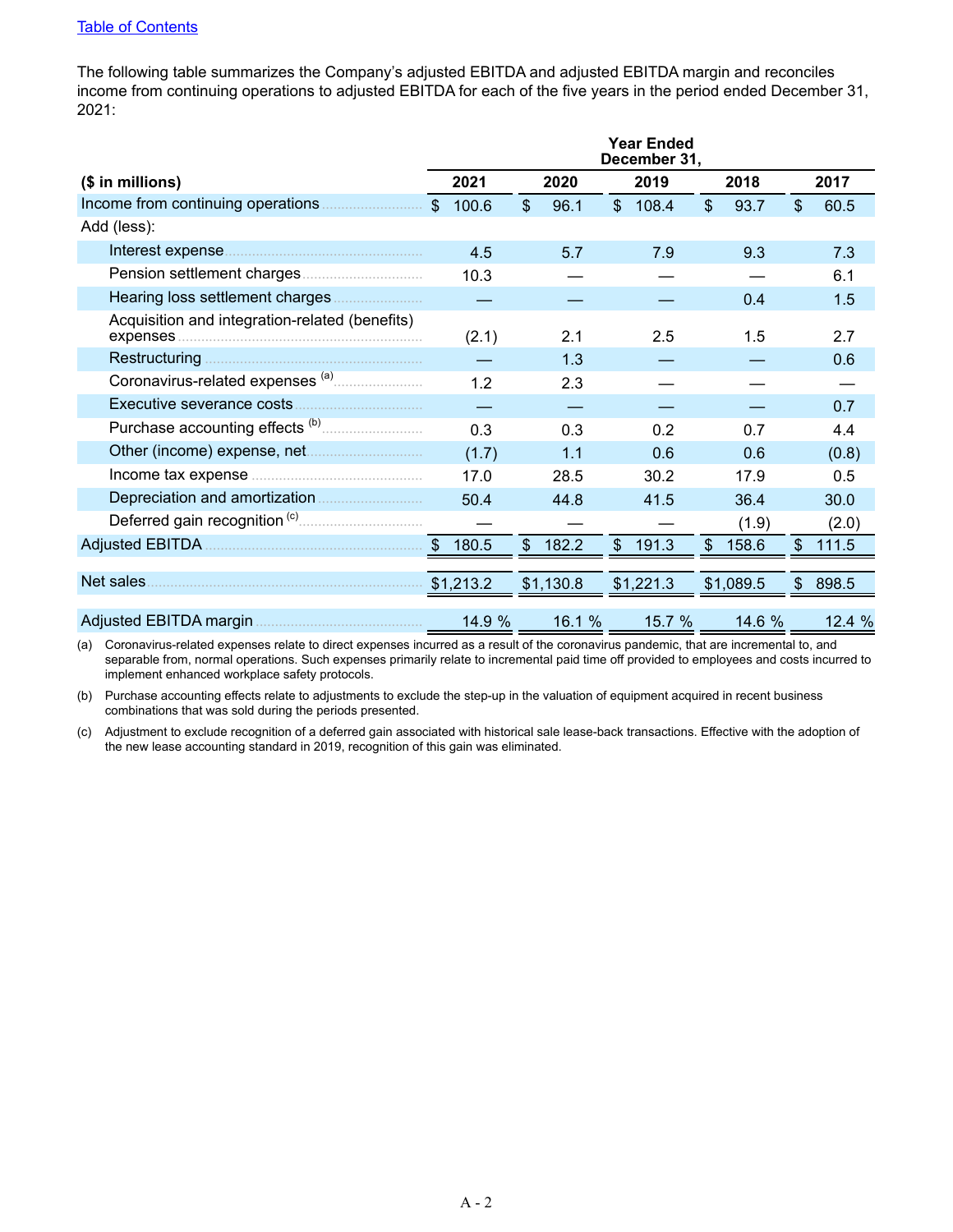

FEDERAL SIGNAL CORPORATION ATTN: DANIEL A. DUPRÉ

1415 W. 22ND STREET, STE. 1100

OAK BROOK, IL 60523-2004

#### **VOTE BY INTERNET**

*Before the Meeting* **—** Go to **www.proxyvote.com** Use the Internet to transmit your voting instructions and for electronic delivery of information. Vote by 11:59 P.M. ET on April 25, 2022 for shares held directly and by 11:59 P.M. ET on April 20, 2022 for shares held in the Plan. Have your proxy card in hand when you access the web site and follow the instructions to obtain your records and to create an electronic voting instruction form.

*During the Meeting* **—** Go to **www.virtualshareholdermeeting.com/FSS2022** You may attend the meeting via the Internet and vote during the meeting. Have the information that is printed in the box marked by the arrow available and follow the instructions.

#### **ELECTRONIC DELIVERY OF FUTURE PROXY MATERIALS**

If you would like to reduce the costs incurred by our company in mailing proxy materials, you can consent to receiving all future proxy statements, proxy cards and annual reports electronically via e-mail or the Internet. To sign up for electronic delivery, please follow the instructions above to vote using the Internet and, when prompted, indicate that you agree to receive or access proxy materials electronically in future years.

#### **VOTE BY PHONE — 1-800-690-6903**

Use any touch-tone telephone to transmit your voting instructions. Vote by 11:59 P.M. ET on April 25, 2022 for shares held directly and by 11:59 P.M. ET on April 20, 2022 for shares held in the Plan. Have your proxy card in hand when you call and then follow the instructions.

#### **VOTE BY MAIL**

Mark, sign and date your proxy card and return it in the postage-paid envelope we have provided or return it to Vote Processing, c/o Broadridge, 51 Mercedes Way, Edgewood, NY 11717.

TO VOTE, MARK BLOCKS BELOW IN BLUE OR BLACK INK AS FOLLOWS:

KEEP THIS PORTION FOR YOUR RECORDS DETACH AND RETURN THIS PORTION ONLY

**THIS PROXY CARD IS VALID ONLY WHEN SIGNED AND DATED.**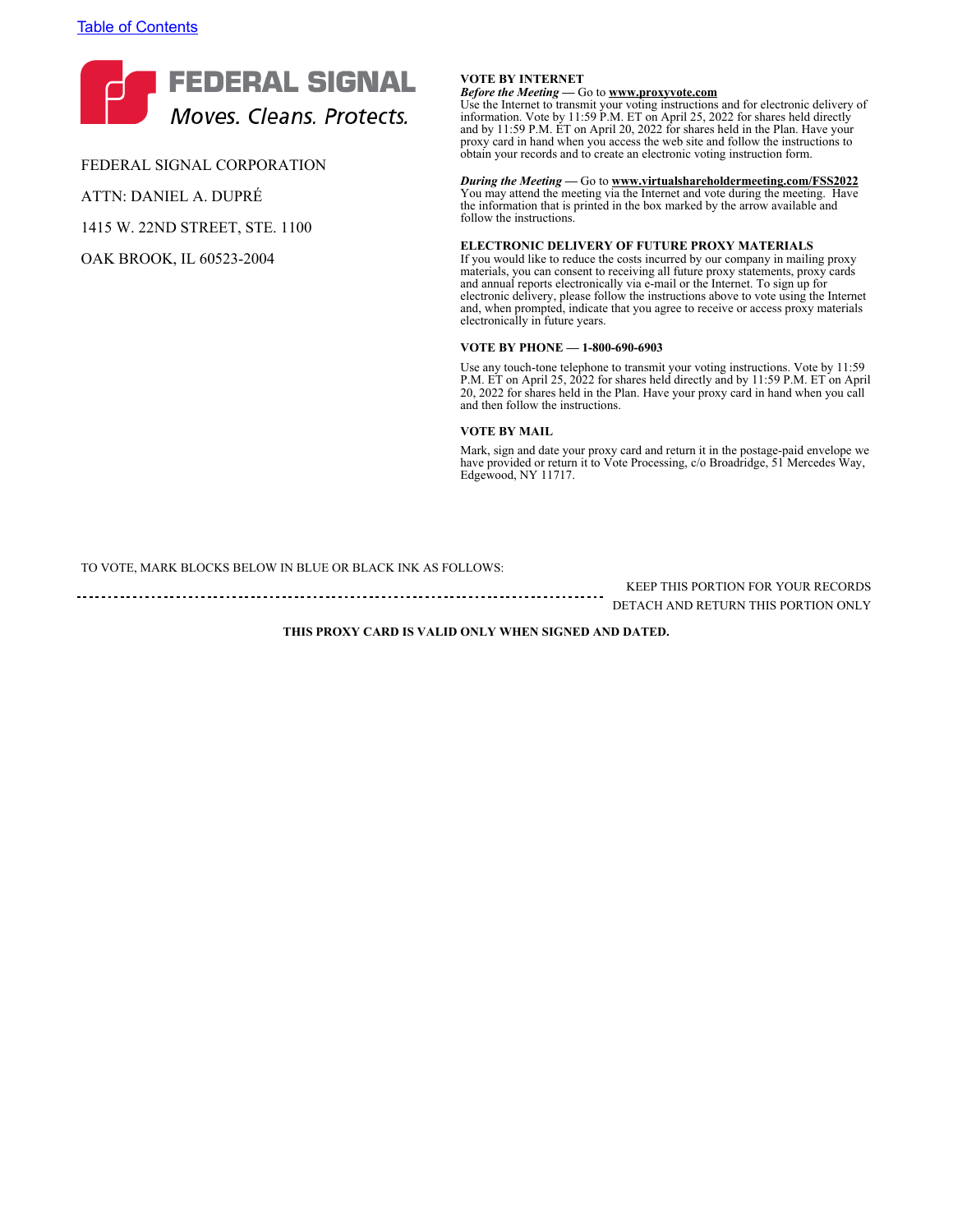| <b>The Board of Directors recommends</b><br>vou vote FOR ALL the following:                                                                                                                                                                                                                               | For<br>All | Withhold<br>All             | For All<br>Except | To withhold authority to vote for<br>any individual nominee(s), mark<br>"For All Except" and write the<br>$number(s)$ of the nomine e(s) on the<br>line below.                                                                                                                        |     |         |         |  |  |
|-----------------------------------------------------------------------------------------------------------------------------------------------------------------------------------------------------------------------------------------------------------------------------------------------------------|------------|-----------------------------|-------------------|---------------------------------------------------------------------------------------------------------------------------------------------------------------------------------------------------------------------------------------------------------------------------------------|-----|---------|---------|--|--|
| Election of Seven Directors                                                                                                                                                                                                                                                                               | П          | П                           | П                 |                                                                                                                                                                                                                                                                                       |     |         |         |  |  |
| <b>Nominees:</b>                                                                                                                                                                                                                                                                                          |            |                             |                   |                                                                                                                                                                                                                                                                                       |     |         |         |  |  |
| 01) Eugene J. Lowe, III                                                                                                                                                                                                                                                                                   |            | 05) Brenda L. Reichelderfer |                   |                                                                                                                                                                                                                                                                                       |     |         |         |  |  |
| 02) Dennis J. Martin                                                                                                                                                                                                                                                                                      |            | 06) Jennifer L. Sherman     |                   |                                                                                                                                                                                                                                                                                       |     |         |         |  |  |
| 03) Bill Owens                                                                                                                                                                                                                                                                                            |            | 07) John L. Workman         |                   |                                                                                                                                                                                                                                                                                       |     |         |         |  |  |
| 04) Shashank Patel                                                                                                                                                                                                                                                                                        |            |                             |                   |                                                                                                                                                                                                                                                                                       |     |         |         |  |  |
| The Board of Directors recommends you vote FOR the following proposals:                                                                                                                                                                                                                                   |            |                             |                   |                                                                                                                                                                                                                                                                                       | For | Against | Abstain |  |  |
| 2.<br>Approve, on an advisory basis, the compensation of our named executive officers.                                                                                                                                                                                                                    |            |                             |                   |                                                                                                                                                                                                                                                                                       | П   | П       | □       |  |  |
| 3.<br>Ratify the appointment of Deloitte & Touche LLP as Federal Signal Corporation's independent<br>registered public accounting firm for fiscal year 2022.                                                                                                                                              | $\Box$     | П                           | □                 |                                                                                                                                                                                                                                                                                       |     |         |         |  |  |
| <b>NOTE:</b> This proxy also may be voted in the discretion of the proxies on any matter that may properly come before the meeting or any adjournment(s) or<br>postponement(s) thereof. Should a nominee be unable to serve, this proxy may be voted for a substitute selected by the Board of Directors. |            |                             |                   |                                                                                                                                                                                                                                                                                       |     |         |         |  |  |
| For address change/comments, mark here.<br>(see reverse for instructions)                                                                                                                                                                                                                                 | Yes        | N <sub>0</sub>              | П                 |                                                                                                                                                                                                                                                                                       |     |         |         |  |  |
| Please indicate if you plan to attend this<br>meeting.                                                                                                                                                                                                                                                    | □          | $\Box$                      |                   |                                                                                                                                                                                                                                                                                       |     |         |         |  |  |
| corporate or partnership name by authorized officer.                                                                                                                                                                                                                                                      |            |                             |                   | Please sign exactly as your name(s) appear(s) hereon. When signing as attorney, executor, administrator, or other fiduciary, please give<br>full title as such. Joint owners should each sign personally. All holders must sign. If a corporation or partnership, please sign in full |     |         |         |  |  |
|                                                                                                                                                                                                                                                                                                           |            |                             |                   |                                                                                                                                                                                                                                                                                       |     |         |         |  |  |
| Signature [PLEASE SIGN WITHIN BOX]                                                                                                                                                                                                                                                                        |            | Date                        |                   | Signature (Joint Owners)<br>Date                                                                                                                                                                                                                                                      |     |         |         |  |  |

**Important Notice Regarding the Availability of Proxy Materials for the Annual Meeting:** The Notice and Proxy Statement and Annual Report on Form 10-K are available at www.proxyvote.com.